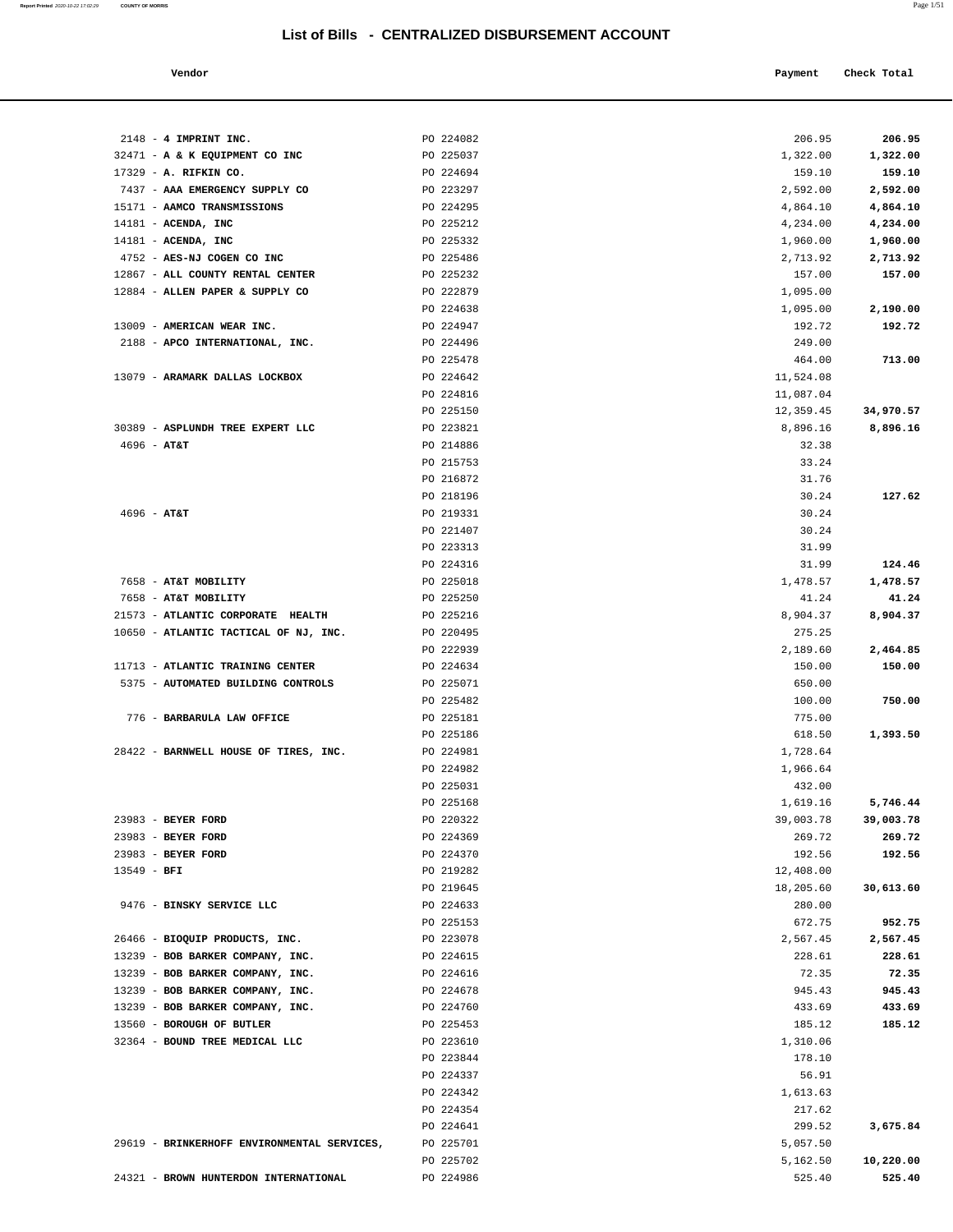24321 - **BROWN HUNTERDON INTERNATIONAL PO 225034** 

28453 - **BROWN HUNTERDON MACK** PO 224987<br>13540 - **BURRINI'S OLDE WORLD MARKET** PO 225274<br>20691 - **BUY WISE AUTO PARTS** PO 224988

 13540 - **BURRINI'S OLDE WORLD MARKET** PO 225274 1,373.94 **1,373.94** 30691 - **BUY WISE AUTO PARTS** PO 224988 97.28 **97.28**

**Report Printed 2020-10-22 17:02:29 COUNTY OF MORRIS** 

| PO 225034<br>511.43<br>PO 224987<br>180.22<br>PO 225274<br>1,373.94<br>PO 224988<br>97.28<br>PO 225229<br>2,563.59<br>PO 225526<br>5,037.90<br>PO 225208<br>1,925.00<br>1,925.00<br>PO 219900<br>22,459.00<br>22,459.00<br>PO 218739<br>3,420.38<br>PO 222700<br>1,800.20<br>PO 223136<br>32.38<br>PO 223164<br>153.25<br>PO 223802<br>1,615.28<br>PO 223823<br>1,105.29<br>PO 223850<br>4,945.19<br>PO 223939<br>2,056.65<br>PO 224488<br>1,444.34<br>PO 224535<br>331.47<br>PO 225458<br>132.08<br>132.08<br>PO 225543<br>39,765.25<br>PO 223668<br>186.68<br>PO 225200<br>166.60<br>353.28<br>CHASAN, LAMPARELLO, MALLON<br>PO 225182<br>841.50<br>841.50<br>CHERRY WEBER & ASSOC. PC<br>PO 225392<br>11,318.40<br>PO 225393<br>12,439.90<br>1,121.50<br>PO 225436<br><b>CHRISTIAN M RECARTE</b><br>154.00<br>154.00<br>CLEARY GIACOBBE ALFIERI &<br>PO 225314<br>108.50<br>108.50<br>CLEARY GIACOBBE ALFIERI &<br>PO 225323<br>21,378.10<br>21,378.10<br>CMS CONSTRUCTION INC.<br>PO 225400<br>96,305.23<br>96,305.23<br>COACH & EQUIPMENT MANUFACTURING CO.<br>PO 224989<br>607.58<br>607.58<br>COLONIAL TELEVISION<br>PO 225498<br>119.95<br>119.95<br>COMMERCIAL FURNITURE RESOURCE INC.<br>PO 225744<br>890.00<br>890.00<br>COMPUTER SQUARE<br>PO 225107<br>7,000.00<br>7,000.00<br>CONSOLIDATED ENVIRONMENTAL INC<br>PO 225488<br>9,300.00<br>9,300.00<br>CONTINENTAL HARDWARE, INC.<br>PO 225209<br>1,693.76<br>1,693.76<br>COOPER ELECTRIC SUPPLY CO.<br>PO 225743<br>387.22<br>387.22<br>CORE PROMOTIONS, LLC<br>PO 224494<br>2,203.00<br>2,203.00<br>PO 226018<br>417,576.59<br>417,576.59<br>COUNTY COLLEGE OF MORRIS<br>COUNTY COLLEGE OF MORRIS<br>PO 226023<br>17,987.41<br>17,987.41<br>COUNTY OF MORRIS<br>PO 226016<br>66,832.65<br>66,832.65<br>COUNTY OF MORRIS<br>PO 226017<br>97,901.26<br>PO 226024<br>8,940.30<br>COUNTY OF MORRIS<br>PO 226029<br>158.20<br>PO 225051<br>4,818.07<br>4,818.07<br>PO 225465<br><b>CUTTING EDGE ACADEMY</b><br>1,467.75<br>1,467.75<br>CY DRAKE LOCKSMITHS, INC.<br>PO 224795<br>40.50<br>40.50<br>D&B AUTO SUPPLY<br>PO 224990<br>2,076.29<br>PO 224991<br>25.97<br>PO 224992<br>2,009.80<br>PO 225035<br>138.05<br>PO 225036<br>373.74<br>PO 225346<br>50.44<br>PO 225347<br>57.18<br>PO 225362<br>144.26<br>PO 225378<br>191.19<br>PO 225379<br>68.14<br>PO 225380<br>43.52 | Vendor                         | Payment | Check Total |
|-----------------------------------------------------------------------------------------------------------------------------------------------------------------------------------------------------------------------------------------------------------------------------------------------------------------------------------------------------------------------------------------------------------------------------------------------------------------------------------------------------------------------------------------------------------------------------------------------------------------------------------------------------------------------------------------------------------------------------------------------------------------------------------------------------------------------------------------------------------------------------------------------------------------------------------------------------------------------------------------------------------------------------------------------------------------------------------------------------------------------------------------------------------------------------------------------------------------------------------------------------------------------------------------------------------------------------------------------------------------------------------------------------------------------------------------------------------------------------------------------------------------------------------------------------------------------------------------------------------------------------------------------------------------------------------------------------------------------------------------------------------------------------------------------------------------------------------------------------------------------------------------------------------------------------------------------------------------------------------------------------------------------------------------------------------------------------------------------------------------------------------------------------------------------------------------------------------------------------------------------------------------------------------------------------------------------------------------|--------------------------------|---------|-------------|
|                                                                                                                                                                                                                                                                                                                                                                                                                                                                                                                                                                                                                                                                                                                                                                                                                                                                                                                                                                                                                                                                                                                                                                                                                                                                                                                                                                                                                                                                                                                                                                                                                                                                                                                                                                                                                                                                                                                                                                                                                                                                                                                                                                                                                                                                                                                                         | BROWN HUNTERDON INTERNATIONAL  |         | 511.43      |
|                                                                                                                                                                                                                                                                                                                                                                                                                                                                                                                                                                                                                                                                                                                                                                                                                                                                                                                                                                                                                                                                                                                                                                                                                                                                                                                                                                                                                                                                                                                                                                                                                                                                                                                                                                                                                                                                                                                                                                                                                                                                                                                                                                                                                                                                                                                                         | <b>BROWN HUNTERDON MACK</b>    |         | 180.22      |
|                                                                                                                                                                                                                                                                                                                                                                                                                                                                                                                                                                                                                                                                                                                                                                                                                                                                                                                                                                                                                                                                                                                                                                                                                                                                                                                                                                                                                                                                                                                                                                                                                                                                                                                                                                                                                                                                                                                                                                                                                                                                                                                                                                                                                                                                                                                                         | BURRINI'S OLDE WORLD MARKET    |         | 1,373.94    |
|                                                                                                                                                                                                                                                                                                                                                                                                                                                                                                                                                                                                                                                                                                                                                                                                                                                                                                                                                                                                                                                                                                                                                                                                                                                                                                                                                                                                                                                                                                                                                                                                                                                                                                                                                                                                                                                                                                                                                                                                                                                                                                                                                                                                                                                                                                                                         | <b>BUY WISE AUTO PARTS</b>     |         | 97.28       |
|                                                                                                                                                                                                                                                                                                                                                                                                                                                                                                                                                                                                                                                                                                                                                                                                                                                                                                                                                                                                                                                                                                                                                                                                                                                                                                                                                                                                                                                                                                                                                                                                                                                                                                                                                                                                                                                                                                                                                                                                                                                                                                                                                                                                                                                                                                                                         | C. DOUGHERTY & CO. INC.        |         | 2,563.59    |
|                                                                                                                                                                                                                                                                                                                                                                                                                                                                                                                                                                                                                                                                                                                                                                                                                                                                                                                                                                                                                                                                                                                                                                                                                                                                                                                                                                                                                                                                                                                                                                                                                                                                                                                                                                                                                                                                                                                                                                                                                                                                                                                                                                                                                                                                                                                                         | CABLEVISION LIGHTPATH INC.     |         | 5,037.90    |
|                                                                                                                                                                                                                                                                                                                                                                                                                                                                                                                                                                                                                                                                                                                                                                                                                                                                                                                                                                                                                                                                                                                                                                                                                                                                                                                                                                                                                                                                                                                                                                                                                                                                                                                                                                                                                                                                                                                                                                                                                                                                                                                                                                                                                                                                                                                                         | CAROLE A. HUDSON               |         |             |
|                                                                                                                                                                                                                                                                                                                                                                                                                                                                                                                                                                                                                                                                                                                                                                                                                                                                                                                                                                                                                                                                                                                                                                                                                                                                                                                                                                                                                                                                                                                                                                                                                                                                                                                                                                                                                                                                                                                                                                                                                                                                                                                                                                                                                                                                                                                                         | CAROUSEL INDUSTRIES            |         |             |
|                                                                                                                                                                                                                                                                                                                                                                                                                                                                                                                                                                                                                                                                                                                                                                                                                                                                                                                                                                                                                                                                                                                                                                                                                                                                                                                                                                                                                                                                                                                                                                                                                                                                                                                                                                                                                                                                                                                                                                                                                                                                                                                                                                                                                                                                                                                                         | CDW GOVERNMENT                 |         |             |
|                                                                                                                                                                                                                                                                                                                                                                                                                                                                                                                                                                                                                                                                                                                                                                                                                                                                                                                                                                                                                                                                                                                                                                                                                                                                                                                                                                                                                                                                                                                                                                                                                                                                                                                                                                                                                                                                                                                                                                                                                                                                                                                                                                                                                                                                                                                                         |                                |         |             |
|                                                                                                                                                                                                                                                                                                                                                                                                                                                                                                                                                                                                                                                                                                                                                                                                                                                                                                                                                                                                                                                                                                                                                                                                                                                                                                                                                                                                                                                                                                                                                                                                                                                                                                                                                                                                                                                                                                                                                                                                                                                                                                                                                                                                                                                                                                                                         |                                |         |             |
|                                                                                                                                                                                                                                                                                                                                                                                                                                                                                                                                                                                                                                                                                                                                                                                                                                                                                                                                                                                                                                                                                                                                                                                                                                                                                                                                                                                                                                                                                                                                                                                                                                                                                                                                                                                                                                                                                                                                                                                                                                                                                                                                                                                                                                                                                                                                         |                                |         |             |
|                                                                                                                                                                                                                                                                                                                                                                                                                                                                                                                                                                                                                                                                                                                                                                                                                                                                                                                                                                                                                                                                                                                                                                                                                                                                                                                                                                                                                                                                                                                                                                                                                                                                                                                                                                                                                                                                                                                                                                                                                                                                                                                                                                                                                                                                                                                                         |                                |         |             |
|                                                                                                                                                                                                                                                                                                                                                                                                                                                                                                                                                                                                                                                                                                                                                                                                                                                                                                                                                                                                                                                                                                                                                                                                                                                                                                                                                                                                                                                                                                                                                                                                                                                                                                                                                                                                                                                                                                                                                                                                                                                                                                                                                                                                                                                                                                                                         |                                |         |             |
|                                                                                                                                                                                                                                                                                                                                                                                                                                                                                                                                                                                                                                                                                                                                                                                                                                                                                                                                                                                                                                                                                                                                                                                                                                                                                                                                                                                                                                                                                                                                                                                                                                                                                                                                                                                                                                                                                                                                                                                                                                                                                                                                                                                                                                                                                                                                         |                                |         |             |
|                                                                                                                                                                                                                                                                                                                                                                                                                                                                                                                                                                                                                                                                                                                                                                                                                                                                                                                                                                                                                                                                                                                                                                                                                                                                                                                                                                                                                                                                                                                                                                                                                                                                                                                                                                                                                                                                                                                                                                                                                                                                                                                                                                                                                                                                                                                                         |                                |         | 15,128.62   |
|                                                                                                                                                                                                                                                                                                                                                                                                                                                                                                                                                                                                                                                                                                                                                                                                                                                                                                                                                                                                                                                                                                                                                                                                                                                                                                                                                                                                                                                                                                                                                                                                                                                                                                                                                                                                                                                                                                                                                                                                                                                                                                                                                                                                                                                                                                                                         | CDW GOVERNMENT                 |         |             |
|                                                                                                                                                                                                                                                                                                                                                                                                                                                                                                                                                                                                                                                                                                                                                                                                                                                                                                                                                                                                                                                                                                                                                                                                                                                                                                                                                                                                                                                                                                                                                                                                                                                                                                                                                                                                                                                                                                                                                                                                                                                                                                                                                                                                                                                                                                                                         |                                |         | 1,775.81    |
|                                                                                                                                                                                                                                                                                                                                                                                                                                                                                                                                                                                                                                                                                                                                                                                                                                                                                                                                                                                                                                                                                                                                                                                                                                                                                                                                                                                                                                                                                                                                                                                                                                                                                                                                                                                                                                                                                                                                                                                                                                                                                                                                                                                                                                                                                                                                         | CENTURYLINK                    |         |             |
|                                                                                                                                                                                                                                                                                                                                                                                                                                                                                                                                                                                                                                                                                                                                                                                                                                                                                                                                                                                                                                                                                                                                                                                                                                                                                                                                                                                                                                                                                                                                                                                                                                                                                                                                                                                                                                                                                                                                                                                                                                                                                                                                                                                                                                                                                                                                         | CHAMPION ENERGY                |         | 39,765.25   |
|                                                                                                                                                                                                                                                                                                                                                                                                                                                                                                                                                                                                                                                                                                                                                                                                                                                                                                                                                                                                                                                                                                                                                                                                                                                                                                                                                                                                                                                                                                                                                                                                                                                                                                                                                                                                                                                                                                                                                                                                                                                                                                                                                                                                                                                                                                                                         | CHARM-TEX, INC.                |         |             |
|                                                                                                                                                                                                                                                                                                                                                                                                                                                                                                                                                                                                                                                                                                                                                                                                                                                                                                                                                                                                                                                                                                                                                                                                                                                                                                                                                                                                                                                                                                                                                                                                                                                                                                                                                                                                                                                                                                                                                                                                                                                                                                                                                                                                                                                                                                                                         |                                |         |             |
|                                                                                                                                                                                                                                                                                                                                                                                                                                                                                                                                                                                                                                                                                                                                                                                                                                                                                                                                                                                                                                                                                                                                                                                                                                                                                                                                                                                                                                                                                                                                                                                                                                                                                                                                                                                                                                                                                                                                                                                                                                                                                                                                                                                                                                                                                                                                         |                                |         |             |
|                                                                                                                                                                                                                                                                                                                                                                                                                                                                                                                                                                                                                                                                                                                                                                                                                                                                                                                                                                                                                                                                                                                                                                                                                                                                                                                                                                                                                                                                                                                                                                                                                                                                                                                                                                                                                                                                                                                                                                                                                                                                                                                                                                                                                                                                                                                                         |                                |         |             |
|                                                                                                                                                                                                                                                                                                                                                                                                                                                                                                                                                                                                                                                                                                                                                                                                                                                                                                                                                                                                                                                                                                                                                                                                                                                                                                                                                                                                                                                                                                                                                                                                                                                                                                                                                                                                                                                                                                                                                                                                                                                                                                                                                                                                                                                                                                                                         |                                |         |             |
|                                                                                                                                                                                                                                                                                                                                                                                                                                                                                                                                                                                                                                                                                                                                                                                                                                                                                                                                                                                                                                                                                                                                                                                                                                                                                                                                                                                                                                                                                                                                                                                                                                                                                                                                                                                                                                                                                                                                                                                                                                                                                                                                                                                                                                                                                                                                         |                                |         |             |
|                                                                                                                                                                                                                                                                                                                                                                                                                                                                                                                                                                                                                                                                                                                                                                                                                                                                                                                                                                                                                                                                                                                                                                                                                                                                                                                                                                                                                                                                                                                                                                                                                                                                                                                                                                                                                                                                                                                                                                                                                                                                                                                                                                                                                                                                                                                                         |                                |         |             |
|                                                                                                                                                                                                                                                                                                                                                                                                                                                                                                                                                                                                                                                                                                                                                                                                                                                                                                                                                                                                                                                                                                                                                                                                                                                                                                                                                                                                                                                                                                                                                                                                                                                                                                                                                                                                                                                                                                                                                                                                                                                                                                                                                                                                                                                                                                                                         |                                |         |             |
|                                                                                                                                                                                                                                                                                                                                                                                                                                                                                                                                                                                                                                                                                                                                                                                                                                                                                                                                                                                                                                                                                                                                                                                                                                                                                                                                                                                                                                                                                                                                                                                                                                                                                                                                                                                                                                                                                                                                                                                                                                                                                                                                                                                                                                                                                                                                         |                                |         |             |
|                                                                                                                                                                                                                                                                                                                                                                                                                                                                                                                                                                                                                                                                                                                                                                                                                                                                                                                                                                                                                                                                                                                                                                                                                                                                                                                                                                                                                                                                                                                                                                                                                                                                                                                                                                                                                                                                                                                                                                                                                                                                                                                                                                                                                                                                                                                                         |                                |         |             |
|                                                                                                                                                                                                                                                                                                                                                                                                                                                                                                                                                                                                                                                                                                                                                                                                                                                                                                                                                                                                                                                                                                                                                                                                                                                                                                                                                                                                                                                                                                                                                                                                                                                                                                                                                                                                                                                                                                                                                                                                                                                                                                                                                                                                                                                                                                                                         |                                |         |             |
|                                                                                                                                                                                                                                                                                                                                                                                                                                                                                                                                                                                                                                                                                                                                                                                                                                                                                                                                                                                                                                                                                                                                                                                                                                                                                                                                                                                                                                                                                                                                                                                                                                                                                                                                                                                                                                                                                                                                                                                                                                                                                                                                                                                                                                                                                                                                         |                                |         |             |
|                                                                                                                                                                                                                                                                                                                                                                                                                                                                                                                                                                                                                                                                                                                                                                                                                                                                                                                                                                                                                                                                                                                                                                                                                                                                                                                                                                                                                                                                                                                                                                                                                                                                                                                                                                                                                                                                                                                                                                                                                                                                                                                                                                                                                                                                                                                                         |                                |         |             |
|                                                                                                                                                                                                                                                                                                                                                                                                                                                                                                                                                                                                                                                                                                                                                                                                                                                                                                                                                                                                                                                                                                                                                                                                                                                                                                                                                                                                                                                                                                                                                                                                                                                                                                                                                                                                                                                                                                                                                                                                                                                                                                                                                                                                                                                                                                                                         |                                |         |             |
|                                                                                                                                                                                                                                                                                                                                                                                                                                                                                                                                                                                                                                                                                                                                                                                                                                                                                                                                                                                                                                                                                                                                                                                                                                                                                                                                                                                                                                                                                                                                                                                                                                                                                                                                                                                                                                                                                                                                                                                                                                                                                                                                                                                                                                                                                                                                         |                                |         |             |
|                                                                                                                                                                                                                                                                                                                                                                                                                                                                                                                                                                                                                                                                                                                                                                                                                                                                                                                                                                                                                                                                                                                                                                                                                                                                                                                                                                                                                                                                                                                                                                                                                                                                                                                                                                                                                                                                                                                                                                                                                                                                                                                                                                                                                                                                                                                                         |                                |         |             |
|                                                                                                                                                                                                                                                                                                                                                                                                                                                                                                                                                                                                                                                                                                                                                                                                                                                                                                                                                                                                                                                                                                                                                                                                                                                                                                                                                                                                                                                                                                                                                                                                                                                                                                                                                                                                                                                                                                                                                                                                                                                                                                                                                                                                                                                                                                                                         |                                |         |             |
|                                                                                                                                                                                                                                                                                                                                                                                                                                                                                                                                                                                                                                                                                                                                                                                                                                                                                                                                                                                                                                                                                                                                                                                                                                                                                                                                                                                                                                                                                                                                                                                                                                                                                                                                                                                                                                                                                                                                                                                                                                                                                                                                                                                                                                                                                                                                         |                                |         |             |
|                                                                                                                                                                                                                                                                                                                                                                                                                                                                                                                                                                                                                                                                                                                                                                                                                                                                                                                                                                                                                                                                                                                                                                                                                                                                                                                                                                                                                                                                                                                                                                                                                                                                                                                                                                                                                                                                                                                                                                                                                                                                                                                                                                                                                                                                                                                                         |                                |         |             |
|                                                                                                                                                                                                                                                                                                                                                                                                                                                                                                                                                                                                                                                                                                                                                                                                                                                                                                                                                                                                                                                                                                                                                                                                                                                                                                                                                                                                                                                                                                                                                                                                                                                                                                                                                                                                                                                                                                                                                                                                                                                                                                                                                                                                                                                                                                                                         |                                |         |             |
|                                                                                                                                                                                                                                                                                                                                                                                                                                                                                                                                                                                                                                                                                                                                                                                                                                                                                                                                                                                                                                                                                                                                                                                                                                                                                                                                                                                                                                                                                                                                                                                                                                                                                                                                                                                                                                                                                                                                                                                                                                                                                                                                                                                                                                                                                                                                         |                                |         |             |
|                                                                                                                                                                                                                                                                                                                                                                                                                                                                                                                                                                                                                                                                                                                                                                                                                                                                                                                                                                                                                                                                                                                                                                                                                                                                                                                                                                                                                                                                                                                                                                                                                                                                                                                                                                                                                                                                                                                                                                                                                                                                                                                                                                                                                                                                                                                                         |                                |         | 97,901.26   |
|                                                                                                                                                                                                                                                                                                                                                                                                                                                                                                                                                                                                                                                                                                                                                                                                                                                                                                                                                                                                                                                                                                                                                                                                                                                                                                                                                                                                                                                                                                                                                                                                                                                                                                                                                                                                                                                                                                                                                                                                                                                                                                                                                                                                                                                                                                                                         | COUNTY OF MORRIS               |         | 8,940.30    |
|                                                                                                                                                                                                                                                                                                                                                                                                                                                                                                                                                                                                                                                                                                                                                                                                                                                                                                                                                                                                                                                                                                                                                                                                                                                                                                                                                                                                                                                                                                                                                                                                                                                                                                                                                                                                                                                                                                                                                                                                                                                                                                                                                                                                                                                                                                                                         |                                |         | 158.20      |
|                                                                                                                                                                                                                                                                                                                                                                                                                                                                                                                                                                                                                                                                                                                                                                                                                                                                                                                                                                                                                                                                                                                                                                                                                                                                                                                                                                                                                                                                                                                                                                                                                                                                                                                                                                                                                                                                                                                                                                                                                                                                                                                                                                                                                                                                                                                                         | CROSSTOWN PLUMBING SUPPLY INC. |         |             |
|                                                                                                                                                                                                                                                                                                                                                                                                                                                                                                                                                                                                                                                                                                                                                                                                                                                                                                                                                                                                                                                                                                                                                                                                                                                                                                                                                                                                                                                                                                                                                                                                                                                                                                                                                                                                                                                                                                                                                                                                                                                                                                                                                                                                                                                                                                                                         |                                |         |             |
|                                                                                                                                                                                                                                                                                                                                                                                                                                                                                                                                                                                                                                                                                                                                                                                                                                                                                                                                                                                                                                                                                                                                                                                                                                                                                                                                                                                                                                                                                                                                                                                                                                                                                                                                                                                                                                                                                                                                                                                                                                                                                                                                                                                                                                                                                                                                         |                                |         |             |
|                                                                                                                                                                                                                                                                                                                                                                                                                                                                                                                                                                                                                                                                                                                                                                                                                                                                                                                                                                                                                                                                                                                                                                                                                                                                                                                                                                                                                                                                                                                                                                                                                                                                                                                                                                                                                                                                                                                                                                                                                                                                                                                                                                                                                                                                                                                                         |                                |         |             |
|                                                                                                                                                                                                                                                                                                                                                                                                                                                                                                                                                                                                                                                                                                                                                                                                                                                                                                                                                                                                                                                                                                                                                                                                                                                                                                                                                                                                                                                                                                                                                                                                                                                                                                                                                                                                                                                                                                                                                                                                                                                                                                                                                                                                                                                                                                                                         |                                |         |             |
|                                                                                                                                                                                                                                                                                                                                                                                                                                                                                                                                                                                                                                                                                                                                                                                                                                                                                                                                                                                                                                                                                                                                                                                                                                                                                                                                                                                                                                                                                                                                                                                                                                                                                                                                                                                                                                                                                                                                                                                                                                                                                                                                                                                                                                                                                                                                         |                                |         |             |
|                                                                                                                                                                                                                                                                                                                                                                                                                                                                                                                                                                                                                                                                                                                                                                                                                                                                                                                                                                                                                                                                                                                                                                                                                                                                                                                                                                                                                                                                                                                                                                                                                                                                                                                                                                                                                                                                                                                                                                                                                                                                                                                                                                                                                                                                                                                                         |                                |         |             |
|                                                                                                                                                                                                                                                                                                                                                                                                                                                                                                                                                                                                                                                                                                                                                                                                                                                                                                                                                                                                                                                                                                                                                                                                                                                                                                                                                                                                                                                                                                                                                                                                                                                                                                                                                                                                                                                                                                                                                                                                                                                                                                                                                                                                                                                                                                                                         |                                |         |             |
|                                                                                                                                                                                                                                                                                                                                                                                                                                                                                                                                                                                                                                                                                                                                                                                                                                                                                                                                                                                                                                                                                                                                                                                                                                                                                                                                                                                                                                                                                                                                                                                                                                                                                                                                                                                                                                                                                                                                                                                                                                                                                                                                                                                                                                                                                                                                         |                                |         |             |
|                                                                                                                                                                                                                                                                                                                                                                                                                                                                                                                                                                                                                                                                                                                                                                                                                                                                                                                                                                                                                                                                                                                                                                                                                                                                                                                                                                                                                                                                                                                                                                                                                                                                                                                                                                                                                                                                                                                                                                                                                                                                                                                                                                                                                                                                                                                                         |                                |         |             |
|                                                                                                                                                                                                                                                                                                                                                                                                                                                                                                                                                                                                                                                                                                                                                                                                                                                                                                                                                                                                                                                                                                                                                                                                                                                                                                                                                                                                                                                                                                                                                                                                                                                                                                                                                                                                                                                                                                                                                                                                                                                                                                                                                                                                                                                                                                                                         |                                |         | 4,875.73    |
|                                                                                                                                                                                                                                                                                                                                                                                                                                                                                                                                                                                                                                                                                                                                                                                                                                                                                                                                                                                                                                                                                                                                                                                                                                                                                                                                                                                                                                                                                                                                                                                                                                                                                                                                                                                                                                                                                                                                                                                                                                                                                                                                                                                                                                                                                                                                         | D&B AUTO SUPPLY                |         |             |
|                                                                                                                                                                                                                                                                                                                                                                                                                                                                                                                                                                                                                                                                                                                                                                                                                                                                                                                                                                                                                                                                                                                                                                                                                                                                                                                                                                                                                                                                                                                                                                                                                                                                                                                                                                                                                                                                                                                                                                                                                                                                                                                                                                                                                                                                                                                                         |                                |         |             |
|                                                                                                                                                                                                                                                                                                                                                                                                                                                                                                                                                                                                                                                                                                                                                                                                                                                                                                                                                                                                                                                                                                                                                                                                                                                                                                                                                                                                                                                                                                                                                                                                                                                                                                                                                                                                                                                                                                                                                                                                                                                                                                                                                                                                                                                                                                                                         |                                |         | 302.85      |

| 29242 - C. DOUGHERTY & CO. INC.                      | PO 225229 | 2,563.59   | 2,563.59   |
|------------------------------------------------------|-----------|------------|------------|
| 26965 - CABLEVISION LIGHTPATH INC.                   | PO 225526 | 5,037.90   | 5,037.90   |
| 32430 - CAROLE A. HUDSON                             | PO 225208 | 1,925.00   | 1,925.00   |
| 25478 - CAROUSEL INDUSTRIES                          | PO 219900 | 22,459.00  | 22,459.00  |
| 4598 - CDW GOVERNMENT                                | PO 218739 | 3,420.38   |            |
|                                                      | PO 222700 | 1,800.20   |            |
|                                                      | PO 223136 | 32.38      |            |
|                                                      | PO 223164 | 153.25     |            |
|                                                      | PO 223802 | 1,615.28   |            |
|                                                      | PO 223823 | 1,105.29   |            |
|                                                      | PO 223850 | 4,945.19   |            |
|                                                      | PO 223939 | 2,056.65   | 15,128.62  |
| 4598 - CDW GOVERNMENT                                | PO 224488 | 1,444.34   |            |
|                                                      |           |            |            |
|                                                      | PO 224535 | 331.47     | 1,775.81   |
| 20487 - CENTURYLINK                                  | PO 225458 | 132.08     | 132.08     |
| 31717 - CHAMPION ENERGY                              | PO 225543 | 39,765.25  | 39,765.25  |
| 29904 - CHARM-TEX, INC.                              | PO 223668 | 186.68     |            |
|                                                      | PO 225200 | 166.60     | 353.28     |
| 29506 - CHASAN, LAMPARELLO, MALLON                   | PO 225182 | 841.50     | 841.50     |
| 13788 - CHERRY WEBER & ASSOC. PC                     | PO 225392 | 11,318.40  |            |
|                                                      | PO 225393 | 1,121.50   | 12,439.90  |
| 32387 - CHRISTIAN M RECARTE                          | PO 225436 | 154.00     | 154.00     |
| 25571 - CLEARY GIACOBBE ALFIERI &                    | PO 225314 | 108.50     | 108.50     |
| 25571 - CLEARY GIACOBBE ALFIERI &                    | PO 225323 | 21,378.10  | 21,378.10  |
| 29110 - CMS CONSTRUCTION INC.                        | PO 225400 | 96,305.23  | 96,305.23  |
| 4605 - COACH & EQUIPMENT MANUFACTURING CO. PO 224989 |           | 607.58     | 607.58     |
| 23947 - COLONIAL TELEVISION                          | PO 225498 | 119.95     | 119.95     |
| 8549 - COMMERCIAL FURNITURE RESOURCE INC. PO 225744  |           | 890.00     | 890.00     |
| 21934 - COMPUTER SQUARE                              | PO 225107 | 7,000.00   | 7,000.00   |
| 13972 - CONSOLIDATED ENVIRONMENTAL INC               | PO 225488 | 9,300.00   | 9,300.00   |
| 27936 - CONTINENTAL HARDWARE, INC.                   | PO 225209 | 1,693.76   | 1,693.76   |
| 26101 - COOPER ELECTRIC SUPPLY CO.                   | PO 225743 | 387.22     | 387.22     |
| 21755 - CORE PROMOTIONS, LLC                         | PO 224494 | 2,203.00   | 2,203.00   |
| 14022 - COUNTY COLLEGE OF MORRIS                     | PO 226018 | 417,576.59 | 417,576.59 |
| 14029 - COUNTY COLLEGE OF MORRIS                     | PO 226023 | 17,987.41  | 17,987.41  |
| 13 - COUNTY OF MORRIS                                | PO 226016 | 66,832.65  | 66,832.65  |
| 13 - COUNTY OF MORRIS                                | PO 226017 | 97,901.26  | 97,901.26  |
| 13 - COUNTY OF MORRIS                                | PO 226024 | 8,940.30   | 8,940.30   |
| 13 - COUNTY OF MORRIS                                | PO 226029 | 158.20     | 158.20     |
| 24342 - CROSSTOWN PLUMBING SUPPLY INC.               | PO 225051 | 4,818.07   | 4,818.07   |
| 24867 - CUTTING EDGE ACADEMY                         | PO 225465 | 1,467.75   | 1,467.75   |
| 14102 - CY DRAKE LOCKSMITHS, INC.                    | PO 224795 | 40.50      | 40.50      |
| 12523 - D&B AUTO SUPPLY                              | PO 224990 | 2,076.29   |            |
|                                                      | PO 224991 | 25.97      |            |
|                                                      | PO 224992 | 2,009.80   |            |
|                                                      | PO 225035 | 138.05     |            |
|                                                      | PO 225036 | 373.74     |            |
|                                                      | PO 225346 | 50.44      |            |
|                                                      | PO 225347 | 57.18      |            |
|                                                      |           |            |            |
|                                                      | PO 225362 | 144.26     | 4,875.73   |
| 12523 - D&B AUTO SUPPLY                              | PO 225378 | 191.19     |            |
|                                                      | PO 225379 | 68.14      |            |
|                                                      | PO 225380 | 43.52      | 302.85     |
| 24337 - DAILY RECORD                                 | PO 224876 | 54.78      | 54.78      |
| 24337 - DAILY RECORD                                 | PO 225501 | 50.00      | 50.00      |
| 15642 - DALE KRAMER                                  | PO 225264 | 140.46     | 140.46     |
| 8315 - DASH MEDICAL GLOVES INC                       | PO 224803 | 2,817.90   | 2,817.90   |
| 5414 - DEENA LEARY                                   | PO 225643 | 1,781.62   | 1,781.62   |
| 14228 - DELL MARKETING L.P.                          | PO 223347 | 6,608.20   |            |
|                                                      |           |            |            |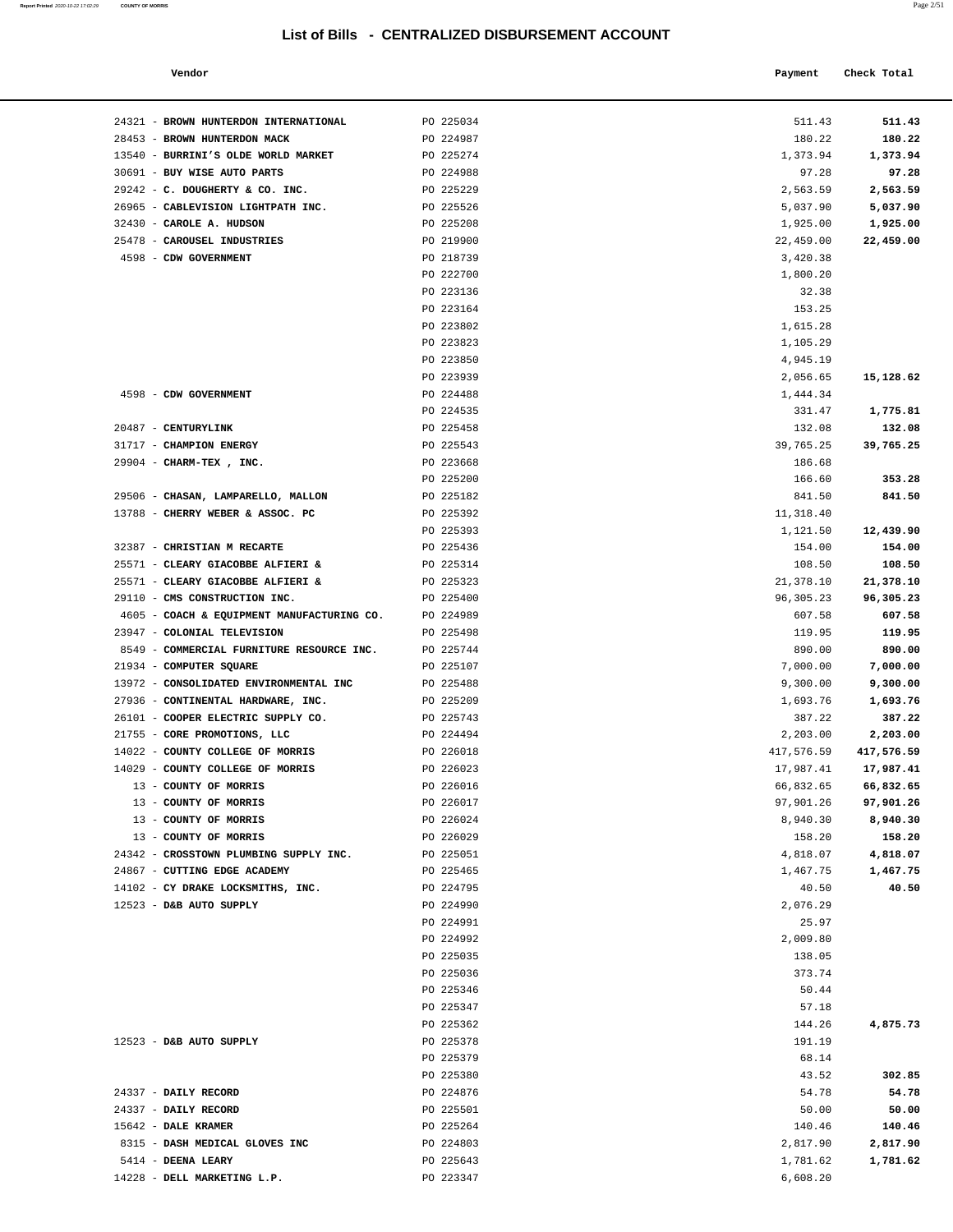**Report Printed** 2020-10-22 17:02:29 **COUNTY OF MORRIS** 

|                                         | List of Bills - CENTRALIZED DISBURSEMENT ACCOUNT |           |             |
|-----------------------------------------|--------------------------------------------------|-----------|-------------|
| Vendor                                  |                                                  | Payment   | Check Total |
|                                         | PO 224401                                        | 2,321.29  |             |
|                                         | PO 224487                                        | 830.31    |             |
|                                         | PO 224708                                        | 293.99    | 10,053.79   |
| DELTA DENTAL INSURANCE COMPANY          | PO 224273                                        | 13,610.80 |             |
|                                         | PO 224832                                        | 2,686.32  | 16,297.12   |
| DELTA DENTAL OF NEW JERSEY, INC.        | PO 224837                                        | 1,558.26  | 1,558.26    |
| DELTA DENTAL OF NEW JERSEY, INC.        | PO 225235                                        | 12,676.05 | 12,676.05   |
| DENTRUST DENTAL INC.                    | PO 224305                                        | 2,636.00  | 2,636.00    |
| <b>DIRECT ENERGY BUSINESS MARKETING</b> | PO 225230                                        | 1,605.47  | 1,605.47    |
| <b>DIRECT ENERGY BUSINESS MARKETING</b> | PO 225231                                        | 691.48    | 691.48      |
| <b>DIRECT ENERGY BUSINESS MARKETING</b> | PO 225281                                        | 68.82     | 68.82       |
| DITSCHMAN/FLEMINGTON FORD               | PO 219663                                        | 87,615.50 | 87,615.50   |
| <b>DONALD SMITH</b>                     | PO 225757                                        | 142.00    | 142.00      |
| ELIZABETH SUTULA                        | PO 225440                                        | 427.00    | 427.00      |
| ELIZABETHTOWN GAS COMPANY               | PO 225544                                        | 139.08    | 139.08      |
| ELMER S. GILO, MD                       | PO 225606                                        | 676.03    | 676.03      |
| ELMER S. GILO, MD                       | PO 225607                                        | 28.72     | 28.72       |
| <b>EMBROIDME</b>                        | PO 225206                                        | 480.00    | 480.00      |
| EMERGENCY PEST CONTROL                  | PO 225113                                        | 255.00    | 255.00      |
| <b>EMERGENCY PEST CONTROL</b>           | PO 225745                                        | 420.00    | 420.00      |
| EMPLOYMENT HORIZONS ENTERPRISES INC     | PO 225239                                        | 68,210.00 | 68,210.00   |
| <b>ENGAGE BY CELL</b>                   | PO 225448                                        | 4,500.00  | 4,500.00    |
| <b>EZ WHEELS DRIVING SCHOOL</b>         | PO 225459                                        | 1,119.72  |             |
|                                         | PO 225460                                        | 1,492.96  |             |
|                                         | PO 225461                                        | 1,632.12  |             |
|                                         | PO 225462                                        | 1,632.12  |             |
|                                         | PO 225469                                        | 1,656.48  |             |
|                                         | PO 225470                                        | 1,706.24  |             |
|                                         | PO 225471                                        | 1,546.28  |             |
|                                         | PO 225472                                        | 1,546.28  | 12,332.20   |
| <b>EZ WHEELS DRIVING SCHOOL</b>         | PO 225473                                        | 1,546.28  |             |
|                                         | PO 225474                                        | 1,546.28  | 3,092.56    |
| <b>FASTENAL COMPANY</b>                 | PO 223223                                        | 872.99    | 872.99      |
| <b>FASTER URGENT CARE LLC</b>           | PO 225504                                        | 4,355.00  | 4,355.00    |
| <b>FEDEX</b>                            | PO 225095                                        | 65.95     | 65.95       |
| FERNANDEZ GARCIA, LLC                   | PO 225325                                        | 1,457.00  | 1,457.00    |
| FLAGSHIP HEALTH SYSTEMS, INC.           | PO 224836                                        | 411.84    |             |
|                                         | PO 225242                                        | 2,692.80  | 3,104.64    |
| FLEMINGTON BUICK CHEVROLET              | PO 224993                                        | 11.85     |             |
|                                         | PO 225038                                        | 97.85     |             |
|                                         | PO 225039                                        | 21.00     | 130.70      |
| FLEMINGTON DEPT STORE INC               | PO 223915                                        | 2,635.50  | 2,635.50    |
| FLOORMAT MANAGEMENT, INC.               | PO 225707                                        | 125.01    | 125.01      |
| FOX ARCHITECTURAL DESIGN, PC            | PO 224945                                        | 1,535.00  | 1,535.00    |
| FRED PRYOR SEMINARS                     | PO 225179                                        | 119.00    | 119.00      |
|                                         |                                                  |           |             |
| <b>FRENCH &amp; PARRELLO ASSOCIATES</b> | PO 214509                                        | 2,249.88  |             |
|                                         | PO 225532                                        | 7,370.00  | 9,619.88    |
| <b>GAIL T LOWRY-DAVIS</b>               | PO 225431                                        | 329.00    | 329.00      |
| GALLS, LLC                              | PO 223442                                        | 598.90    |             |
|                                         | PO 225267                                        | 192.19    | 791.09      |
| <b>GANN LAW BOOKS</b>                   | PO 223944                                        | 156.00    | 156.00      |
| <b>GANNETT NJ NEWSPAPERS</b>            | PO 225158                                        | 60.80     | 60.80       |
| <b>GANNETT NJ NEWSPAPERS</b>            | PO 225160                                        | 42.74     | 42.74       |
| ---------                               |                                                  |           |             |

|                                            | PO 224401 | 2,321.29  |           |
|--------------------------------------------|-----------|-----------|-----------|
|                                            | PO 224487 | 830.31    |           |
|                                            | PO 224708 | 293.99    | 10,053.79 |
| 28719 - DELTA DENTAL INSURANCE COMPANY     | PO 224273 | 13,610.80 |           |
|                                            | PO 224832 | 2,686.32  | 16,297.12 |
| 28637 - DELTA DENTAL OF NEW JERSEY, INC.   | PO 224837 | 1,558.26  | 1,558.26  |
| 28637 - DELTA DENTAL OF NEW JERSEY, INC.   | PO 225235 | 12,676.05 | 12,676.05 |
| 14265 - DENTRUST DENTAL INC.               | PO 224305 | 2,636.00  | 2,636.00  |
| 24349 - DIRECT ENERGY BUSINESS MARKETING   | PO 225230 | 1,605.47  | 1,605.47  |
| 24349 - DIRECT ENERGY BUSINESS MARKETING   | PO 225231 | 691.48    | 691.48    |
| 24349 - DIRECT ENERGY BUSINESS MARKETING   | PO 225281 | 68.82     | 68.82     |
| 11808 - DITSCHMAN/FLEMINGTON FORD          | PO 219663 | 87,615.50 | 87,615.50 |
| 32299 - DONALD SMITH                       | PO 225757 | 142.00    | 142.00    |
| 32377 - ELIZABETH SUTULA                   | PO 225440 | 427.00    | 427.00    |
| 14505 - ELIZABETHTOWN GAS COMPANY          | PO 225544 | 139.08    | 139.08    |
| 24205 - ELMER S. GILO, MD                  | PO 225606 | 676.03    | 676.03    |
| 24205 - ELMER S. GILO, MD                  | PO 225607 | 28.72     | 28.72     |
| 11345 - EMBROIDME                          | PO 225206 | 480.00    | 480.00    |
| 21093 - EMERGENCY PEST CONTROL             | PO 225113 | 255.00    | 255.00    |
| 21093 - EMERGENCY PEST CONTROL             | PO 225745 | 420.00    | 420.00    |
| 2047 - EMPLOYMENT HORIZONS ENTERPRISES INC | PO 225239 | 68,210.00 | 68,210.00 |
| 32491 - ENGAGE BY CELL                     | PO 225448 | 4,500.00  | 4,500.00  |
| 3549 - EZ WHEELS DRIVING SCHOOL            | PO 225459 | 1,119.72  |           |
|                                            | PO 225460 | 1,492.96  |           |
|                                            | PO 225461 | 1,632.12  |           |
|                                            | PO 225462 | 1,632.12  |           |
|                                            | PO 225469 | 1,656.48  |           |
|                                            | PO 225470 | 1,706.24  |           |
|                                            | PO 225471 | 1,546.28  |           |
|                                            | PO 225472 | 1,546.28  | 12,332.20 |
| 3549 - EZ WHEELS DRIVING SCHOOL            | PO 225473 | 1,546.28  |           |
|                                            | PO 225474 | 1,546.28  | 3,092.56  |
| 12515 - FASTENAL COMPANY                   | PO 223223 | 872.99    | 872.99    |
| 20423 - FASTER URGENT CARE LLC             | PO 225504 | 4,355.00  | 4,355.00  |
| $14668$ - FEDEX                            | PO 225095 | 65.95     | 65.95     |
| 32492 - FERNANDEZ GARCIA, LLC              | PO 225325 | 1,457.00  | 1,457.00  |
| 28666 - FLAGSHIP HEALTH SYSTEMS, INC.      | PO 224836 | 411.84    |           |
|                                            | PO 225242 | 2,692.80  | 3,104.64  |
| 12151 - FLEMINGTON BUICK CHEVROLET         | PO 224993 | 11.85     |           |
|                                            | PO 225038 | 97.85     |           |
|                                            | PO 225039 | 21.00     | 130.70    |
| 2147 - FLEMINGTON DEPT STORE INC           | PO 223915 | 2,635.50  | 2,635.50  |
| 32060 - FLOORMAT MANAGEMENT, INC.          | PO 225707 | 125.01    | 125.01    |
| 32061 - FOX ARCHITECTURAL DESIGN, PC       | PO 224945 | 1,535.00  | 1,535.00  |
| 14786 - FRED PRYOR SEMINARS                | PO 225179 | 119.00    | 119.00    |
| 14795 - FRENCH & PARRELLO ASSOCIATES       | PO 214509 | 2,249.88  |           |
|                                            | PO 225532 | 7,370.00  | 9,619.88  |
| 22735 - GAIL T LOWRY-DAVIS                 | PO 225431 | 329.00    | 329.00    |
| $714$ - GALLS, LLC                         | PO 223442 | 598.90    |           |
|                                            | PO 225267 | 192.19    | 791.09    |
| 14852 - GANN LAW BOOKS                     | PO 223944 | 156.00    | 156.00    |
| 14123 - GANNETT NJ NEWSPAPERS              | PO 225158 | 60.80     | 60.80     |
| 14123 - GANNETT NJ NEWSPAPERS              | PO 225160 | 42.74     | 42.74     |
| 14123 - GANNETT NJ NEWSPAPERS              | PO 225166 | 12.04     | 12.04     |
| 14123 - GANNETT NJ NEWSPAPERS              | PO 225265 | 93.48     | 93.48     |
| 14123 - GANNETT NJ NEWSPAPERS              | PO 225266 | 123.58    | 123.58    |
| 14123 - GANNETT NJ NEWSPAPERS              | PO 225284 | 125.30    | 125.30    |
| 14123 - GANNETT NJ NEWSPAPERS              | PO 225317 | 56.50     | 56.50     |
| 14123 - GANNETT NJ NEWSPAPERS              | PO 225318 | 78.86     | 78.86     |
| 14123 - GANNETT NJ NEWSPAPERS              | PO 225339 | 52.20     | 52.20     |
| 14123 - GANNETT NJ NEWSPAPERS              | PO 225340 | 90.90     | 90.90     |
| 14123 - GANNETT NJ NEWSPAPERS              | PO 225404 | 53.06     | 53.06     |

14123 - **GANNETT NJ NEWSPAPERS** PO 225637 79.72 **79.72**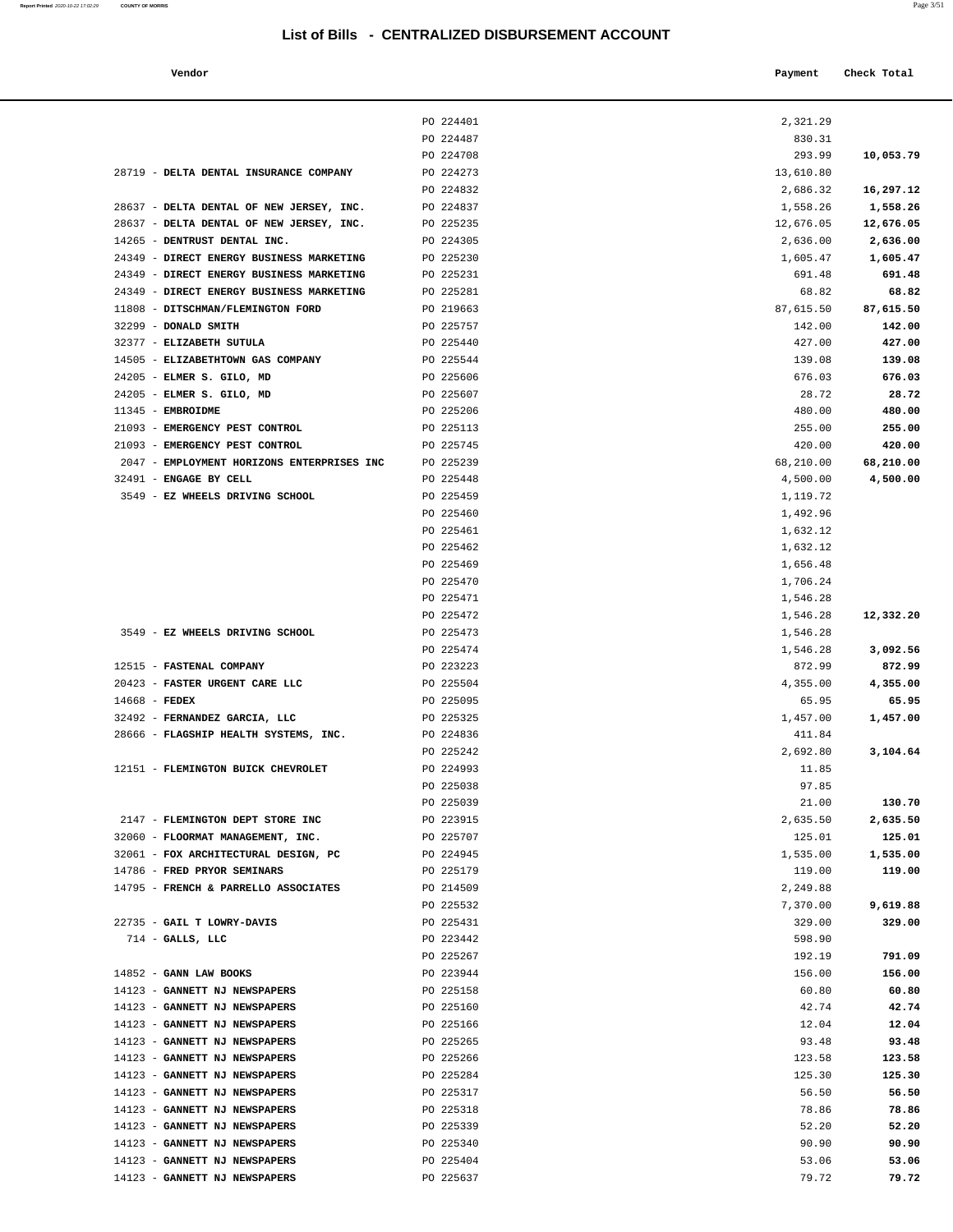#### **Vendor Payment Check Total**

**Report Printed** 2020-10-22 17:02:29 COUNTY OF MORRIS

| 14726 - GEN-EL SAFETY & INDUSTRIAL         | PO 224824 | 160.04     | 160.04     |
|--------------------------------------------|-----------|------------|------------|
| 14887 - GENERAL PLUMBING SUPPLY INC.       | PO 224806 | 1,415.72   |            |
|                                            | PO 225070 | 46.80      | 1,462.52   |
| 9915 - GEORGE COPPOLA                      | PO 225434 | 546.00     | 546.00     |
| 32357 - GISELLE ABREU                      | PO 225428 | 322.00     | 322.00     |
| 32502 - GISSEL SAAVEDRA                    | PO 225439 | 84.00      | 84.00      |
| $14984 -$ GRAINGER                         | PO 225240 | 932.89     |            |
|                                            | PO 225748 | 579.38     |            |
|                                            | PO 225748 | 2,151.33   | 3,663.60   |
| 15007 - GREENMAN PEDERSEN INC              | PO 219154 | 14,377.50  |            |
|                                            | PO 219154 | 3,341.25   |            |
|                                            | PO 219963 | 972.00     |            |
|                                            | PO 225535 | 22,820.00  |            |
|                                            | PO 225536 | 11,220.00  |            |
|                                            | PO 225538 | 9,601.93   |            |
|                                            | PO 225546 | 10,102.75  |            |
|                                            | PO 225645 | 639.40     | 73,074.83  |
| 15007 - GREENMAN PEDERSEN INC              | PO 225662 | 4,510.00   | 4,510.00   |
| 29943 - GREGORY C BROWN                    | PO 225427 | 252.00     | 252.00     |
| 20726 - GUARDIAN TRACKING LLC              | PO 225226 | 1,660.00   | 1,660.00   |
| 28456 - HERBST-MUSCIANO, LLC               | PO 222570 | 5,980.00   |            |
|                                            | PO 222576 | 3,770.00   |            |
|                                            | PO 225295 | 12,830.00  | 22,580.00  |
| $10845$ - HIAB INC                         | PO 223529 | 514.50     | 514.50     |
| 928 - HINDSIGHT, INC                       | PO 224834 | 11,258.22  | 11,258.22  |
| 26061 - HOLLINGER METAL EDGE INC.          | PO 224679 | 755.05     | 755.05     |
| 10636 - HUNAN WOK                          | PO 225167 | 231.39     | 231.39     |
| $8808$ - ILA TALWAR                        | PO 223811 | 578.40     | 578.40     |
| 26660 - ILIFF-RUGGIERO FUNERAL HOME INC.   | PO 225549 | 10,000.00  | 10,000.00  |
| 23081 - INES PROST                         | PO 225435 | 280.00     | 280.00     |
| 12041 - INGLESINO, WEBSTER,                | PO 225511 | 9,893.45   | 9,893.45   |
| 28900 - INNOVATIVE CREDIT SOLUTIONS, INC.  | PO 224346 | 75.00      | 75.00      |
| 31747 - INSIGHT PUBLIC SECTOR, INC         | PO 224255 | 10,678.75  | 10,678.75  |
| 25455 - INTERNATIONAL ACADEMIES OF         | PO 225224 | 2,355.00   | 2,355.00   |
| 30135 - INVESTIGATIVE FORENSICS CONSULTING | PO 225162 | 1,064.00   | 1,064.00   |
| 32349 - ISABELLE ALEXANDRA SOSA            | PO 225438 | 126.00     | 126.00     |
| 29583 - J.A. ALEXANDER INC.                | PO 225998 | 370,098.24 |            |
|                                            | PO 225998 | 19,286.98  | 389,385.22 |
| 12565 - JANET WINSTON                      | PO 225433 | 549.50     | 549.50     |
| 32319 - JAY HILL REPAIRS                   | PO 222555 | 385.00     | 385.00     |
| 32396 - JEAN M TUERS                       | PO 225489 | 448.00     | 448.00     |
| 960 - JERSEY CENTRAL POWER & LIGHT         | PO 225017 | 97.27      | 97.27      |
| 960 - JERSEY CENTRAL POWER & LIGHT         | PO 225024 | 14.67      | 14.67      |
| 960 - JERSEY CENTRAL POWER & LIGHT         | PO 225025 | 47.05      | 47.05      |
| 960 - JERSEY CENTRAL POWER & LIGHT         | PO 225220 | 1,192.02   | 1,192.02   |
| 960 - JERSEY CENTRAL POWER & LIGHT         | PO 225320 | 35.36      | 35.36      |
| 960 - JERSEY CENTRAL POWER & LIGHT         | PO 225321 | 616.68     | 616.68     |
| 960 - JERSEY CENTRAL POWER & LIGHT         | PO 225408 | 6.17       | 6.17       |
| 960 - JERSEY CENTRAL POWER & LIGHT         | PO 225484 | 561.34     | 561.34     |
| 960 - JERSEY CENTRAL POWER & LIGHT         | PO 225769 | 396.26     | 396.26     |
| $1815$ - JESCO INC.                        | PO 224192 | 142,033.99 | 142,033.99 |
| 32429 - JOAN A. SEERY                      | PO 225207 | 245.00     | 245.00     |
| 3512 - JOHN J. LYNN                        | PO 225341 | 59.00      | 59.00      |
| 13008 - JOHN WILLS STUDIOS INC             | PO 224584 | 442.67     | 442.67     |
| 12452 - JOHNSON & JOHNSON, ESQS            | PO 225523 | 4,748.50   | 4,748.50   |
| 8131 - JOHNSTONE SUPPLY                    | PO 224333 | 191.88     | 191.88     |
| 2695 - JOHNSTONE SUPPLY                    | PO 225746 | 2,302.56   | 2,302.56   |
| 32501 - JOSEPH CONCIATORI                  | PO 225430 | 339.50     | 339.50     |
| 32506 - KAREN MANCINELLI PAIGE             | PO 225517 | 37.97      | 37.97      |
| 15574 - KENVIL POWER EQUIPMENT, INC.       | PO 219761 | 69.97      | 69.97      |
| $24924 - KEY-TECH$                         | PO 215778 | 2,106.00   | 2,106.00   |
| 24924 - KEY-TECH                           | PO 219225 | 2,016.00   | 2,016.00   |
| 24924 - KEY-TECH                           | PO 219798 | 2,450.00   | 2,450.00   |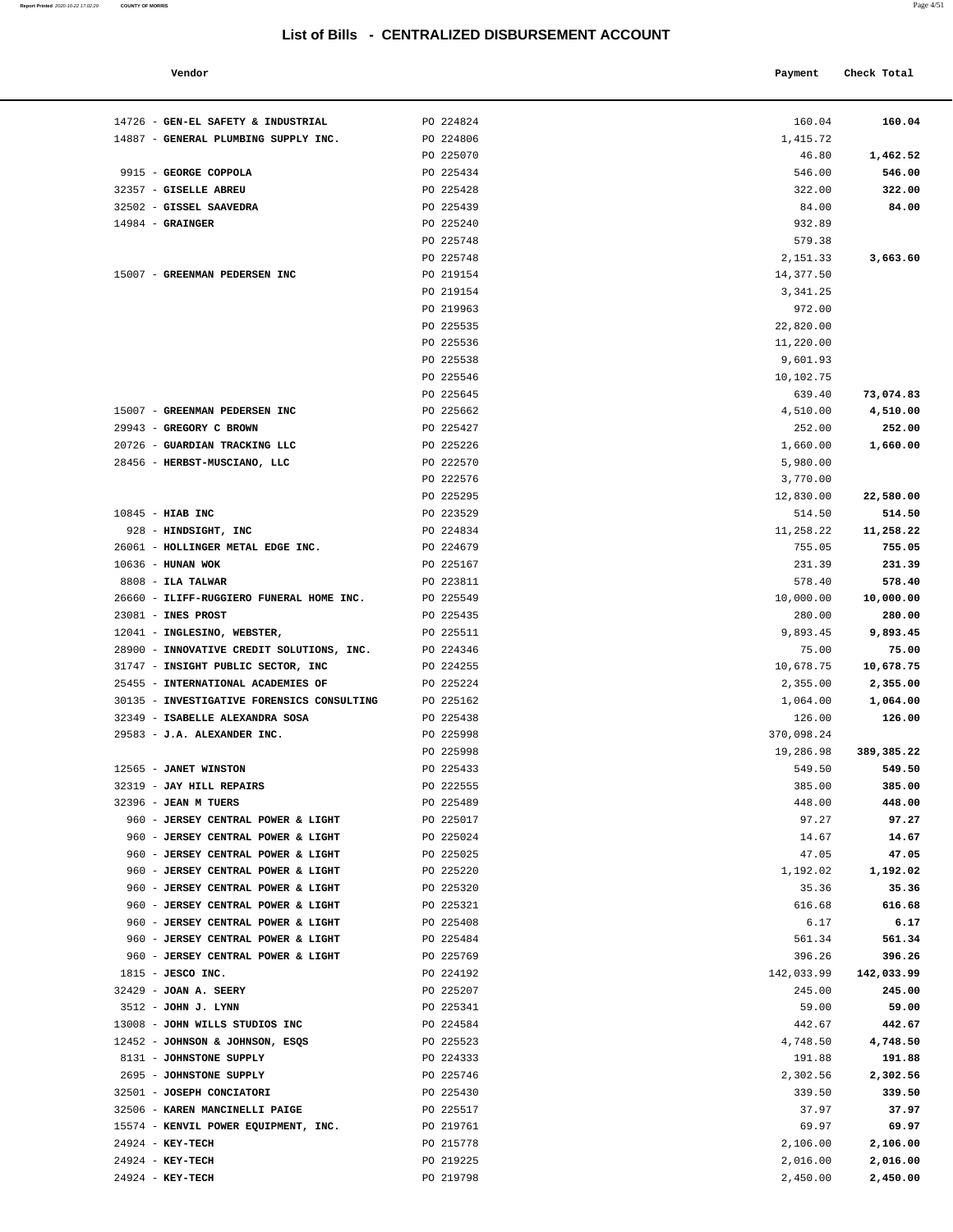| Report Printed 2020-10-22 17:02:29 | <b>COUNTY OF MORRIS</b> | Page 5/51 |  |
|------------------------------------|-------------------------|-----------|--|
|                                    |                         |           |  |

| Vendor |  | Payment Check Total |
|--------|--|---------------------|
|--------|--|---------------------|

| $24924$ - KEY-TECH                             | PO 219816 | 5,063.00    | 5,063.00   |
|------------------------------------------------|-----------|-------------|------------|
| 24924 - KEY-TECH                               | PO 219817 | 1,456.50    | 1,456.50   |
| 24924 - KEY-TECH                               | PO 219834 | 2,414.25    |            |
|                                                | PO 219834 | 2,360.00    | 4,774.25   |
| 24924 - KEY-TECH                               | PO 219965 | 1,705.89    | 1,705.89   |
| 24924 - KEY-TECH                               | PO 219970 | 1,712.25    |            |
|                                                | PO 219970 | 1,800.00    | 3,512.25   |
| 24924 - KEY-TECH                               | PO 219971 | 5,264.78    | 5,264.78   |
| 24924 - KEY-TECH                               | PO 219972 | 2,480.00    |            |
|                                                | PO 219972 | 2,283.00    | 4,763.00   |
| 24924 - KEY-TECH                               | PO 222270 | 3,624.00    | 3,624.00   |
| 24924 - KEY-TECH                               | PO 222272 | 3,534.00    | 3,534.00   |
| 24924 - KEY-TECH                               | PO 223114 | 1,366.00    | 1,366.00   |
| 24924 - KEY-TECH                               | PO 224152 | 3,978.00    | 3,978.00   |
| 24924 - KEY-TECH                               | PO 224363 | 1,791.00    | 1,791.00   |
| 24924 - KEY-TECH                               | PO 224536 | 690.00      |            |
|                                                | PO 224536 | 216.00      |            |
|                                                | PO 224536 | 510.00      | 1,416.00   |
| 10144 - KEYBOARD CONSULTANTS INC               | PO 224475 | 999.00      | 999.00     |
| 32485 - KIMBERLY J VAZQUEZ                     | PO 225426 | 353.50      | 353.50     |
| 32341 - KPDEMNITZ CONSULTING LLC               | PO 225506 | 1,500.00    | 1,500.00   |
| 15671 - LABCORP OF AMERICA HOLDINGS            | PO 224862 | 263.60      | 263.60     |
| 12726 - LANGUAGE LINE SERVICES                 | PO 224635 | 376.80      | 376.80     |
| 20143 - LASCOMP INSTITUTE OF IT                | PO 225463 | 800.00      |            |
|                                                | PO 225464 | 800.00      | 1,600.00   |
| 25383 - LAW OFFICE OF ROBERT J. GREENBAUM      | PO 225313 | 217.00      | 217.00     |
| 15709 - LAWMEN SUPPLY CO OF NJ, INC.           | PO 222495 | 54,958.80   | 54,958.80  |
| 30390 - LEANNE CRONIN                          | PO 225475 | 20,800.00   | 20,800.00  |
| 21265 - LEDGEWOOD POWER SPORTS INC             | PO 224997 | 118.97      | 118.97     |
| 15775 - LIFESAVERS INC                         | PO 225221 | 18.00       |            |
|                                                | PO 225528 | 24.00       |            |
|                                                | PO 225762 | 18.00       | 60.00      |
| 15816 - LONGFELLOWS SANDWICH DELI              | PO 225247 | 260.75      | 260.75     |
| 15816 - LONGFELLOWS SANDWICH DELI              | PO 225275 | 176.00      | 176.00     |
| 15816 - LONGFELLOWS SANDWICH DELI              | PO 225399 | 233.34      | 233.34     |
| 28911 - M-TEC CONSTRUCTION SERVICE LLC         | PO 219210 | 28, 437.50  | 28,437.50  |
| 28911 - M-TEC CONSTRUCTION SERVICE LLC         | PO 219955 | 21,515.00   | 21,515.00  |
| 28911 - M-TEC CONSTRUCTION SERVICE LLC         | PO 222256 | 18,330.00   | 18,330.00  |
| 28251 - MAGIC TOUCH CONSTRUCTION CO., INC.     | PO 224312 | 607.81      |            |
|                                                | PO 224332 | 374.04      |            |
|                                                | PO 225215 | 8,118.68    |            |
|                                                | PO 225290 | 1,341.05    |            |
|                                                | PO 225389 | 5,171.40    |            |
|                                                | PO 225542 | 2,393.63    | 18,006.61  |
| 31526 - MANGIANO PIZZA RESTAURANT AND CATERING | PO 225442 | 416.40      | 416.40     |
| 27108 - MARC GEORGE                            | PO 225700 | 90.00       | 90.00      |
| 32388 - MARY E. FUENTES                        | PO 225698 | 180.00      | 180.00     |
| 32486 - MATTHEW R LITMAN                       | PO 225410 | 154.00      | 154.00     |
| 29281 - MBT CONTRACTING LLC                    | PO 225872 | 106,663.20  | 106,663.20 |
| 32081 - MCGHEE AND ASSOCIATES, LLC             | PO 225490 | 1,397.50    | 1,397.50   |
| 27603 - MCKESSON MEDICAL SURGICAL              | PO 225161 | 70.59       | 70.59      |
| 32347 - MELISSA NICOLE RECARTE                 | PO 225437 | 196.00      | 196.00     |
| 32336 - MICHAEL WILLIAMS                       | PO 225597 | 50.00       | 50.00      |
| 32130 - MICHELLE LYNN WALKER                   | PO 224551 | 246.80      | 246.80     |
| 28632 - MICHELLE ADRIANA ABREU                 | PO 225432 | 224.00      | 224.00     |
| 20858 - MIKE FITZPATRICK CONTRACTORS INC.      | PO 225545 | 375, 162.22 |            |
|                                                | PO 225545 | 30,688.90   | 405,851.12 |
| 7313 - MONTAGE ENTERPRISES INC.                | PO 225053 | 330.64      | 330.64     |
| 12819 - MORRIS COUNTY MUA                      | PO 225116 | 6,122.49    | 6,122.49   |
| 12819 - MORRIS COUNTY MUA                      | PO 225286 | 350.00      | 350.00     |
| 12819 - MORRIS COUNTY MUA                      | PO 225480 | 1,338.65    | 1,338.65   |
| 19483 - MORRIS COUNTY MUNICIPAL                | PO 225481 | 437.91      | 437.91     |
| 12676 - MORRIS COUNTY TOURISM BUREAU           | PO 222430 | 56,500.00   | 56,500.00  |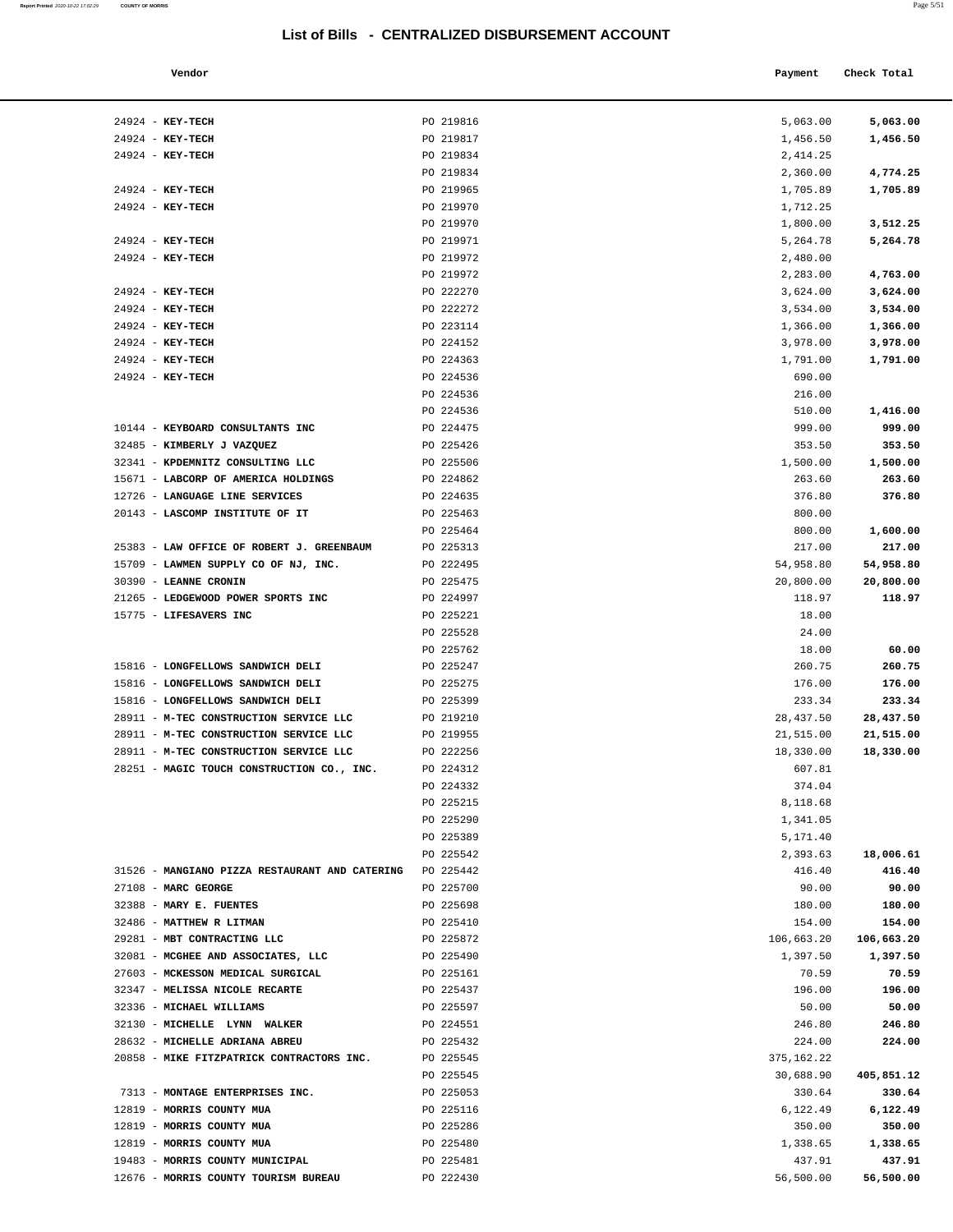| Vendor                                     |           | Payment    | Check Total |
|--------------------------------------------|-----------|------------|-------------|
| 16318 - MORRISTOWN DINER                   | PO 225257 | 333.32     | 333.32      |
| 16321 - MORRISTOWN LUMBER &                | PO 224785 | 282.85     |             |
|                                            | PO 224814 | 172.75     |             |
|                                            | PO 224907 | 1,125.00   |             |
|                                            | PO 225069 | 49.15      |             |
|                                            | PO 225223 | 387.00     |             |
|                                            | PO 225234 | 251.82     |             |
|                                            | PO 225271 | 9.98       | 2,278.55    |
| 7584 - MORRISTOWN MEDICAL CENTER           | PO 223618 | 1,172.39   |             |
|                                            | PO 223837 | 940.57     | 2,112.96    |
| 16323 - MORRISTOWN MEDICAL CENTER          | PO 226020 | 15,569.16  | 15,569.16   |
| 20763 - MUNICIPAL SOFTWARE INC             | PO 226030 | 9,033.50   | 9,033.50    |
| 19523 - N.J. NATURAL GAS COMPANY           | PO 224242 | 34.00      |             |
|                                            | PO 225227 | 34.00      |             |
|                                            | PO 225228 | 67.10      |             |
|                                            | PO 225289 | 38.37      |             |
|                                            | PO 225492 | 239.51     | 412.98      |
| 28785 - NAPA OF ROCKAWAY                   | PO 225005 | 28.62      |             |
|                                            | PO 225079 | 280.44     | 309.06      |
| 21122 - NATIONAL FUEL OIL INC.             | PO 226019 | 3,596.31   |             |
|                                            | PO 226019 | 29,875.43  | 33, 471.74  |
| $9504 - NENA$                              | PO 225222 | 142.00     |             |
|                                            | PO 225477 | 142.00     | 284.00      |
| 14560 - NEW JERSEY AIDS SERVICES           | PO 225635 | 8,902.00   | 8,902.00    |
| 16540 - NEW PIG CORPORATION                | PO 224715 | 572.18     | 572.18      |
| 16552 - NEWBRIDGE SERVICES INC             | PO 225591 | 5,641.00   | 5,641.00    |
| 23981 - NIELSEN DODGE - C-J-R              | PO 224998 | 50.51      | 50.51       |
| 23981 - NIELSEN DODGE - C-J-R              | PO 224999 | 399.50     | 399.50      |
| 21704 - NJ DEPARTMENT OF TREASURY          | PO 225217 | 63.00      | 63.00       |
| 16670 - NJ STATE LEAGUE OF                 | PO 224626 | 55.00      | 55.00       |
| $21445$ - NJEHA                            | PO 225205 | 350.00     | 350.00      |
| 26357 - NORTHEAST COMMUNICATIONS, INC.     | PO 225296 | 180.00     | 180.00      |
| 16764 - NU-WAY CONCESSIONAIRES INC         | PO 225593 | 7,400.82   | 7,400.82    |
| $19739 - NV5$                              | PO 222866 | 15,420.70  | 15,420.70   |
| 26726 - OFFICE CONCEPTS GROUP, INC.        | PO 224470 | 4,052.24   | 4,052.24    |
| 26726 - OFFICE CONCEPTS GROUP, INC.        | PO 225077 | 599.79     | 599.79      |
| 26726 - OFFICE CONCEPTS GROUP, INC.        | PO 225277 | 30.52      | 30.52       |
| 26726 - OFFICE CONCEPTS GROUP, INC.        | PO 225394 | 128.28     | 128.28      |
| 26726 - OFFICE CONCEPTS GROUP, INC.        | PO 225395 | 7.06       | 7.06        |
| 26726 - OFFICE CONCEPTS GROUP, INC.        | PO 225396 | 5.98       | 5.98        |
| 26726 - OFFICE CONCEPTS GROUP, INC.        | PO 225402 | 70.67      | 70.67       |
| 26726 - OFFICE CONCEPTS GROUP, INC.        | PO 225403 | 89.90      | 89.90       |
| 26726 - OFFICE CONCEPTS GROUP, INC.        | PO 225423 | 319.37     | 319.37      |
| 26726 - OFFICE CONCEPTS GROUP, INC.        | PO 225632 | 2,090.00   | 2,090.00    |
| 26726 - OFFICE CONCEPTS GROUP, INC.        | PO 225634 | 1,140.00   | 1,140.00    |
| 20526 - OPTIMUM                            | PO 219232 | 767.34     | 767.34      |
| 8451 - OPTIMUM                             | PO 225251 | 102.18     | 102.18      |
| 8451 - OPTIMUM                             | PO 225255 | 36.34      | 36.34       |
| 8451 - OPTIMUM                             | PO 225648 | 246.97     | 246.97      |
| 32400 - OUTFRONT MEDIA LLC                 | PO 223684 | 5,695.00   | 5,695.00    |
| 30058 - OXFORD ELECTRICAL CONTRACTORS INC. | PO 222490 | 16, 243.36 | 16,243.36   |
| 16918 - PASSAIC COUNTY POLICE ACADEMY      | PO 224812 | 5,350.00   | 5,350.00    |
| 29544 - PAUL J. BRANDLEY                   | PO 224562 | 570.46     | 570.46      |
| 32104 - PAYFLEX SYSTEMS USA, INC.          | PO 225189 | 1,542.55   | 1,542.55    |
| 19655 - PEERLESS CONCRETE PRODUCTS CO.     | PO 225552 | 1,282.00   |             |
|                                            | PO 225706 | 641.00     | 1,923.00    |
| 26161 - PETE LOHMUS                        | PO 225192 | 189.07     | 189.07      |
| 19681 - PITNEY BOWES CREDIT CORP           | PO 224568 | 525.00     | 525.00      |
| 29258 - PLOSIA COHEN LLC                   | PO 225529 | 790.50     | 790.50      |
| 25859 - POINTCLICKCARE                     | PO 211459 | 299.45     | 299.45      |
| 25859 - POINTCLICKCARE                     | PO 222015 | 299.45     | 299.45      |
| 17117 - POWER PLACE INC                    | PO 225011 | 1,105.92   |             |

PO 225550 76.78 **1,182.70**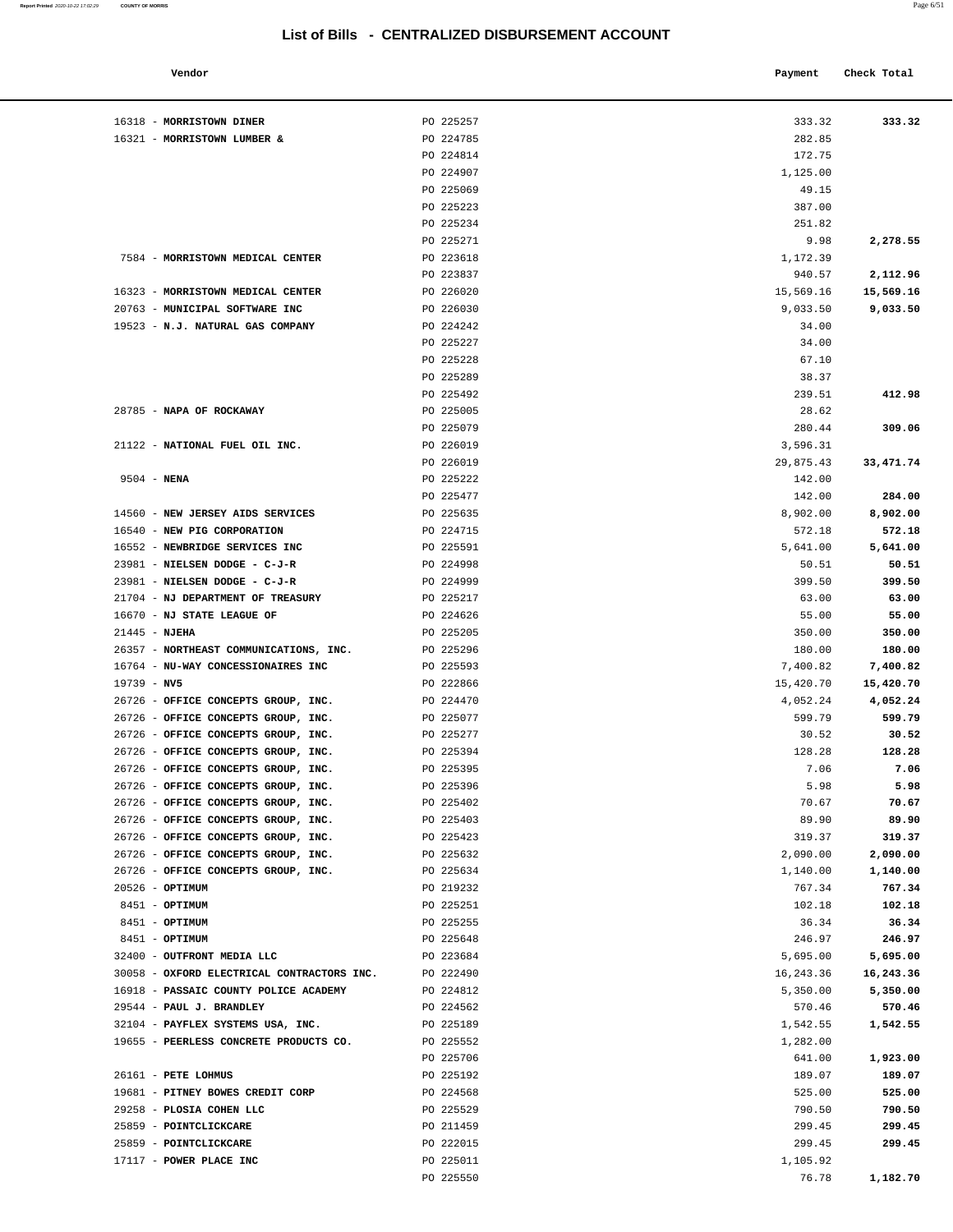**Report Printed**  2020-10-22 17:02:29 **COUNTY OF MORRIS** 

| Vendor | Payment Check Total |
|--------|---------------------|
|        |                     |

| 32338 - PRAVCO, INC.                                     | PO 225871              | 305,289.60         | 305,289.60       |
|----------------------------------------------------------|------------------------|--------------------|------------------|
| 4812 - PREVENTION IS KEY                                 | PO 225548              | 5,488.00           | 5,488.00         |
| 28417 - PRINCIPAL LIFE INSURANCE COMPANY                 | PO 224780              | 229.40             | 229.40           |
| 25795 - PUBLIC AGENCY TRAINING                           | PO 224351              | 350.00             | 350.00           |
| 264 - R & J CONTROL, INC.                                | PO 224343              | 155.00             |                  |
|                                                          | PO 225112              | 1,938.59           | 2,093.59         |
| 264 - R & J CONTROL, INC.                                | PO 225225<br>PO 225225 | 3,410.00           | 3,410.00         |
| 264 - R & J CONTROL, INC.                                | PO 225697              | 310.00<br>2,787.25 |                  |
|                                                          | PO 225697              | 4,221.67           | 7,318.92         |
| 20927 - RAILROAD CONSTRUCTION CO, INC.                   | PO 225397              | 111,594.22         |                  |
|                                                          | PO 225397              | 12,399.35          | 123,993.57       |
| 32316 - RAMAS CLIMATE AND REFRIGERATION LLC              | PO 225002              | 1,105.61           | 1,105.61         |
| 31651 - RAPID PUMP & METER SERVICES CO.                  | PO 225551              | 475.70             | 475.70           |
| 26223 - RE-TRON TECHNOLOGIES INC.                        | PO 225003              | 245.82             | 245.82           |
| 29925 - RHEA YOUNG                                       | PO 225660              | 12.00              |                  |
|                                                          | PO 225661              | 12.00              | 24.00            |
| 29466 - RICCIARDI BROTHERS, INC                          | PO 224656              | 911.28             |                  |
|                                                          | PO 225213              | 56.98              |                  |
|                                                          | PO 225742              | 369.87             | 1,338.13         |
| 28336 - RICHARD JOHNSON                                  | PO 225273              | 25.32              | 25.32            |
| 19765 - RICOH AMERICAS CORPORATION                       | PO 225316              | 919.91             | 919.91           |
| 28741 - RICOH USA, INC.                                  | PO 225042              | 512.43             | 512.43           |
| 28741 - RICOH USA, INC.<br>28741 - RICOH USA, INC.       | PO 225046<br>PO 225067 | 637.78             | 637.78           |
| 28741 - RICOH USA, INC.                                  | PO 225078              | 520.61<br>336.13   | 520.61<br>336.13 |
| 28741 - RICOH USA, INC.                                  | PO 225108              | 1,356.67           | 1,356.67         |
| 28741 - RICOH USA, INC.                                  | PO 225185              | 961.77             | 961.77           |
| 28741 - RICOH USA, INC.                                  | PO 225190              | 949.08             | 949.08           |
| 28741 - RICOH USA, INC.                                  | PO 225259              | 684.40             | 684.40           |
| 28741 - RICOH USA, INC.                                  | PO 225280              | 3,062.87           | 3,062.87         |
| 28741 - RICOH USA, INC.                                  | PO 225315              | 919.91             | 919.91           |
| 28741 - RICOH USA, INC.                                  | PO 225366              | 997.27             | 997.27           |
| 28226 - RIVERVIEW PAVING, INC.                           | PO 226007              | 73,266.32          |                  |
|                                                          | PO 226007              | 656,032.05         | 729,298.37       |
| 21788 - ROAD SAFETY SYSTEMS LLC                          | PO 223360              | 5,245.00           | 5,245.00         |
| 21788 - ROAD SAFETY SYSTEMS LLC                          | PO 223814              | 4,230.00           | 4,230.00         |
| 28455 - ROBERT & SON, INC.<br>28455 - ROBERT & SON, INC. | PO 225004<br>PO 225055 | 325.00<br>165.00   | 325.00<br>165.00 |
| 32500 - ROBERT CONCIATORI                                | PO 225429              | 339.50             | 339.50           |
| 8155 - ROBERT DEFILIPPO                                  | PO 225485              | 79.99              | 79.99            |
| 32405 - RSA HOME IMPROVEMENTS                            | PO 224313              | 17,500.00          | 17,500.00        |
| 9938 - RUTGERS CENTER FOR CONTINUING                     | PO 225466              | 754.00             |                  |
|                                                          | PO 225467              | 4,000.00           |                  |
|                                                          | PO 225468              | 800.00             | 5,554.00         |
| 17445 - RUTGERS THE STATE UNIVERSITY                     | PO 225450              | 155.00             | 155.00           |
| 8521 - RUTGERS UNIVERSITY                                | PO 224249              | 50.00              | 50.00            |
| 19806 - RUTGERS-THE STATE UNIVERSITY                     | PO 223801              | 1,037.00           | 1,037.00         |
| 29420 - SEA SAFETY INTERNATIONAL, INC.                   | PO 224513              | 1,053.80           | 1,053.80         |
| 10597 - SHAWN R. JOHNSTON                                | PO 225136              | 89.47              |                  |
| 19858 - SHERWIN WILLIAMS                                 | PO 225613<br>PO 220804 | 29.82<br>343.28    | 119.29           |
|                                                          | PO 221446              | 198.04             |                  |
|                                                          | PO 223843              | 99.51              |                  |
|                                                          | PO 224807              | 1,342.18           | 1,983.01         |
| 17726 - SHI INTERNATIONAL CORP                           | PO 218249              | 257, 259.70        | 257,259.70       |
| $31663 - SHRM$                                           | PO 225276              | 438.00             | 438.00           |
| 6981 - SODEXO INC & AFFILIATES                           | PO 225487              | 53,134.00          | 53,134.00        |
| 17755 - SOUTHEAST MORRIS COUNTY                          | PO 225491              | 259.16             | 259.16           |
| 17762 - SPARWICK CONTRACTING, INC.                       | PO 225658              | 281,391.32         | 281,391.32       |
| 2289 - STEFAN KIRSCH                                     | PO 225452              | 90.00              | 90.00            |
| 4298 - STERICYCLE INC                                    | PO 223615              | 1,081.30           |                  |
|                                                          | PO 224311              | 337.90             | 1,419.20         |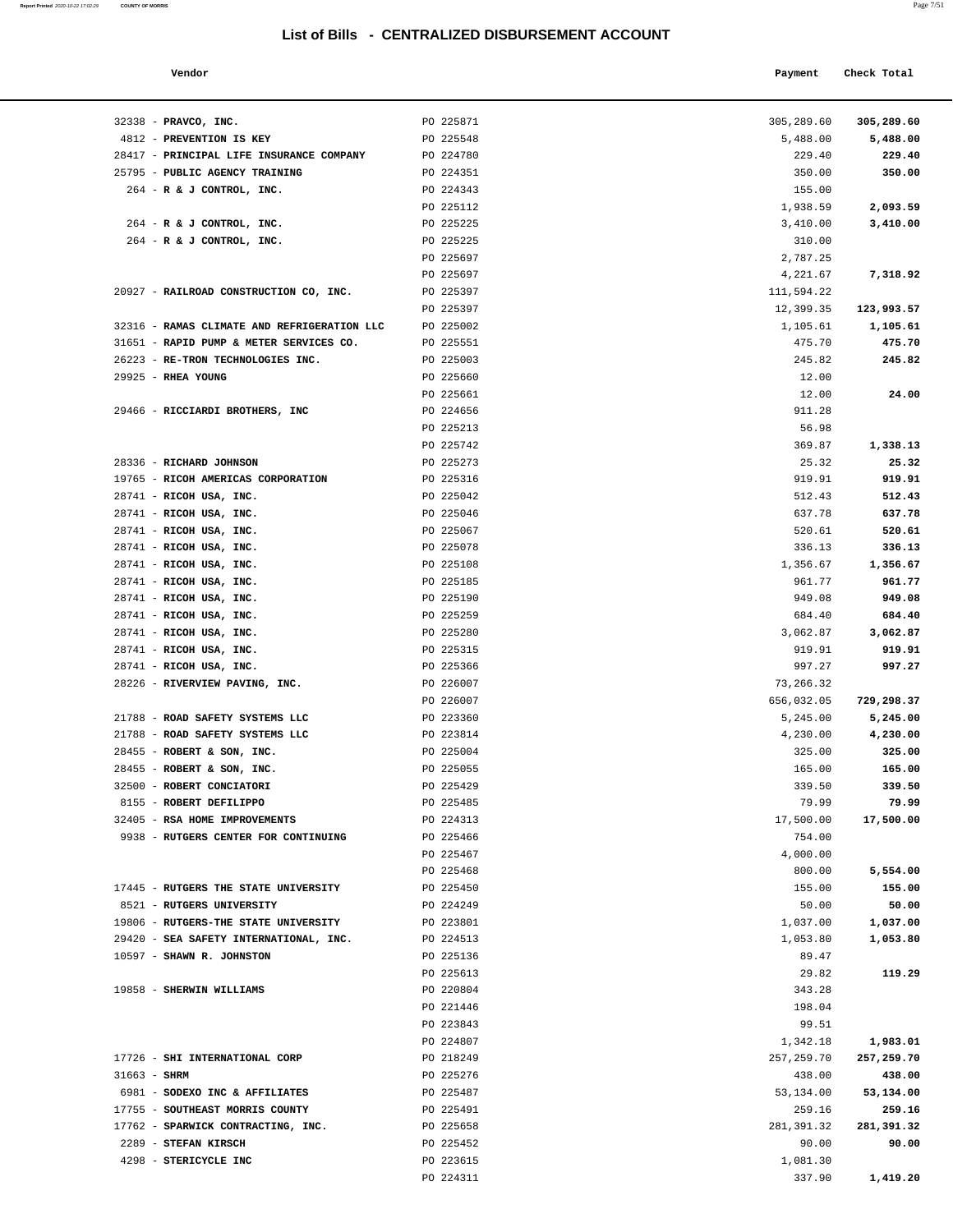**Report Printed**  2020-10-22 17:02:29 **COUNTY OF MORRIS** 

| a.<br>I | $\sim$<br>٠<br>٠ |  |
|---------|------------------|--|
|         |                  |  |

| ś                              | List of Bills - CENTRALIZED DISBURSEMENT ACCOUNT |            | Page 8/51   |  |
|--------------------------------|--------------------------------------------------|------------|-------------|--|
| Vendor                         |                                                  | Payment    | Check Total |  |
| STONEFIELD ENGINEERING         | PO 219133                                        | 1,100.00   | 1,100.00    |  |
| STONEGATE ASSOCIATES, LLC      | PO 224308                                        | 2,380.00   | 2,380.00    |  |
| SUSSEX COUNTY MUA              | PO 225029                                        | 398.55     | 398.55      |  |
| <b>T &amp; M ASSOCIATES</b>    | PO 225558                                        | 1,752.50   | 1,752.50    |  |
| T. SLACK ENVIRONMENTAL         | PO 225016                                        | 184.00     | 184.00      |  |
| T.Y. LIN INTERNATIONAL         | PO 225445                                        | 43, 453.93 | 43,453.93   |  |
| T.Y. LIN INTERNATIONAL         | PO 225531                                        | 31,820.56  | 31,820.56   |  |
| T.Y. LIN INTERNATIONAL         | PO 225533                                        | 61,449.37  | 61,449.37   |  |
| T.Y. LIN INTERNATIONAL         | PO 225556                                        | 56,606.43  | 56,606.43   |  |
| TBS CONTROLS LLC               | PO 225117                                        | 367.97     |             |  |
|                                | PO 225236                                        | 2,944.37   | 3,312.34    |  |
| TELE-MEASUREMENTS, INC.        | PO 217453                                        | 31,092.60  |             |  |
|                                | PO 223665                                        | 350.00     |             |  |
|                                | PO 223809                                        | 59.00      | 31,501.60   |  |
| TELESEARCH INC                 | PO 224912                                        | 6,252.30   |             |  |
|                                | PO 225249                                        | 8,647.85   |             |  |
|                                | PO 225457                                        | 932.05     | 15,832.20   |  |
| TELEVERE STSTEMS               | PO 221429                                        | 25,700.00  | 25,700.00   |  |
| TEQUIPMENT INC.                | PO 224632                                        | 4,619.00   | 4,619.00    |  |
| THE GODFATHER OF MORRISTOWN    | PO 225218                                        | 340.55     | 340.55      |  |
| THE GODFATHER OF MORRISTOWN    | PO 225279                                        | 1,049.15   | 1,049.15    |  |
| THE GODFATHER OF MORRISTOWN    | PO 225557                                        | 70.32      | 70.32       |  |
| THE GODFATHER OF MORRISTOWN    | PO 225639                                        | 145.79     | 145.79      |  |
| THE TAB GROUP                  | PO 225248                                        | 4,557.62   | 4,557.62    |  |
| <b>THOMAS POLLIO</b>           | PO 224886                                        | 178.55     | 178.55      |  |
| THOMAS POLLIO                  | PO 225791                                        | 163.54     | 163.54      |  |
| THOMAS SCIENTIFIC HOLDINGS LLC | PO 224088                                        | 9,208.74   | 9,208.74    |  |
| <b>THOMSON REUTER-WEST</b>     | PO 224245                                        | 434.56     | 434.56      |  |
| THOMSON REUTER-WEST            | PO 225169                                        | 1,135.89   | 1,135.89    |  |
| THOMSON REUTERS-WEST           | PO 222368                                        | 5,607.58   | 5,607.58    |  |
| THOMSON REUTERS-WEST           | PO 224099                                        | 5,169.37   | 5,169.37    |  |

| 26016 - STONEFIELD ENGINEERING          | PO 219133 | 1,100.00   | 1,100.00  |
|-----------------------------------------|-----------|------------|-----------|
| 29129 - STONEGATE ASSOCIATES, LLC       | PO 224308 | 2,380.00   | 2,380.00  |
| 11429 - SUSSEX COUNTY MUA               | PO 225029 | 398.55     | 398.55    |
| 6265 - T & M ASSOCIATES                 | PO 225558 | 1,752.50   | 1,752.50  |
| 21173 - T. SLACK ENVIRONMENTAL          | PO 225016 | 184.00     | 184.00    |
| 20814 - T.Y. LIN INTERNATIONAL          | PO 225445 | 43, 453.93 | 43,453.93 |
| 20814 - T.Y. LIN INTERNATIONAL          | PO 225531 | 31,820.56  | 31,820.56 |
| 20814 - T.Y. LIN INTERNATIONAL          | PO 225533 | 61,449.37  | 61,449.37 |
| 20814 - T.Y. LIN INTERNATIONAL          | PO 225556 | 56,606.43  | 56,606.43 |
| 5611 - TBS CONTROLS LLC                 | PO 225117 | 367.97     |           |
|                                         | PO 225236 | 2,944.37   | 3,312.34  |
| 7574 - TELE-MEASUREMENTS, INC.          | PO 217453 | 31,092.60  |           |
|                                         | PO 223665 | 350.00     |           |
|                                         | PO 223809 | 59.00      | 31,501.60 |
| 17990 - TELESEARCH INC                  | PO 224912 | 6,252.30   |           |
|                                         | PO 225249 | 8,647.85   |           |
|                                         | PO 225457 | 932.05     | 15,832.20 |
| 32368 - TELEVERE STSTEMS                | PO 221429 | 25,700.00  | 25,700.00 |
| 25504 - TEQUIPMENT INC.                 | PO 224632 | 4,619.00   | 4,619.00  |
| 27366 - THE GODFATHER OF MORRISTOWN     | PO 225218 | 340.55     | 340.55    |
| 27366 - THE GODFATHER OF MORRISTOWN     | PO 225279 | 1,049.15   | 1,049.15  |
| 27366 - THE GODFATHER OF MORRISTOWN     | PO 225557 | 70.32      | 70.32     |
|                                         |           |            |           |
| 27366 - THE GODFATHER OF MORRISTOWN     | PO 225639 | 145.79     | 145.79    |
| 5711 - THE TAB GROUP                    | PO 225248 | 4,557.62   | 4,557.62  |
| 24933 - THOMAS POLLIO                   | PO 224886 | 178.55     | 178.55    |
| 24933 - THOMAS POLLIO                   | PO 225791 | 163.54     | 163.54    |
| 32460 - THOMAS SCIENTIFIC HOLDINGS LLC  | PO 224088 | 9,208.74   | 9,208.74  |
| 10812 - THOMSON REUTER-WEST             | PO 224245 | 434.56     | 434.56    |
| 10812 - THOMSON REUTER-WEST             | PO 225169 | 1,135.89   | 1,135.89  |
| 18437 - THOMSON REUTERS-WEST            | PO 222368 | 5,607.58   | 5,607.58  |
| 18437 - THOMSON REUTERS-WEST            | PO 224099 | 5,169.37   | 5,169.37  |
| 21479 - TIOGA SOLAR MORRIS COUNTY 1 LLC | PO 225243 | 2,050.68   | 2,050.68  |
| 281 - TOMAR INDUSTRIES INC              | PO 224301 | 1,009.40   | 1,009.40  |
| 15475 - TOWNSHIP OF JEFFERSON           | PO 225636 | 4,500.00   | 4,500.00  |
| 3049 - TRANE                            | PO 225388 | 2,628.94   | 2,628.94  |
| 3486 - TREASURER, STATE OF NEW JERSEY   | PO 224341 | 330.00     | 330.00    |
| 2773 - TRI-DIM FILTER CORPORATION       | PO 225258 | 323.78     | 323.78    |
| 12333 - TRIMBOLI & PRUSINOWSKI, LLC     | PO 225518 | 6,913.00   |           |
|                                         | PO 225527 | 3,524.59   | 10,437.59 |
| $2181$ - TRIUS, INC.                    | PO 225057 | 165.58     | 165.58    |
| $20009$ - TRUGREEN                      | PO 225233 | 83.12      | 83.12     |
| 25209 - TURN OUT UNIFORMS, INC.         | PO 223284 | 1,181.00   | 1,181.00  |
| 28034 - TYLER TECHNOLOGIES, INC.        | PO 225335 | 21,788.43  | 21,788.43 |
| 4144 - U-LINE SHIPPING SUPPLY           | PO 224452 | 80.55      | 80.55     |
| 29540 - U.S. BANK OPERATIONS CENTER     | PO 225210 | 12,509.34  | 12,509.34 |
| 31502 - U.S. SECURITY ASSOCIATES        | PO 224830 | 2,175.29   | 2,175.29  |
| 18233 - UNITED PARCEL SERVICE           | PO 225013 | 22.41      | 22.41     |
| $20042$ - V.E. RALPH & SON INC.         | PO 223013 | 210.00     |           |
|                                         | PO 223013 | 210.00     |           |
|                                         | PO 224050 |            |           |
|                                         |           | 840.00     | 1,260.00  |
| 18285 - VAN CLEEF ENGINEERING ASSOC     | PO 209298 | 5,728.10   |           |
|                                         | PO 217551 | 4,410.46   |           |
|                                         | PO 219218 | 7,675.73   |           |
|                                         | PO 219218 | 15,073.34  |           |
|                                         | PO 220119 | 724.56     |           |
|                                         | PO 220119 | 7,036.92   |           |
|                                         | PO 220119 | 6,762.87   |           |
|                                         | PO 222257 | 20,643.96  | 68,055.94 |
| 18285 - VAN CLEEF ENGINEERING ASSOC     | PO 224604 | 350.00     | 350.00    |
| $1286$ - VERIZON                        | PO 225096 | 303.67     | 303.67    |
| 10668 - VERIZON CABS                    | PO 225479 | 934.10     | 934.10    |
| 1348 - VERIZON WIRELESS                 | PO 225101 | 10,143.14  |           |
|                                         | PO 225155 | 137.47     | 10,280.61 |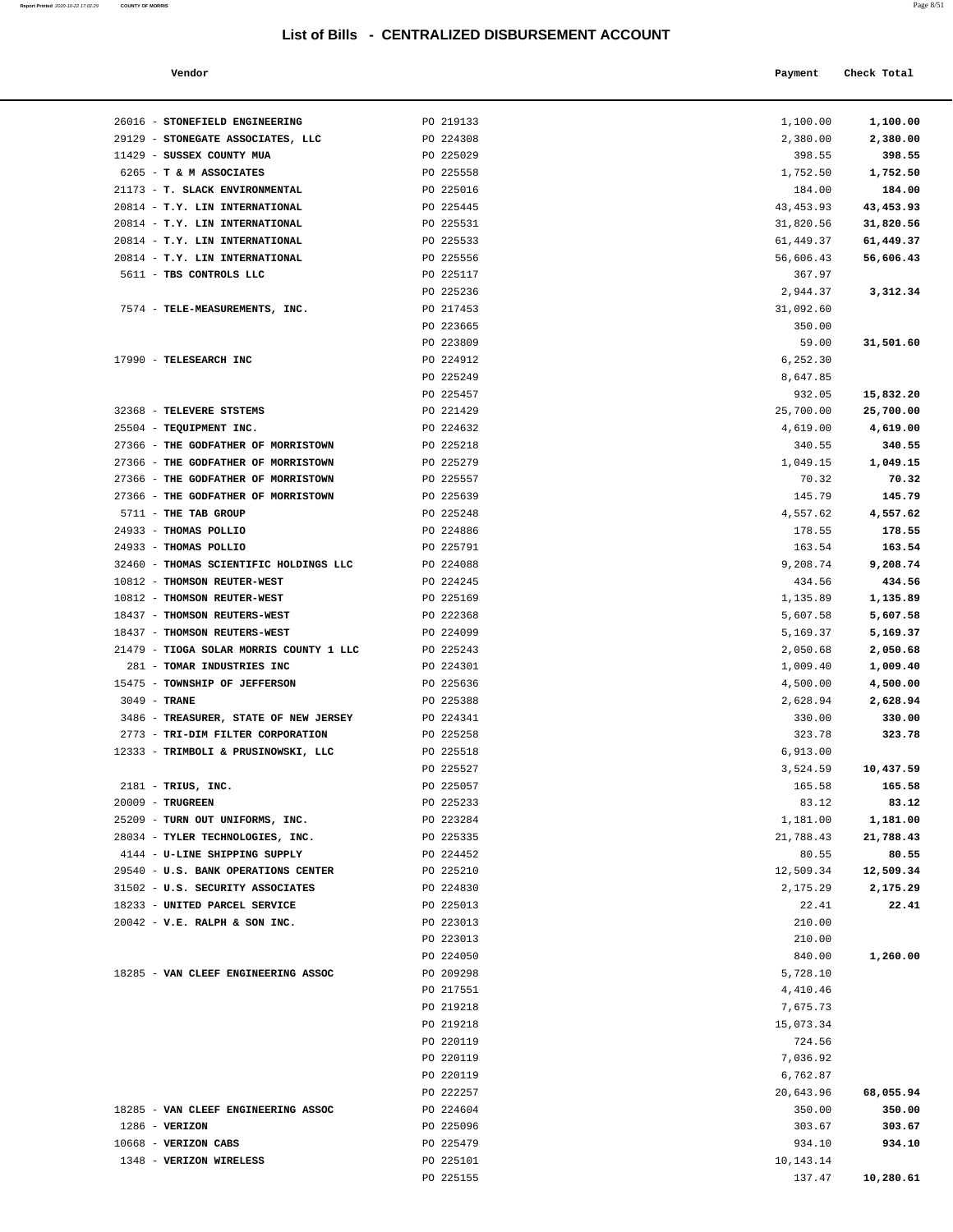| 7037 - VILLAGE SUPER MARKET, INC.      | PO 225537 | 1,410.88         | 1,410.88     |
|----------------------------------------|-----------|------------------|--------------|
| 25832 - VOIANCE LANGUAGE SERVICES, LLC | PO 225219 | 743.22           | 743.22       |
| 6146 - W.B. MASON COMPANY INC          | PO 219620 | 906.07           |              |
|                                        | PO 220447 | 308.77           |              |
|                                        | PO 223181 | 534.50           |              |
|                                        | PO 223693 | 3,312.57         |              |
|                                        | PO 223847 | 173.65           |              |
|                                        | PO 223935 | 962.15           |              |
|                                        | PO 224094 | 1,218.37         |              |
|                                        | PO 224300 | 465.94           | 7,882.02     |
| 6146 - W.B. MASON COMPANY INC          | PO 224304 | 1,250.78         |              |
|                                        | PO 224367 | 52.62            |              |
|                                        | PO 224397 | 738.26           |              |
|                                        | PO 224436 | 822.21           |              |
|                                        | PO 224553 | 148.72           |              |
|                                        | PO 224636 | 143.85           |              |
|                                        | PO 224637 | 929.93           |              |
|                                        | PO 224718 | 889.75           | 4,976.12     |
| 6146 - W.B. MASON COMPANY INC          | PO 224746 | 246.10           |              |
|                                        | PO 224835 | 357.60           |              |
|                                        | PO 224841 | 331.57           |              |
|                                        |           |                  |              |
|                                        | PO 224896 | 232.75           | 1,168.02     |
| 6146 - W.B. MASON COMPANY INC          | PO 224911 | 468.15<br>395.34 |              |
|                                        | PO 224921 |                  |              |
|                                        | PO 225044 | 168.94           |              |
|                                        | PO 225058 | 11.99            |              |
|                                        | PO 225099 | 232.59           |              |
|                                        | PO 225106 | 84.93            |              |
|                                        | PO 225109 | 21.24            |              |
|                                        | PO 225180 | 182.57           | 1,565.75     |
| 6146 - W.B. MASON COMPANY INC          | PO 225183 | 70.99            |              |
|                                        | PO 225194 | 602.85           |              |
|                                        | PO 225252 | 111.75           |              |
|                                        | PO 225285 | 53.64            |              |
|                                        | PO 225354 | 16.15            |              |
|                                        | PO 225422 | 224.62           | 1,080.00     |
| 6146 - W.B. MASON COMPANY INC          | PO 225740 | 166.78           | 166.78       |
| 20080 - WASHINGTON TOWNSHIP M.U.A.     | PO 225282 | 435.51           | 435.51       |
| 29508 - WEATHERTITE SOLUTIONS          | PO 225261 | 2,800.00         | 2,800.00     |
| 32263 - WEINER LAW GROUP LLP           | PO 225499 | 1,317.50         | 1,317.50     |
| 28858 - WEST CALDWELL CALIBRATION LABS | PO 225203 | 705.00           | 705.00       |
| 13246 - WILLIAM F. BARNISH             | PO 224864 | 9,686.98         | 9,686.98     |
| 13246 - WILLIAM F. BARNISH             | PO 225750 | 9,290.85         | 9,290.85     |
| 13246 - WILLIAM F. BARNISH             | PO 225751 | 2,895.48         | 2,895.48     |
| 29324 - WILLIAM WALMSLEY               | PO 225156 | 260.05           | 260.05       |
| 29685 - WURTH USA INC.                 | PO 220616 | 725.00           | 725.00       |
| TOTAL                                  |           |                  | 5,262,026.99 |

|  |  |  | Total to be paid from Fund 13 Dedicated Trust | 173,948.09   |
|--|--|--|-----------------------------------------------|--------------|
|  |  |  | Total to be paid from Fund 04 County Capital  | 1,382,570.11 |
|  |  |  | Total to be paid from Fund 02 Grant Fund      | 2,130,581.97 |
|  |  |  | Total to be paid from Fund 01 Current Fund    | 1,574,926.82 |

L

**5,262,026.99**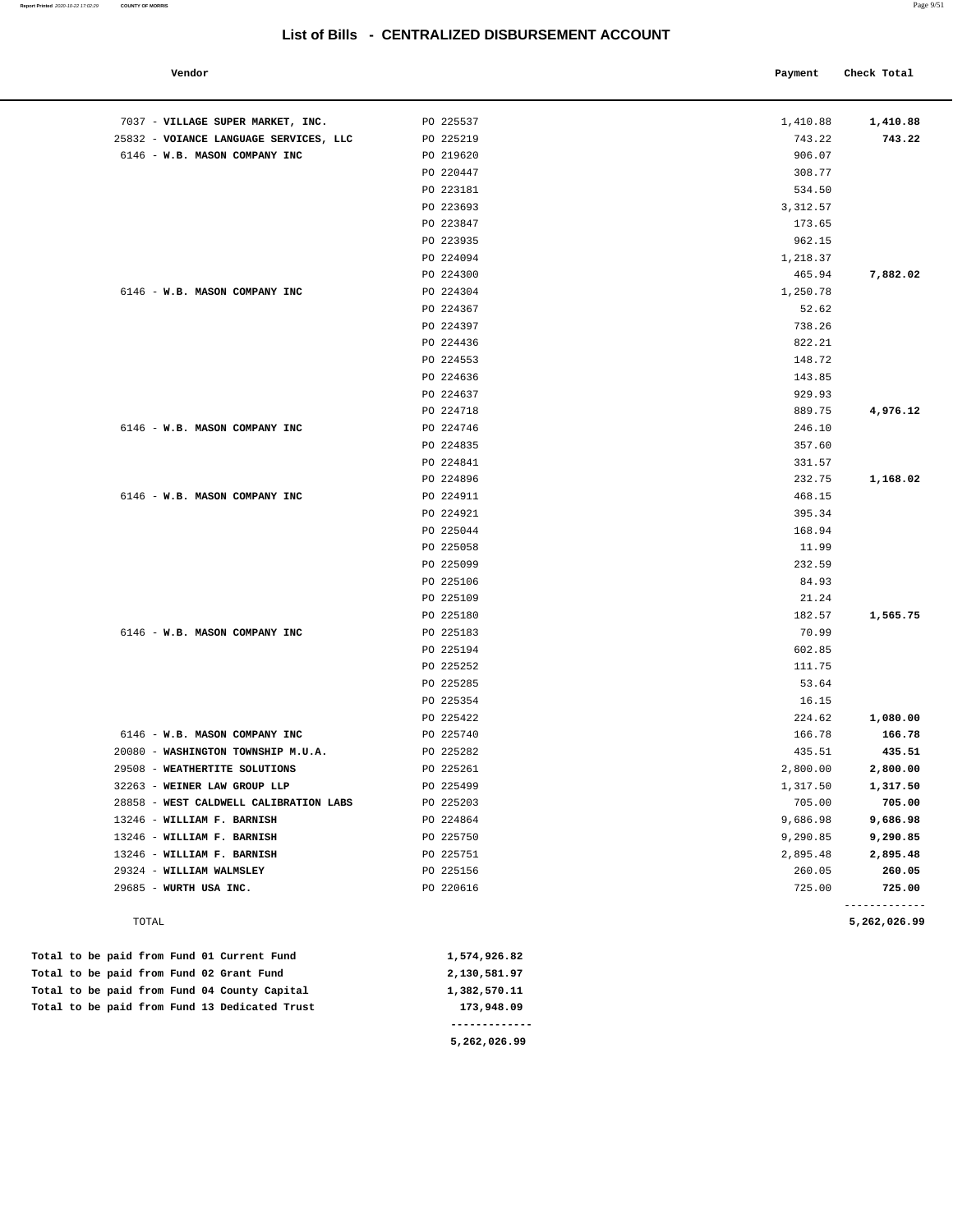**Report Printed** 2020-10-22 17:02:35 **COUNTY OF MORRIS** Page 10/51

## **List of Bills (Department/Account Detail) - CENTRALIZED DISBURSEMENT ACCOUNT**

| Account | P <sub>0</sub> | Vendor | Description | Payment | Account Total |
|---------|----------------|--------|-------------|---------|---------------|
|         |                |        |             |         |               |

## **Current Fund**

## **County Administrator**

| 225276 SHRM                                          |                   | 219.00 |
|------------------------------------------------------|-------------------|--------|
| 01-201-20-100100-023<br>Associations and Memberships | TOTAL FOR ACCOUNT | 219.00 |
|                                                      |                   |        |
| 225277 OFFICE CONCEPTS GROUP, INC.                   |                   | 30.52  |
| 225423 OFFICE CONCEPTS GROUP, INC.                   |                   | 319.37 |
| 225422 W.B. MASON COMPANY INC                        |                   | 224.62 |
| Office Supplies & Stationery<br>01-201-20-100100-058 | TOTAL FOR ACCOUNT | 574.51 |
| 226024 COUNTY OF MORRIS                              |                   | 136.15 |
| 01-201-20-100100-068<br>Postage & Metered Mail       | TOTAL FOR ACCOUNT | 136.15 |
|                                                      |                   |        |
| TOTAL for County Administrator                       |                   | 929.66 |

#### **Personnel**

| 225276 SHRM                                          |                   | 219.00 |
|------------------------------------------------------|-------------------|--------|
| 01-201-20-105100-023<br>Associations and Memberships | TOTAL FOR ACCOUNT | 219.00 |
| 226024 COUNTY OF MORRIS                              |                   | 34.15  |
| Postage & Metered Mail<br>01-201-20-105100-068       | TOTAL FOR ACCOUNT | 34.15  |
|                                                      |                   |        |
| TOTAL for Personnel                                  |                   | 253.15 |

## **Board of Chosen Freeholders**

| 226024 COUNTY OF MORRIS                         |                   | 24.15    |
|-------------------------------------------------|-------------------|----------|
| 226024 COUNTY OF MORRIS                         |                   | 94.30    |
| 01-201-20-110100-068<br>Postage & Metered Mail  | TOTAL FOR ACCOUNT | 118.45   |
| 224584 JOHN WILLS STUDIOS INC                   |                   | 400.00   |
| 224584 JOHN WILLS STUDIOS INC                   |                   | 42.67    |
| 225517 KAREN MANCINELLI PAIGE                   |                   | 37.97    |
| 225557 THE GODFATHER OF MORRISTOWN              |                   | 70.32    |
| 01-201-20-110100-079<br>Special Projects        | TOTAL FOR ACCOUNT | 550.96   |
| 225185 RICOH USA, INC.                          |                   | 961.77   |
| $01-201-20-110100-164$ Office Machines - Rental | TOTAL FOR ACCOUNT | 961.77   |
|                                                 |                   |          |
| TOTAL for Board of Chosen Freeholders           |                   | 1,631.18 |
|                                                 |                   |          |

## **Clerk of the Board**

| 225265 GANNETT NJ NEWSPAPERS | 93.48  |
|------------------------------|--------|
| 225266 GANNETT NJ NEWSPAPERS | 123.58 |
| 225340 GANNETT NJ NEWSPAPERS | 90.90  |
| 225339 GANNETT NJ NEWSPAPERS | 52.20  |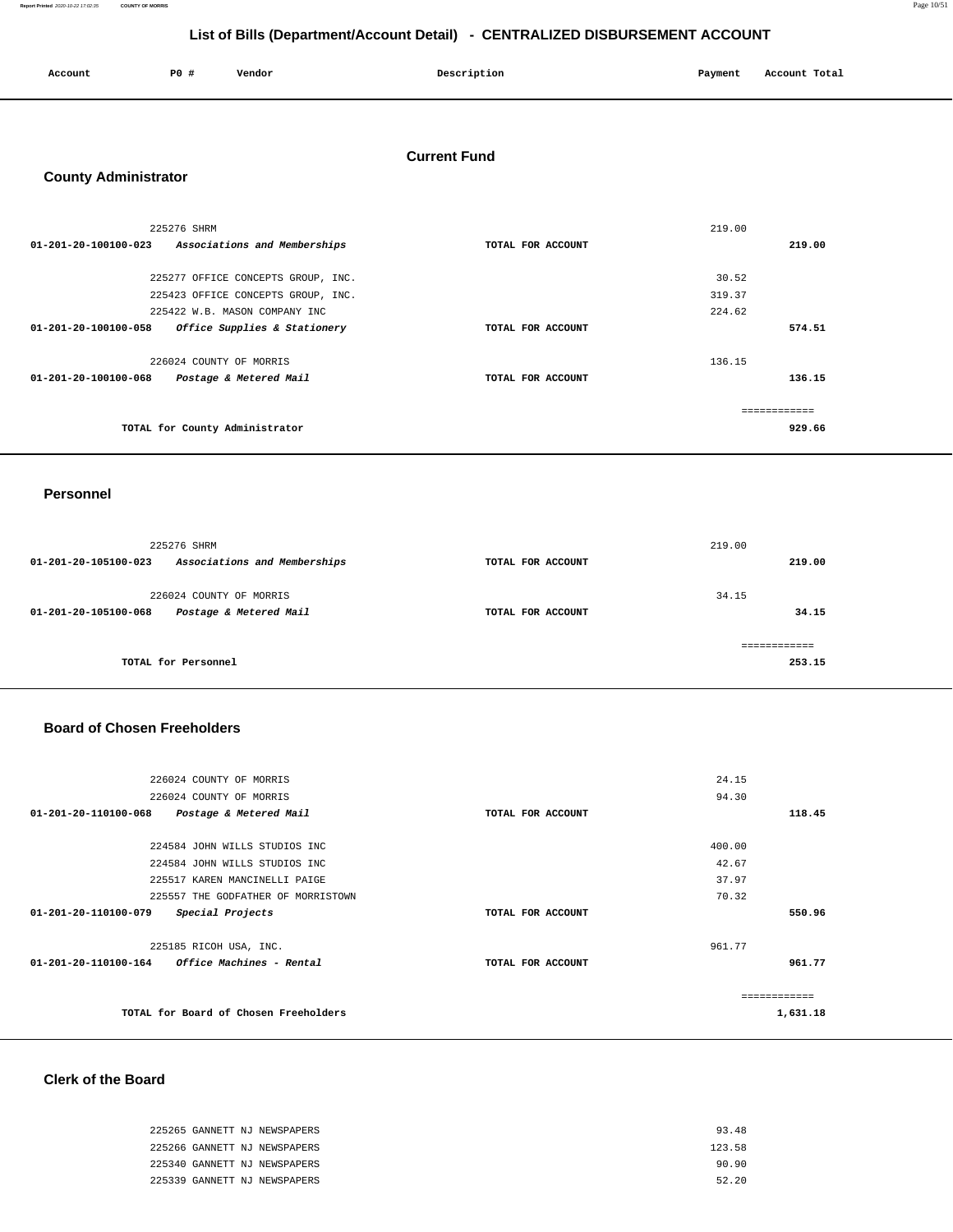| Account                   | P0 #                         | Vendor                        | Description       | Payment | Account Total |
|---------------------------|------------------------------|-------------------------------|-------------------|---------|---------------|
| <b>Clerk of the Board</b> |                              |                               |                   |         |               |
|                           |                              | 225317 GANNETT NJ NEWSPAPERS  |                   | 56.50   |               |
|                           |                              | 225318 GANNETT NJ NEWSPAPERS  |                   | 78.86   |               |
| 01-201-20-110105-022      | Advertising                  |                               | TOTAL FOR ACCOUNT |         | 495.52        |
|                           |                              | 225180 W.B. MASON COMPANY INC |                   | 182.57  |               |
| 01-201-20-110105-058      |                              | Office Supplies & Stationery  | TOTAL FOR ACCOUNT |         | 182.57        |
|                           |                              |                               |                   |         | ------------- |
|                           | TOTAL for Clerk of the Board |                               |                   |         | 678.09        |
|                           |                              |                               |                   |         |               |

## **County Clerk**

|                                | 224099 THOMSON REUTERS-WEST                   |                   | 668.37   |              |
|--------------------------------|-----------------------------------------------|-------------------|----------|--------------|
|                                | 224099 THOMSON REUTERS-WEST                   |                   | 4,501.00 |              |
| $01 - 201 - 20 - 120100 - 028$ | Books & Periodicals                           | TOTAL FOR ACCOUNT |          | 5,169.37     |
|                                | 225250 AT&T MOBILITY                          |                   | 41.24    |              |
|                                |                                               |                   |          | 41.24        |
|                                | $01-201-20-120100-031$ Cellular Phones/Pagers | TOTAL FOR ACCOUNT |          |              |
|                                | 219620 W.B. MASON COMPANY INC                 |                   | 906.07   |              |
|                                | 224094 W.B. MASON COMPANY INC                 |                   | 1,218.37 |              |
| 01-201-20-120100-058           | Office Supplies & Stationery                  | TOTAL FOR ACCOUNT |          | 2,124.44     |
|                                | 225248 THE TAB GROUP                          |                   | 4,557.62 |              |
| 01-201-20-120100-059           | Other General Expenses                        | TOTAL FOR ACCOUNT |          | 4,557.62     |
|                                | 226024 COUNTY OF MORRIS                       |                   | 1,574.15 |              |
|                                | 01-201-20-120100-068 Postage & Metered Mail   | TOTAL FOR ACCOUNT |          | 1,574.15     |
|                                |                                               |                   |          |              |
|                                | 224911 W.B. MASON COMPANY INC                 |                   | 468.15   |              |
| 01-201-20-120100-069           | Printing                                      | TOTAL FOR ACCOUNT |          | 468.15       |
|                                | 225252 W.B. MASON COMPANY INC                 |                   | 111.75   |              |
| 01-201-20-120100-095           | Other Administrative Supplies                 | TOTAL FOR ACCOUNT |          | 111.75       |
|                                | 225280 RICOH USA, INC.                        |                   | 720.00   |              |
|                                | 225280 RICOH USA, INC.                        |                   | 660.00   |              |
|                                | 225280 RICOH USA, INC.                        |                   | 942.00   |              |
| 01-201-20-120100-164           | Office Machines - Rental                      | TOTAL FOR ACCOUNT |          | 2,322.00     |
|                                |                                               |                   |          | ============ |
|                                | TOTAL for County Clerk                        |                   |          | 16,368.72    |
|                                |                                               |                   |          |              |

## **County Board of Elections**

| 223693 W.B. MASON COMPANY INC                            |                   | 563.40 |
|----------------------------------------------------------|-------------------|--------|
| 01-201-20-121100-058<br>Office Supplies & Stationery     | TOTAL FOR ACCOUNT | 563.40 |
| 226024 COUNTY OF MORRIS                                  |                   | 249.60 |
| $01 - 201 - 20 - 121100 - 068$<br>Postage & Metered Mail | TOTAL FOR ACCOUNT | 249.60 |
|                                                          |                   |        |
| 224694 A. RIFKIN CO.                                     |                   | 62.40  |
| 224694 A. RIFKIN CO.                                     |                   | 84.00  |
| 224694 A. RIFKIN CO.                                     |                   | 12.70  |
| 225440 ELIZABETH SUTULA                                  |                   | 161.00 |
| 225440 ELIZABETH SUTULA                                  |                   | 126.00 |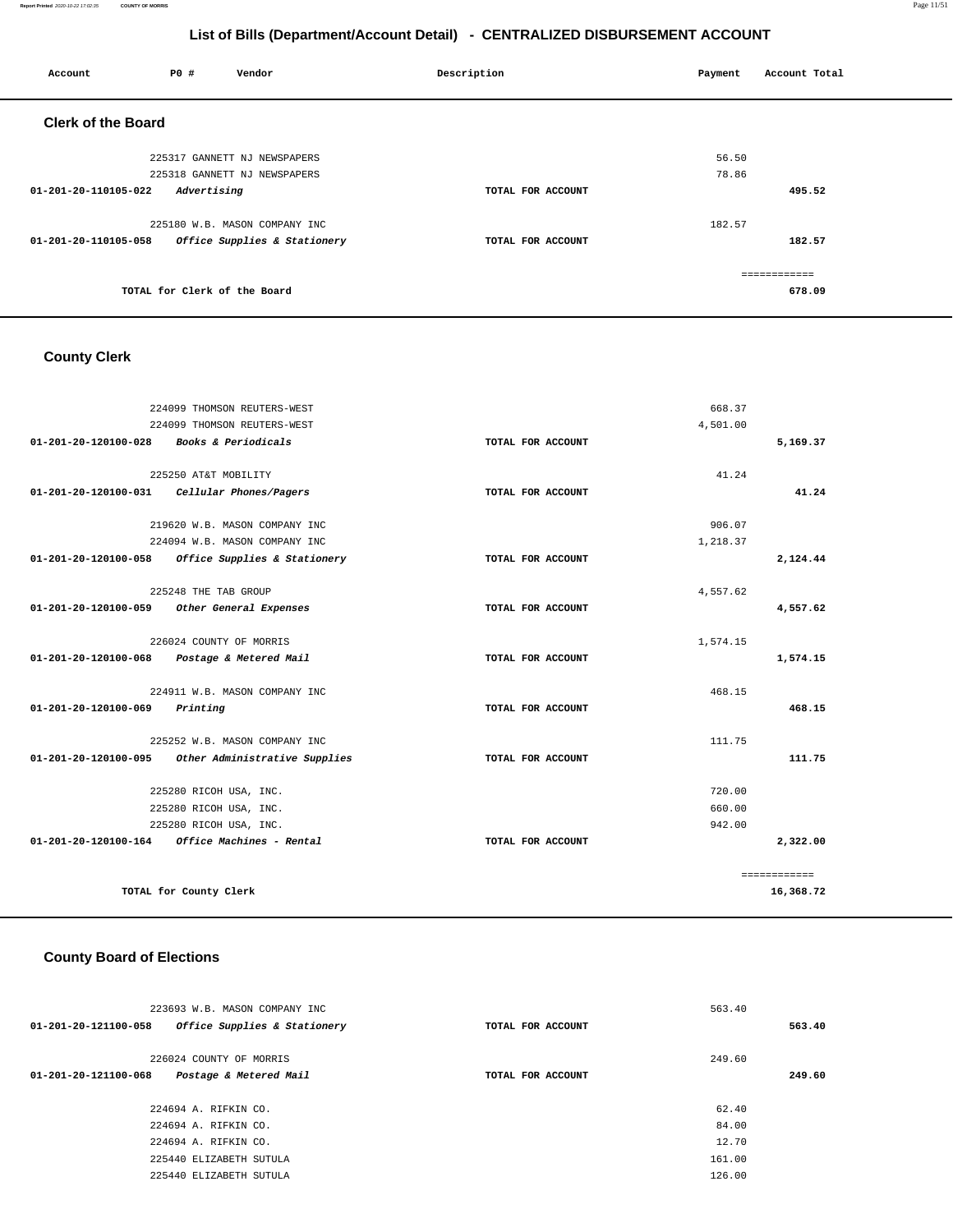| Account<br>. | <b>PO #</b> | Vendor | Description | Payment<br>___ | Account Total<br>.<br>. |
|--------------|-------------|--------|-------------|----------------|-------------------------|
|              |             |        |             |                |                         |

## **County Board of Elections**

|                                                         | 225440 ELIZABETH SUTULA        |                   | 140.00   |
|---------------------------------------------------------|--------------------------------|-------------------|----------|
|                                                         | 225489 JEAN M TUERS            |                   | 112.00   |
|                                                         | 225489 JEAN M TUERS            |                   | 119.00   |
|                                                         | 225489 JEAN M TUERS            |                   | 105.00   |
|                                                         | 225489 JEAN M TUERS            |                   | 112.00   |
|                                                         | 225431 GAIL T LOWRY-DAVIS      |                   | 112.00   |
|                                                         | 225431 GAIL T LOWRY-DAVIS      |                   | 119.00   |
|                                                         | 225431 GAIL T LOWRY-DAVIS      |                   | 98.00    |
|                                                         | 225436 CHRISTIAN M RECARTE     |                   | 42.00    |
|                                                         | 225436 CHRISTIAN M RECARTE     |                   | 63.00    |
|                                                         | 225436 CHRISTIAN M RECARTE     |                   | 49.00    |
|                                                         | 225439 GISSEL SAAVEDRA         |                   | 42.00    |
|                                                         | 225439 GISSEL SAAVEDRA         |                   | 42.00    |
|                                                         | 225427 GREGORY C BROWN         |                   | 84.00    |
|                                                         | 225427 GREGORY C BROWN         |                   | 56.00    |
|                                                         | 225427 GREGORY C BROWN         |                   | 56.00    |
|                                                         | 225427 GREGORY C BROWN         |                   | 56.00    |
|                                                         | 225428 GISELLE ABREU           |                   | 112.00   |
|                                                         | 225428 GISELLE ABREU           |                   | 98.00    |
|                                                         | 225428 GISELLE ABREU           |                   | 112.00   |
|                                                         | 225434 GEORGE COPPOLA          |                   | 161.00   |
|                                                         | 225434 GEORGE COPPOLA          |                   | 112.00   |
|                                                         | 225434 GEORGE COPPOLA          |                   | 161.00   |
|                                                         | 225434 GEORGE COPPOLA          |                   | 112.00   |
|                                                         | 225435 INES PROST              |                   | 98.00    |
|                                                         | 225435 INES PROST              |                   | 98.00    |
|                                                         | 225435 INES PROST              |                   | 84.00    |
|                                                         | 225438 ISABELLE ALEXANDRA SOSA |                   | 66.50    |
|                                                         | 225438 ISABELLE ALEXANDRA SOSA |                   | 59.50    |
|                                                         | 225430 JOSEPH CONCIATORI       |                   | 112.00   |
|                                                         | 225430 JOSEPH CONCIATORI       |                   | 115.50   |
|                                                         | 225430 JOSEPH CONCIATORI       |                   | 112.00   |
|                                                         | 225433 JANET WINSTON           |                   | 105.00   |
|                                                         | 225433 JANET WINSTON           |                   | 112.00   |
|                                                         | 225433 JANET WINSTON           |                   | 115.50   |
|                                                         | 225433 JANET WINSTON           |                   | 105.00   |
|                                                         | 225433 JANET WINSTON           |                   | 112.00   |
|                                                         | 225410 MATTHEW R LITMAN        |                   | 56.00    |
|                                                         | 225410 MATTHEW R LITMAN        |                   | 98.00    |
|                                                         | 225426 KIMBERLY J VAZQUEZ      |                   | 101.50   |
|                                                         | 225426 KIMBERLY J VAZQUEZ      |                   | 59.50    |
|                                                         | 225426 KIMBERLY J VAZQUEZ      |                   | 66.50    |
|                                                         | 225426 KIMBERLY J VAZQUEZ      |                   | 63.00    |
|                                                         | 225426 KIMBERLY J VAZQUEZ      |                   | 63.00    |
|                                                         | 225437 MELISSA NICOLE RECARTE  |                   | 42.00    |
|                                                         | 225437 MELISSA NICOLE RECARTE  |                   | 42.00    |
|                                                         | 225437 MELISSA NICOLE RECARTE  |                   | 63.00    |
|                                                         | 225437 MELISSA NICOLE RECARTE  |                   | 49.00    |
|                                                         | 225432 MICHELLE ADRIANA ABREU  |                   | 112.00   |
|                                                         | 225432 MICHELLE ADRIANA ABREU  |                   | 112.00   |
|                                                         | 225429 ROBERT CONCIATORI       |                   | 112.00   |
|                                                         | 225429 ROBERT CONCIATORI       |                   | 115.50   |
|                                                         | 225429 ROBERT CONCIATORI       |                   | 112.00   |
|                                                         | 224397 W.B. MASON COMPANY INC  |                   | 738.26   |
| 01-201-20-121100-096 Election Officer                   |                                | TOTAL FOR ACCOUNT | 6,021.36 |
|                                                         |                                |                   |          |
|                                                         | 225259 RICOH USA, INC.         |                   | 684.40   |
| $01 - 201 - 20 - 121100 - 164$ Office Machines - Rental |                                | TOTAL FOR ACCOUNT | 684.40   |
|                                                         |                                |                   |          |

**TOTAL for County Board of Elections 7,518.76** 

============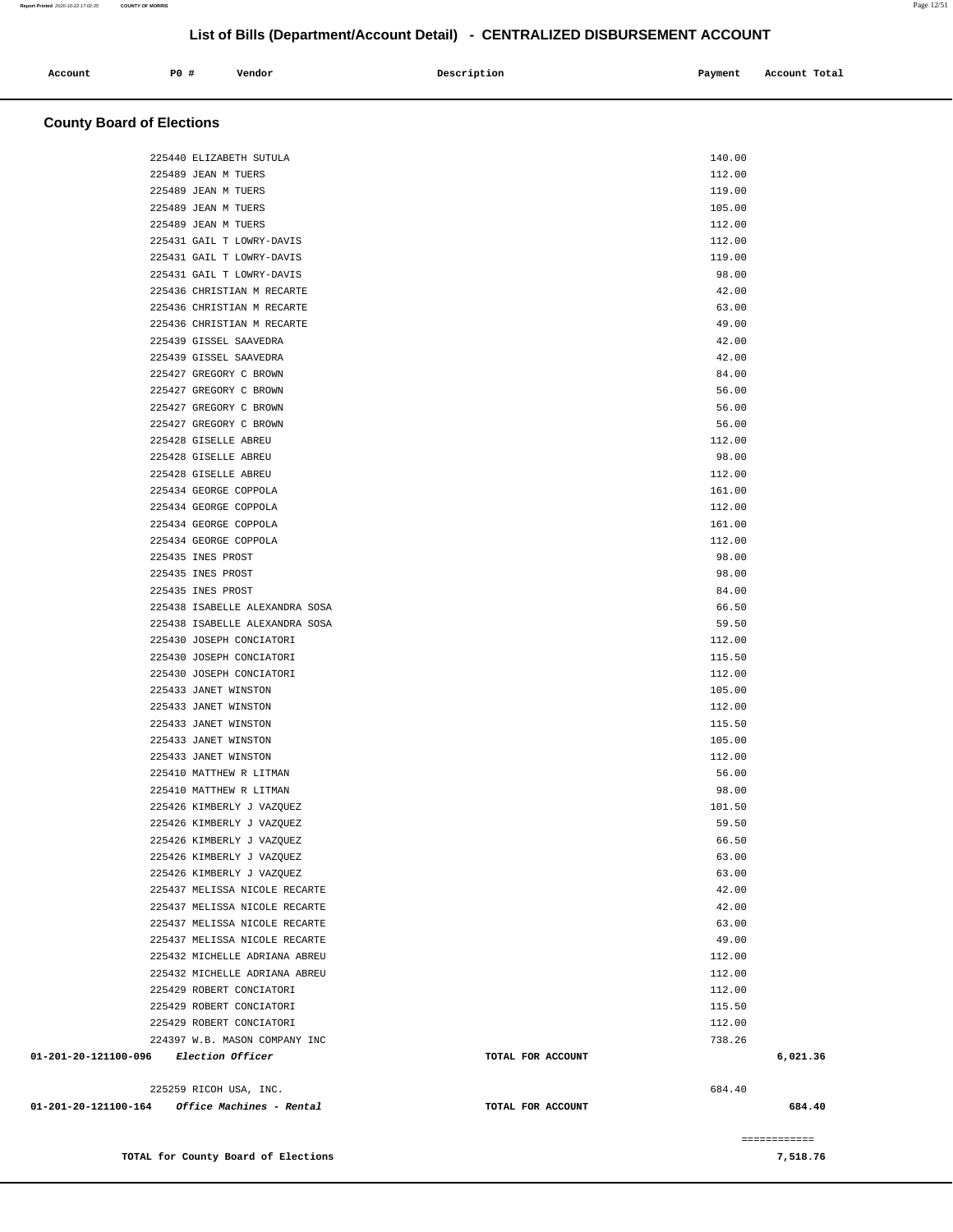| 224912 TELESEARCH INC                           |                   | 6,252.30 |              |
|-------------------------------------------------|-------------------|----------|--------------|
| 225249 TELESEARCH INC                           |                   | 8,514.85 |              |
| 225249 TELESEARCH INC                           |                   | 133.00   |              |
| $01-201-20-121110-016$ Outside Salaries & Wages | TOTAL FOR ACCOUNT |          | 14,900.15    |
|                                                 |                   |          |              |
| 225284 GANNETT NJ NEWSPAPERS                    |                   | 125.30   |              |
| 01-201-20-121110-022<br>Advertising             | TOTAL FOR ACCOUNT |          | 125.30       |
| 226024 COUNTY OF MORRIS                         |                   | 4,222.12 |              |
| 01-201-20-121110-068<br>Postage & Metered Mail  | TOTAL FOR ACCOUNT |          | 4,222.12     |
|                                                 |                   |          |              |
| 225274 BURRINI'S OLDE WORLD MARKET              |                   | 307.98   |              |
| 225274 BURRINI'S OLDE WORLD MARKET              |                   | 297.96   |              |
| 225274 BURRINI'S OLDE WORLD MARKET              |                   | 371.00   |              |
| 225274 BURRINI'S OLDE WORLD MARKET              |                   | 397.00   |              |
| 225247 LONGFELLOWS SANDWICH DELI                |                   | 260.75   |              |
| 225279 THE GODFATHER OF MORRISTOWN              |                   | 237.61   |              |
| 225279 THE GODFATHER OF MORRISTOWN              |                   | 340.00   |              |
| 225279 THE GODFATHER OF MORRISTOWN              |                   | 471.54   |              |
| 225639 THE GODFATHER OF MORRISTOWN              |                   | 145.79   |              |
| 01-201-20-121110-185<br>Food                    | TOTAL FOR ACCOUNT |          | 2,829.63     |
| 225280 RICOH USA, INC.                          |                   | 740.87   |              |
| 01-201-20-121110-259<br>Equipment Rental        | TOTAL FOR ACCOUNT |          | 740.87       |
|                                                 |                   |          | ============ |
| TOTAL for County Elections (Cty Clerk)          |                   |          | 22,818.07    |

## **County Elections (Cty Clerk)**

| 225042 RICOH USA, INC.                               |                   | 512.43       |
|------------------------------------------------------|-------------------|--------------|
| 225257 MORRISTOWN DINER                              |                   | 333.32       |
| 224568 PITNEY BOWES CREDIT CORP                      |                   | 525.00       |
| 225218 THE GODFATHER OF MORRISTOWN                   |                   | 330.55       |
| 225218 THE GODFATHER OF MORRISTOWN                   |                   | 10.00        |
| 225442 MANGIANO PIZZA RESTAURANT AND CATERING        |                   | 406.40       |
| 225442 MANGIANO PIZZA RESTAURANT AND CATERING        |                   | 10.00        |
| 219232 OPTIMUM                                       |                   | 767.34       |
| 01-201-20-121105-057 National Voter Registration     | TOTAL FOR ACCOUNT | 2,895.04     |
|                                                      |                   |              |
| 223693 W.B. MASON COMPANY INC                        |                   | 2,749.17     |
| 01-201-20-121105-058<br>Office Supplies & Stationery | TOTAL FOR ACCOUNT | 2,749.17     |
| 226024 COUNTY OF MORRIS                              |                   | 68.00        |
| 01-201-20-121105-068<br>Postage & Metered Mail       | TOTAL FOR ACCOUNT | 68.00        |
| 225264 DALE KRAMER                                   |                   | 140.46       |
| 225167 HUNAN WOK                                     |                   | 221.39       |
| 225167 HUNAN WOK                                     |                   | 10.00        |
| 225399 LONGFELLOWS SANDWICH DELI                     |                   | 228.34       |
| 225399 LONGFELLOWS SANDWICH DELI                     |                   | 5.00         |
| 01-201-20-121105-082<br>Travel Expense               | TOTAL FOR ACCOUNT | 605.19       |
|                                                      |                   |              |
|                                                      |                   | ============ |
| TOTAL for Superintendent of Elections                |                   | 6,317.40     |

## **Superintendent of Elections**

# **Account P0 # Vendor Description Payment Account Total**

**List of Bills (Department/Account Detail) - CENTRALIZED DISBURSEMENT ACCOUNT**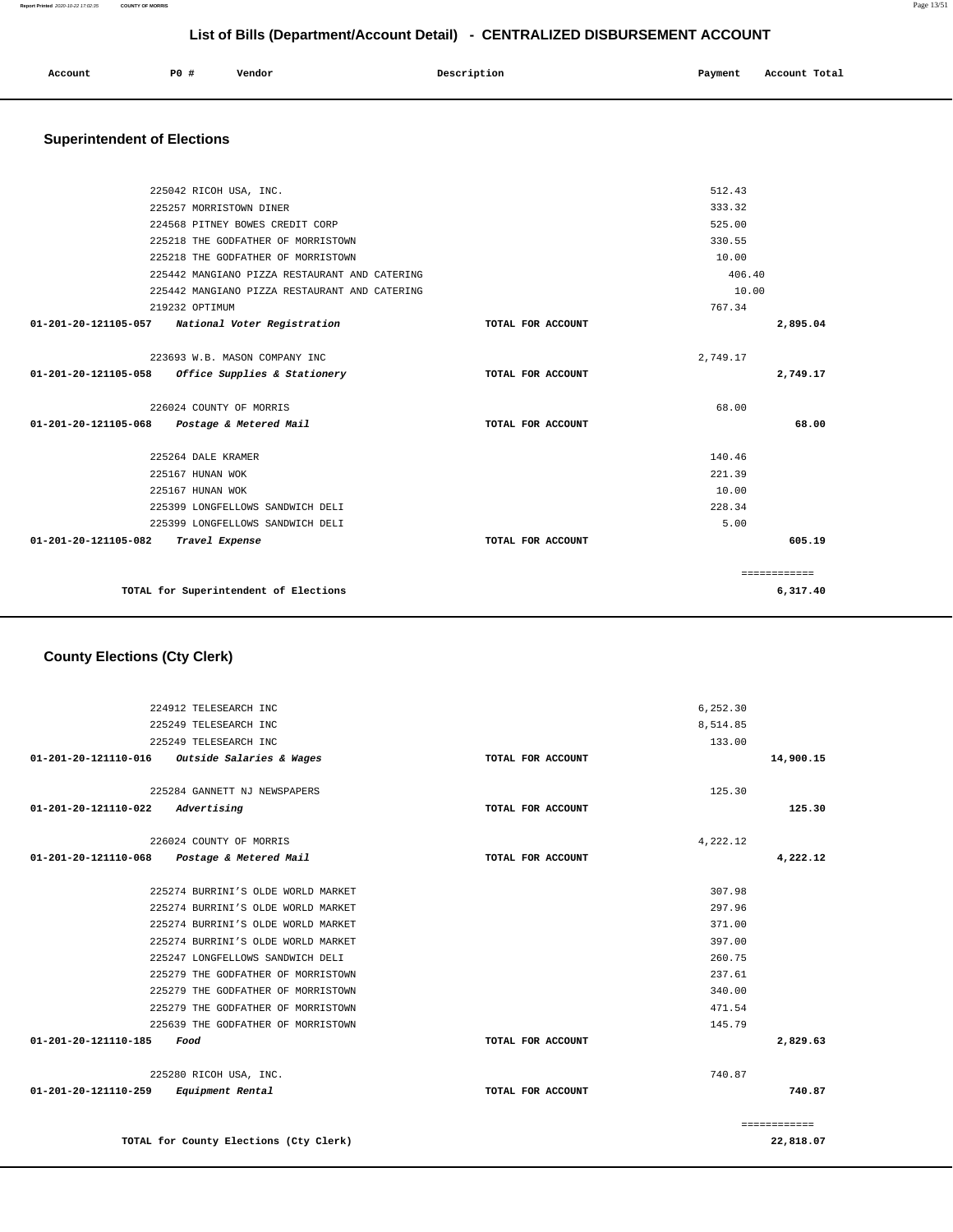**Report Printed** 2020-10-22 17:02:35 **COUNTY OF MORRIS** Page 14/51

## **List of Bills (Department/Account Detail) - CENTRALIZED DISBURSEMENT ACCOUNT**

| Account                 | P0 #                       | Vendor                                                | Description       | Payment  | Account Total             |
|-------------------------|----------------------------|-------------------------------------------------------|-------------------|----------|---------------------------|
| <b>County Treasurer</b> |                            |                                                       |                   |          |                           |
| 01-201-20-130100-068    | 226024 COUNTY OF MORRIS    | Postage & Metered Mail                                | TOTAL FOR ACCOUNT | 81.95    | 81.95                     |
| 01-201-20-130100-078    |                            | 226030 MUNICIPAL SOFTWARE INC<br>Software Maintenance | TOTAL FOR ACCOUNT | 9,033.50 | 9,033.50                  |
|                         | TOTAL for County Treasurer |                                                       |                   |          | -------------<br>9,115.45 |

## **Purchasing Division**

|                                                     | TOTAL for Purchasing Division      |                   |        | 436.24       |
|-----------------------------------------------------|------------------------------------|-------------------|--------|--------------|
|                                                     |                                    |                   |        | ============ |
| 01-201-20-130105-068 Postage & Metered Mail         |                                    | TOTAL FOR ACCOUNT |        | 134.35       |
|                                                     | 226024 COUNTY OF MORRIS            |                   | 134.35 |              |
|                                                     |                                    |                   |        |              |
| $01-201-20-130105-058$ Office Supplies & Stationery |                                    | TOTAL FOR ACCOUNT |        | 301.89       |
|                                                     | 225403 OFFICE CONCEPTS GROUP, INC. |                   | 89.90  |              |
|                                                     | 225402 OFFICE CONCEPTS GROUP, INC. |                   | 5.26   |              |
|                                                     | 225402 OFFICE CONCEPTS GROUP, INC. |                   | 6.55   |              |
|                                                     | 225402 OFFICE CONCEPTS GROUP, INC. |                   | 10.21  |              |
|                                                     | 225402 OFFICE CONCEPTS GROUP, INC. |                   | 14.21  |              |
|                                                     | 225402 OFFICE CONCEPTS GROUP, INC. |                   | 11.98  |              |
|                                                     | 225402 OFFICE CONCEPTS GROUP, INC. |                   | 11.23  |              |
|                                                     | 225402 OFFICE CONCEPTS GROUP, INC. |                   | 11.23  |              |
|                                                     | 225396 OFFICE CONCEPTS GROUP, INC. |                   | 5.98   |              |
|                                                     | 225395 OFFICE CONCEPTS GROUP, INC. |                   | 7.06   |              |
|                                                     | 225394 OFFICE CONCEPTS GROUP, INC. |                   | 9.84   |              |
|                                                     | 225394 OFFICE CONCEPTS GROUP, INC. |                   | 9.15   |              |
|                                                     | 225394 OFFICE CONCEPTS GROUP, INC. |                   | 5.98   |              |
|                                                     | 225394 OFFICE CONCEPTS GROUP, INC. |                   | 8.41   |              |
|                                                     | 225394 OFFICE CONCEPTS GROUP, INC. |                   | 7.32   |              |
|                                                     | 225394 OFFICE CONCEPTS GROUP, INC. |                   | 20.08  |              |
|                                                     | 225394 OFFICE CONCEPTS GROUP, INC. |                   | 30.88  |              |
|                                                     | 225394 OFFICE CONCEPTS GROUP, INC. |                   | 36.62  |              |

## **Office Services**

| 226023 COUNTY COLLEGE OF MORRIS  |                   | 17,987.41 |
|----------------------------------|-------------------|-----------|
| Printing<br>01-201-20-130110-069 | TOTAL FOR ACCOUNT | 17,987.41 |
|                                  |                   |           |
| TOTAL for Office Services        |                   | 17,987.41 |
|                                  |                   |           |

## **Information Technology Div**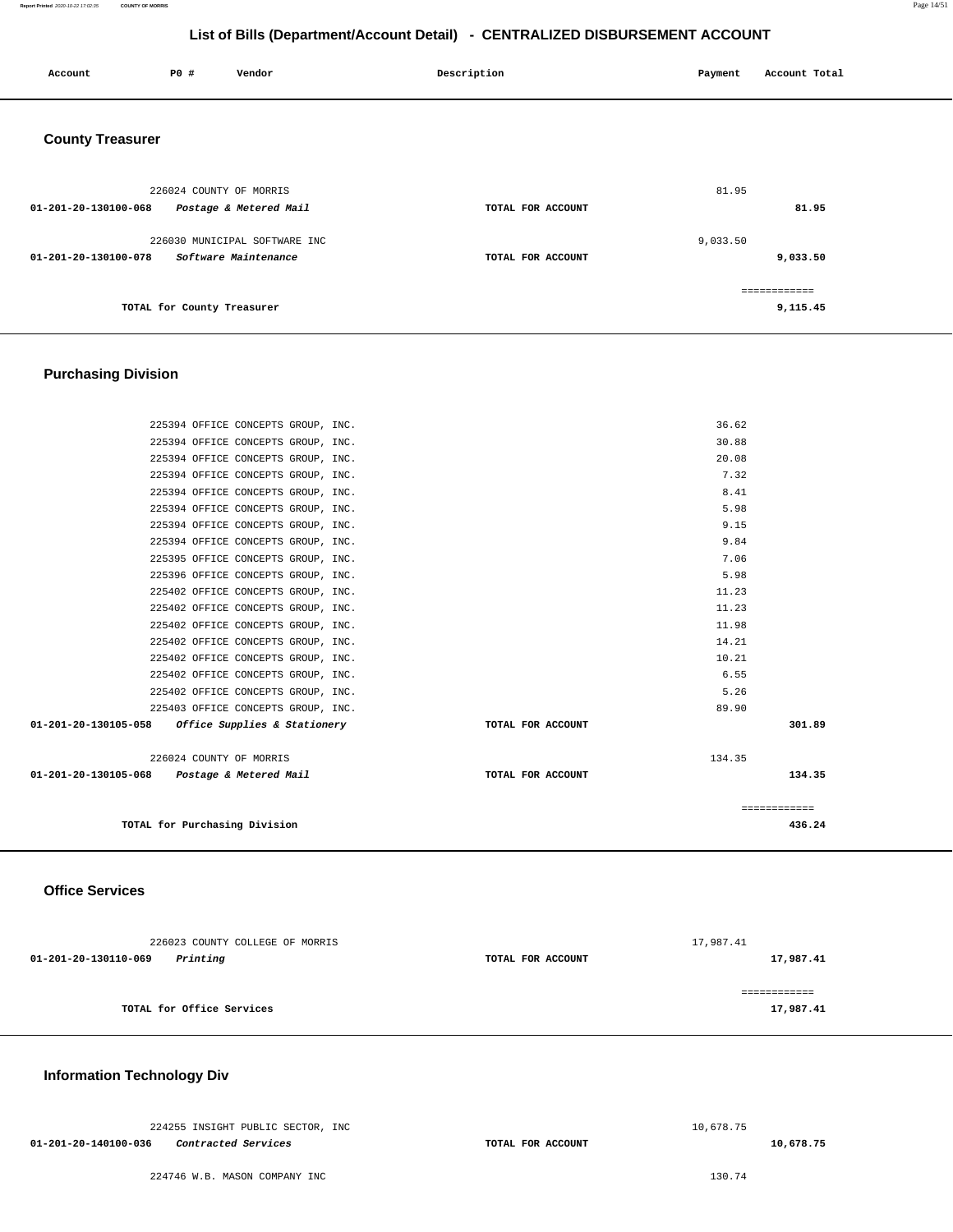| Account                           | P0 #                   | Vendor                               | Description       | Payment     | Account Total |
|-----------------------------------|------------------------|--------------------------------------|-------------------|-------------|---------------|
| <b>Information Technology Div</b> |                        |                                      |                   |             |               |
|                                   |                        | 224746 W.B. MASON COMPANY INC        |                   | 41.99       |               |
|                                   |                        | 224746 W.B. MASON COMPANY INC        |                   | 7.08        |               |
|                                   |                        | 224746 W.B. MASON COMPANY INC        |                   | 9.32        |               |
|                                   |                        | 224746 W.B. MASON COMPANY INC        |                   | 15.98       |               |
|                                   |                        | 224746 W.B. MASON COMPANY INC        |                   | 12.44       |               |
|                                   |                        | 224746 W.B. MASON COMPANY INC        |                   | 17.67       |               |
|                                   |                        | 224746 W.B. MASON COMPANY INC        |                   | 10.88       |               |
| 01-201-20-140100-058              |                        | Office Supplies & Stationery         | TOTAL FOR ACCOUNT |             | 246.10        |
|                                   |                        | 225013 UNITED PARCEL SERVICE         |                   | 22.41       |               |
|                                   |                        | 226024 COUNTY OF MORRIS              |                   | 9.70        |               |
| 01-201-20-140100-068              |                        | Postage & Metered Mail               | TOTAL FOR ACCOUNT |             | 32.11         |
|                                   |                        | 218249 SHI INTERNATIONAL CORP        |                   | 257, 259.70 |               |
| 01-201-20-140100-078              |                        | Software Maintenance                 | TOTAL FOR ACCOUNT |             | 257,259.70    |
|                                   | 218739 CDW GOVERNMENT  |                                      |                   | 2,070.23    |               |
|                                   | 218739 CDW GOVERNMENT  |                                      |                   | 1,350.15    |               |
|                                   | 222700 CDW GOVERNMENT  |                                      |                   | 1,800.20    |               |
|                                   | 223850 CDW GOVERNMENT  |                                      |                   | 2,789.97    |               |
|                                   | 223850 CDW GOVERNMENT  |                                      |                   | 794.46      |               |
|                                   | 223850 CDW GOVERNMENT  |                                      |                   | 406.92      |               |
|                                   | 223850 CDW GOVERNMENT  |                                      |                   | 639.84      |               |
|                                   | 223850 CDW GOVERNMENT  |                                      |                   | 314.00      |               |
|                                   | 223136 CDW GOVERNMENT  |                                      |                   | 32.38       |               |
| 01-201-20-140100-098              |                        | Other Operating&Repair Supply        | TOTAL FOR ACCOUNT |             | 10,198.15     |
|                                   | 225046 RICOH USA, INC. |                                      |                   | 637.78      |               |
| 01-201-20-140100-164              |                        | Office Machines - Rental             | TOTAL FOR ACCOUNT |             | 637.78        |
|                                   |                        |                                      |                   |             | ============  |
|                                   |                        | TOTAL for Information Technology Div |                   |             | 279,052.59    |

## **County Board of Taxation**

|                      | 226024 COUNTY OF MORRIS            |                   | 3.95 |      |
|----------------------|------------------------------------|-------------------|------|------|
| 01-201-20-150100-068 | Postage & Metered Mail             | TOTAL FOR ACCOUNT |      | 3.95 |
|                      | TOTAL for County Board of Taxation |                   |      | 3.95 |

## **County Counsel**

| 225527 TRIMBOLI & PRUSINOWSKI, LLC | 1,038.50 |
|------------------------------------|----------|
| 225527 TRIMBOLI & PRUSINOWSKI, LLC | 480.50   |
| 225527 TRIMBOLI & PRUSINOWSKI, LLC | 2,005.59 |
| 225529 PLOSTA COHEN LLC            | 790.50   |
| 225518 TRIMBOLI & PRUSINOWSKI, LLC | 186.00   |
| 225518 TRIMBOLI & PRUSINOWSKI, LLC | 170.50   |
| 225518 TRIMBOLI & PRUSINOWSKI, LLC | 1,968.50 |
| 225518 TRIMBOLI & PRUSINOWSKI, LLC | 4,588.00 |
| 225523 JOHNSON & JOHNSON, ESOS     | 3,601.50 |
| 225523 JOHNSON & JOHNSON, ESOS     | 1,147.00 |
| 225499 WEINER LAW GROUP LLP        | 1,317.50 |
| 225181 BARBARULA LAW OFFICE        | 325.50   |
| 225181 BARBARULA LAW OFFICE        | 449.50   |
|                                    |          |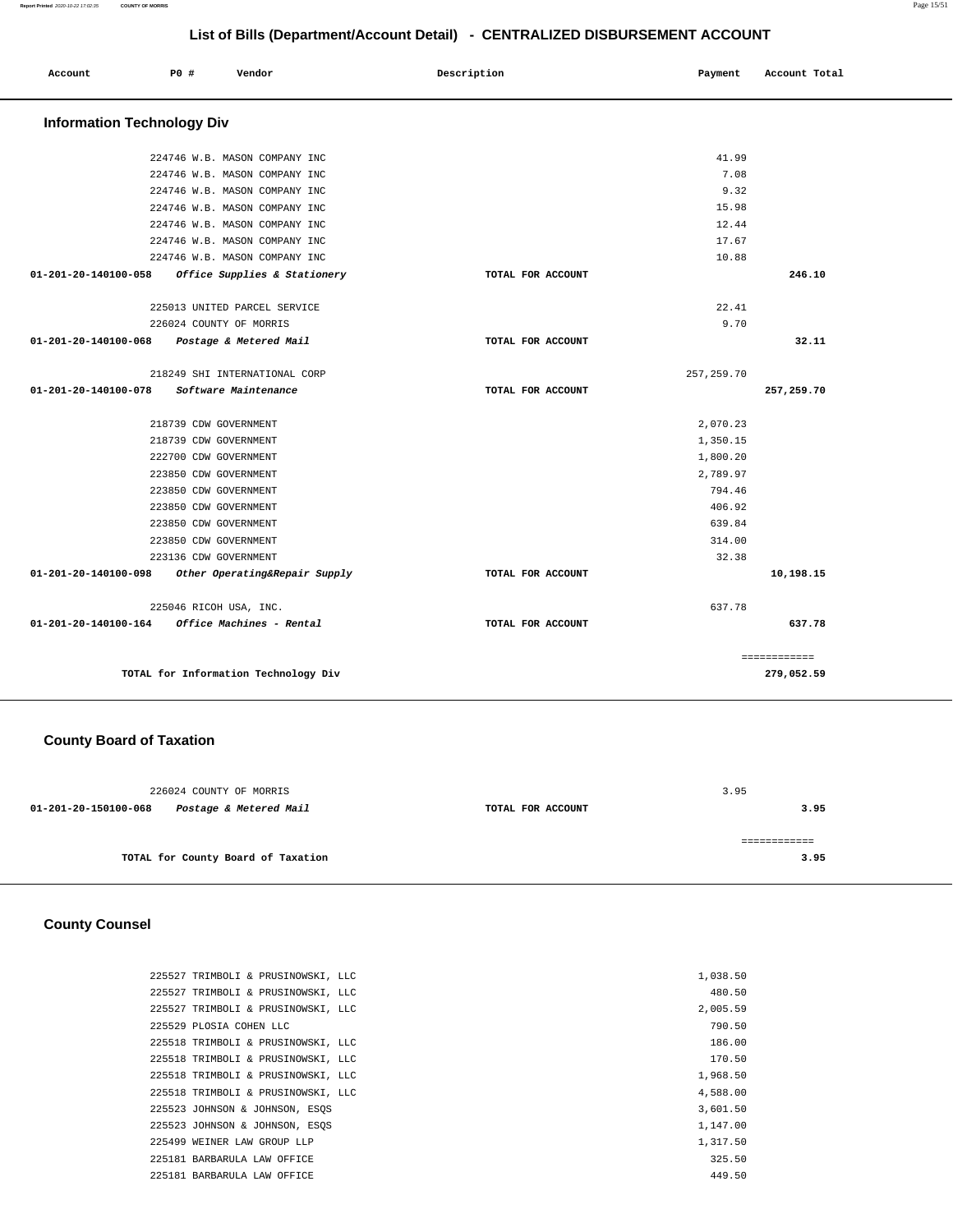#### **Report Printed** 2020-10-22 17:02:35 **COUNTY OF MORRIS** Page 16/51

#### **List of Bills (Department/Account Detail) - CENTRALIZED DISBURSEMENT ACCOUNT**

| List of Bills (Department/Account Detail) - CENTRALIZED DISBURSEMENT ACCOUNT |  |                          |                                          |  |                   |  |           |               |  |
|------------------------------------------------------------------------------|--|--------------------------|------------------------------------------|--|-------------------|--|-----------|---------------|--|
| Account                                                                      |  | P0 #                     | Vendor                                   |  | Description       |  | Payment   | Account Total |  |
| <b>County Counsel</b>                                                        |  |                          |                                          |  |                   |  |           |               |  |
|                                                                              |  |                          | 225186 BARBARULA LAW OFFICE              |  |                   |  | 480.00    |               |  |
|                                                                              |  |                          | 225186 BARBARULA LAW OFFICE              |  |                   |  | 138.50    |               |  |
|                                                                              |  |                          | 225182 CHASAN, LAMPARELLO, MALLON        |  |                   |  | 841.50    |               |  |
|                                                                              |  |                          | 225314 CLEARY GIACOBBE ALFIERI &         |  |                   |  | 108.50    |               |  |
|                                                                              |  |                          | 225323 CLEARY GIACOBBE ALFIERI &         |  |                   |  | 1,879.10  |               |  |
|                                                                              |  |                          | 225323 CLEARY GIACOBBE ALFIERI &         |  |                   |  | 19,499.00 |               |  |
|                                                                              |  |                          | 225325 FERNANDEZ GARCIA, LLC             |  |                   |  | 1,457.00  |               |  |
|                                                                              |  |                          | 225313 LAW OFFICE OF ROBERT J. GREENBAUM |  |                   |  | 62.00     |               |  |
|                                                                              |  |                          | 225313 LAW OFFICE OF ROBERT J. GREENBAUM |  |                   |  | 155.00    |               |  |
| 01-201-20-155100-051                                                         |  | Legal                    |                                          |  | TOTAL FOR ACCOUNT |  |           | 42,689.69     |  |
|                                                                              |  |                          | 226024 COUNTY OF MORRIS                  |  |                   |  | 8.70      |               |  |
| 01-201-20-155100-068 Postage & Metered Mail                                  |  |                          |                                          |  | TOTAL FOR ACCOUNT |  |           | 8.70          |  |
|                                                                              |  |                          | 225316 RICOH AMERICAS CORPORATION        |  |                   |  | 919.91    |               |  |
| 01-201-20-155100-163                                                         |  | Office Machines          |                                          |  | TOTAL FOR ACCOUNT |  |           | 919.91        |  |
|                                                                              |  |                          | 225315 RICOH USA, INC.                   |  |                   |  | 919.91    |               |  |
|                                                                              |  |                          |                                          |  | TOTAL FOR ACCOUNT |  |           | 919.91        |  |
|                                                                              |  |                          |                                          |  |                   |  |           | ============  |  |
|                                                                              |  | TOTAL for County Counsel |                                          |  |                   |  |           | 44,538.21     |  |

## **County Surrogate**

|                      | 226024 COUNTY OF MORRIS    |                   | 321.05 |
|----------------------|----------------------------|-------------------|--------|
| 01-201-20-160100-068 | Postage & Metered Mail     | TOTAL FOR ACCOUNT | 321.05 |
|                      |                            |                   |        |
|                      |                            |                   |        |
|                      | TOTAL for County Surrogate |                   | 321.05 |
|                      |                            |                   |        |

## **Engineering**

| 225044 W.B. MASON COMPANY INC                                  |                   | 83.22         |
|----------------------------------------------------------------|-------------------|---------------|
|                                                                |                   |               |
| 225044 W.B. MASON COMPANY INC                                  |                   | 22.26         |
| 225044 W.B. MASON COMPANY INC                                  |                   | 63.46         |
| $01 - 201 - 20 - 165100 - 058$<br>Office Supplies & Stationery | TOTAL FOR ACCOUNT | 168.94        |
|                                                                |                   |               |
| 226024 COUNTY OF MORRIS                                        |                   | 1.40          |
| 226024 COUNTY OF MORRIS                                        |                   | 3.60          |
| $01 - 201 - 20 - 165100 - 068$<br>Postage & Metered Mail       | TOTAL FOR ACCOUNT | 5.00          |
|                                                                |                   |               |
| 225273 RICHARD JOHNSON                                         |                   | 10.19         |
| 225273 RICHARD JOHNSON                                         |                   | 7.53          |
| 225273 RICHARD JOHNSON                                         |                   | 7.60          |
| 225156 WILLIAM WALMSLEY                                        |                   | 93.80         |
| 225156 WILLIAM WALMSLEY                                        |                   | 37.10         |
| 225156 WILLIAM WALMSLEY                                        |                   | 118.65        |
| 225156 WILLIAM WALMSLEY                                        |                   | 10.50         |
| 01-201-20-165100-082<br>Travel Expense                         | TOTAL FOR ACCOUNT | 285.37        |
|                                                                |                   | ------------- |
| TOTAL for Engineering                                          |                   | 459.31        |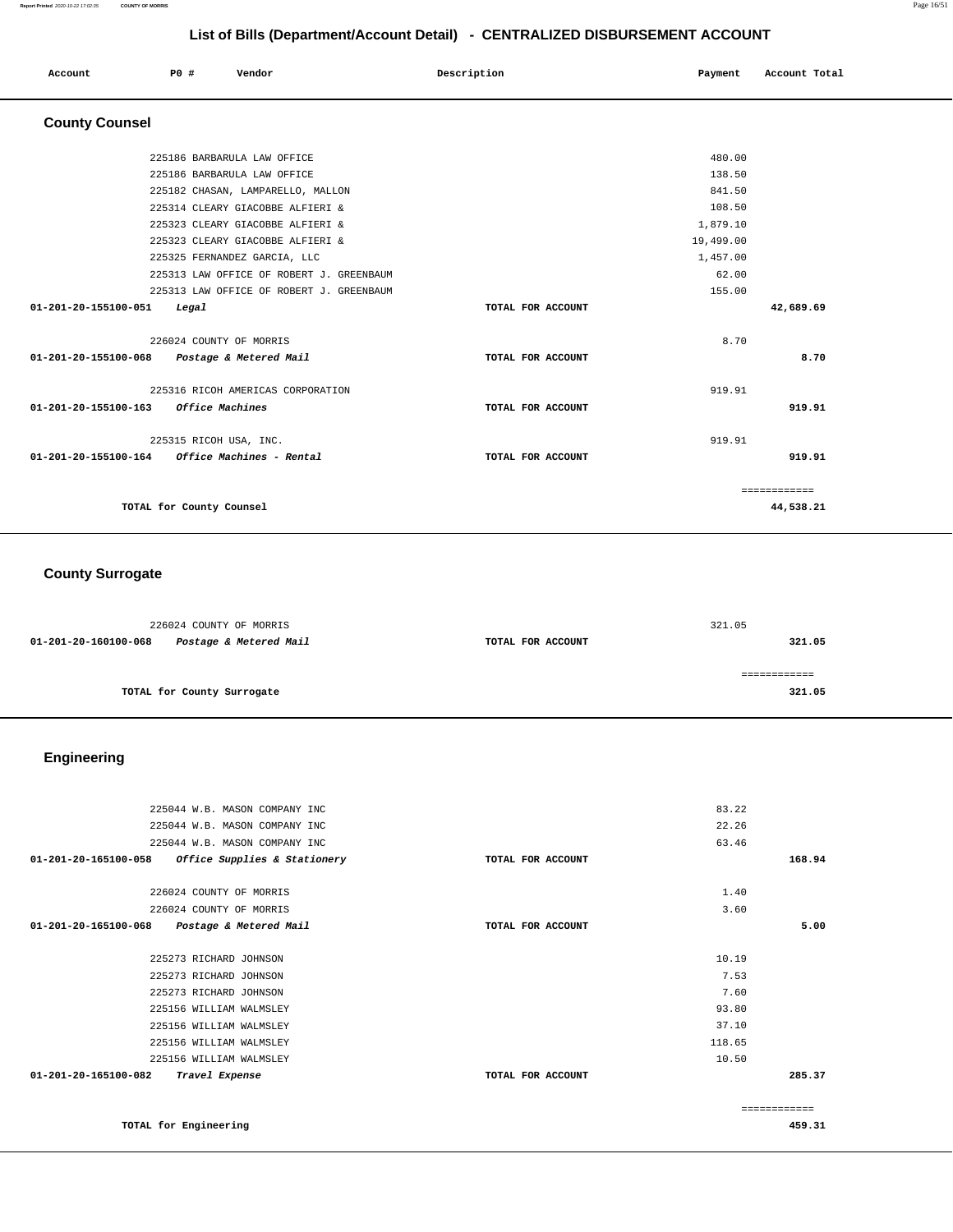#### **Report Printed** 2020-10-22 17:02:35 **COUNTY OF MORRIS** Page 17/51

## **List of Bills (Department/Account Detail) - CENTRALIZED DISBURSEMENT ACCOUNT**

| P0 #                       | Vendor | Description                                                                                                                                                                                 | Payment | Account Total |
|----------------------------|--------|---------------------------------------------------------------------------------------------------------------------------------------------------------------------------------------------|---------|---------------|
| <b>Heritage Commission</b> |        |                                                                                                                                                                                             |         |               |
|                            |        |                                                                                                                                                                                             | 0.50    |               |
|                            |        | TOTAL FOR ACCOUNT                                                                                                                                                                           |         | 0.50          |
|                            |        |                                                                                                                                                                                             | 652.00  |               |
|                            |        |                                                                                                                                                                                             | 103.05  |               |
|                            |        | TOTAL FOR ACCOUNT                                                                                                                                                                           |         | 755.05        |
|                            |        |                                                                                                                                                                                             |         | ============  |
|                            |        |                                                                                                                                                                                             |         | 755.55        |
|                            |        | 226024 COUNTY OF MORRIS<br>Postage & Metered Mail<br>224679 HOLLINGER METAL EDGE INC.<br>224679 HOLLINGER METAL EDGE INC.<br>Other Administrative Supplies<br>TOTAL for Heritage Commission |         |               |

## **Planning Board**

| 226024 COUNTY OF MORRIS                             |                   | 18.70     |
|-----------------------------------------------------|-------------------|-----------|
| 01-201-20-180100-068<br>Postage & Metered Mail      | TOTAL FOR ACCOUNT | 18.70     |
|                                                     |                   |           |
| 223944 GANN LAW BOOKS                               |                   | 148.00    |
| 223944 GANN LAW BOOKS                               |                   | 8.00      |
| 225404 GANNETT NJ NEWSPAPERS                        |                   | 53.06     |
| 225166 GANNETT NJ NEWSPAPERS                        |                   | 12.04     |
| 225160 GANNETT NJ NEWSPAPERS                        |                   | 42.74     |
| 225158 GANNETT NJ NEWSPAPERS                        |                   | 60.80     |
| 224876 DAILY RECORD                                 |                   | 54.78     |
| 01-201-20-180100-070<br>Publication & Subscriptions | TOTAL FOR ACCOUNT | 379.42    |
| 222430 MORRIS COUNTY TOURISM BUREAU                 |                   | 56,500.00 |
| 01-201-20-180100-084<br>Other Outside Services      | TOTAL FOR ACCOUNT | 56,500.00 |
|                                                     |                   |           |
| TOTAL for Planning Board                            |                   | 56,898.12 |

## **County Weights & Measures**

| 224718 W.B. MASON COMPANY INC                       |                   | 889.75   |
|-----------------------------------------------------|-------------------|----------|
| 224436 W.B. MASON COMPANY INC                       |                   | 822.21   |
| $01-201-22-201100-058$ Office Supplies & Stationery | TOTAL FOR ACCOUNT | 1,711.96 |
| 226024 COUNTY OF MORRIS                             |                   | 35.00    |
| 01-201-22-201100-068 Postage & Metered Mail         | TOTAL FOR ACCOUNT | 35.00    |
| 225286 MORRIS COUNTY MUA                            |                   | 350.00   |
| 225285 W.B. MASON COMPANY INC                       |                   | 53.64    |
| Other Outside Services<br>01-201-22-201100-084      | TOTAL FOR ACCOUNT | 403.64   |
| 226019 NATIONAL FUEL OIL INC.                       |                   | 277.66   |
| 01-201-22-201100-140<br>Gas Purchases               | TOTAL FOR ACCOUNT | 277.66   |
| 225230 DIRECT ENERGY BUSINESS MARKETING             |                   | 13.88    |
| 01-201-22-201100-141<br>Natural Gas                 | TOTAL FOR ACCOUNT | 13.88    |
| 225271 MORRISTOWN LUMBER &                          |                   | 9.98     |
| 224452 U-LINE SHIPPING SUPPLY                       |                   | 34.00    |
| 224452 U-LINE SHIPPING SUPPLY                       |                   | 36.00    |
| 224452 U-LINE SHIPPING SUPPLY                       |                   | 10.55    |
| $01 - 201 - 22 - 201100 - 258$<br>Equipment         | TOTAL FOR ACCOUNT | 90.53    |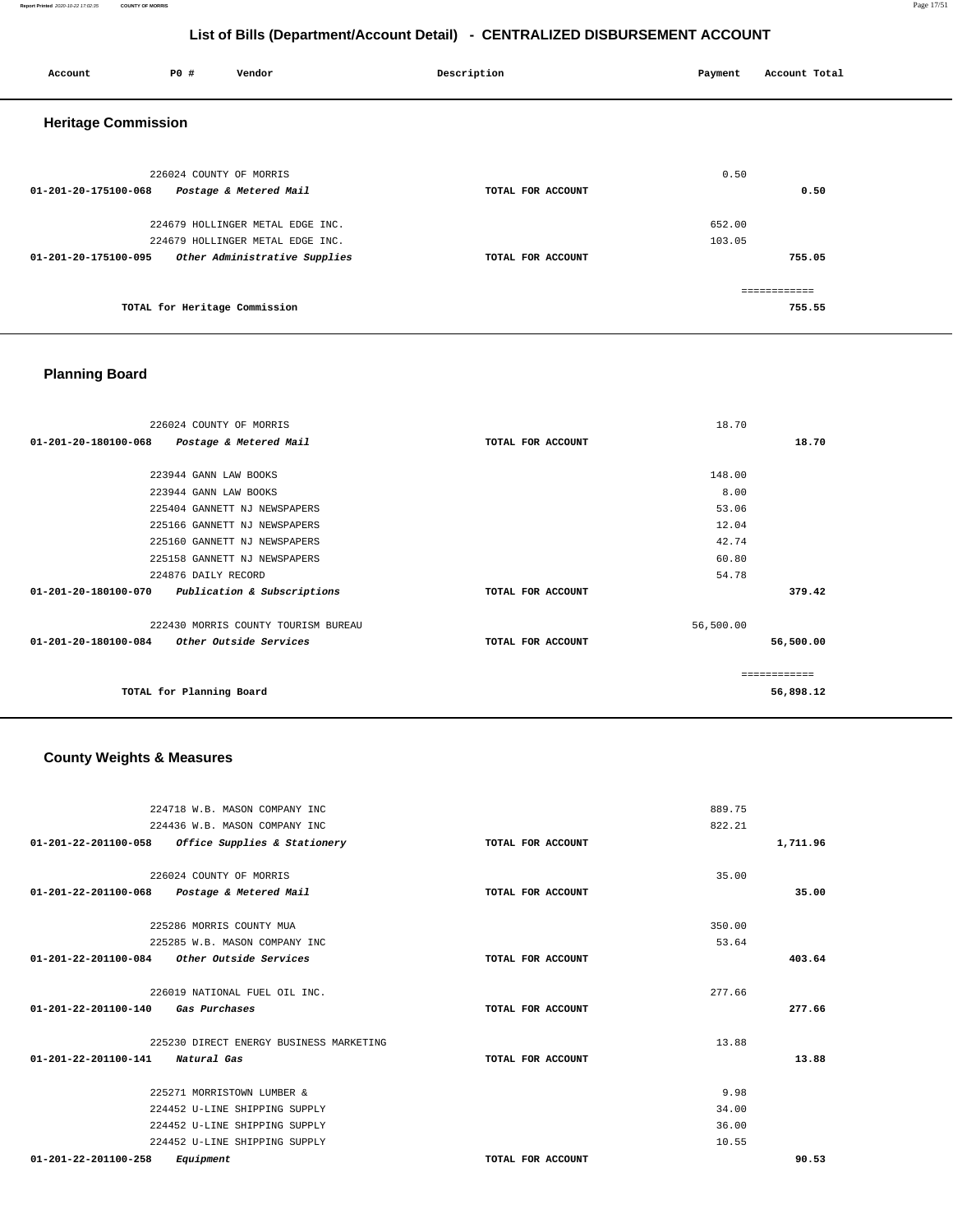| Account                              | P0 # | Vendor                              | Description | Payment | Account Total |
|--------------------------------------|------|-------------------------------------|-------------|---------|---------------|
| <b>County Weights &amp; Measures</b> |      |                                     |             |         |               |
|                                      |      |                                     |             |         | ============  |
|                                      |      | TOTAL for County Weights & Measures |             |         | 2,532.67      |

## **Employee Group Insurance**

| 225504 FASTER URGENT CARE LLC                              |                   | 4,355.00  |              |
|------------------------------------------------------------|-------------------|-----------|--------------|
| 224273 DELTA DENTAL INSURANCE COMPANY                      |                   | 12,956.71 |              |
| 224273 DELTA DENTAL INSURANCE COMPANY                      |                   | 381.40    |              |
| 224273 DELTA DENTAL INSURANCE COMPANY                      |                   | 272.69    |              |
| 225235 DELTA DENTAL OF NEW JERSEY, INC.                    |                   | 8.738.66  |              |
| 225235 DELTA DENTAL OF NEW JERSEY, INC.                    |                   | 176.91    |              |
| 225235 DELTA DENTAL OF NEW JERSEY, INC.                    |                   | 3,589.68  |              |
| 225235 DELTA DENTAL OF NEW JERSEY, INC.                    |                   | $-8.96$   |              |
| 225235 DELTA DENTAL OF NEW JERSEY, INC.                    |                   | 179.76    |              |
| 225242 FLAGSHIP HEALTH SYSTEMS, INC.                       |                   | 2,629.44  |              |
| 225242 FLAGSHIP HEALTH SYSTEMS, INC.                       |                   | 31.68     |              |
| 225242 FLAGSHIP HEALTH SYSTEMS, INC.                       |                   | 31.68     |              |
| 223811 ILA TALWAR                                          |                   | 578.40    |              |
| 225189 PAYFLEX SYSTEMS USA, INC.                           |                   | 515.95    |              |
| 225189 PAYFLEX SYSTEMS USA, INC.                           |                   | 876.60    |              |
| 225189 PAYFLEX SYSTEMS USA, INC.                           |                   | 150.00    |              |
| 01-201-23-220100-090 Employee Group Insurance Expenditures | TOTAL FOR ACCOUNT |           | 35,455.60    |
|                                                            |                   |           |              |
|                                                            |                   |           | ============ |
| TOTAL for Employee Group Insurance                         |                   |           | 35,455.60    |
|                                                            |                   |           |              |

## **Office of Emergency Management**

| 225251 OPTIMUM                                         |                   | 102.18   |          |
|--------------------------------------------------------|-------------------|----------|----------|
| 225255 OPTIMUM                                         |                   | 36.34    |          |
| 01-201-25-252100-059<br>Other General Expenses         | TOTAL FOR ACCOUNT |          | 138.52   |
| 226024 COUNTY OF MORRIS                                |                   | 3.80     |          |
| 01-201-25-252100-068<br>Postage & Metered Mail         | TOTAL FOR ACCOUNT |          | 3.80     |
| 225168 BARNWELL HOUSE OF TIRES, INC.                   |                   | 457.96   |          |
| 225168 BARNWELL HOUSE OF TIRES, INC.                   |                   | 1,161.20 |          |
| 225226 GUARDIAN TRACKING LLC                           |                   | 1,660.00 |          |
| $01 - 201 - 25 - 252100 - 090$<br>Program Expenditures | TOTAL FOR ACCOUNT |          | 3,279.16 |
|                                                        |                   |          |          |
| TOTAL for Office of Emergency Management               |                   |          | 3,421.48 |

## **Communications Center**

| 225222 NENA                                          |                   | 142.00   |        |
|------------------------------------------------------|-------------------|----------|--------|
| 225477 NENA                                          |                   | 142.00   |        |
| 225757 DONALD SMITH                                  |                   | 142.00   |        |
| Associations and Memberships<br>01-201-25-252105-023 | TOTAL FOR ACCOUNT |          | 426.00 |
|                                                      |                   |          |        |
| 224496 APCO INTERNATIONAL, INC.                      |                   | 249.00   |        |
| 225224 INTERNATIONAL ACADEMIES OF                    |                   | 2,155.00 |        |
| 225224 INTERNATIONAL ACADEMIES OF                    |                   | 200.00   |        |
|                                                      |                   |          |        |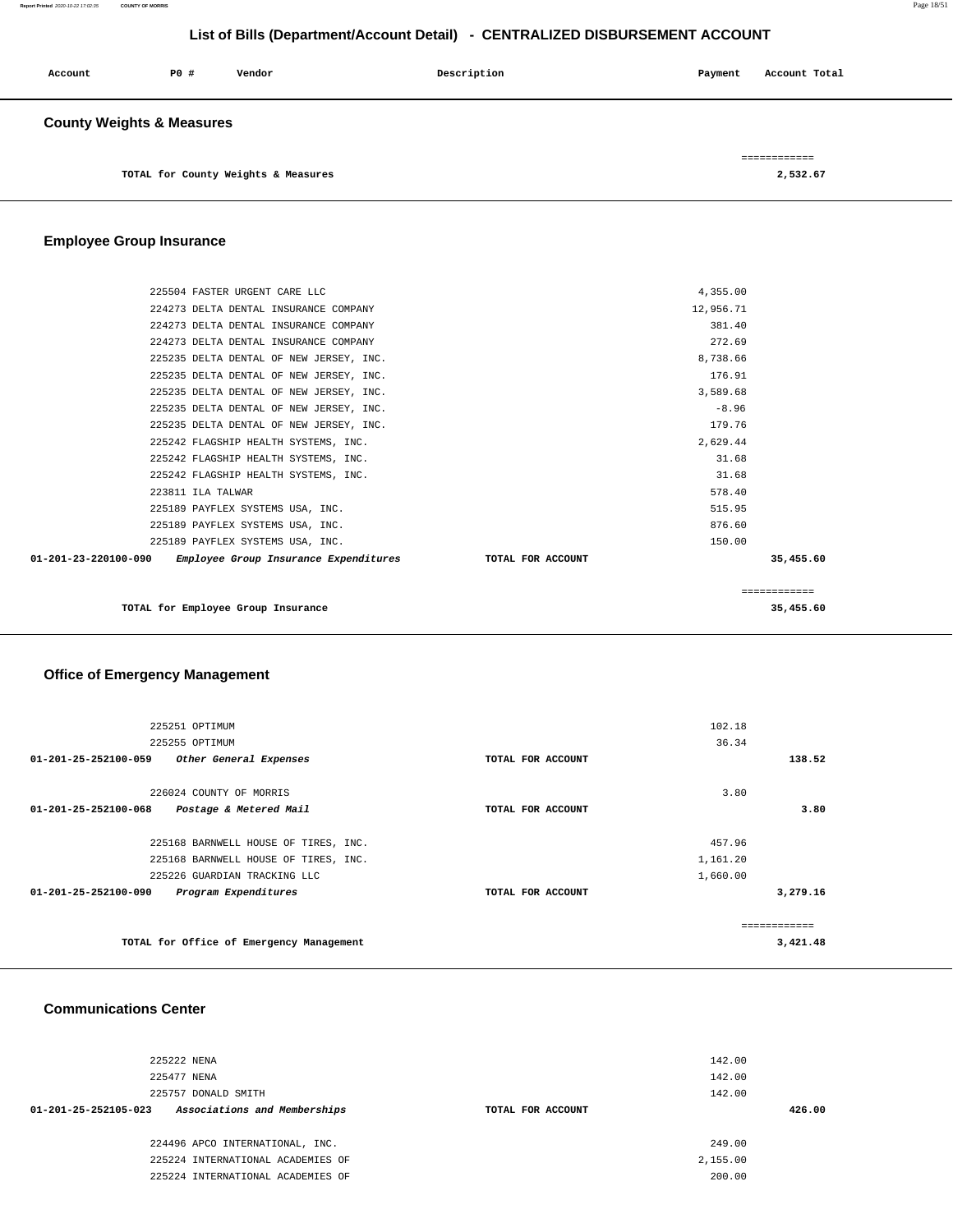| Account | P0 # | Vendor | Description | Payment | Account Total |
|---------|------|--------|-------------|---------|---------------|
|         |      |        |             |         |               |

## **Communications Center**

| 6.00<br>225221 LIFESAVERS INC<br>225221 LIFESAVERS INC<br>12.00<br>24.00<br>225528 LIFESAVERS INC<br>464.00<br>225478 APCO INTERNATIONAL, INC.<br>18.00<br>225762 LIFESAVERS INC<br>01-201-25-252105-039 Education Schools & Training<br>TOTAL FOR ACCOUNT<br>369.56<br>225537 VILLAGE SUPER MARKET, INC.<br>369.56<br>225537 VILLAGE SUPER MARKET, INC.<br>335.88<br>225537 VILLAGE SUPER MARKET, INC.<br>335.88<br>225537 VILLAGE SUPER MARKET, INC.<br>$01 - 201 - 25 - 252105 - 058$<br>Office Supplies & Stationery<br>TOTAL FOR ACCOUNT<br>0.50<br>226024 COUNTY OF MORRIS<br>01-201-25-252105-068 Postage & Metered Mail<br>TOTAL FOR ACCOUNT<br>219900 CAROUSEL INDUSTRIES<br>22,459.00<br>01-201-25-252105-078<br>Software Maintenance<br>TOTAL FOR ACCOUNT<br>743.22<br>225219 VOIANCE LANGUAGE SERVICES, LLC<br>01-201-25-252105-117<br>Interpretor Fees<br>TOTAL FOR ACCOUNT<br>225220 JERSEY CENTRAL POWER & LIGHT<br>1,192.02<br>396.26<br>225769 JERSEY CENTRAL POWER & LIGHT<br>01-201-25-252105-137 Electricity<br>TOTAL FOR ACCOUNT |  |  |           |
|-------------------------------------------------------------------------------------------------------------------------------------------------------------------------------------------------------------------------------------------------------------------------------------------------------------------------------------------------------------------------------------------------------------------------------------------------------------------------------------------------------------------------------------------------------------------------------------------------------------------------------------------------------------------------------------------------------------------------------------------------------------------------------------------------------------------------------------------------------------------------------------------------------------------------------------------------------------------------------------------------------------------------------------------------------|--|--|-----------|
|                                                                                                                                                                                                                                                                                                                                                                                                                                                                                                                                                                                                                                                                                                                                                                                                                                                                                                                                                                                                                                                       |  |  |           |
|                                                                                                                                                                                                                                                                                                                                                                                                                                                                                                                                                                                                                                                                                                                                                                                                                                                                                                                                                                                                                                                       |  |  |           |
|                                                                                                                                                                                                                                                                                                                                                                                                                                                                                                                                                                                                                                                                                                                                                                                                                                                                                                                                                                                                                                                       |  |  |           |
|                                                                                                                                                                                                                                                                                                                                                                                                                                                                                                                                                                                                                                                                                                                                                                                                                                                                                                                                                                                                                                                       |  |  |           |
|                                                                                                                                                                                                                                                                                                                                                                                                                                                                                                                                                                                                                                                                                                                                                                                                                                                                                                                                                                                                                                                       |  |  |           |
|                                                                                                                                                                                                                                                                                                                                                                                                                                                                                                                                                                                                                                                                                                                                                                                                                                                                                                                                                                                                                                                       |  |  | 3,128.00  |
|                                                                                                                                                                                                                                                                                                                                                                                                                                                                                                                                                                                                                                                                                                                                                                                                                                                                                                                                                                                                                                                       |  |  |           |
|                                                                                                                                                                                                                                                                                                                                                                                                                                                                                                                                                                                                                                                                                                                                                                                                                                                                                                                                                                                                                                                       |  |  |           |
|                                                                                                                                                                                                                                                                                                                                                                                                                                                                                                                                                                                                                                                                                                                                                                                                                                                                                                                                                                                                                                                       |  |  |           |
|                                                                                                                                                                                                                                                                                                                                                                                                                                                                                                                                                                                                                                                                                                                                                                                                                                                                                                                                                                                                                                                       |  |  |           |
|                                                                                                                                                                                                                                                                                                                                                                                                                                                                                                                                                                                                                                                                                                                                                                                                                                                                                                                                                                                                                                                       |  |  |           |
|                                                                                                                                                                                                                                                                                                                                                                                                                                                                                                                                                                                                                                                                                                                                                                                                                                                                                                                                                                                                                                                       |  |  | 1,410.88  |
|                                                                                                                                                                                                                                                                                                                                                                                                                                                                                                                                                                                                                                                                                                                                                                                                                                                                                                                                                                                                                                                       |  |  |           |
|                                                                                                                                                                                                                                                                                                                                                                                                                                                                                                                                                                                                                                                                                                                                                                                                                                                                                                                                                                                                                                                       |  |  | 0.50      |
|                                                                                                                                                                                                                                                                                                                                                                                                                                                                                                                                                                                                                                                                                                                                                                                                                                                                                                                                                                                                                                                       |  |  |           |
|                                                                                                                                                                                                                                                                                                                                                                                                                                                                                                                                                                                                                                                                                                                                                                                                                                                                                                                                                                                                                                                       |  |  | 22,459.00 |
|                                                                                                                                                                                                                                                                                                                                                                                                                                                                                                                                                                                                                                                                                                                                                                                                                                                                                                                                                                                                                                                       |  |  |           |
|                                                                                                                                                                                                                                                                                                                                                                                                                                                                                                                                                                                                                                                                                                                                                                                                                                                                                                                                                                                                                                                       |  |  | 743.22    |
|                                                                                                                                                                                                                                                                                                                                                                                                                                                                                                                                                                                                                                                                                                                                                                                                                                                                                                                                                                                                                                                       |  |  |           |
|                                                                                                                                                                                                                                                                                                                                                                                                                                                                                                                                                                                                                                                                                                                                                                                                                                                                                                                                                                                                                                                       |  |  |           |
|                                                                                                                                                                                                                                                                                                                                                                                                                                                                                                                                                                                                                                                                                                                                                                                                                                                                                                                                                                                                                                                       |  |  |           |
|                                                                                                                                                                                                                                                                                                                                                                                                                                                                                                                                                                                                                                                                                                                                                                                                                                                                                                                                                                                                                                                       |  |  | 1,588.28  |
| ============                                                                                                                                                                                                                                                                                                                                                                                                                                                                                                                                                                                                                                                                                                                                                                                                                                                                                                                                                                                                                                          |  |  |           |
| TOTAL for Communications Center                                                                                                                                                                                                                                                                                                                                                                                                                                                                                                                                                                                                                                                                                                                                                                                                                                                                                                                                                                                                                       |  |  | 29,755.88 |

## **County Medical Examiner Office**

| 225475 LEANNE CRONIN                                  | 20,800.00         |               |
|-------------------------------------------------------|-------------------|---------------|
| Contracted Services<br>$01 - 201 - 25 - 254100 - 036$ | TOTAL FOR ACCOUNT | 20,800.00     |
|                                                       |                   |               |
| 225549 ILIFF-RUGGIERO FUNERAL HOME INC.               |                   | 2,800.00      |
| 225549 ILIFF-RUGGIERO FUNERAL HOME INC.               |                   | 7,200.00      |
| 01-201-25-254100-059<br>Other General Expenses        | TOTAL FOR ACCOUNT | 10,000.00     |
|                                                       |                   |               |
| 226024 COUNTY OF MORRIS                               |                   | 4.50          |
| 01-201-25-254100-068<br>Postage & Metered Mail        | TOTAL FOR ACCOUNT | 4.50          |
|                                                       |                   |               |
|                                                       |                   | ------------- |
| TOTAL for County Medical Examiner Office              | 30,804.50         |               |
|                                                       |                   |               |

## **County Sheriff's Department**

|                                | 225501 DAILY RECORD           |                   | 45.00  |        |
|--------------------------------|-------------------------------|-------------------|--------|--------|
|                                | 225501 DAILY RECORD           |                   | 5.00   |        |
| $01 - 201 - 25 - 270100 - 028$ | Books & Periodicals           | TOTAL FOR ACCOUNT |        | 50.00  |
|                                |                               |                   |        |        |
|                                | 223164 CDW GOVERNMENT         |                   | 153.25 |        |
| 01-201-25-270100-047           | Identification Equip&Supplies | TOTAL FOR ACCOUNT |        | 153.25 |
|                                |                               |                   |        |        |
|                                | 226024 COUNTY OF MORRIS       |                   | 175.05 |        |
| 01-201-25-270100-068           | Postage & Metered Mail        | TOTAL FOR ACCOUNT |        | 175.05 |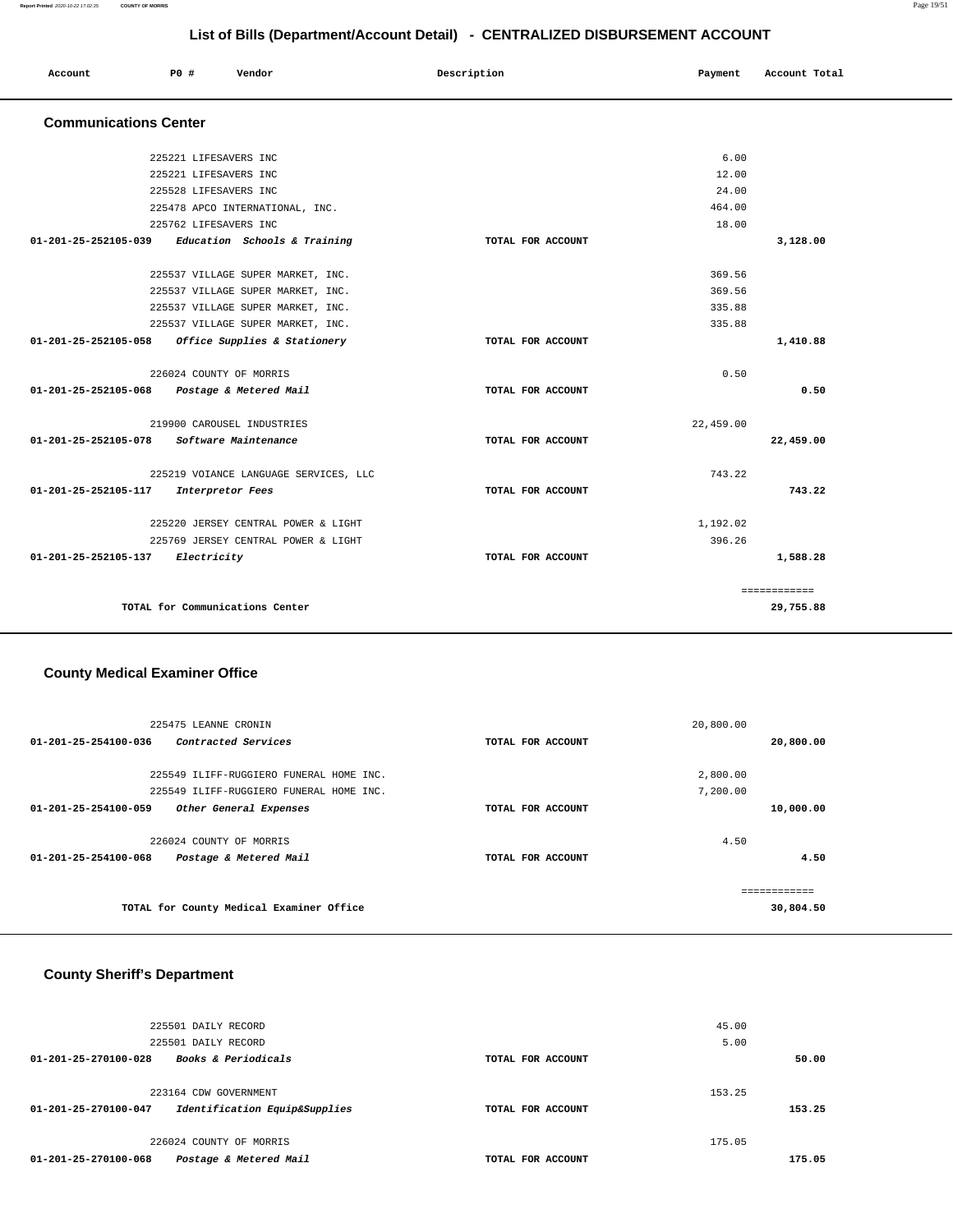| Account              | PO#                                | Vendor                          | Description       | Payment   | Account Total |
|----------------------|------------------------------------|---------------------------------|-------------------|-----------|---------------|
|                      | <b>County Sheriff's Department</b> |                                 |                   |           |               |
|                      |                                    | 225169 THOMSON REUTER-WEST      |                   | 1,135.89  |               |
|                      |                                    | 225335 TYLER TECHNOLOGIES, INC. |                   | 21,788.43 |               |
| 01-201-25-270100-078 |                                    | Software Maintenance            | TOTAL FOR ACCOUNT |           | 22,924.32     |
|                      |                                    | 225506 KPDEMNITZ CONSULTING LLC |                   | 500.00    |               |
|                      |                                    | 225506 KPDEMNITZ CONSULTING LLC |                   | 500.00    |               |
|                      |                                    | 225506 KPDEMNITZ CONSULTING LLC |                   | 500.00    |               |

| 225162 INVESTIGATIVE FORENSICS CONSULTING                 |                   | 1,064.00 |
|-----------------------------------------------------------|-------------------|----------|
| $01 - 201 - 25 - 270100 - 084$<br>Other Outside Services  | TOTAL FOR ACCOUNT | 2,564.00 |
|                                                           |                   |          |
| 225267 GALLS, LLC                                         |                   | 192.19   |
| 223284 TURN OUT UNIFORMS, INC.                            |                   | 806.00   |
| 223284 TURN OUT UNIFORMS, INC.                            |                   | 375.00   |
| $01 - 201 - 25 - 270100 - 202$<br>Uniform And Accessories | TOTAL FOR ACCOUNT | 1,373.19 |
|                                                           |                   |          |
| 220495 ATLANTIC TACTICAL OF NJ, INC.                      |                   | 260.25   |
| 220495 ATLANTIC TACTICAL OF NJ, INC.                      |                   | 15.00    |
| $01 - 201 - 25 - 270100 - 258$<br>Equipment               | TOTAL FOR ACCOUNT | 275.25   |
|                                                           |                   |          |
| 225296 NORTHEAST COMMUNICATIONS, INC.                     |                   | 180.00   |
| 01-201-25-270100-291<br>Vehicle Repairs                   | TOTAL FOR ACCOUNT | 180.00   |
|                                                           |                   |          |
|                                                           |                   |          |
| TOTAL for County Sheriff's Department                     | 27,695.06         |          |
|                                                           |                   |          |

## **County Prosecutor's Office**

| 224551 MICHELLE<br>LYNN<br>WALKER                           | 124.80            |              |
|-------------------------------------------------------------|-------------------|--------------|
| 224551 MICHELLE<br>LYNN<br>WALKER                           | 47.00             |              |
| 224551 MICHELLE<br>LYNN<br>WALKER                           | 75.00             |              |
| 01-201-25-275100-016<br><i>Outside Salaries &amp; Wages</i> | TOTAL FOR ACCOUNT | 246.80       |
| 225101 VERIZON WIRELESS                                     | 10,143.14         |              |
| 01-201-25-275100-031<br>Cellular Phones/Pagers              | TOTAL FOR ACCOUNT | 10,143.14    |
| 224535 CDW GOVERNMENT                                       | 331.47            |              |
| Data Processing Supplies<br>01-201-25-275100-037            | TOTAL FOR ACCOUNT | 331.47       |
| 224553 W.B. MASON COMPANY INC                               | 148.72            |              |
| 223935 W.B. MASON COMPANY INC                               | 925.02            |              |
| 223935 W.B. MASON COMPANY INC                               | 20.98             |              |
| 223935 W.B. MASON COMPANY INC                               | 16.15             |              |
| Office Supplies & Stationery<br>01-201-25-275100-058        | TOTAL FOR ACCOUNT | 1,110.87     |
| 225095 FEDEX                                                | 65.95             |              |
| 226024 COUNTY OF MORRIS                                     | 675.40            |              |
| 01-201-25-275100-068 Postage & Metered Mail                 | TOTAL FOR ACCOUNT | 741.35       |
| 225096 VERIZON                                              | 303.67            |              |
| $01 - 201 - 25 - 275100 - 118$<br>Investigation Expense     | TOTAL FOR ACCOUNT | 303.67       |
| 224562 PAUL J. BRANDLEY                                     | 301.52            |              |
| 224562 PAUL J. BRANDLEY                                     | 268.94            |              |
| 01-201-25-275100-126<br>Court Expenses-Extradition          | TOTAL FOR ACCOUNT | 570.46       |
|                                                             |                   | ============ |
| TOTAL for County Prosecutor's Office                        |                   | 13,447.76    |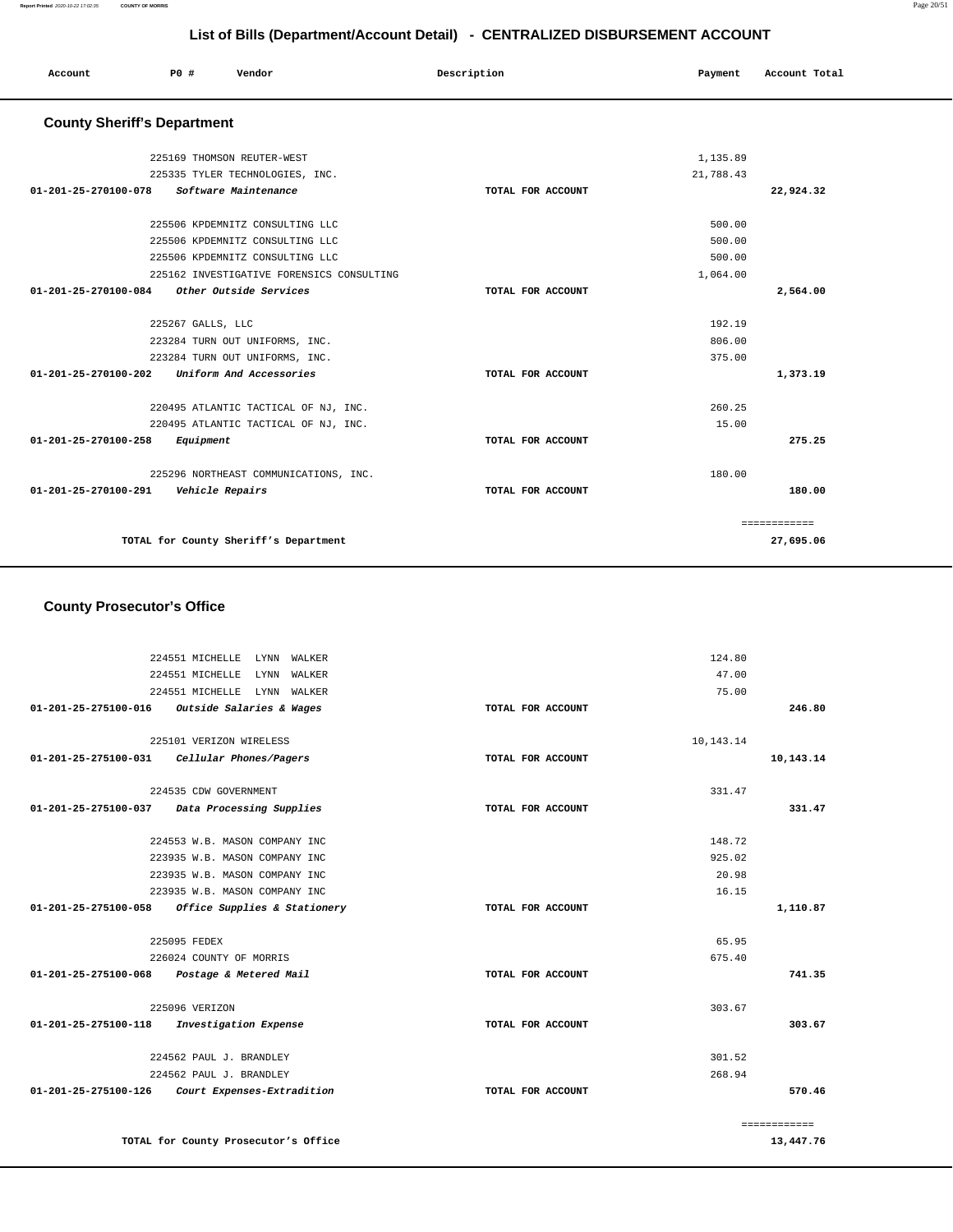| <b>County Jail</b>                                     |                   |                  |           |
|--------------------------------------------------------|-------------------|------------------|-----------|
|                                                        |                   |                  |           |
|                                                        |                   |                  |           |
| 224812 PASSAIC COUNTY POLICE ACADEMY                   |                   | 5,350.00         |           |
| 224634 ATLANTIC TRAINING CENTER                        |                   | 150.00           |           |
| 224351 PUBLIC AGENCY TRAINING                          |                   | 350.00           |           |
| 01-201-25-280100-039<br>Education Schools & Training   | TOTAL FOR ACCOUNT |                  | 5,850.00  |
|                                                        |                   |                  |           |
| 222555 JAY HILL REPAIRS                                |                   | 385.00           |           |
| Equipment Service Agreements<br>01-201-25-280100-044   | TOTAL FOR ACCOUNT |                  | 385.00    |
|                                                        |                   |                  |           |
| 224367 W.B. MASON COMPANY INC                          |                   | 52.62            |           |
| 224636 W.B. MASON COMPANY INC                          |                   | 143.85           |           |
| 224304 W.B. MASON COMPANY INC                          |                   | 1,250.78         |           |
| 224300 W.B. MASON COMPANY INC                          |                   | 465.94           |           |
| 223847 W.B. MASON COMPANY INC                          |                   | 173.65           |           |
| 220447 W.B. MASON COMPANY INC                          |                   | 308.77           |           |
| 01-201-25-280100-058<br>Office Supplies & Stationery   | TOTAL FOR ACCOUNT |                  | 2,395.61  |
|                                                        |                   |                  |           |
| 225155 VERIZON WIRELESS                                |                   | 137.47           |           |
| 224635 LANGUAGE LINE SERVICES                          |                   | 376.80           |           |
| 224632 TEQUIPMENT INC.                                 |                   | 4,619.00         |           |
| 224346 INNOVATIVE CREDIT SOLUTIONS, INC.               |                   | 75.00            |           |
| 224341 TREASURER, STATE OF NEW JERSEY                  |                   | 330.00           |           |
| 225192 PETE LOHMUS                                     |                   | 10.38            |           |
| 225192 PETE LOHMUS                                     |                   | 15.44            |           |
| 225192 PETE LOHMUS                                     |                   | 18.16            |           |
| 225192 PETE LOHMUS                                     |                   | 13.49            |           |
| 225192 PETE LOHMUS                                     |                   | 12.45            |           |
| 225192 PETE LOHMUS                                     |                   | 14.40            |           |
| 225192 PETE LOHMUS                                     |                   | 13.44            |           |
| 225192 PETE LOHMUS                                     |                   | 19.33            |           |
| 225192 PETE LOHMUS                                     |                   | 8.50             |           |
| 225192 PETE LOHMUS                                     |                   | 53.30            |           |
| 01-201-25-280100-059<br>Other General Expenses         | TOTAL FOR ACCOUNT |                  | 5,717.16  |
|                                                        |                   |                  |           |
| 225192 PETE LOHMUS                                     |                   | 10.18            |           |
| 226024 COUNTY OF MORRIS                                |                   | 102.10           |           |
| 01-201-25-280100-068<br>Postage & Metered Mail         | TOTAL FOR ACCOUNT |                  | 112.28    |
|                                                        |                   |                  |           |
| 225153 BINSKY SERVICE LLC<br>225153 BINSKY SERVICE LLC |                   | 362.25<br>310.50 |           |
| 224633 BINSKY SERVICE LLC                              |                   | 280.00           |           |
| 224312 MAGIC TOUCH CONSTRUCTION CO., INC.              |                   | 607.81           |           |
| 224332 MAGIC TOUCH CONSTRUCTION CO., INC.              |                   | 374.04           |           |
| 224308 STONEGATE ASSOCIATES, LLC                       |                   | 2,380.00         |           |
| 01-201-25-280100-084 Other Outside Services            | TOTAL FOR ACCOUNT |                  | 4,314.60  |
|                                                        |                   |                  |           |
| 224795 CY DRAKE LOCKSMITHS, INC.                       |                   | 40.50            |           |
| 01-201-25-280100-128<br>Security Equipment             | TOTAL FOR ACCOUNT |                  | 40.50     |
|                                                        |                   |                  |           |
| 225150 ARAMARK DALLAS LOCKBOX                          |                   | 1,049.25         |           |
| 225150 ARAMARK DALLAS LOCKBOX                          |                   | 46.00            |           |
| 225150 ARAMARK DALLAS LOCKBOX                          |                   | 11,264.20        |           |
| 224642 ARAMARK DALLAS LOCKBOX                          |                   | 125.00           |           |
| 224642 ARAMARK DALLAS LOCKBOX                          |                   | 300.00           |           |
| 224642 ARAMARK DALLAS LOCKBOX                          |                   | 11,099.08        |           |
| 224816 ARAMARK DALLAS LOCKBOX                          |                   | 11,087.04        |           |
| 01-201-25-280100-185<br>Food                           | TOTAL FOR ACCOUNT |                  | 34,970.57 |
|                                                        |                   |                  |           |
| 224311 STERICYCLE INC                                  |                   | 337.90           |           |
| 223844 BOUND TREE MEDICAL LLC                          |                   | 178.10           |           |
| 223837 MORRISTOWN MEDICAL CENTER                       |                   | 940.57           |           |

Account P<sub>0</sub> **P**  $\uparrow$  Pendor Payment Account Potal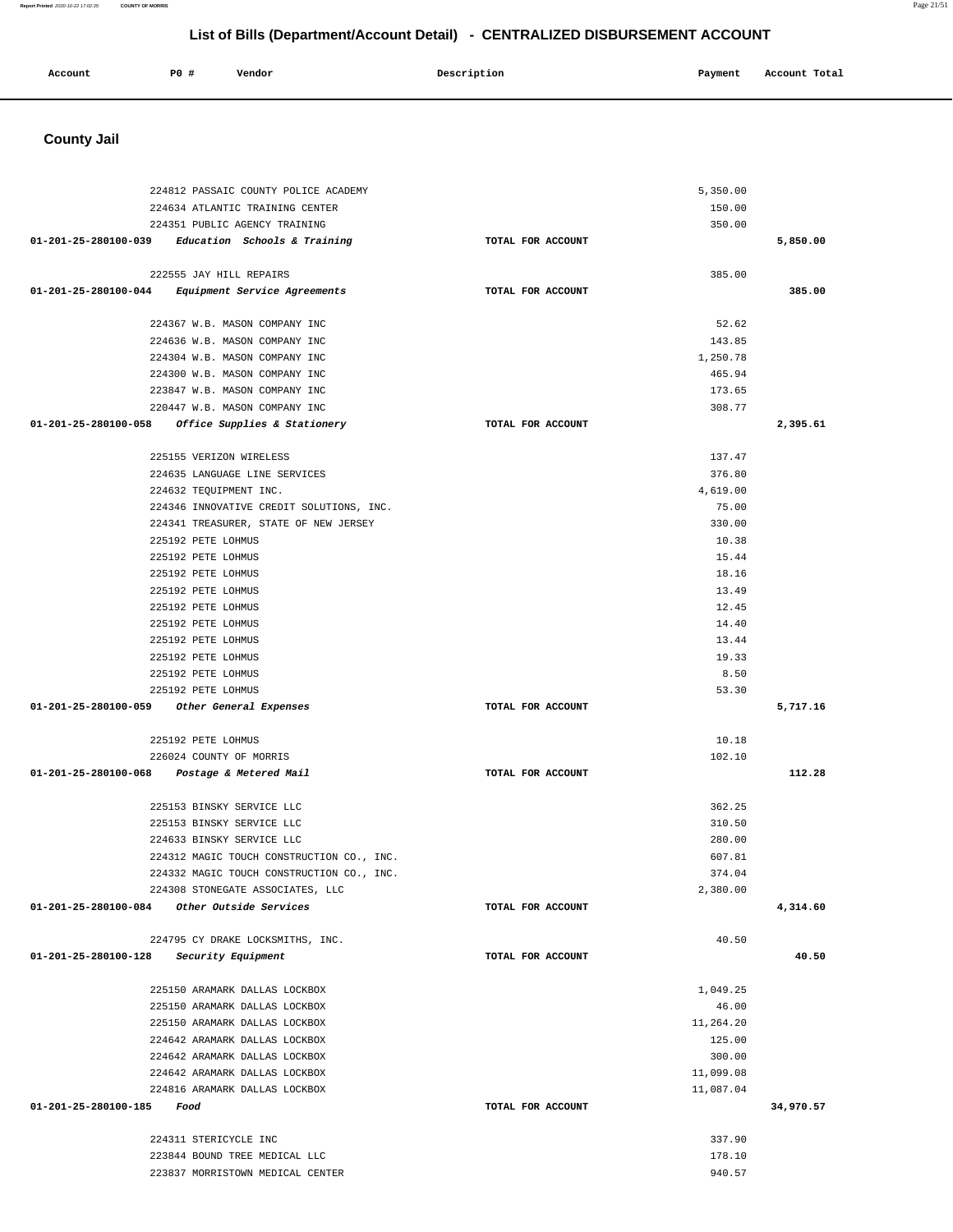#### **County Jail**  225606 ELMER S. GILO, MD 225606 ELMER S. GILO, MD 225161 MCKESSON MEDICAL SURGICAL 224354 BOUND TREE MEDICAL LLC 224342 BOUND TREE MEDICAL LLC 224342 BOUND TREE MEDICAL LLC 224342 BOUND TREE MEDICAL LLC 224342 BOUND TREE MEDICAL LLC 224342 BOUND TREE MEDICAL LLC 224337 BOUND TREE MEDICAL LLC 224337 BOUND TREE MEDICAL LLC 224305 DENTRUST DENTAL INC. 223618 MORRISTOWN MEDICAL CENTER 223618 MORRISTOWN MEDICAL CENTER 223610 BOUND TREE MEDICAL LLC 223610 BOUND TREE MEDICAL LLC 224641 BOUND TREE MEDICAL LLC 223615 STERICYCLE INC **01-201-25-280100-189 Medical TOTAL FOR ACCOUNT**  596.03 80.00 70.59 217.62 319.90 333.06 33.56 709.01 218.10 24.80 32.11 2,636.00 908.49 263.90 109.48 1,200.58 299.52 1,081.30 **10,590.62** 224814 MORRISTOWN LUMBER & 224807 SHERWIN WILLIAMS 224807 SHERWIN WILLIAMS 224806 GENERAL PLUMBING SUPPLY INC. 224785 MORRISTOWN LUMBER & 224333 JOHNSTONE SUPPLY 221446 SHERWIN WILLIAMS 221446 SHERWIN WILLIAMS 220804 SHERWIN WILLIAMS 225613 SHAWN R. JOHNSTON 223223 FASTENAL COMPANY 223223 FASTENAL COMPANY 223843 SHERWIN WILLIAMS 225136 SHAWN R. JOHNSTON **01-201-25-280100-249 Bldg Maintenance Supplies TOTAL FOR ACCOUNT**  172.75 551.68 790.50 1,415.72 282.85 191.88 173.86 24.18 343.28 29.82 812.72 60.27 99.51 89.47 **5,038.49** 222879 ALLEN PAPER & SUPPLY CO 224301 TOMAR INDUSTRIES INC 224638 ALLEN PAPER & SUPPLY CO 224803 DASH MEDICAL GLOVES INC 223181 W.B. MASON COMPANY INC 224637 W.B. MASON COMPANY INC **01-201-25-280100-252 Janitorial Supplies TOTAL FOR ACCOUNT**  1,095.00 1,009.40 1,095.00 2,817.90 534.50 929.93 **7,481.73** 224343 R & J CONTROL, INC. **01-201-25-280100-262 Machinery Repairs & Parts TOTAL FOR ACCOUNT**  155.00 **155.00** 222490 OXFORD ELECTRICAL CONTRACTORS INC. **01-203-25-280100-084 (2019) Other Outside Services TOTAL FOR ACCOUNT**  16,243.36 **16,243.36** 225607 ELMER S. GILO, MD **01-203-25-280100-189 (2019) Medical TOTAL FOR ACCOUNT**  28.72 **28.72** ============ **TOTAL for County Jail 93,323.64**

**List of Bills (Department/Account Detail) - CENTRALIZED DISBURSEMENT ACCOUNT**

 **Account P0 # Vendor Description Payment Account Total**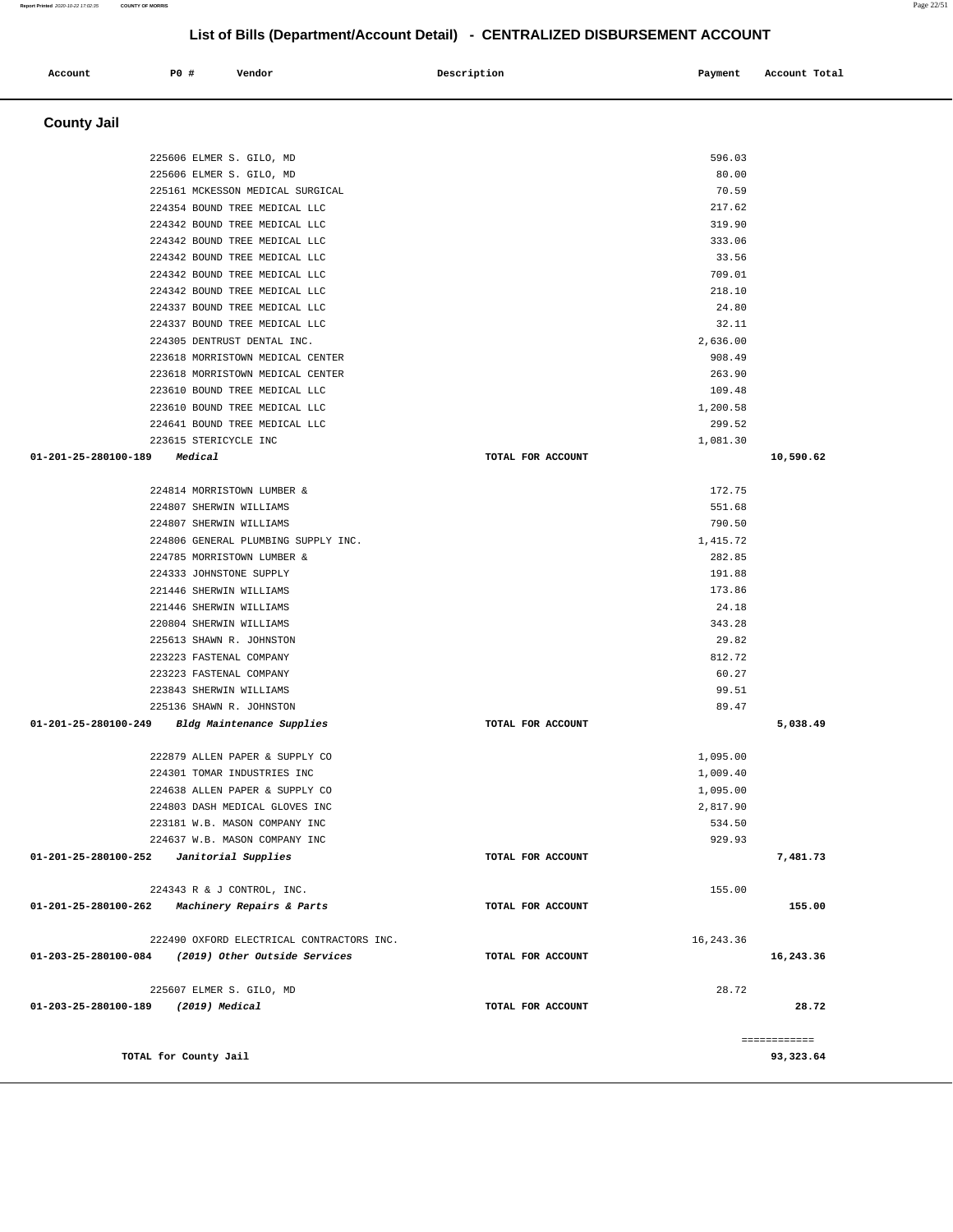| Account<br>. | P <sub>0</sub> | Vendor | Description | Payment | Account Total |
|--------------|----------------|--------|-------------|---------|---------------|
|              |                |        |             |         |               |

## **County Youth Detention Facilit**

|                              | 225200 CHARM-TEX, INC.                                  |                   | 26.70    |              |
|------------------------------|---------------------------------------------------------|-------------------|----------|--------------|
|                              | $01-201-25-281100-039$ Education Schools & Training     | TOTAL FOR ACCOUNT |          | 26.70        |
|                              | 225099 W.B. MASON COMPANY INC                           |                   | 7.47     |              |
|                              | 225099 W.B. MASON COMPANY INC                           |                   | 6.45     |              |
|                              | 225099 W.B. MASON COMPANY INC                           |                   | 0.98     |              |
|                              | 225099 W.B. MASON COMPANY INC                           |                   | 1.96     |              |
|                              | 225099 W.B. MASON COMPANY INC                           |                   | 0.48     |              |
|                              | 225099 W.B. MASON COMPANY INC                           |                   | 16.39    |              |
|                              | 225099 W.B. MASON COMPANY INC                           |                   | 1.17     |              |
|                              | 225099 W.B. MASON COMPANY INC                           |                   | 7.66     |              |
|                              | 225099 W.B. MASON COMPANY INC                           |                   | 7.14     |              |
|                              | 225099 W.B. MASON COMPANY INC                           |                   | 56.90    |              |
|                              | 01-201-25-281100-058 Office Supplies & Stationery       | TOTAL FOR ACCOUNT |          | 106.60       |
|                              |                                                         |                   |          |              |
|                              | 224678 BOB BARKER COMPANY, INC.                         |                   | 774.51   |              |
|                              | 01-201-25-281100-059 Other General Expenses             | TOTAL FOR ACCOUNT |          | 774.51       |
|                              |                                                         |                   |          |              |
|                              | 226024 COUNTY OF MORRIS                                 |                   | 19.15    |              |
|                              | 01-201-25-281100-068 Postage & Metered Mail             | TOTAL FOR ACCOUNT |          | 19.15        |
|                              | 225108 RICOH USA, INC.                                  |                   | 1,356.67 |              |
|                              | $01 - 201 - 25 - 281100 - 164$ Office Machines - Rental | TOTAL FOR ACCOUNT |          | 1,356.67     |
|                              |                                                         |                   |          |              |
|                              | 225498 COLONIAL TELEVISION                              |                   | 119.95   |              |
|                              | 225200 CHARM-TEX, INC.                                  |                   | 139.90   |              |
|                              | 224616 BOB BARKER COMPANY, INC.                         |                   | 57.64    |              |
|                              | 224616 BOB BARKER COMPANY, INC.                         |                   | 14.71    |              |
| 01-201-25-281100-189 Medical |                                                         | TOTAL FOR ACCOUNT |          | 332.20       |
|                              | 224678 BOB BARKER COMPANY, INC.                         |                   | 142.38   |              |
|                              | 224678 BOB BARKER COMPANY, INC.                         |                   | 28.54    |              |
|                              | 224760 BOB BARKER COMPANY, INC.                         |                   | 299.94   |              |
|                              | 224760 BOB BARKER COMPANY, INC.                         |                   | 54.99    |              |
|                              | 224760 BOB BARKER COMPANY, INC.                         |                   | 15.68    |              |
|                              | 224760 BOB BARKER COMPANY, INC.                         |                   | 59.98    |              |
|                              | 224760 BOB BARKER COMPANY, INC.                         |                   | 3.10     |              |
|                              | 224615 BOB BARKER COMPANY, INC.                         |                   | 19.00    |              |
|                              | 224615 BOB BARKER COMPANY, INC.                         |                   | 93.96    |              |
|                              | 224615 BOB BARKER COMPANY, INC.                         |                   | 15.25    |              |
|                              | 224615 BOB BARKER COMPANY, INC.                         |                   | 59.98    |              |
|                              | 224615 BOB BARKER COMPANY, INC.                         |                   | 11.49    |              |
|                              | 224615 BOB BARKER COMPANY, INC.                         |                   | 26.99    |              |
|                              | 224615 BOB BARKER COMPANY, INC.                         |                   | 1.94     |              |
| 01-201-25-281100-202         | Uniform And Accessories                                 | TOTAL FOR ACCOUNT |          | 833.22       |
|                              |                                                         |                   |          |              |
|                              | 225099 W.B. MASON COMPANY INC                           |                   | 109.53   |              |
|                              | 225099 W.B. MASON COMPANY INC                           |                   | 4.75     |              |
|                              | 225099 W.B. MASON COMPANY INC                           |                   | 6.96     |              |
|                              | 225099 W.B. MASON COMPANY INC                           |                   | 4.75     |              |
|                              | 225194 W.B. MASON COMPANY INC                           |                   | 602.85   |              |
| 01-201-25-281100-252         | Janitorial Supplies                                     | TOTAL FOR ACCOUNT |          | 728.84       |
|                              |                                                         |                   |          | ============ |
|                              | TOTAL for County Youth Detention Facilit                |                   |          | 4,177.89     |
|                              |                                                         |                   |          |              |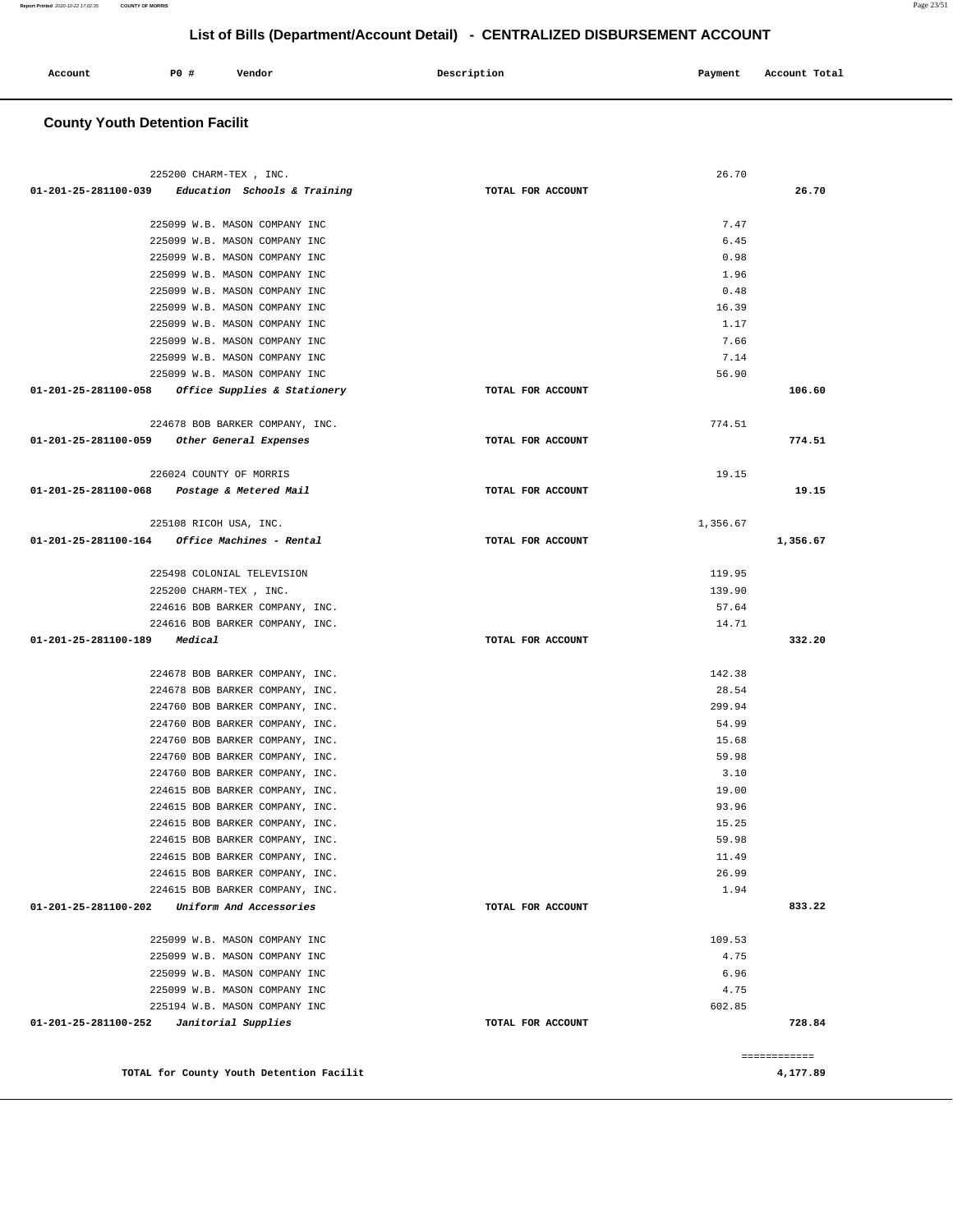| Account<br>. | P0 # | Vendor | Description | Payment | Account Total |
|--------------|------|--------|-------------|---------|---------------|
|              |      |        |             |         |               |

## **Road Repairs**

| 225067 RICOH USA, INC.<br>01-201-26-290100-058<br>Office Supplies & Stationery                                   | TOTAL FOR ACCOUNT | 520.61           | 520.61                    |
|------------------------------------------------------------------------------------------------------------------|-------------------|------------------|---------------------------|
| 226024 COUNTY OF MORRIS<br>$01 - 201 - 26 - 290100 - 068$<br>Postage & Metered Mail                              | TOTAL FOR ACCOUNT | 24.90            | 24.90                     |
| 226019 NATIONAL FUEL OIL INC.<br>01-201-26-290100-140<br>Gas Purchases                                           | TOTAL FOR ACCOUNT | 2,298.30         | 2,298.30                  |
| 225700 MARC GEORGE<br>225452 STEFAN KIRSCH<br>01-201-26-290100-207<br>Uniform & Clothing Allowance               | TOTAL FOR ACCOUNT | 90.00<br>90.00   | 180.00                    |
| 225029 SUSSEX COUNTY MUA<br>225029 SUSSEX COUNTY MUA<br>Construction Materials<br>$01 - 201 - 26 - 290100 - 260$ | TOTAL FOR ACCOUNT | 201.00<br>197.55 | 398.55                    |
| TOTAL for Road Repairs                                                                                           |                   |                  | -------------<br>3,422.36 |

## **Bridges and Culverts**

| 225077 OFFICE CONCEPTS GROUP, INC.                   |                   | 599.79   |              |
|------------------------------------------------------|-------------------|----------|--------------|
| 01-201-26-292100-058<br>Office Supplies & Stationery | TOTAL FOR ACCOUNT |          | 599.79       |
|                                                      |                   |          |              |
| 223360 ROAD SAFETY SYSTEMS LLC                       |                   | 150.00   |              |
| 223360 ROAD SAFETY SYSTEMS LLC                       |                   | 4,895.00 |              |
| 223360 ROAD SAFETY SYSTEMS LLC                       |                   | 15.00    |              |
| 223360 ROAD SAFETY SYSTEMS LLC                       |                   | 10.00    |              |
| 223360 ROAD SAFETY SYSTEMS LLC                       |                   | 175.00   |              |
| Guard Rails<br>01-201-26-292100-230                  | TOTAL FOR ACCOUNT |          | 5,245.00     |
|                                                      |                   |          |              |
| 224656 RICCIARDI BROTHERS, INC                       |                   | 911.28   |              |
| $01 - 201 - 26 - 292100 - 234$<br>Paint              | TOTAL FOR ACCOUNT |          | 911.28       |
|                                                      |                   |          |              |
| 219761 KENVIL POWER EQUIPMENT, INC.                  |                   | 35.98    |              |
| 219761 KENVIL POWER EOUIPMENT, INC.                  |                   | 6.99     |              |
| 219761 KENVIL POWER EOUIPMENT, INC.                  |                   | 27.00    |              |
| Small Tools<br>$01 - 201 - 26 - 292100 - 239$        | TOTAL FOR ACCOUNT |          | 69.97        |
| 225078 RICOH USA, INC.                               |                   | 336.13   |              |
| 01-201-26-292100-259<br>Equipment Rental             | TOTAL FOR ACCOUNT |          | 336.13       |
|                                                      |                   |          | ============ |
| TOTAL for Bridges and Culverts                       |                   |          | 7.162.17     |

## **Shade Tree Commission**

| 225011 POWER PLACE INC                                |                   | 1,105.92 |          |
|-------------------------------------------------------|-------------------|----------|----------|
| Other Operating&Repair Supply<br>01-201-26-300100-098 | TOTAL FOR ACCOUNT |          | 1,105.92 |
|                                                       |                   |          |          |
| 224824 GEN-EL SAFETY & INDUSTRIAL                     |                   | 110.54   |          |
| 224824 GEN-EL SAFETY & INDUSTRIAL                     |                   | 49.50    |          |
| Uniform & Clothing Allowance<br>01-201-26-300100-207  | TOTAL FOR ACCOUNT |          | 160.04   |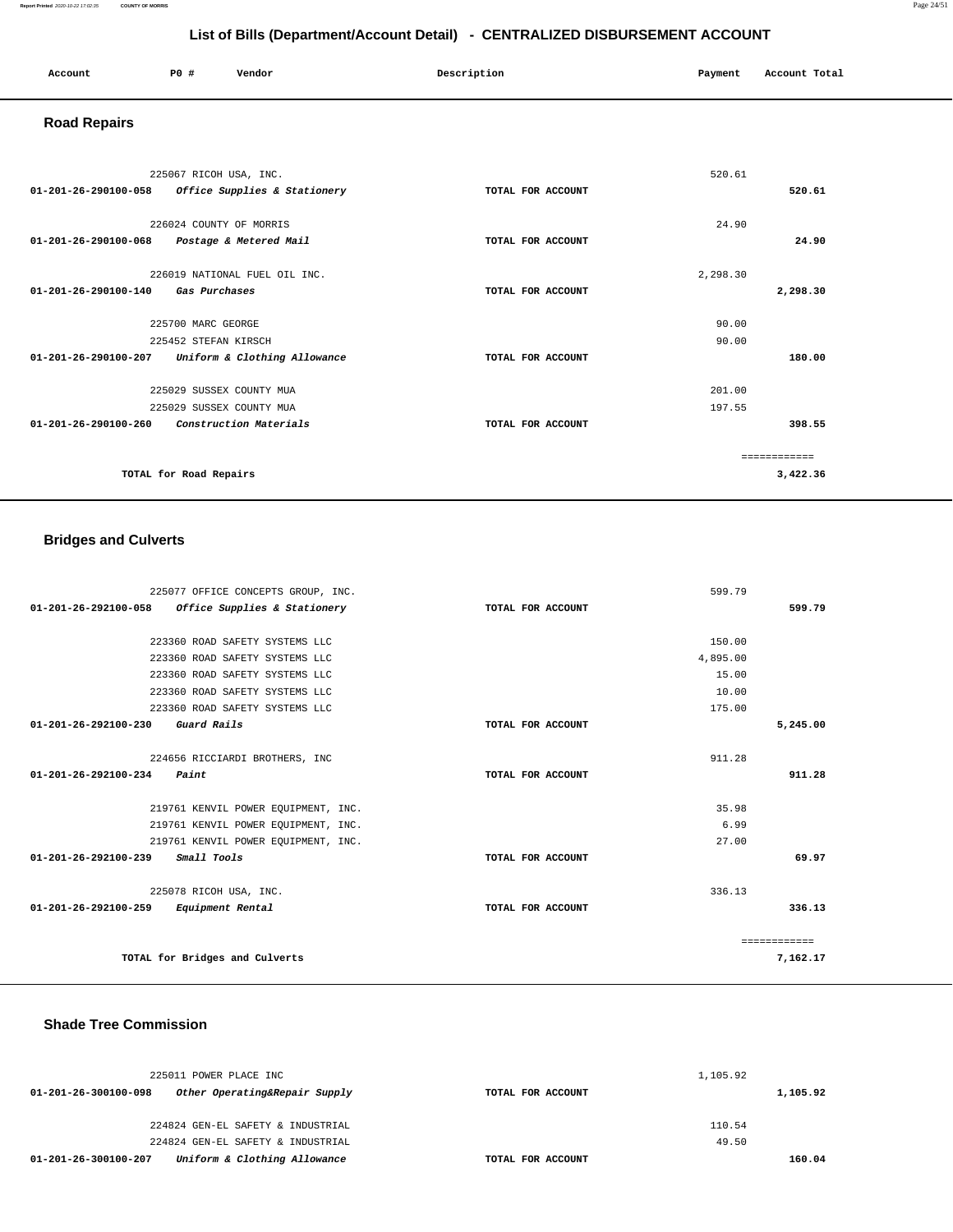**Report Printed** 2020-10-22 17:02:35 **COUNTY OF MORRIS** Page 25/51

## **List of Bills (Department/Account Detail) - CENTRALIZED DISBURSEMENT ACCOUNT**

| Account                      | P0 # | Vendor                          | Description | Account Total<br>Payment |
|------------------------------|------|---------------------------------|-------------|--------------------------|
| <b>Shade Tree Commission</b> |      |                                 |             |                          |
|                              |      |                                 |             | =============            |
|                              |      | TOTAL for Shade Tree Commission |             | 1,265.96                 |

## **Buildings & Grounds**

| 225750 WILLIAM F. BARNISH                            |                   | 9,290.85  |           |
|------------------------------------------------------|-------------------|-----------|-----------|
| 225751 WILLIAM F. BARNISH                            |                   | 2,895.48  |           |
| 01-201-26-310100-029 Building Rental                 | TOTAL FOR ACCOUNT |           | 12,186.33 |
| 225229 C. DOUGHERTY & CO. INC.                       |                   | 1,250.00  |           |
| 225229 C. DOUGHERTY & CO. INC.                       |                   | 1,313.59  |           |
| 225236 TBS CONTROLS LLC                              |                   | 2,944.37  |           |
| 225233 TRUGREEN                                      |                   | 83.12     |           |
| 225117 TBS CONTROLS LLC                              |                   | 367.97    |           |
| 01-201-26-310100-044 Equipment Service Agreements    | TOTAL FOR ACCOUNT |           | 5,959.05  |
|                                                      |                   |           |           |
| 225748 GRAINGER                                      |                   | 17.75     |           |
| 225740 W.B. MASON COMPANY INC                        |                   | 154.04    |           |
| 225240 GRAINGER                                      |                   | 310.50    |           |
| 01-201-26-310100-058 Office Supplies & Stationery    | TOTAL FOR ACCOUNT |           | 482.29    |
| 225488 CONSOLIDATED ENVIRONMENTAL INC                |                   | 9,300.00  |           |
| 225745 EMERGENCY PEST CONTROL                        |                   | 55.00     |           |
| 225745 EMERGENCY PEST CONTROL                        |                   | 55.00     |           |
| 225745 EMERGENCY PEST CONTROL                        |                   | 85.00     |           |
| 225745 EMERGENCY PEST CONTROL                        |                   | 85.00     |           |
| 225745 EMERGENCY PEST CONTROL                        |                   | 55.00     |           |
| 225745 EMERGENCY PEST CONTROL                        |                   | 85.00     |           |
| 225707 FLOORMAT MANAGEMENT, INC.                     |                   | 125.01    |           |
| 225239 EMPLOYMENT HORIZONS ENTERPRISES INC           |                   | 68,210.00 |           |
| 225232 ALL COUNTY RENTAL CENTER                      |                   | 157.00    |           |
| 225113 EMERGENCY PEST CONTROL                        |                   | 85.00     |           |
| 225113 EMERGENCY PEST CONTROL                        |                   | 85.00     |           |
| 225113 EMERGENCY PEST CONTROL                        |                   | 85.00     |           |
|                                                      | TOTAL FOR ACCOUNT |           | 78,467.01 |
| 225740 W.B. MASON COMPANY INC                        |                   | 8.94      |           |
| 225240 GRAINGER                                      |                   | 186.00    |           |
| 01-201-26-310100-095 Other Administrative Supplies   | TOTAL FOR ACCOUNT |           | 194.94    |
|                                                      |                   |           |           |
| 225740 W.B. MASON COMPANY INC                        |                   | 0.95      |           |
| 225740 W.B. MASON COMPANY INC                        |                   | 0.95      |           |
| 225740 W.B. MASON COMPANY INC                        |                   | 0.95      |           |
| 225740 W.B. MASON COMPANY INC                        |                   | 0.95      |           |
| 225240 GRAINGER                                      |                   | 92.40     |           |
| 225069 MORRISTOWN LUMBER &                           |                   | 18.18     |           |
| 01-201-26-310100-098 Other Operating&Repair Supply   | TOTAL FOR ACCOUNT |           | 114.38    |
| 225480 MORRIS COUNTY MUA                             |                   | 1,338.65  |           |
| 225481 MORRIS COUNTY MUNICIPAL                       |                   | 437.91    |           |
| 225116 MORRIS COUNTY MUA                             |                   | 6,122.49  |           |
| 01-201-26-310100-143 Rubbish & Trash Removal         | TOTAL FOR ACCOUNT |           | 7,899.05  |
| 225542 MAGIC TOUCH CONSTRUCTION CO., INC.            |                   | 2,393.63  |           |
| 01-201-26-310100-204 Plant Operations                | TOTAL FOR ACCOUNT |           | 2,393.63  |
|                                                      |                   |           |           |
| 225485 ROBERT DEFILIPPO                              |                   | 79.99     |           |
| 01-201-26-310100-207<br>Uniform & Clothing Allowance | TOTAL FOR ACCOUNT |           | 79.99     |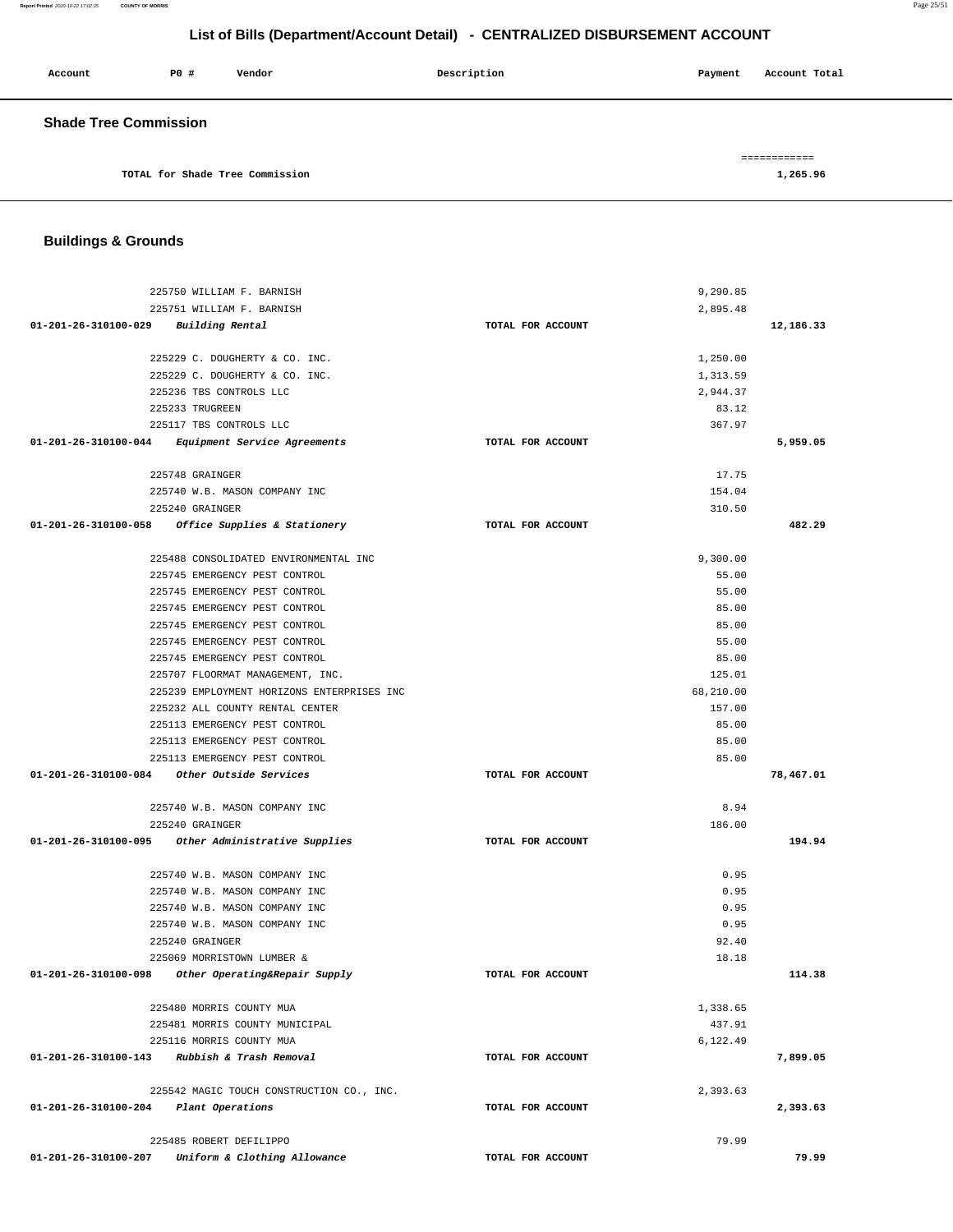## **Buildings & Grounds**  225742 RICCIARDI BROTHERS, INC 369.87 225213 RICCIARDI BROTHERS, INC 56.98  **01-201-26-310100-234 Paint TOTAL FOR ACCOUNT 426.85** 225748 GRAINGER 637.76  **01-201-26-310100-239 Small Tools TOTAL FOR ACCOUNT 637.76** 225748 GRAINGER 120.00 225748 GRAINGER 77.00 225748 GRAINGER 1,216.55 225748 GRAINGER -1,162.31 225240 GRAINGER 54.83 225223 MORRISTOWN LUMBER & 387.00 225069 MORRISTOWN LUMBER & 30.97  **01-201-26-310100-249 Bldg Maintenance Supplies TOTAL FOR ACCOUNT 724.04** 225550 POWER PLACE INC 76.78  **01-201-26-310100-251 Ground Maintenance Supplies TOTAL FOR ACCOUNT 76.78** 225748 GRAINGER 645.36 225748 GRAINGER 429.00  **01-201-26-310100-252 Janitorial Supplies TOTAL FOR ACCOUNT 1,074.36** 225551 RAPID PUMP & METER SERVICES CO. 475.70 225697 R & J CONTROL, INC. 2,787.25 225225 R & J CONTROL, INC. 155.00 225225 R & J CONTROL, INC. 155.00 225225 R & J CONTROL, INC. 155.00 225225 R & J CONTROL, INC. 155.00 225225 R & J CONTROL, INC. 155.00 225225 R & J CONTROL, INC. 155.00 225225 R & J CONTROL, INC. 155.00 225225 R & J CONTROL, INC. 155.00 225225 R & J CONTROL, INC. 155.00 225225 R & J CONTROL, INC. 155.00 225225 R & J CONTROL, INC. 155.00 225225 R & J CONTROL, INC. 155.00 225225 R & J CONTROL, INC. 155.00 225225 R & J CONTROL, INC. 155.00 225225 R & J CONTROL, INC. 155.00 225225 R & J CONTROL, INC. 155.00 225225 R & J CONTROL, INC. 155.00 225225 R & J CONTROL, INC. 155.00 225225 R & J CONTROL, INC. 155.00 225225 R & J CONTROL, INC. 155.00 225225 R & J CONTROL, INC. 310.00 225225 R & J CONTROL, INC. 155.00 225225 R & J CONTROL, INC. 155.00 225112 R & J CONTROL, INC. 1,558.29 225112 R & J CONTROL, INC. 380.30  **01-201-26-310100-262 Machinery Repairs & Parts TOTAL FOR ACCOUNT 8,921.54** 225746 JOHNSTONE SUPPLY 1,948.62 225746 JOHNSTONE SUPPLY 353.94 225240 GRAINGER 10.90 225240 GRAINGER 277.83  $225240$  GRAINGER  $0.43$  **01-201-26-310100-264 Heat & A/C TOTAL FOR ACCOUNT 2,591.72** 225748 GRAINGER 170.22 225743 COOPER ELECTRIC SUPPLY CO. 30.84 225743 COOPER ELECTRIC SUPPLY CO.

 **Account P0 # Vendor Description Payment Account Total**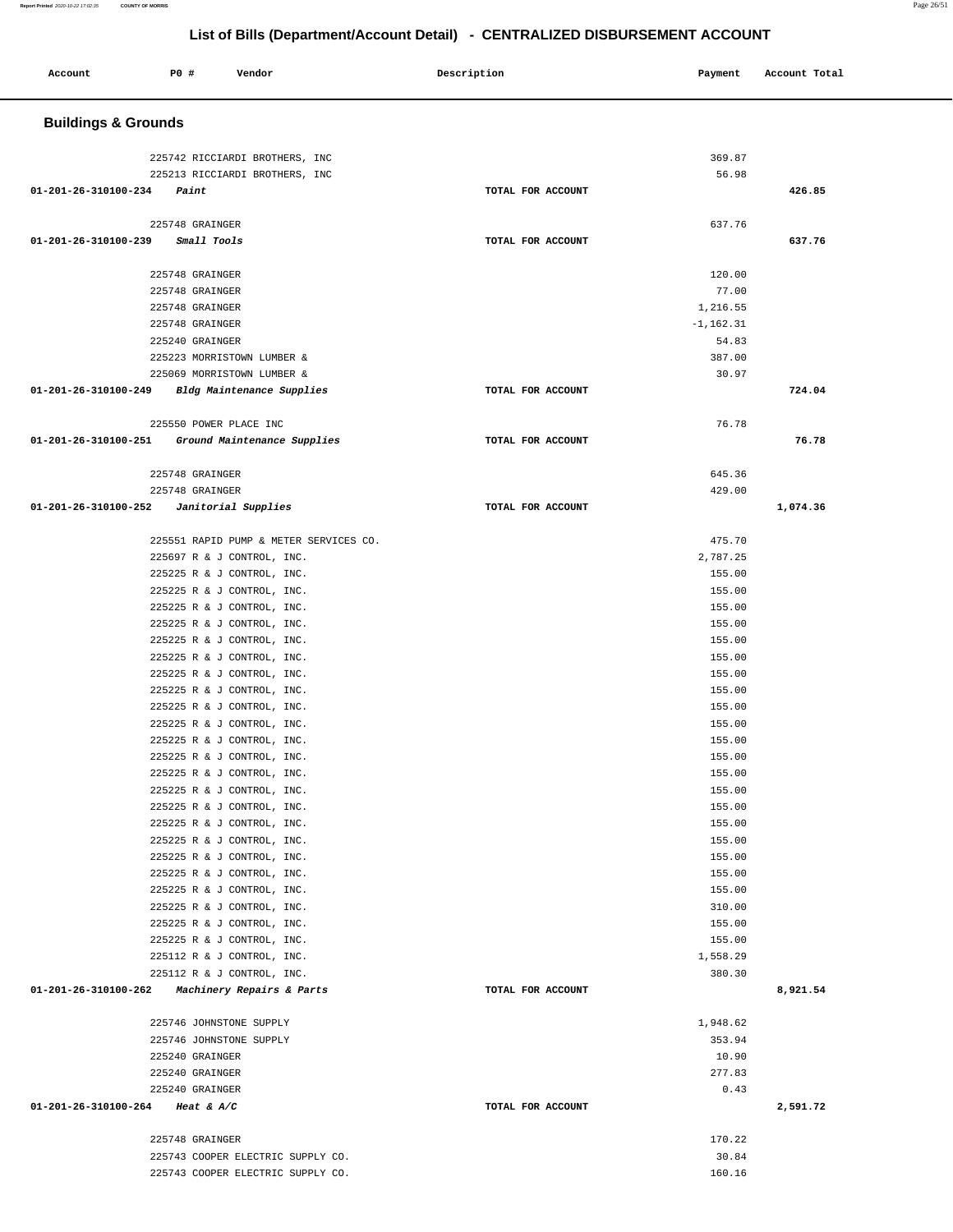| Account                        | P0 #                          | Vendor                                | Description       | Payment  | Account Total |
|--------------------------------|-------------------------------|---------------------------------------|-------------------|----------|---------------|
| <b>Buildings &amp; Grounds</b> |                               |                                       |                   |          |               |
|                                |                               | 225743 COOPER ELECTRIC SUPPLY CO.     |                   | 139.94   |               |
|                                |                               | 225743 COOPER ELECTRIC SUPPLY CO.     |                   | 56.28    |               |
| 01-201-26-310100-265           | Electrical                    |                                       | TOTAL FOR ACCOUNT |          | 557.44        |
|                                |                               | 225552 PEERLESS CONCRETE PRODUCTS CO. |                   | 1,282.00 |               |
|                                |                               | 225706 PEERLESS CONCRETE PRODUCTS CO. |                   | 641.00   |               |
| 01-203-26-310100-223           |                               | (2019) Building Repairs               | TOTAL FOR ACCOUNT |          | 1,923.00      |
|                                |                               |                                       |                   |          | ============  |
|                                | TOTAL for Buildings & Grounds |                                       |                   |          | 124,710.16    |

### **Motor Services Center**

| 225354 W.B. MASON COMPANY INC                      | 7.48              |          |
|----------------------------------------------------|-------------------|----------|
| 225354 W.B. MASON COMPANY INC                      | 1.39              |          |
| 225354 W.B. MASON COMPANY INC                      | 4.12              |          |
| 225354 W.B. MASON COMPANY INC                      | 3.16              |          |
| 225366 RICOH USA, INC.                             | 997.27            |          |
| 01-201-26-315100-058 Office Supplies & Stationery  | TOTAL FOR ACCOUNT | 1,013.42 |
|                                                    |                   |          |
| 224991 D&B AUTO SUPPLY                             | 25.97             |          |
| 225341 JOHN J. LYNN                                | 59.00             |          |
| 225058 W.B. MASON COMPANY INC                      | 11.99             |          |
| 225016 T. SLACK ENVIRONMENTAL                      | 184.00            |          |
| 01-201-26-315100-098 Other Operating&Repair Supply | TOTAL FOR ACCOUNT | 280.96   |
| 224947 AMERICAN WEAR INC.                          | 192.72            |          |
| 01-201-26-315100-207 Uniform & Clothing Allowance  | TOTAL FOR ACCOUNT | 192.72   |
| 220616 WURTH USA INC.                              | 725.00            |          |
| 01-201-26-315100-225 Chemicals & Sprays            | TOTAL FOR ACCOUNT | 725.00   |
|                                                    |                   |          |
| 225346 D&B AUTO SUPPLY                             | 31.77             |          |
| 225346 D&B AUTO SUPPLY                             | 13.89             |          |
| 225346 D&B AUTO SUPPLY                             | 2.77              |          |
| 225346 D&B AUTO SUPPLY                             | 2.01              |          |
| 225380 D&B AUTO SUPPLY                             | 9.17              |          |
| 225380 D&B AUTO SUPPLY                             | 7.82              |          |
| 225380 D&B AUTO SUPPLY                             | 15.38             |          |
| 225380 D&B AUTO SUPPLY                             | 11.15             |          |
| 01-201-26-315100-239 Small Tools                   | TOTAL FOR ACCOUNT | 93.96    |
| 225037 A & K EQUIPMENT CO INC                      | 192.00            |          |
| 225037 A & K EQUIPMENT CO INC                      | 58.00             |          |
| 225037 A & K EQUIPMENT CO INC                      | 298.00            |          |
| 225037 A & K EQUIPMENT CO INC                      | 504.00            |          |
| 225037 A & K EQUIPMENT CO INC                      | 270.00            |          |
| 01-201-26-315100-241 Snow Plowing Parts            | TOTAL FOR ACCOUNT | 1,322.00 |
| 225031 BARNWELL HOUSE OF TIRES, INC.               | 432.00            |          |
| 224981 BARNWELL HOUSE OF TIRES, INC.               | 362.04            |          |
| 224981 BARNWELL HOUSE OF TIRES, INC.               | 620.16            |          |
| 224981 BARNWELL HOUSE OF TIRES, INC.               | 403.12            |          |
| 224981 BARNWELL HOUSE OF TIRES, INC.               | 343.32            |          |
| 224982 BARNWELL HOUSE OF TIRES, INC.               | 310.08            |          |
| 224982 BARNWELL HOUSE OF TIRES, INC.               | 1,068.36          |          |
| 224982 BARNWELL HOUSE OF TIRES, INC.               | 588.20            |          |
| 01-201-26-315100-245<br>Tires                      | TOTAL FOR ACCOUNT | 4,127.28 |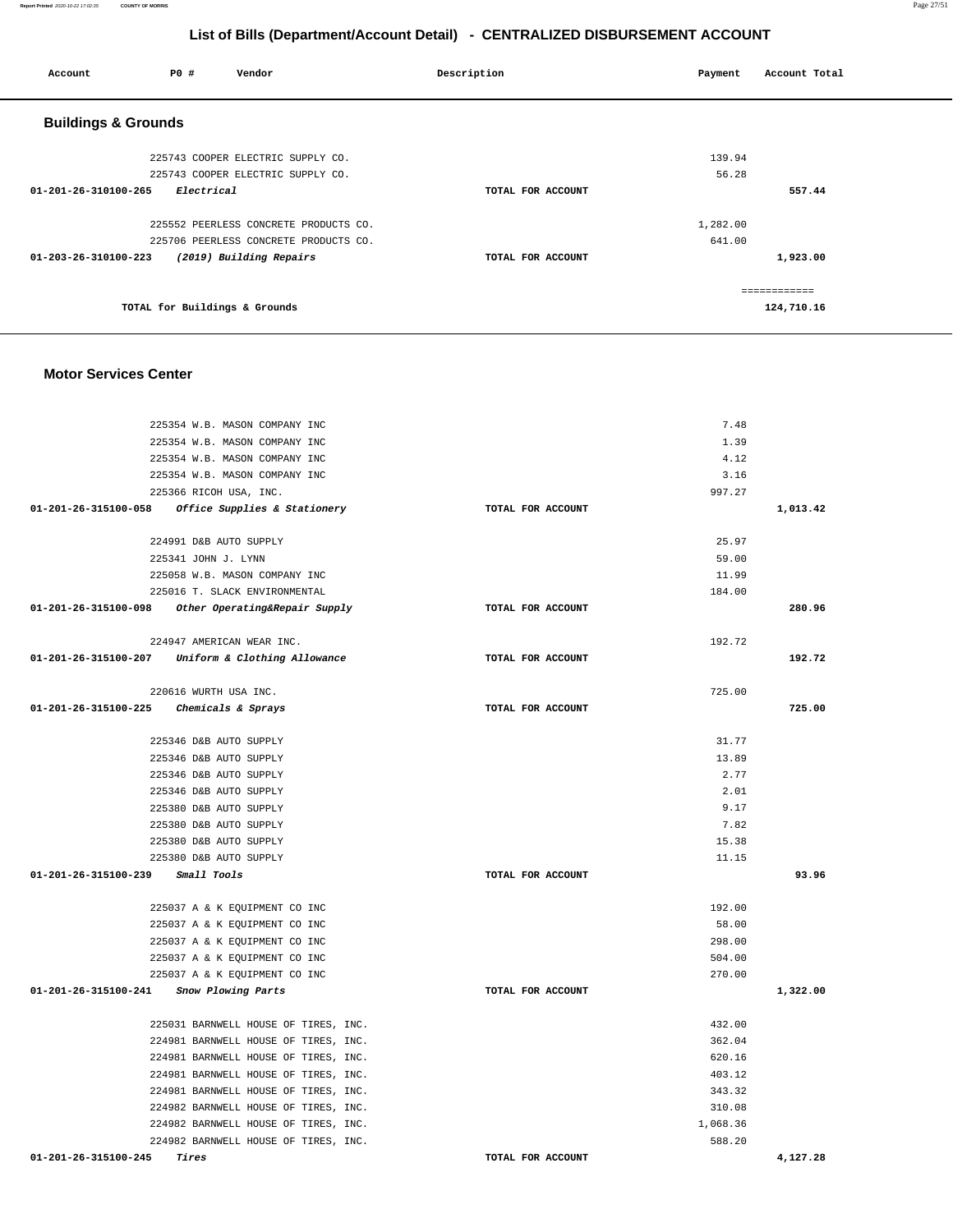| Account<br>. | <b>PO #</b> | Vendor | Description | Payment | Account Total |
|--------------|-------------|--------|-------------|---------|---------------|
|              |             |        |             |         |               |

#### **Motor Services Center**

|                      | 223529 HIAB INC                            | 442.98            |          |
|----------------------|--------------------------------------------|-------------------|----------|
|                      | 223529 HIAB INC                            | 8.74              |          |
|                      | 223529 HIAB INC                            | 4.17              |          |
|                      | 223529 HIAB INC                            | 34.16             |          |
|                      | 223529 HIAB INC                            | 2.16              |          |
|                      | 223529 HIAB INC                            | 1.35              |          |
|                      | 223529 HIAB INC                            | 4.89              |          |
|                      | 223529 HIAB INC                            | 4.05              |          |
|                      | 223529 HIAB INC                            | 12.00             |          |
|                      | 224986 BROWN HUNTERDON INTERNATIONAL       | 140.34            |          |
|                      | 224986 BROWN HUNTERDON INTERNATIONAL       | 76.37             |          |
|                      | 224986 BROWN HUNTERDON INTERNATIONAL       | 149.52            |          |
|                      | 224986 BROWN HUNTERDON INTERNATIONAL       | 2.48              |          |
|                      | 224986 BROWN HUNTERDON INTERNATIONAL       | 28.47             |          |
|                      | 224986 BROWN HUNTERDON INTERNATIONAL       | 128.22            |          |
|                      | 225034 BROWN HUNTERDON INTERNATIONAL       | 155.08            |          |
|                      | 225034 BROWN HUNTERDON INTERNATIONAL       | 84.09             |          |
|                      | 225034 BROWN HUNTERDON INTERNATIONAL       | 27.38             |          |
|                      | 225034 BROWN HUNTERDON INTERNATIONAL       | 160.72            |          |
|                      | 225034 BROWN HUNTERDON INTERNATIONAL       | 84.16             |          |
|                      |                                            |                   |          |
|                      | 224987 BROWN HUNTERDON MACK                | $-55.20$          |          |
|                      | 224987 BROWN HUNTERDON MACK                | $-78.20$          |          |
|                      | 224987 BROWN HUNTERDON MACK                | 62.90             |          |
|                      | 224987 BROWN HUNTERDON MACK                | 250.72            |          |
|                      | 225002 RAMAS CLIMATE AND REFRIGERATION LLC | 55.61             |          |
|                      | 225002 RAMAS CLIMATE AND REFRIGERATION LLC | 1,050.00          |          |
|                      | 224997 LEDGEWOOD POWER SPORTS INC          | 4.99              |          |
|                      | 224997 LEDGEWOOD POWER SPORTS INC          | 4.99              |          |
|                      | 224997 LEDGEWOOD POWER SPORTS INC          | 108.99            |          |
|                      | 225053 MONTAGE ENTERPRISES INC.            | 330.64            |          |
|                      | 225079 NAPA OF ROCKAWAY                    | 44.16             |          |
|                      | 225079 NAPA OF ROCKAWAY                    | 104.98            |          |
|                      | 225079 NAPA OF ROCKAWAY                    | 104.98            |          |
|                      | 225079 NAPA OF ROCKAWAY                    | 26.32             |          |
|                      | 225004 ROBERT & SON, INC.                  | 325.00            |          |
|                      | 225003 RE-TRON TECHNOLOGIES INC.           | 245.82            |          |
|                      | 225003 RE-TRON TECHNOLOGIES INC.           | 40.00             |          |
|                      | 225003 RE-TRON TECHNOLOGIES INC.           | $-40.00$          |          |
|                      | 225057 TRIUS, INC.                         | 40.84             |          |
|                      | 225057 TRIUS, INC.                         | 8.12              |          |
|                      | 225057 TRIUS, INC.                         | 8.12              |          |
|                      | 225057 TRIUS, INC.                         | 108.50            |          |
| 01-201-26-315100-261 | Spare Parts for Equipment                  | TOTAL FOR ACCOUNT | 4,303.61 |
|                      | 224990 D&B AUTO SUPPLY                     | 512.40            |          |
|                      | 224990 D&B AUTO SUPPLY                     | 92.43             |          |
|                      | 224990 D&B AUTO SUPPLY                     | 1,471.46          |          |
|                      | 224992 D&B AUTO SUPPLY                     | $-123.46$         |          |
|                      | 224992 D&B AUTO SUPPLY                     | 356.13            |          |
|                      | 224992 D&B AUTO SUPPLY                     | 625.68            |          |
|                      | 224992 D&B AUTO SUPPLY                     | 1,151.45          |          |
|                      | 225035 D&B AUTO SUPPLY                     | 67.87             |          |
|                      | 225035 D&B AUTO SUPPLY                     | 70.18             |          |
|                      | 225036 D&B AUTO SUPPLY                     | 60.37             |          |
|                      | 225036 D&B AUTO SUPPLY                     | 102.04            |          |
|                      | 225036 D&B AUTO SUPPLY                     | 28.44             |          |
|                      | 225036 D&B AUTO SUPPLY                     | 38.10             |          |
|                      | 225036 D&B AUTO SUPPLY                     | 36.88             |          |
|                      | 225036 D&B AUTO SUPPLY                     | 18.00             |          |
|                      | 225036 D&B AUTO SUPPLY                     | 11.07             |          |
|                      | 225036 D&B AUTO SUPPLY                     | 78.84             |          |
|                      |                                            |                   |          |
|                      | 224988 BUY WISE AUTO PARTS                 | 4.72              |          |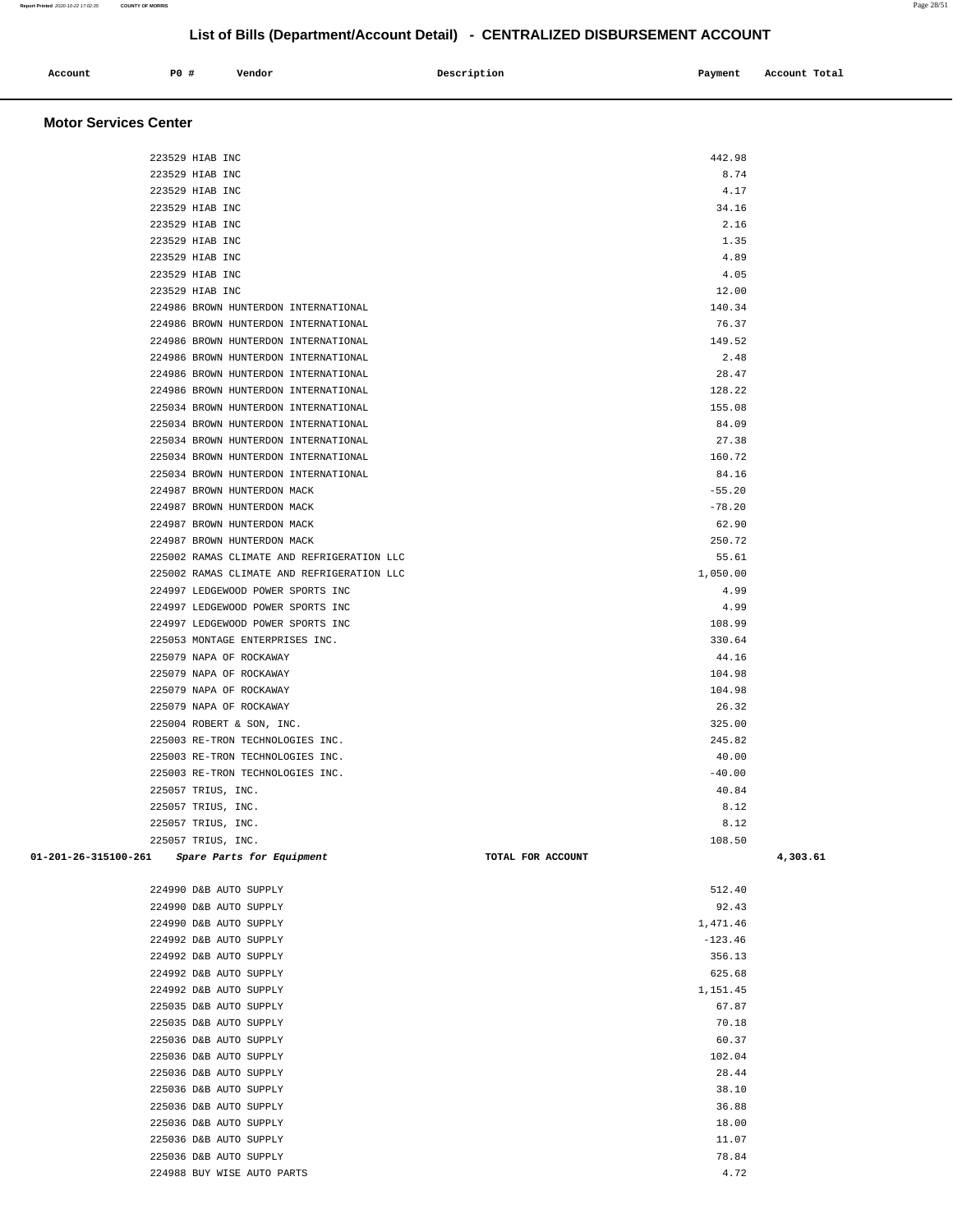| List of Bills (Department/Account Detail) - CENTRALIZED DISBURSEMENT ACCOUNT                                                                                                                                                                                                       |             |                                                                                      |  |  |
|------------------------------------------------------------------------------------------------------------------------------------------------------------------------------------------------------------------------------------------------------------------------------------|-------------|--------------------------------------------------------------------------------------|--|--|
| P0 #<br>Vendor<br>Account                                                                                                                                                                                                                                                          | Description | Account Total<br>Payment                                                             |  |  |
| <b>Motor Services Center</b>                                                                                                                                                                                                                                                       |             |                                                                                      |  |  |
| 224988 BUY WISE AUTO PARTS<br>224989 COACH & EQUIPMENT MANUFACTURING CO.<br>224989 COACH & EQUIPMENT MANUFACTURING CO.<br>225378 D&B AUTO SUPPLY<br>225378 D&B AUTO SUPPLY<br>225347 D&B AUTO SUPPLY<br>225347 D&B AUTO SUPPLY<br>225379 D&B AUTO SUPPLY<br>225379 D&B AUTO SUPPLY |             | 92.56<br>593.58<br>14.00<br>127.46<br>63.73<br>$-297.54$<br>354.72<br>44.16<br>23.98 |  |  |
| 225362 D&B AUTO SUPPLY<br>225362 D&B AUTO SUPPLY<br>224370 BEYER FORD<br>224370 BEYER FORD<br>224369 BEYER FORD<br>224369 BEYER FORD<br>225005 NAPA OF ROCKAWAY<br>224998 NIELSEN DODGE - C-J-R<br>224999 NIELSEN DODGE - C-J-R                                                    |             | 19.20<br>125.06<br>183.32<br>9.24<br>237.72<br>32.00<br>28.62<br>50.51<br>243.75     |  |  |
| 224999 NIELSEN DODGE - C-J-R<br>224999 NIELSEN DODGE - C-J-R<br>225055 ROBERT & SON, INC.<br>224993 FLEMINGTON BUICK CHEVROLET                                                                                                                                                     |             | 50.00<br>105.75<br>165.00<br>11.85                                                   |  |  |

225039 FLEMINGTON BUICK CHEVROLET 10.30 225039 FLEMINGTON BUICK CHEVROLET 10.70 225038 FLEMINGTON BUICK CHEVROLET 97.85  **01-201-26-315100-291 Vehicle Repairs TOTAL FOR ACCOUNT 7,000.12**

**TOTAL for Motor Services Center 19,059.07**

| <b>Mosquito Extermination</b> |
|-------------------------------|
|                               |

| 225275 LONGFELLOWS SANDWICH DELI                    |                   | 176.00 |        |
|-----------------------------------------------------|-------------------|--------|--------|
| 225450 RUTGERS THE STATE UNIVERSITY                 |                   | 40.00  |        |
| 225450 RUTGERS THE STATE UNIVERSITY                 |                   | 80.00  |        |
| 225450 RUTGERS THE STATE UNIVERSITY                 |                   | 35.00  |        |
| $01-201-26-320100-039$ Education Schools & Training | TOTAL FOR ACCOUNT |        | 331.00 |
|                                                     |                   |        |        |
| 224896 W.B. MASON COMPANY INC                       |                   | 107.08 |        |
| 224896 W.B. MASON COMPANY INC                       |                   | 4.84   |        |
| 224896 W.B. MASON COMPANY INC                       |                   | 15.90  |        |
| 224896 W.B. MASON COMPANY INC                       |                   | 27.99  |        |
| 224896 W.B. MASON COMPANY INC                       |                   | 23.98  |        |
| 224896 W.B. MASON COMPANY INC                       |                   | 19.98  |        |
| 224896 W.B. MASON COMPANY INC                       |                   | 17.99  |        |
| 224896 W.B. MASON COMPANY INC                       |                   | 14.99  |        |
| $01-201-26-320100-058$ Office Supplies & Stationery | TOTAL FOR ACCOUNT |        | 232.75 |
|                                                     |                   |        |        |
| 223078 BIOQUIP PRODUCTS, INC.                       |                   | 47.94  |        |
| 223078 BIOQUIP PRODUCTS, INC.                       |                   | 59.94  |        |
| 223078 BIOQUIP PRODUCTS, INC.                       |                   | 164.52 |        |
| 223078 BIOQUIP PRODUCTS, INC.                       |                   | 130.68 |        |
| 223078 BIOQUIP PRODUCTS, INC.                       |                   | 19.98  |        |
| 223078 BIOQUIP PRODUCTS, INC.                       |                   | 9.99   |        |
| 223078 BIOQUIP PRODUCTS, INC.                       |                   | 103.44 |        |
| 223078 BIOQUIP PRODUCTS, INC.                       |                   | 426.58 |        |
| 223078 BIOQUIP PRODUCTS, INC.                       |                   | 196.62 |        |
| 223078 BIOQUIP PRODUCTS, INC.                       |                   | 51.93  |        |
| 223078 BIOQUIP PRODUCTS, INC.                       |                   | 119.80 |        |

============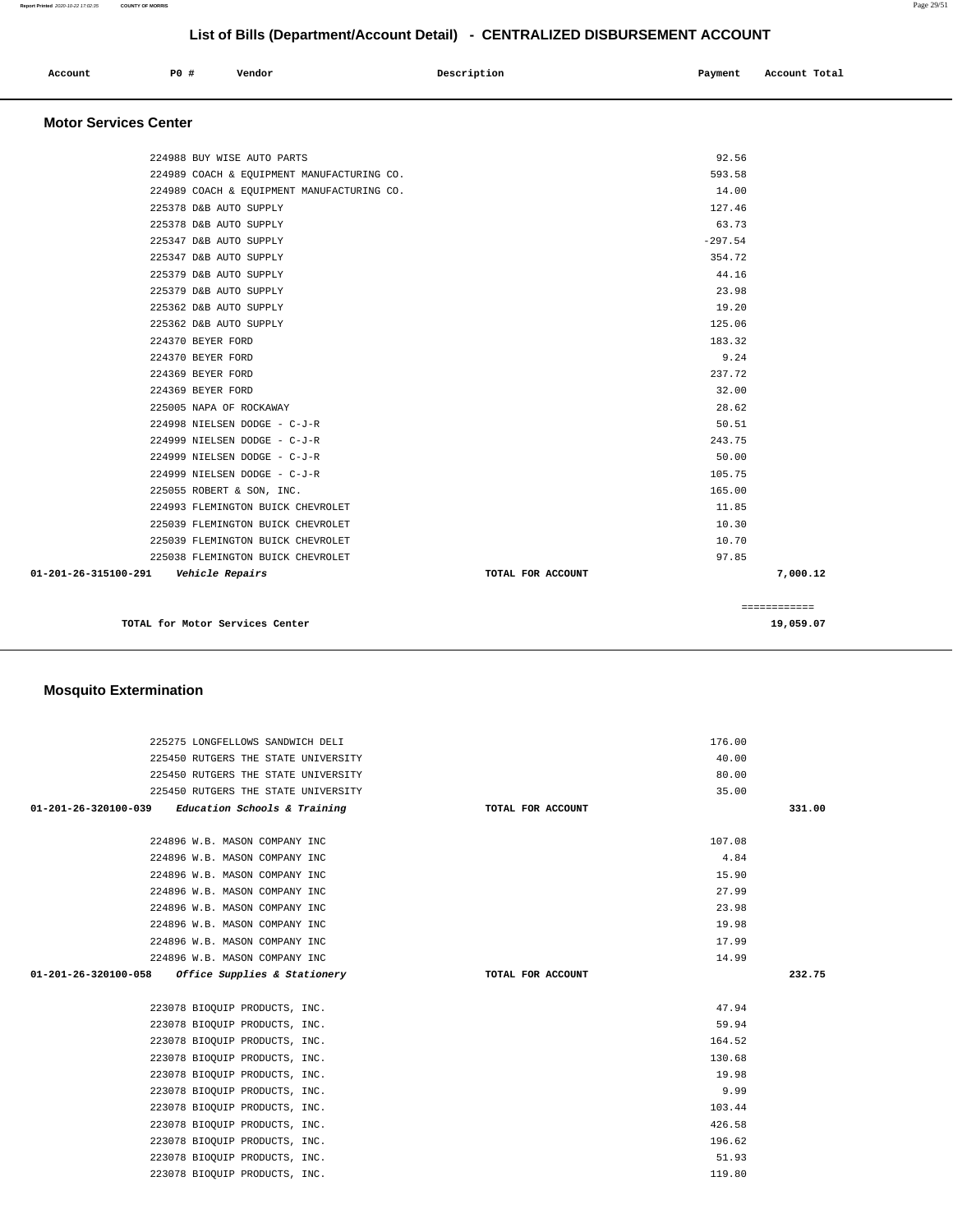| Account | <b>PO #</b> | Vendor | Description | Payment | Account Total |
|---------|-------------|--------|-------------|---------|---------------|
|         |             |        |             |         |               |

## **Mosquito Extermination**

| 223078 BIOQUIP PRODUCTS, INC.                                     | 93.63             |              |
|-------------------------------------------------------------------|-------------------|--------------|
|                                                                   |                   |              |
| 223078 BIOQUIP PRODUCTS, INC.                                     | 18.25             |              |
| 223078 BIOQUIP PRODUCTS, INC.                                     | 31.48             |              |
| 223078 BIOQUIP PRODUCTS, INC.                                     | 38.15             |              |
| 223078 BIOQUIP PRODUCTS, INC.                                     | 7.95              |              |
| 223078 BIOQUIP PRODUCTS, INC.                                     | 48.84             |              |
| 223078 BIOQUIP PRODUCTS, INC.                                     | 61.70             |              |
| 223078 BIOQUIP PRODUCTS, INC.                                     | 606.54            |              |
| 223078 BIOQUIP PRODUCTS, INC.                                     | 71.55             |              |
| 223078 BIOQUIP PRODUCTS, INC.                                     | 117.75            |              |
| 223078 BIOQUIP PRODUCTS, INC.                                     | 16.15             |              |
| 223078 BIOQUIP PRODUCTS, INC.                                     | 8.39              |              |
| 223078 BIOQUIP PRODUCTS, INC.                                     | 35.92             |              |
| 223078 BIOQUIP PRODUCTS, INC.                                     | 29.98             |              |
| 223078 BIOQUIP PRODUCTS, INC.                                     | 19.90             |              |
|                                                                   |                   |              |
| 223078 BIOQUIP PRODUCTS, INC.                                     | 9.95              |              |
| 223078 BIOQUIP PRODUCTS, INC.                                     | 9.95              |              |
| 223078 BIOQUIP PRODUCTS, INC.                                     | 9.95              |              |
| 01-201-26-320100-095<br>Other Administrative Supplies             | TOTAL FOR ACCOUNT | 2,567.45     |
|                                                                   |                   |              |
| 224082 4 IMPRINT INC.                                             | 222.50            |              |
| 224082 4 IMPRINT INC.                                             | $-22.25$          |              |
| 224082 4 IMPRINT INC.                                             | 6.70              |              |
| $01 - 201 - 26 - 320100 - 098$<br>Other Operating & Repair Supply | TOTAL FOR ACCOUNT | 206.95       |
|                                                                   |                   |              |
| 224295 AAMCO TRANSMISSIONS                                        | 4,864.10          |              |
| 225234 MORRISTOWN LUMBER &                                        | 24.99             |              |
| 225234 MORRISTOWN LUMBER &                                        | 15.99             |              |
| 225234 MORRISTOWN LUMBER &                                        | 15.98             |              |
| 225234 MORRISTOWN LUMBER &                                        | 12.99             |              |
| 225234 MORRISTOWN LUMBER &                                        | 7.99              |              |
| 225234 MORRISTOWN LUMBER &                                        | 13.99             |              |
| 225234 MORRISTOWN LUMBER &                                        | 1.99              |              |
| 225234 MORRISTOWN LUMBER &                                        | 14.99             |              |
| 225234 MORRISTOWN LUMBER &                                        | 12.99             |              |
| 225234 MORRISTOWN LUMBER &                                        | 47.97             |              |
| 225234 MORRISTOWN LUMBER &                                        | 47.97             |              |
|                                                                   |                   |              |
| 225234 MORRISTOWN LUMBER &                                        | 33.98             |              |
| 01-201-26-320100-258<br>Equipment                                 | TOTAL FOR ACCOUNT | 5,115.92     |
|                                                                   |                   |              |
| 224715 NEW PIG CORPORATION                                        | 278.00            |              |
| 224715 NEW PIG CORPORATION                                        | 224.00            |              |
| 224715 NEW PIG CORPORATION                                        | 70.18             |              |
| 01-201-26-320100-291    Vehicle Repairs                           | TOTAL FOR ACCOUNT | 572.18       |
|                                                                   |                   |              |
|                                                                   |                   | ============ |
| TOTAL for Mosquito Extermination                                  |                   | 9,026.25     |

## **Health Management**

|                                | 225206 EMBROIDME                      | 480.00            |          |
|--------------------------------|---------------------------------------|-------------------|----------|
|                                | 224494 CORE PROMOTIONS, LLC           | 2,203.00          |          |
|                                | 223684 OUTFRONT MEDIA LLC             | 5,695.00          |          |
|                                | 225205 NJEHA                          | 350.00            |          |
| $01 - 201 - 27 - 330100 - 084$ | Other Outside Services                | TOTAL FOR ACCOUNT | 8,728,00 |
|                                |                                       |                   |          |
|                                | 225203 WEST CALDWELL CALIBRATION LABS | 450.00            |          |
|                                | 225203 WEST CALDWELL CALIBRATION LABS | 30.00             |          |
|                                | 225203 WEST CALDWELL CALIBRATION LABS | 225.00            |          |
|                                |                                       |                   |          |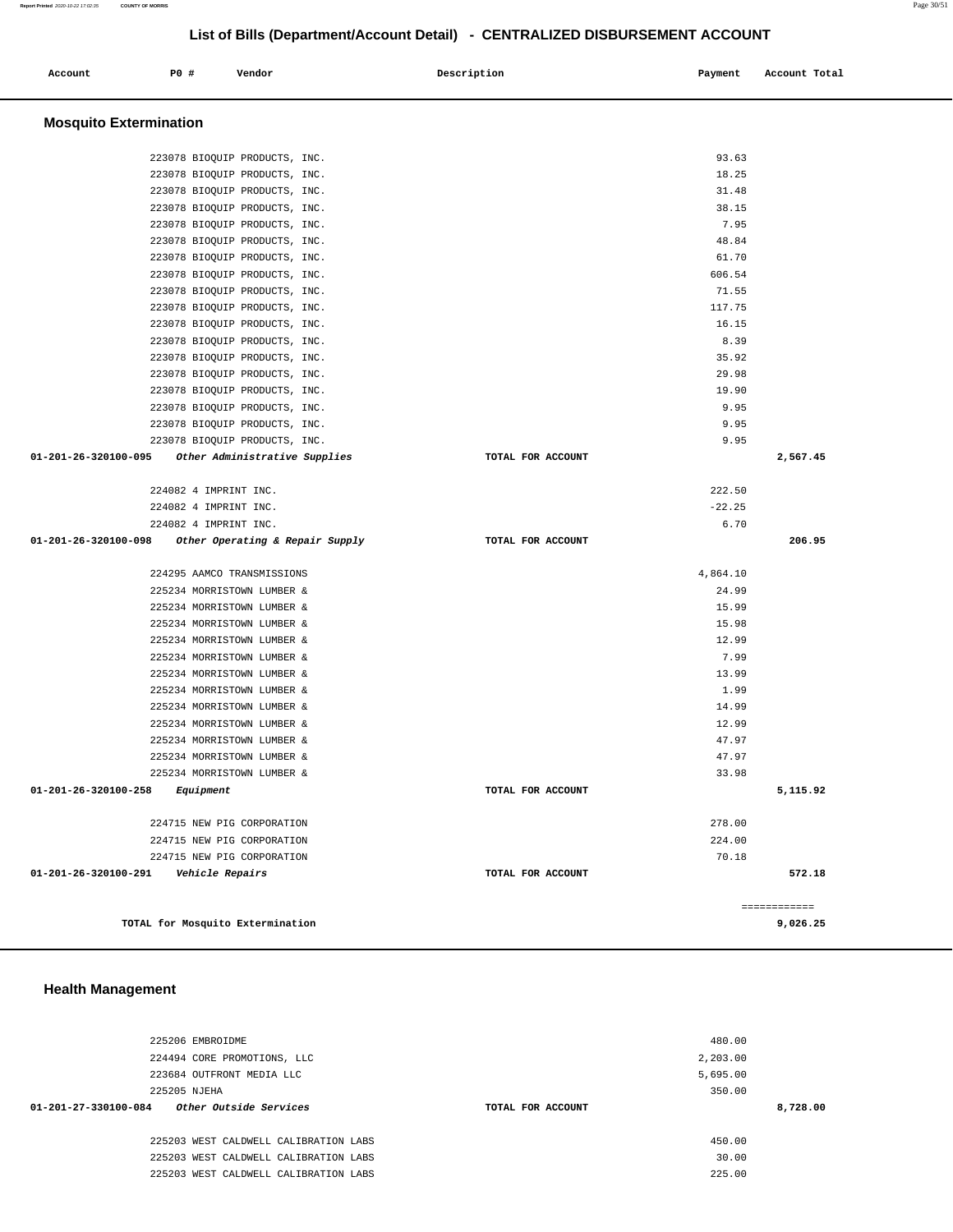#### **Report Printed** 2020-10-22 17:02:35 **COUNTY OF MORRIS** Page 31/51

## **List of Bills (Department/Account Detail) - CENTRALIZED DISBURSEMENT ACCOUNT**

| Account                  | P0 #                        | Vendor                          | Description       | Payment | Account Total |  |
|--------------------------|-----------------------------|---------------------------------|-------------------|---------|---------------|--|
| <b>Health Management</b> |                             |                                 |                   |         |               |  |
|                          | 226024 COUNTY OF MORRIS     |                                 |                   | 9.00    |               |  |
| 01-201-27-330100-210     |                             | Environmental Compliance        | TOTAL FOR ACCOUNT |         | 714.00        |  |
|                          |                             | 224249 RUTGERS UNIVERSITY       |                   | 50.00   |               |  |
| 01-203-27-330100-210     |                             | (2019) Environmental Compliance | TOTAL FOR ACCOUNT |         | 50.00         |  |
|                          |                             |                                 |                   |         | ------------  |  |
|                          | TOTAL for Health Management |                                 |                   |         | 9,492.00      |  |
|                          |                             |                                 |                   |         |               |  |

### **Human Services**

| 226024 COUNTY OF MORRIS<br>Postage & Metered Mail<br>$01 - 201 - 27 - 331100 - 068$ | TOTAL FOR ACCOUNT | 80.05<br>80.05 |
|-------------------------------------------------------------------------------------|-------------------|----------------|
| 224626 NJ STATE LEAGUE OF<br>01-201-27-331100-082<br>Travel Expense                 | TOTAL FOR ACCOUNT | 55.00<br>55.00 |
| TOTAL for Human Services                                                            |                   | 135.05         |

## **Youth Shelter**

| 225698 MARY E. FUENTES                              |                   | 180.00       |
|-----------------------------------------------------|-------------------|--------------|
| $01-201-27-331110-039$ Education Schools & Training | TOTAL FOR ACCOUNT | 180.00       |
|                                                     |                   |              |
| 225791 THOMAS POLLIO                                |                   | 17.51        |
| 225791 THOMAS POLLIO                                |                   | 35.75        |
| 225791 THOMAS POLLIO                                |                   | 45.00        |
| 225791 THOMAS POLLIO                                |                   | 24.12        |
| 225791 THOMAS POLLIO                                |                   | 41.16        |
| 224886 THOMAS POLLIO                                |                   | 10.00        |
| 224886 THOMAS POLLIO                                |                   | 11.64        |
| 224886 THOMAS POLLIO                                |                   | 7.45         |
| 224886 THOMAS POLLIO                                |                   | 16.99        |
| 224886 THOMAS POLLIO                                |                   | 49.97        |
| 224886 THOMAS POLLIO                                |                   | 47.00        |
| 224886 THOMAS POLLIO                                |                   | 35.50        |
| 01-201-27-331110-059 Other General Expenses         | TOTAL FOR ACCOUNT | 342.09       |
|                                                     |                   |              |
| 225190 RICOH USA, INC.                              |                   | 949.08       |
| 01-201-27-331110-164 Office Machines - Rental       | TOTAL FOR ACCOUNT | 949.08       |
|                                                     |                   |              |
| 225216 ATLANTIC CORPORATE HEALTH                    |                   | 8,904.37     |
| 01-201-27-331110-189<br>Medical                     | TOTAL FOR ACCOUNT | 8,904.37     |
| 223668 CHARM-TEX , INC.                             |                   | 186.68       |
| 225109 W.B. MASON COMPANY INC                       |                   | 21.24        |
| $01-201-27-331110-252$ Janitorial Supplies          | TOTAL FOR ACCOUNT | 207.92       |
|                                                     |                   |              |
|                                                     |                   | ============ |
| TOTAL for Youth Shelter                             |                   | 10,583.46    |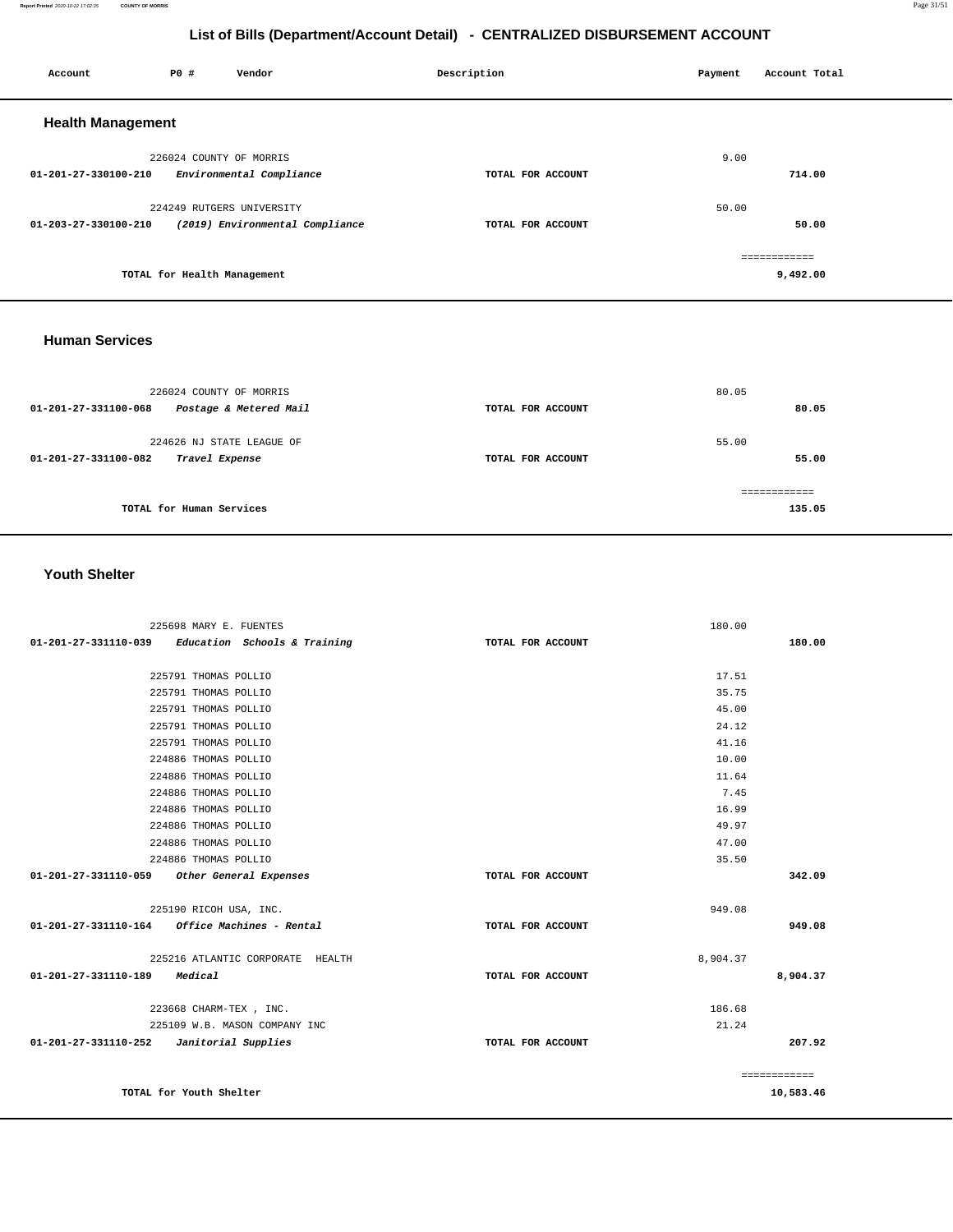| Account<br>. | <b>PO #</b> | Vendor | Description | Payment<br>$\sim$ $\sim$ | Account Total |
|--------------|-------------|--------|-------------|--------------------------|---------------|
|              |             |        |             |                          |               |

## **Office on Aging**

| 225490 MCGHEE AND ASSOCIATES, LLC<br>01-201-27-333100-036<br>Contracted Services | TOTAL FOR ACCOUNT | 1,397.50<br>1,397.50     |
|----------------------------------------------------------------------------------|-------------------|--------------------------|
| 225179 FRED PRYOR SEMINARS<br>223801 RUTGERS-THE STATE UNIVERSITY                |                   | 119.00<br>1,037.00       |
| 01-201-27-333100-039<br>Education Schools & Training                             | TOTAL FOR ACCOUNT | 1,156.00                 |
| 224050 V.E. RALPH & SON INC.                                                     |                   | 420.00                   |
| 223013 V.E. RALPH & SON INC.<br>01-201-27-333100-059<br>Other General Expenses   | TOTAL FOR ACCOUNT | 42.00<br>462.00          |
| 226024 COUNTY OF MORRIS                                                          |                   | 78.10                    |
| 01-201-27-333100-068<br>Postage & Metered Mail                                   | TOTAL FOR ACCOUNT | 78.10                    |
| TOTAL for Office on Aging                                                        |                   | ------------<br>3,093.60 |

### **DEPARTMENT 342400**

| 225635 NEW JERSEY AIDS SERVICES<br>225635 NEW JERSEY AIDS SERVICES<br>225635 NEW JERSEY AIDS SERVICES |                   | 2,150.00<br>5,952.00<br>800.00 |
|-------------------------------------------------------------------------------------------------------|-------------------|--------------------------------|
| $01 - 201 - 27 - 342400 - 454$<br>GIA-Ch 51 Match-NJ AIDS Services                                    | TOTAL FOR ACCOUNT | 8,902.00                       |
| 225212 ACENDA, INC<br>01-201-27-342400-490<br>GIA-Ch 51 Match-Daytop Village, Inc.                    | TOTAL FOR ACCOUNT | 4,234.00<br>4,234,00           |
| TOTAL for DEPARTMENT 342400                                                                           |                   | 13,136.00                      |
|                                                                                                       |                   |                                |

## **Seniors, Disabled & Veterans**

| 225597 MICHAEL WILLIAMS                              |                   | 50.00 |
|------------------------------------------------------|-------------------|-------|
| Associations and Memberships<br>01-201-27-343100-023 | TOTAL FOR ACCOUNT | 50.00 |
|                                                      |                   |       |
|                                                      |                   |       |
| TOTAL for Seniors, Disabled & Veterans               |                   | 50.00 |
|                                                      |                   |       |

## **County Board of Social Service**

| 224835 W.B. MASON COMPANY INC                                                 |                   | 178.80   |          |
|-------------------------------------------------------------------------------|-------------------|----------|----------|
| 224835 W.B. MASON COMPANY INC                                                 |                   | 178.80   |          |
| 224245 THOMSON REUTER-WEST                                                    |                   | 434.56   |          |
| 224470 OFFICE CONCEPTS GROUP, INC.                                            |                   | 4,052.24 |          |
| 01-201-27-345100-058<br>Office Supplies & Stationery                          | TOTAL FOR ACCOUNT |          | 4,844.40 |
| 226019 NATIONAL FUEL OIL INC.<br>$01 - 201 - 27 - 345100 - 140$ Gas Purchases | TOTAL FOR ACCOUNT | 103.39   | 103.39   |
| 224242 N.J. NATURAL GAS COMPANY                                               |                   | 34.00    |          |
| 224864 WILLIAM F. BARNISH                                                     |                   | 4,258.93 |          |
| 224864 WILLIAM F. BARNISH                                                     |                   | 584.56   |          |
|                                                                               |                   |          |          |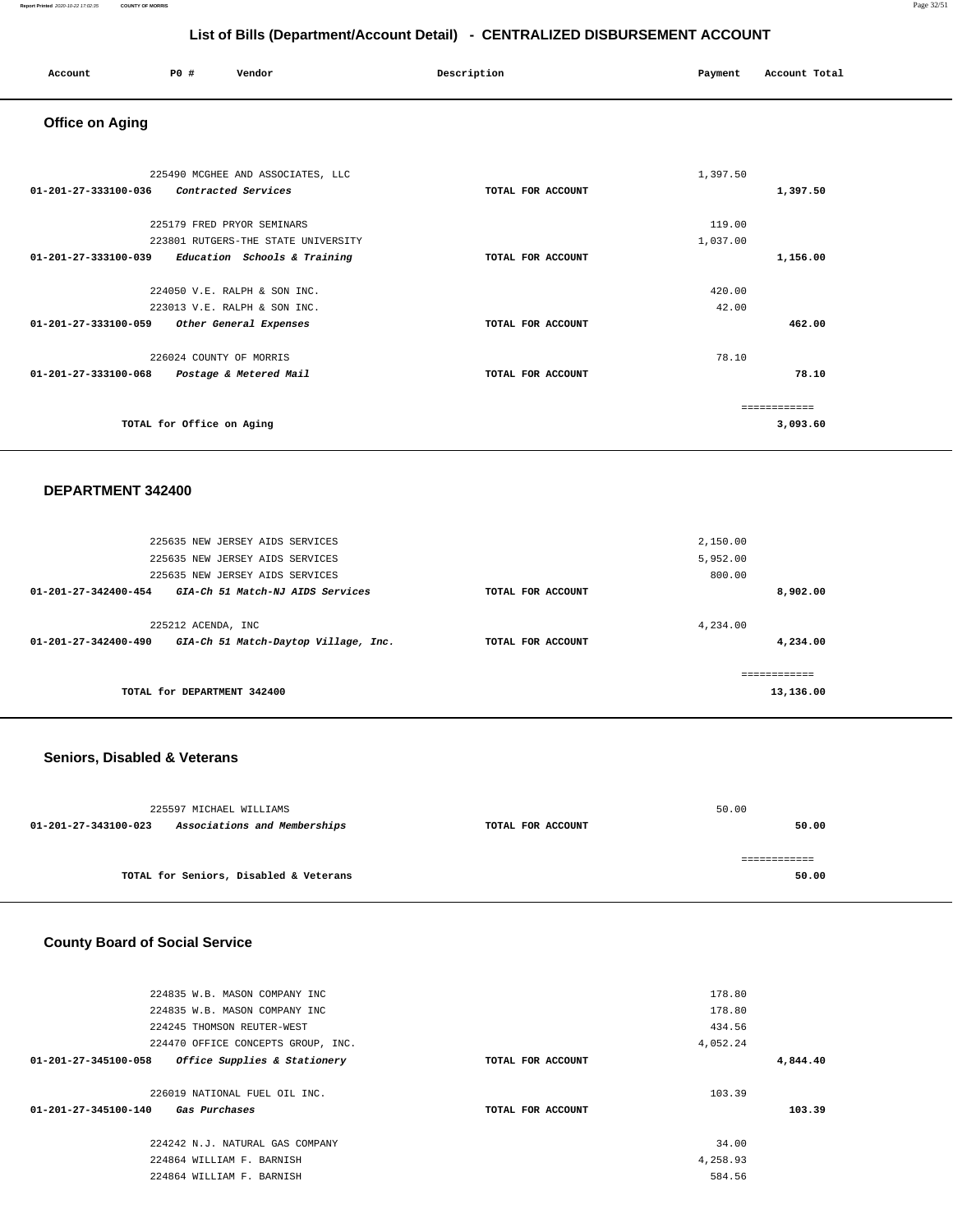|           | 9,893.45  |                   | 225511 INGLESINO, WEBSTER,                      |                      |
|-----------|-----------|-------------------|-------------------------------------------------|----------------------|
|           | 299.45    |                   | 222015 POINTCLICKCARE                           |                      |
|           | 53,134.00 |                   | 225487 SODEXO INC & AFFILIATES                  |                      |
| 63,326.90 |           | TOTAL FOR ACCOUNT | Contracted Services                             | 01-201-27-350100-036 |
|           | 63.00     |                   | 225217 NJ DEPARTMENT OF TREASURY                |                      |
| 63.00     |           | TOTAL FOR ACCOUNT | Sewer                                           | 01-201-27-350100-144 |
|           | 299.45    |                   | 211459 POINTCLICKCARE                           |                      |
| 299.45    |           | TOTAL FOR ACCOUNT | 01-203-27-350100-036 (2019) Contracted Services |                      |
|           |           |                   |                                                 |                      |
| 63,689.35 |           |                   | TOTAL for MV:Administration                     |                      |
|           |           |                   |                                                 |                      |

**TOTAL for County Board of Social Service 66,909.55**

**01-201-27-345100-351 Paternity Expenses TOTAL FOR ACCOUNT** 

### **MV:Administration**

| 224830 U.S. SECURITY ASSOCIATES                     |                   | 2,175.29  |           |
|-----------------------------------------------------|-------------------|-----------|-----------|
| 224834 HINDSIGHT, INC                               |                   | 11,258.22 |           |
| 224475 KEYBOARD CONSULTANTS INC                     |                   | 999.00    |           |
| 01-201-27-345100-325<br>Special Services            | TOTAL FOR ACCOUNT |           | 14,432.51 |
| 224832 DELTA DENTAL INSURANCE COMPANY               |                   | 2,601.24  |           |
| 224832 DELTA DENTAL INSURANCE COMPANY               |                   | 85.08     |           |
| 224836 FLAGSHIP HEALTH SYSTEMS, INC.                |                   | 411.84    |           |
| 224837 DELTA DENTAL OF NEW JERSEY, INC.             |                   | 691.56    |           |
| 224837 DELTA DENTAL OF NEW JERSEY, INC.             |                   | 32.10     |           |
| 224837 DELTA DENTAL OF NEW JERSEY, INC.             |                   | 834.60    |           |
| 01-201-27-345100-329<br>Hospital Insurance Premiums | TOTAL FOR ACCOUNT |           | 4,656.42  |
| 224488 CDW GOVERNMENT                               |                   | 1,145.98  |           |
| 224488 CDW GOVERNMENT                               |                   | 247.66    |           |
| 224488 CDW GOVERNMENT                               |                   | 16.90     |           |
| 224488 CDW GOVERNMENT                               |                   | 33.80     |           |
| 224487 DELL MARKETING L.P.                          |                   | 809.32    |           |
| 224487 DELL MARKETING L.P.                          |                   | 20.99     |           |
| 01-201-27-345100-334<br>Minor Equipment Purchases   | TOTAL FOR ACCOUNT |           | 2,274.65  |
| 219645 BFI                                          |                   | 18,205.60 |           |
| 219282 BFI                                          |                   | 3,725.04  |           |
| 219282 BFI                                          |                   | 281.16    |           |
| 219282 BFI                                          |                   | 1,256.64  |           |
| 219282 BFI                                          |                   | 2,280.96  |           |
| 219282 BFI                                          |                   | 1,784.64  |           |
| 219282 BFI                                          |                   | 1,958.88  |           |
| 219282 BFI                                          |                   | 1,120.68  |           |
| Repairs & Alterations<br>01-201-27-345100-336       | TOTAL FOR ACCOUNT |           | 30,613.60 |
| 224862 LABCORP OF AMERICA HOLDINGS                  |                   | 263.60    |           |

| <b>County Board of Social Service</b>               |                   |           |           |
|-----------------------------------------------------|-------------------|-----------|-----------|
| 224864 WILLIAM F. BARNISH                           |                   | 4,258.93  |           |
| 224864 WILLIAM F. BARNISH                           |                   | 584.56    |           |
| $01 - 201 - 27 - 345100 - 257$ Rental - Other       | TOTAL FOR ACCOUNT |           | 9,720.98  |
| 224830 U.S. SECURITY ASSOCIATES                     |                   | 2,175.29  |           |
| 224834 HINDSIGHT, INC                               |                   | 11,258.22 |           |
| 224475 KEYBOARD CONSULTANTS INC                     |                   | 999.00    |           |
| 01-201-27-345100-325<br>Special Services            | TOTAL FOR ACCOUNT |           | 14,432.51 |
| 224832 DELTA DENTAL INSURANCE COMPANY               |                   | 2,601.24  |           |
| 224832 DELTA DENTAL INSURANCE COMPANY               |                   | 85.08     |           |
| 224836 FLAGSHIP HEALTH SYSTEMS, INC.                |                   | 411.84    |           |
| 224837 DELTA DENTAL OF NEW JERSEY, INC.             |                   | 691.56    |           |
| 224837 DELTA DENTAL OF NEW JERSEY, INC.             |                   | 32.10     |           |
| 224837 DELTA DENTAL OF NEW JERSEY, INC.             |                   | 834.60    |           |
| 01-201-27-345100-329<br>Hospital Insurance Premiums | TOTAL FOR ACCOUNT |           | 4,656.42  |
| 224488 CDW GOVERNMENT                               |                   | 1,145.98  |           |
| 224488 CDW GOVERNMENT                               |                   | 247.66    |           |
| 224488 CDW GOVERNMENT                               |                   | 16.90     |           |
| 224488 CDW GOVERNMENT                               |                   | 33.80     |           |
| 224487 DELL MARKETING L.P.                          |                   | 809.32    |           |
| 224487 DELL MARKETING L.P.                          |                   | 20.99     |           |
| 01-201-27-345100-334 Minor Equipment Purchases      | TOTAL FOR ACCOUNT |           | 2,274.65  |
| 219645 BFI                                          |                   | 18,205.60 |           |
| 219282 BFI                                          |                   | 3,725.04  |           |
|                                                     |                   |           |           |

**263.60**

============

 **Account P0 # Vendor Description Payment Account Total**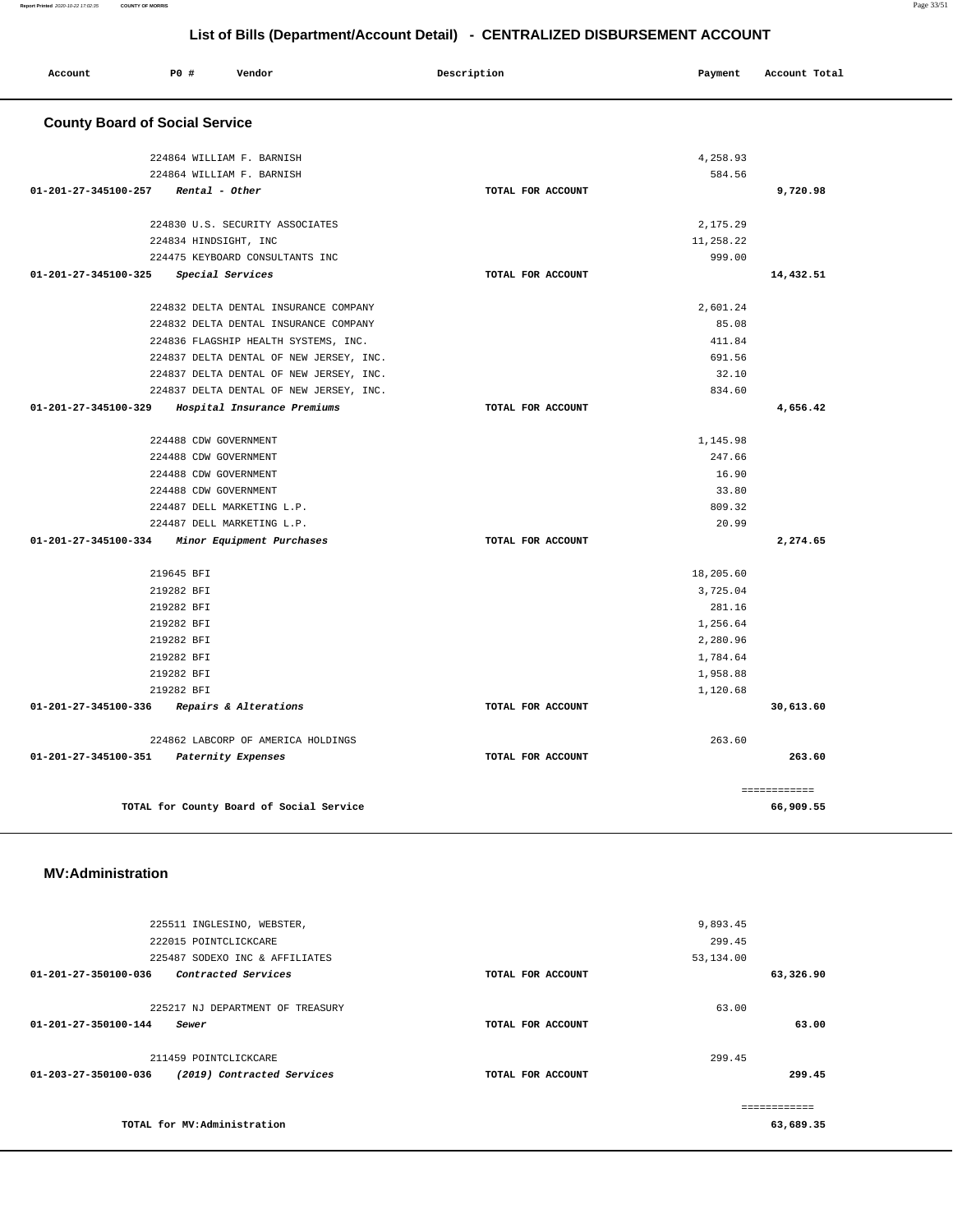#### **Report Printed** 2020-10-22 17:02:35 **COUNTY OF MORRIS** Page 34/51

## **List of Bills (Department/Account Detail) - CENTRALIZED DISBURSEMENT ACCOUNT**

| Account                | P0 #                      | Vendor                        | Description       | Payment | Account Total |
|------------------------|---------------------------|-------------------------------|-------------------|---------|---------------|
| <b>County Adjuster</b> |                           |                               |                   |         |               |
|                        |                           | 225183 W.B. MASON COMPANY INC |                   | 70.99   |               |
| 01-201-27-357100-058   |                           | Office Supplies & Stationery  | TOTAL FOR ACCOUNT |         | 70.99         |
|                        | 226024 COUNTY OF MORRIS   |                               |                   | 92.55   |               |
| 01-201-27-357100-068   |                           | Postage & Metered Mail        | TOTAL FOR ACCOUNT |         | 92.55         |
|                        |                           |                               |                   |         | ============  |
|                        | TOTAL for County Adjuster |                               |                   |         | 163.54        |
|                        |                           |                               |                   |         |               |

## **County Library**

| TOTAL for County Library                                                  |                   | ------------<br>6,073.16 |
|---------------------------------------------------------------------------|-------------------|--------------------------|
| 226024 COUNTY OF MORRIS<br>Postage & Metered Mail<br>01-201-29-390100-068 | TOTAL FOR ACCOUNT | 465.58<br>465.58         |
| <b>Books &amp; Periodicals</b><br>01-201-29-390100-028                    | TOTAL FOR ACCOUNT | 5,607.58                 |
| 222368 THOMSON REUTERS-WEST                                               |                   | 1,930.48                 |
| 222368 THOMSON REUTERS-WEST                                               |                   | 1,838.55                 |
| 222368 THOMSON REUTERS-WEST                                               |                   | 1,838.55                 |
|                                                                           |                   |                          |

## **County Superintendent of Schoo**

| 226024 COUNTY OF MORRIS                        |                   | 68.00 |
|------------------------------------------------|-------------------|-------|
| Postage & Metered Mail<br>01-201-29-392100-068 | TOTAL FOR ACCOUNT | 68.00 |
|                                                |                   |       |
| TOTAL for County Superintendent of Schoo       |                   | 68.00 |
|                                                |                   |       |

## **Contribution to County College**

| 226018 COUNTY COLLEGE OF MORRIS          |                   | 417,576.59 |
|------------------------------------------|-------------------|------------|
| 01-201-29-395100-090<br>Expenditures     | TOTAL FOR ACCOUNT | 417,576.59 |
|                                          |                   |            |
|                                          |                   |            |
| TOTAL for Contribution to County College |                   | 417,576.59 |

## **Rutgers Extension Service**

| 226024 COUNTY OF MORRIS                        |                   | 1.00 |
|------------------------------------------------|-------------------|------|
| Postage & Metered Mail<br>01-201-29-396100-068 | TOTAL FOR ACCOUNT | 1.00 |
|                                                |                   |      |
| TOTAL for Rutgers Extension Service            |                   | 1.00 |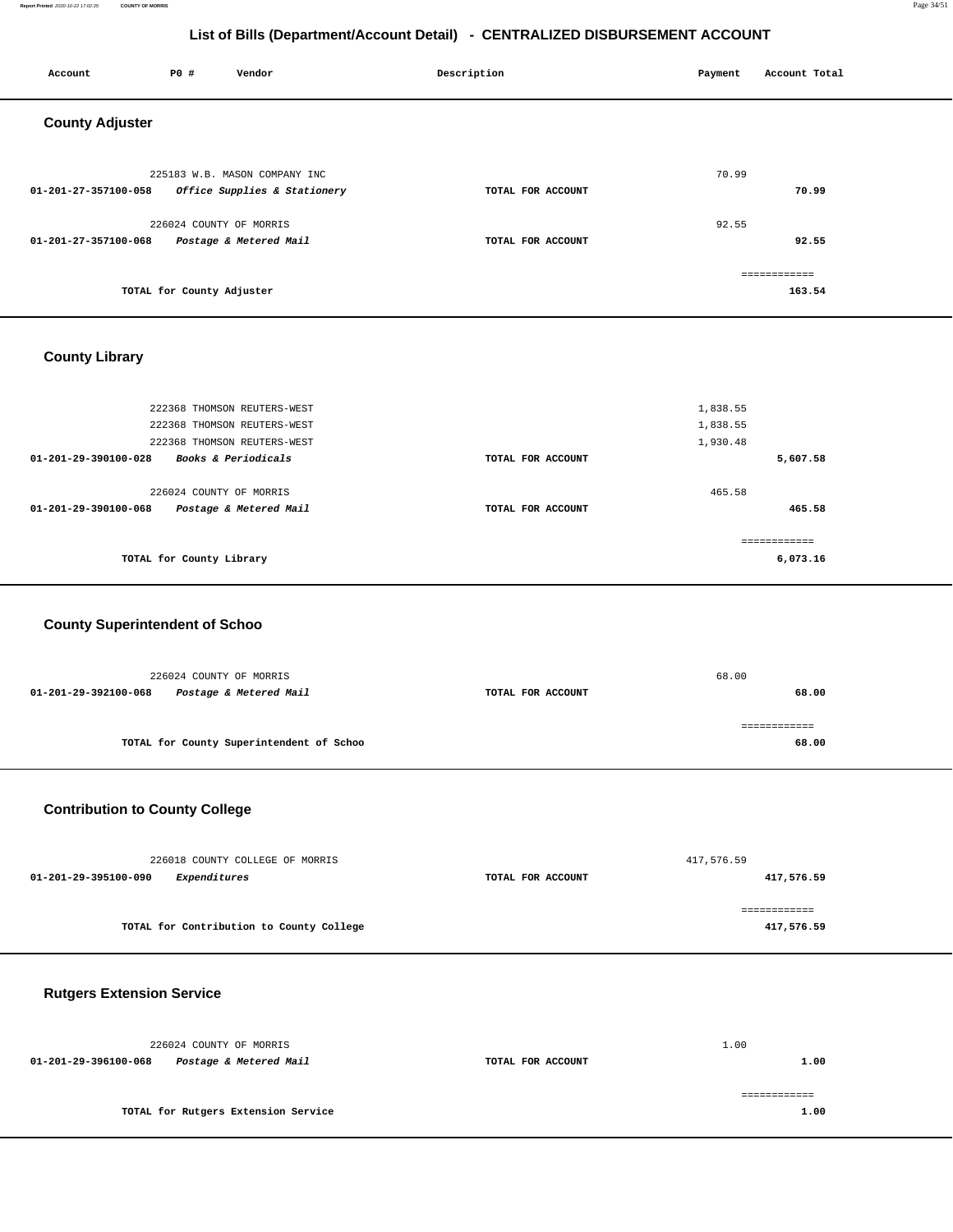| <b>Utilities</b>                        |                   |            |           |
|-----------------------------------------|-------------------|------------|-----------|
|                                         |                   |            |           |
| 225408 JERSEY CENTRAL POWER & LIGHT     |                   | 6.17       |           |
| 225543 CHAMPION ENERGY                  |                   | 39,765.25  |           |
| 225486 AES-NJ COGEN CO INC              |                   | 2,713.92   |           |
| 225484 JERSEY CENTRAL POWER & LIGHT     |                   | 561.34     |           |
| 225453 BOROUGH OF BUTLER                |                   | 56.69      |           |
| 225453 BOROUGH OF BUTLER                |                   | 76.23      |           |
| 225453 BOROUGH OF BUTLER                |                   | 52.20      |           |
| 225024 JERSEY CENTRAL POWER & LIGHT     |                   | 14.67      |           |
| 225025 JERSEY CENTRAL POWER & LIGHT     |                   | 47.05      |           |
| 225017 JERSEY CENTRAL POWER & LIGHT     |                   | 97.27      |           |
| 225321 JERSEY CENTRAL POWER & LIGHT     |                   | 616.68     |           |
| 225320 JERSEY CENTRAL POWER & LIGHT     |                   | 35.36      |           |
| 225210 U.S. BANK OPERATIONS CENTER      |                   | 12,509.34  |           |
| 225243 TIOGA SOLAR MORRIS COUNTY 1 LLC  |                   | 2,050.68   |           |
| 01-201-31-430100-137 Electricity        | TOTAL FOR ACCOUNT |            | 58,602.85 |
| 226019 NATIONAL FUEL OIL INC.           |                   | 25, 472.41 |           |
| 01-201-31-430100-140 Gas Purchases      | TOTAL FOR ACCOUNT |            | 25,472.41 |
|                                         |                   |            |           |
| 225492 N.J. NATURAL GAS COMPANY         |                   | 239.51     |           |
| 225544 ELIZABETHTOWN GAS COMPANY        |                   | 139.08     |           |
| 225231 DIRECT ENERGY BUSINESS MARKETING |                   | 42.23      |           |
| 225231 DIRECT ENERGY BUSINESS MARKETING |                   | 492.71     |           |
| 225231 DIRECT ENERGY BUSINESS MARKETING |                   | 156.54     |           |
| 225230 DIRECT ENERGY BUSINESS MARKETING |                   | 1,591.59   |           |
| 225281 DIRECT ENERGY BUSINESS MARKETING |                   | 3.41       |           |
| 225281 DIRECT ENERGY BUSINESS MARKETING |                   | 18.56      |           |
| 225281 DIRECT ENERGY BUSINESS MARKETING |                   | 19.95      |           |
| 225281 DIRECT ENERGY BUSINESS MARKETING |                   | 25.91      |           |
| 225281 DIRECT ENERGY BUSINESS MARKETING |                   | 0.99       |           |
| 225289 N.J. NATURAL GAS COMPANY         |                   | 38.37      |           |
| 225227 N.J. NATURAL GAS COMPANY         |                   | 34.00      |           |
| 225228 N.J. NATURAL GAS COMPANY         |                   | 67.10      |           |
| 01-201-31-430100-141 Natural Gas        | TOTAL FOR ACCOUNT |            | 2,869.95  |
| 225282 WASHINGTON TOWNSHIP M.U.A.       |                   | 306.18     |           |
| 01-201-31-430100-144<br>Sewer           | TOTAL FOR ACCOUNT |            | 306.18    |
| 225479 VERIZON CABS                     |                   | 934.10     |           |
| 225526 CABLEVISION LIGHTPATH INC.       |                   | 5,037.90   |           |
| 225018 AT&T MOBILITY                    |                   | 1,478.57   |           |
| 01-201-31-430100-146<br>Telephone       | TOTAL FOR ACCOUNT |            | 7,450.57  |

| <b>Fire and Police Academy</b>                 |                   |              |
|------------------------------------------------|-------------------|--------------|
| 224907 MORRISTOWN LUMBER &                     |                   | 1,125.00     |
| 01-201-29-407100-059<br>Other General Expenses | TOTAL FOR ACCOUNT | 1,125.00     |
| 225258 TRI-DIM FILTER CORPORATION              |                   | 229.92       |
| 225258 TRI-DIM FILTER CORPORATION              |                   | 93.86        |
| 226024 COUNTY OF MORRIS                        |                   | 119.10       |
| 01-201-29-407100-068<br>Postage & Metered Mail | TOTAL FOR ACCOUNT | 442.88       |
| 223297 AAA EMERGENCY SUPPLY CO                 |                   | 2,592.00     |
| 01-201-29-407100-258<br>Equipment              | TOTAL FOR ACCOUNT | 2,592.00     |
|                                                |                   |              |
|                                                |                   | ============ |
| TOTAL for Fire and Police Academy              |                   | 4,159.88     |

 **Account P0 # Vendor Description Payment Account Total**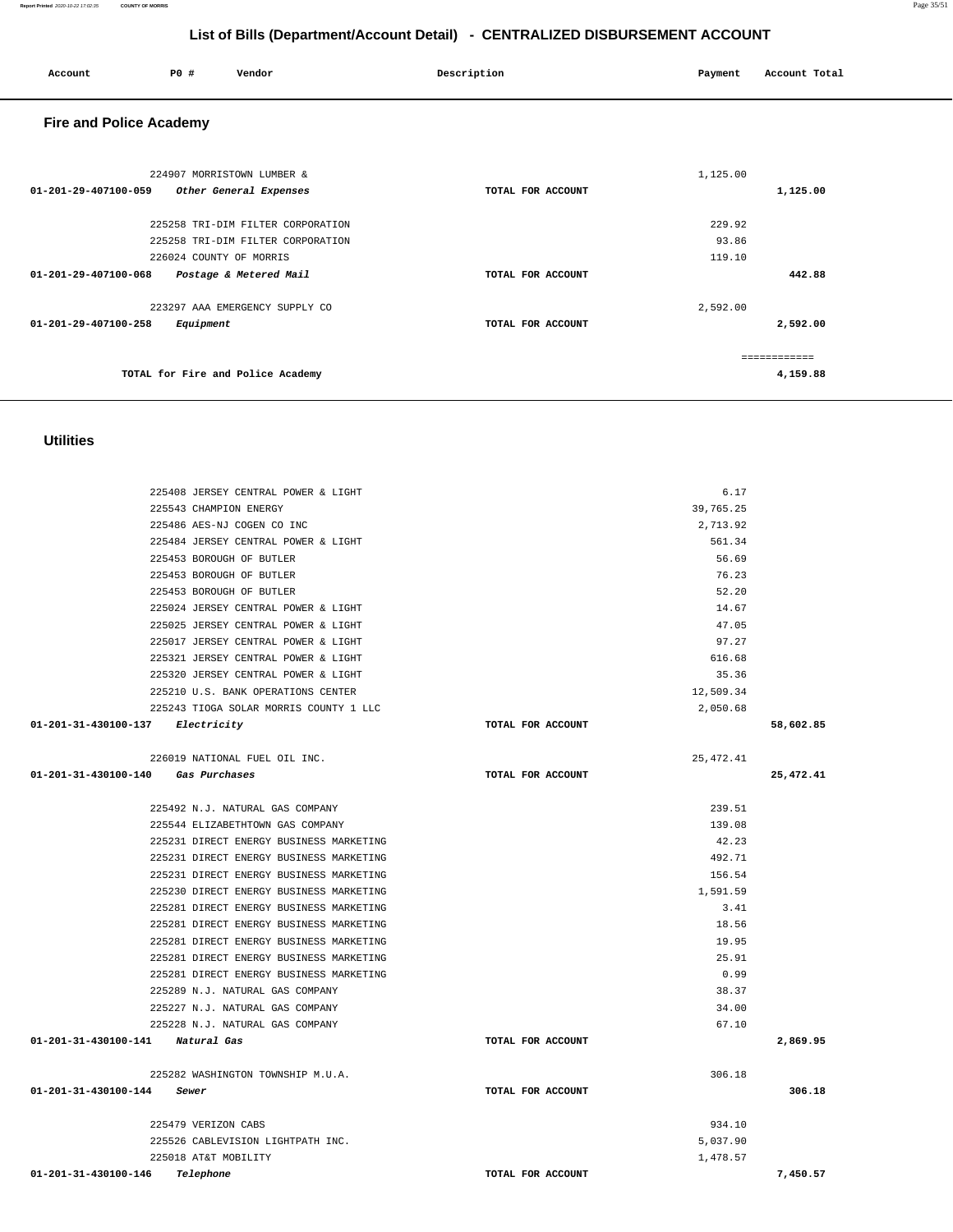#### **Report Printed** 2020-10-22 17:02:35 **COUNTY OF MORRIS** Page 36/51

## **List of Bills (Department/Account Detail) - CENTRALIZED DISBURSEMENT ACCOUNT**

| Account              | P0 #                | Vendor                            | Description       | Payment | Account Total |
|----------------------|---------------------|-----------------------------------|-------------------|---------|---------------|
| <b>Utilities</b>     |                     |                                   |                   |         |               |
|                      |                     |                                   |                   |         |               |
|                      |                     | 225282 WASHINGTON TOWNSHIP M.U.A. |                   | 129.33  |               |
|                      |                     | 225491 SOUTHEAST MORRIS COUNTY    |                   | 32.99   |               |
|                      |                     | 225491 SOUTHEAST MORRIS COUNTY    |                   | 37.87   |               |
|                      |                     | 225491 SOUTHEAST MORRIS COUNTY    |                   | 188.30  |               |
| 01-201-31-430100-147 | Water               |                                   | TOTAL FOR ACCOUNT |         | 388.49        |
|                      |                     |                                   |                   |         | ============  |
|                      | TOTAL for Utilities |                                   |                   |         | 95,090.45     |

## **Nutrition**

| 225660 RHEA YOUNG                                   |                   | 12.00        |
|-----------------------------------------------------|-------------------|--------------|
| 225661 RHEA YOUNG                                   |                   | 12.00        |
| 01-201-41-716100-048<br>Insurance                   | TOTAL FOR ACCOUNT | 24.00        |
|                                                     |                   |              |
| 225634 OFFICE CONCEPTS GROUP, INC.                  |                   | 570.00       |
| 225634 OFFICE CONCEPTS GROUP, INC.                  |                   | 570.00       |
| 225632 OFFICE CONCEPTS GROUP, INC.                  |                   | 570.00       |
| 225632 OFFICE CONCEPTS GROUP, INC.                  |                   | 760.00       |
| 225632 OFFICE CONCEPTS GROUP, INC.                  |                   | 760.00       |
| 224050 V.E. RALPH & SON INC.                        |                   | 420.00       |
| 223013 V.E. RALPH & SON INC.                        |                   | 168.00       |
| 224921 W.B. MASON COMPANY INC                       |                   | 120.60       |
| 224921 W.B. MASON COMPANY INC                       |                   | 245.40       |
| 224921 W.B. MASON COMPANY INC                       |                   | 29.34        |
| 01-201-41-716100-059 Other General Expenses         | TOTAL FOR ACCOUNT | 4,213.34     |
| 226019 NATIONAL FUEL OIL INC.                       |                   | 1,723.67     |
| 01-201-41-716100-140<br><i><b>Gas Purchases</b></i> | TOTAL FOR ACCOUNT | 1,723.67     |
| 225593 NU-WAY CONCESSIONAIRES INC                   |                   | 7,400.82     |
| 01-201-41-716100-185<br>Food                        | TOTAL FOR ACCOUNT | 7,400.82     |
|                                                     |                   | ============ |
| TOTAL for Nutrition                                 |                   | 13,361.83    |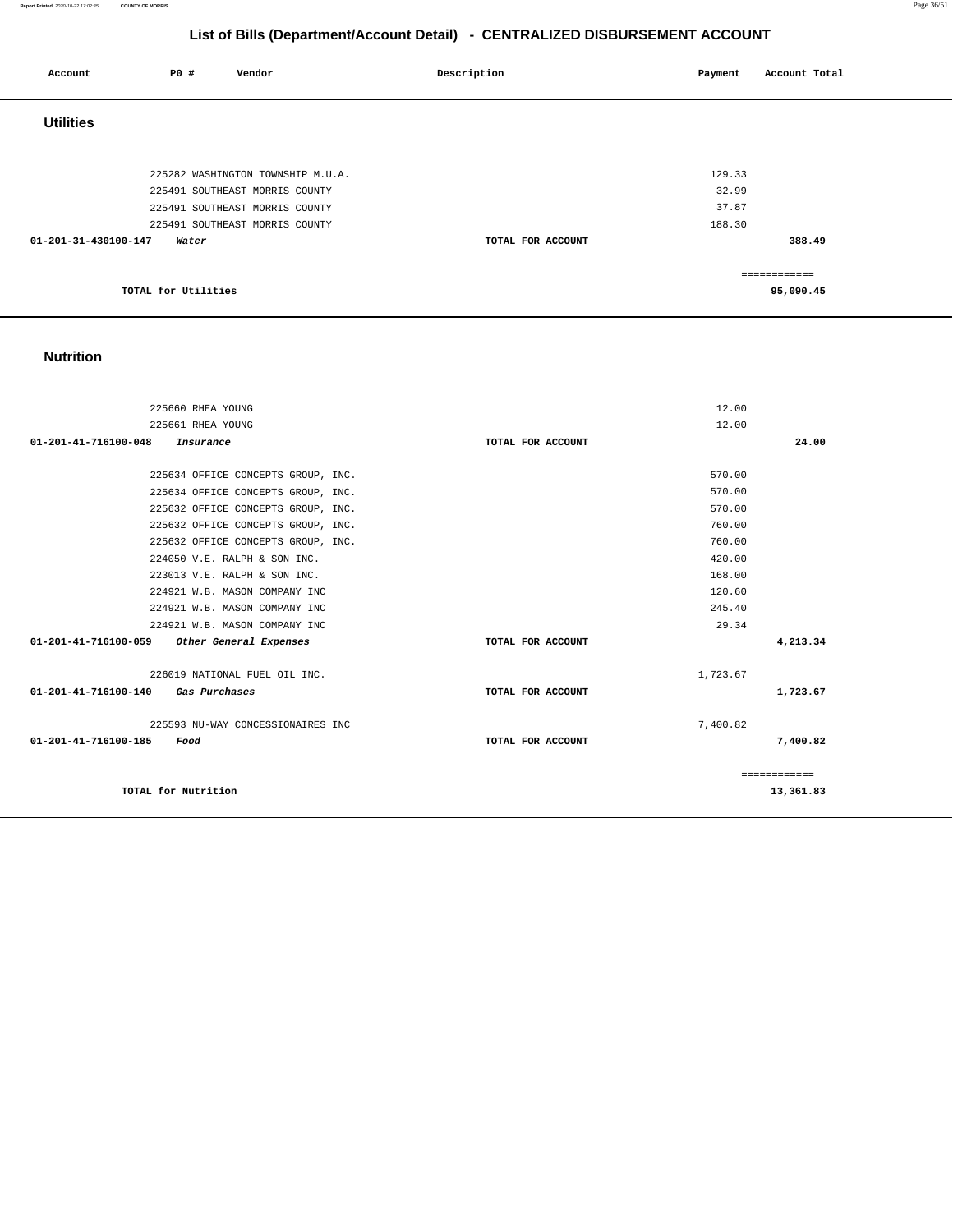**Report Printed** 2020-10-22 17:02:35 **COUNTY OF MORRIS** Page 37/51

## **List of Bills (Department/Account Detail) - CENTRALIZED DISBURSEMENT ACCOUNT**

| Account              | P0 #                        | Vendor                                   | Description       | Payment              | Account Total             |
|----------------------|-----------------------------|------------------------------------------|-------------------|----------------------|---------------------------|
| DEPARTMENT 718025    |                             |                                          | <b>Grant Fund</b> |                      |                           |
|                      |                             | 223915 FLEMINGTON DEPT STORE INC         |                   |                      |                           |
|                      |                             | 223915 FLEMINGTON DEPT STORE INC         |                   | 1,261.50<br>1,374.00 |                           |
| 02-213-41-718025-391 |                             | Helping Hand Grant 10-19(9/1/19-8/31/20) | TOTAL FOR ACCOUNT |                      | 2,635.50                  |
|                      | TOTAL for DEPARTMENT 718025 |                                          |                   |                      | -------------<br>2,635.50 |
|                      |                             |                                          |                   |                      |                           |

### **DEPARTMENT 718105**

| 224841 W.B. MASON COMPANY INC                                    | 331.57            |               |
|------------------------------------------------------------------|-------------------|---------------|
| 225207 JOAN A. SEERY                                             | 245.00            |               |
| 225208 CAROLE A. HUDSON                                          | 1,925.00          |               |
| 225648 OPTIMUM                                                   | 246.97            |               |
| 226029 COUNTY OF MORRIS                                          | 97.65             |               |
| Public Health Emer Grant(7/1/20-6/30/21)<br>02-213-41-718105-391 | TOTAL FOR ACCOUNT | 2,846.19      |
|                                                                  |                   |               |
|                                                                  |                   | ------------- |
| TOTAL for DEPARTMENT 718105                                      |                   | 2,846.19      |
|                                                                  |                   |               |

 **TANF** 

| TOTAL for TANF                                   |                   |          | 6,644.69      |
|--------------------------------------------------|-------------------|----------|---------------|
|                                                  |                   |          | ------------- |
| 02-213-41-741015-392 WFNJ-TANF (7/1/19-12/31/20) | TOTAL FOR ACCOUNT |          | 6,644.69      |
| 224780 PRINCIPAL LIFE INSURANCE COMPANY          |                   | 13.76    |               |
| 225106 W.B. MASON COMPANY INC                    |                   | 5.10     |               |
| 223347 DELL MARKETING L.P.                       |                   | 254.96   |               |
| 223347 DELL MARKETING L.P.                       |                   | 183.08   |               |
| 223347 DELL MARKETING L.P.                       |                   | 159.56   |               |
| 223347 DELL MARKETING L.P.                       |                   | 6,010.60 |               |
| 214886 AT&T                                      |                   | 2.27     |               |
| 224316 AT&T                                      |                   | 1.92     |               |
| 223313 AT&T                                      |                   | 1.92     |               |
| 221407 AT&T                                      |                   | 1.81     |               |
| 219331 AT&T                                      |                   | 2.42     |               |
| 218196 AT&T                                      |                   | 2.42     |               |
| 216872 AT&T                                      |                   | 2.54     |               |
| 215753 AT&T                                      |                   | 2.33     |               |
|                                                  |                   |          |               |

### **General Assistance**

| 215753 AT&T | 3.99 |
|-------------|------|
| 216872 AT&T | 3.18 |
| 218196 AT&T | 3.02 |
| 219331 AT&T | 3.02 |
| 221407 AT&T | 2.42 |
| 223313 AT&T | 2.56 |
| 224316 AT&T | 2.56 |
| 214886 AT&T | 3.89 |
|             |      |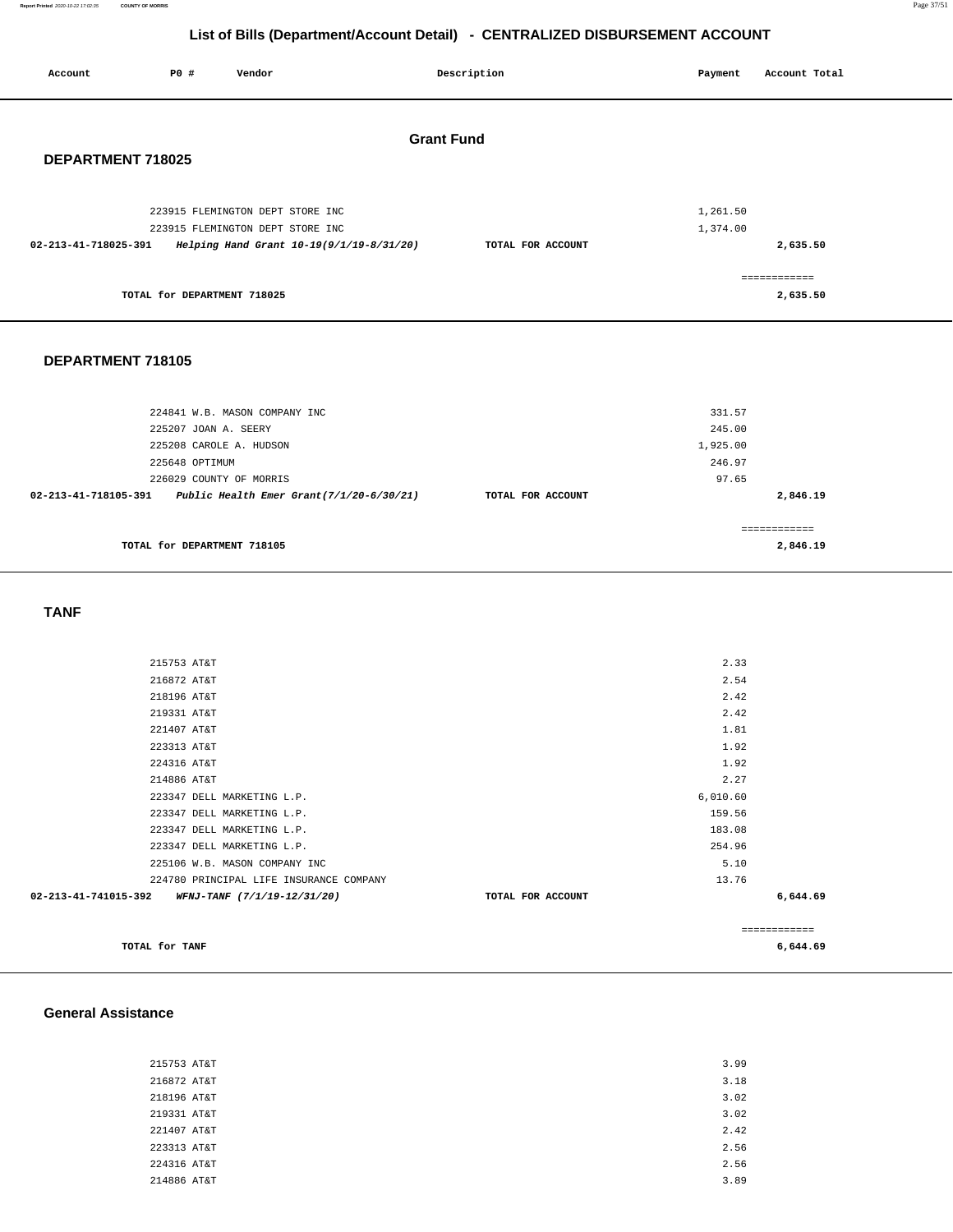#### **TOTAL for DEPARTMENT 742110 [13,638.68](https://13,638.68)**

| 02-213-41-742110-391 | WIOA Dislocated Worker (7/1/19-6/30/21) | TOTAL FOR ACCOUNT |          | 13,638.68 |
|----------------------|-----------------------------------------|-------------------|----------|-----------|
|                      | 226029 COUNTY OF MORRIS                 |                   | 60.55    |           |
|                      | 225448 ENGAGE BY CELL                   |                   | 2,970.00 |           |
|                      | 225458 CENTURYLINK                      |                   | 87.18    |           |
|                      | 225457 TELESEARCH INC                   |                   | 615.15   |           |
|                      | 224780 PRINCIPAL LIFE INSURANCE COMPANY |                   | 52.76    |           |
|                      | 225468 RUTGERS CENTER FOR CONTINUING    |                   | 800.00   |           |
|                      | 225467 RUTGERS CENTER FOR CONTINUING    |                   | 4,000.00 |           |
|                      | 225106 W.B. MASON COMPANY INC           |                   | 19.53    |           |
|                      | 225466 RUTGERS CENTER FOR CONTINUING    |                   | 754.00   |           |
|                      | 225464 LASCOMP INSTITUTE OF IT          |                   | 800.00   |           |
|                      | 225463 LASCOMP INSTITUTE OF IT          |                   | 800.00   |           |
|                      | 225459 EZ WHEELS DRIVING SCHOOL         |                   | 1,119.72 |           |
|                      | 225465 CUTTING EDGE ACADEMY             |                   | 1,467.75 |           |
| 214886 AT&T          |                                         |                   | 14.25    |           |
| 224316 AT&T          |                                         |                   | 7.35     |           |
| 223313 AT&T          |                                         |                   | 7.35     |           |
| 221407 AT&T          |                                         |                   | 6.96     |           |
| 219331 AT&T          |                                         |                   | 13.61    |           |
| 218196 AT&T          |                                         |                   | 13.61    |           |

#### **DEPARTMENT 742110**

| 215753 AT&T                                      |                   | 5.32         |  |
|--------------------------------------------------|-------------------|--------------|--|
| 216872 AT&T                                      |                   | 5.08         |  |
| 218196 AT&T                                      |                   | 4.84         |  |
| 219331 AT&T                                      |                   | 4.84         |  |
| 221407 AT&T                                      |                   | 10.28        |  |
| 223313 AT&T                                      |                   | 10.88        |  |
| 224316 AT&T                                      |                   | 10.88        |  |
| 214886 AT&T                                      |                   | 5.17         |  |
| 225106 W.B. MASON COMPANY INC                    |                   | 28.88        |  |
| 224780 PRINCIPAL LIFE INSURANCE COMPANY          |                   | 78.00        |  |
| 225457 TELESEARCH INC                            |                   | 270.30       |  |
| 225458 CENTURYLINK                               |                   | 38.30        |  |
| 225448 ENGAGE BY CELL                            |                   | 1,305.00     |  |
| 02-213-41-742105-391 WIOA Adult (7/1/19-6/30/21) | TOTAL FOR ACCOUNT | 1,777.77     |  |
|                                                  |                   | ============ |  |

**TOTAL for DEPARTMENT 742105** 1,777.77

215753 AT&T 14.62 216872 AT&T 14.29

## **DEPARTMENT 742105**

| Account                        | PO#                          | Vendor                                   | Description       | Payment | Account Total |
|--------------------------------|------------------------------|------------------------------------------|-------------------|---------|---------------|
| <b>General Assistance</b>      |                              |                                          |                   |         |               |
|                                |                              | 225106 W.B. MASON COMPANY INC            |                   | 6.79    |               |
|                                |                              | 224780 PRINCIPAL LIFE INSURANCE COMPANY  |                   | 18.35   |               |
| $02 - 213 - 41 - 741020 - 392$ |                              | WFNJ-General Assistance(7/1/19-12/31/20) | TOTAL FOR ACCOUNT |         | 49.78         |
|                                |                              |                                          |                   |         | ============  |
|                                | TOTAL for General Assistance |                                          |                   |         | 49.78         |

============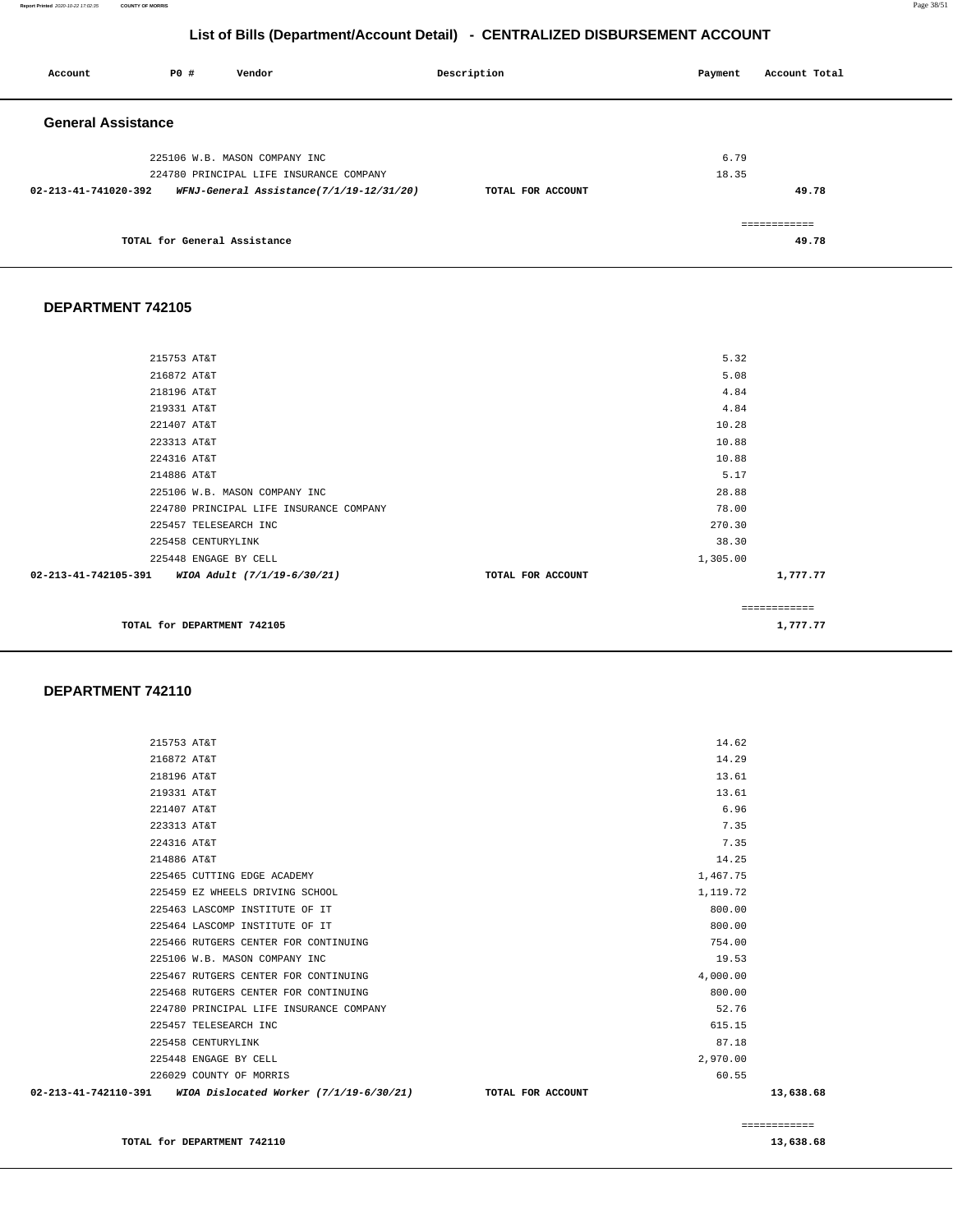#### **Report Printed** 2020-10-22 17:02:35 **COUNTY OF MORRIS** Page 39/51

## **List of Bills (Department/Account Detail) - CENTRALIZED DISBURSEMENT ACCOUNT**

| Account | P0 | Vendor | Description | Payment<br>__ | Total<br>Account |
|---------|----|--------|-------------|---------------|------------------|
|         |    |        |             |               |                  |

### **DEPARTMENT 742120**

| TOTAL for DEPARTMENT 742120                      |                   |          | 6,070.84     |
|--------------------------------------------------|-------------------|----------|--------------|
|                                                  |                   |          | ============ |
| 02-213-41-742120-391 WIOA Youth (7/1/19-6/30/21) | TOTAL FOR ACCOUNT |          | 6,070.84     |
| 225591 NEWBRIDGE SERVICES INC                    |                   | 767.00   |              |
| 225591 NEWBRIDGE SERVICES INC                    |                   | 767.00   |              |
| 225591 NEWBRIDGE SERVICES INC                    |                   | 767.00   |              |
| 225591 NEWBRIDGE SERVICES INC                    |                   | 2,227.00 |              |
| 225591 NEWBRIDGE SERVICES INC                    |                   | 1,113.00 |              |
| 225448 ENGAGE BY CELL                            |                   | 225.00   |              |
| 225458 CENTURYLINK                               |                   | 6.60     |              |
| 225457 TELESEARCH INC                            |                   | 46.60    |              |
| 224780 PRINCIPAL LIFE INSURANCE COMPANY          |                   | 66.53    |              |
| 225106 W.B. MASON COMPANY INC                    |                   | 24.63    |              |
| 214886 AT&T                                      |                   | 6.80     |              |
| 224316 AT&T                                      |                   | 9.28     |              |
| 223313 AT&T                                      |                   | 9.28     |              |
| 221407 AT&T                                      |                   | 8.77     |              |
| 219331 AT&T                                      |                   | 6.35     |              |
| 218196 AT&T                                      |                   | 6.35     |              |
| 216872 AT&T                                      |                   | 6.67     |              |
| 215753 AT&T                                      |                   | 6.98     |              |
|                                                  |                   |          |              |

### **WIA: Adult**

| 225473 EZ WHEELS DRIVING SCHOOL                     |                   | 1,546.28 |
|-----------------------------------------------------|-------------------|----------|
| 225462 EZ WHEELS DRIVING SCHOOL                     |                   | 1,632.12 |
| 02-213-41-742205-391<br>WIOA Adult (7/1/20-6/30/22) | TOTAL FOR ACCOUNT | 3,178.40 |
|                                                     |                   |          |
| TOTAL for WIA: Adult                                |                   | 3,178.40 |

#### **WIA: Disclocated Worker**

| TOTAL for WIA: Disclocated Worker                                           |                   | -------------<br>11,126.64 |
|-----------------------------------------------------------------------------|-------------------|----------------------------|
| $02 - 213 - 41 - 742210 - 391$<br>WIOA Dislocated Worker $(7/1/20-6/30/22)$ | TOTAL FOR ACCOUNT | 11,126.64                  |
| 225461 EZ WHEELS DRIVING SCHOOL                                             |                   | 1,632.12                   |
| 225460 EZ WHEELS DRIVING SCHOOL                                             |                   | 1,492.96                   |
| 225474 EZ WHEELS DRIVING SCHOOL                                             |                   | 1,546.28                   |
| 225472 EZ WHEELS DRIVING SCHOOL                                             |                   | 1,546.28                   |
| 225471 EZ WHEELS DRIVING SCHOOL                                             |                   | 1,546.28                   |
| 225469 EZ WHEELS DRIVING SCHOOL                                             |                   | 1,656.48                   |
| 225470 EZ WHEELS DRIVING SCHOOL                                             |                   | 1,706.24                   |
|                                                                             |                   |                            |

| 225332 ACENDA, INC       | 1,960.00 |
|--------------------------|----------|
| 225548 PREVENTION IS KEY | 1,300.00 |
| 225548 PREVENTION IS KEY | 1,943.00 |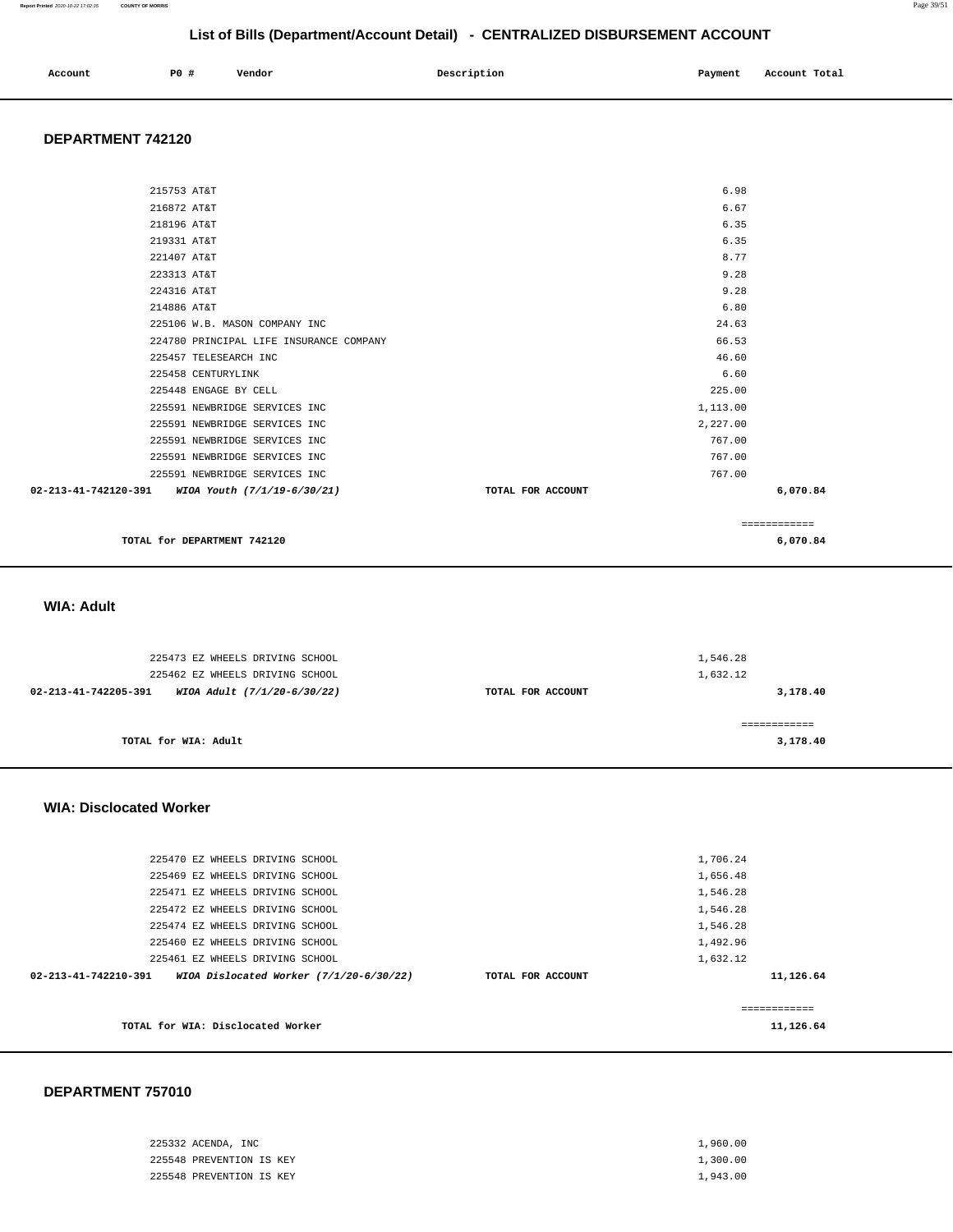**Report Printed** 2020-10-22 17:02:35 **COUNTY OF MORRIS** Page 40/51

## **List of Bills (Department/Account Detail) - CENTRALIZED DISBURSEMENT ACCOUNT**

| Account                              | P0 #                        | Vendor                                                                                                                                                                                                                                                                                                            | Description       | Payment                                                                                  | Account Total                        |
|--------------------------------------|-----------------------------|-------------------------------------------------------------------------------------------------------------------------------------------------------------------------------------------------------------------------------------------------------------------------------------------------------------------|-------------------|------------------------------------------------------------------------------------------|--------------------------------------|
| DEPARTMENT 757010                    |                             |                                                                                                                                                                                                                                                                                                                   |                   |                                                                                          |                                      |
| 02-213-41-757010-392                 | TOTAL for DEPARTMENT 757010 | 225548 PREVENTION IS KEY<br>225548 PREVENTION IS KEY<br>Chapter 51 (1/1/20-12/31/20)                                                                                                                                                                                                                              | TOTAL FOR ACCOUNT | 637.00<br>1,608.00                                                                       | 7,448.00<br>============<br>7,448.00 |
|                                      |                             |                                                                                                                                                                                                                                                                                                                   |                   |                                                                                          |                                      |
| <b>Safe Communities Construction</b> |                             |                                                                                                                                                                                                                                                                                                                   |                   |                                                                                          |                                      |
| 02-213-41-773005-391                 |                             | 226020 MORRISTOWN MEDICAL CENTER<br>Safe Communities (10/1/19-9/30/20)                                                                                                                                                                                                                                            | TOTAL FOR ACCOUNT | 15,569.16                                                                                | 15,569.16                            |
|                                      |                             | TOTAL for Safe Communities Construction                                                                                                                                                                                                                                                                           |                   |                                                                                          | ============<br>15,569.16            |
| DEPARTMENT 784020                    |                             |                                                                                                                                                                                                                                                                                                                   |                   |                                                                                          |                                      |
| 02-213-41-784020-391                 |                             | 222495 LAWMEN SUPPLY CO OF NJ, INC.<br>222495 LAWMEN SUPPLY CO OF NJ, INC.<br>FY17 UASI (10/10/17-8/31/20)                                                                                                                                                                                                        | TOTAL FOR ACCOUNT | 46,846.72<br>8,112.08                                                                    | 54,958.80                            |
|                                      | TOTAL for DEPARTMENT 784020 |                                                                                                                                                                                                                                                                                                                   |                   |                                                                                          | ============<br>54,958.80            |
| DEPARTMENT 786010                    |                             |                                                                                                                                                                                                                                                                                                                   |                   |                                                                                          |                                      |
| 02-213-41-786010-394                 |                             | 223013 V.E. RALPH & SON INC.<br>224401 DELL MARKETING L.P.<br>224401 DELL MARKETING L.P.<br>224401 DELL MARKETING L.P.<br>224401 DELL MARKETING L.P.<br>224401 DELL MARKETING L.P.<br>225637 GANNETT NJ NEWSPAPERS<br>225636 TOWNSHIP OF JEFFERSON<br>226019 NATIONAL FUEL OIL INC.<br>MAPS (1/1/2020-12/31/2020) | TOTAL FOR ACCOUNT | 210.00<br>1,972.40<br>199.49<br>45.77<br>39.89<br>63.74<br>79.72<br>4,500.00<br>3,596.31 | 10,707.32                            |
|                                      | TOTAL for DEPARTMENT 786010 |                                                                                                                                                                                                                                                                                                                   |                   |                                                                                          | ============<br>10,707.32            |
|                                      |                             |                                                                                                                                                                                                                                                                                                                   |                   |                                                                                          |                                      |

| 222939 ATLANTIC TACTICAL OF NJ, INC.<br>222939 ATLANTIC TACTICAL OF NJ, INC.                                   |                   | 1,960.00<br>184.80 |
|----------------------------------------------------------------------------------------------------------------|-------------------|--------------------|
| 222939 ATLANTIC TACTICAL OF NJ, INC.<br>Body Armor-Sheriff (12/3/19-12/3/24)<br>$02 - 213 - 41 - 801920 - 392$ | TOTAL FOR ACCOUNT | 44.80<br>2,189.60  |
| TOTAL for DEPARTMENT 801920                                                                                    |                   | 2,189.60           |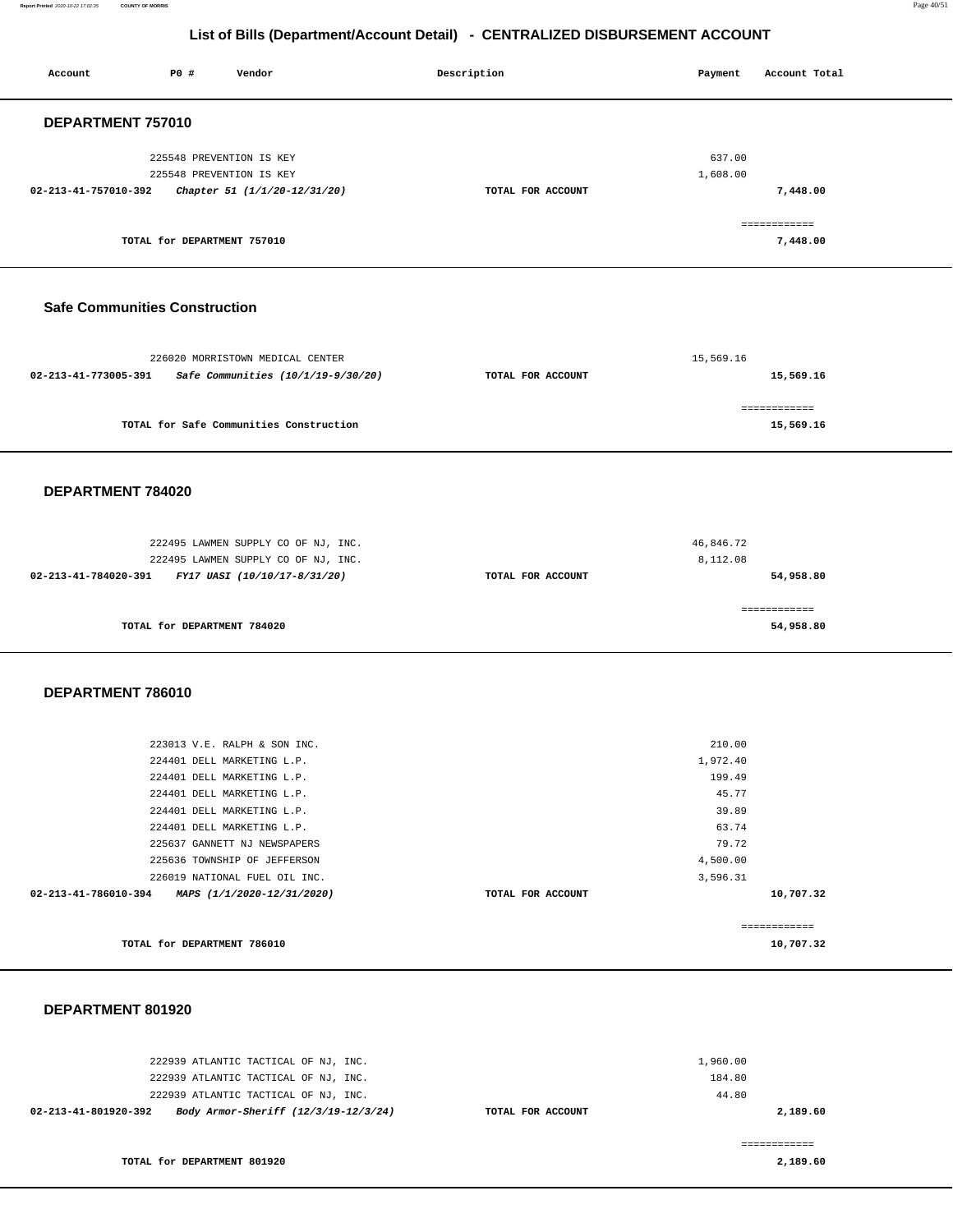#### **Report Printed** 2020-10-22 17:02:35 **COUNTY OF MORRIS** Page 41/51

## **List of Bills (Department/Account Detail) - CENTRALIZED DISBURSEMENT ACCOUNT**

| Account              | P0 #               | Vendor | Description                              |                   | Payment | Account Total |
|----------------------|--------------------|--------|------------------------------------------|-------------------|---------|---------------|
| DEPARTMENT 860060    |                    |        |                                          |                   |         |               |
|                      | 225643 DEENA LEARY |        |                                          |                   | 500.00  |               |
|                      | 225643 DEENA LEARY |        |                                          |                   | 199.00  |               |
|                      | 225643 DEENA LEARY |        |                                          |                   | 500.00  |               |
|                      | 225643 DEENA LEARY |        |                                          |                   | 500.00  |               |
|                      | 225643 DEENA LEARY |        |                                          |                   | 82.62   |               |
| 02-213-41-860060-392 |                    |        | DOS 2020 Cmplt Cnt Cmsn(11/1/19-6/30/20) | TOTAL FOR ACCOUNT |         | 1,781.62      |

|                             | ____________ |
|-----------------------------|--------------|
| TOTAL for DEPARTMENT 860060 | ,781.62      |

### **DEPARTMENT 862101**

| 223939 CDW GOVERNMENT                                                  |                   | 1,876.77      |
|------------------------------------------------------------------------|-------------------|---------------|
| 223939 CDW GOVERNMENT                                                  |                   | 83.04         |
| 223939 CDW GOVERNMENT                                                  |                   | 96.84         |
| 224708 DELL MARKETING L.P.                                             |                   | 293.99        |
| $02 - 213 - 41 - 862101 - 392$<br>NJACCHO - COVID-19 (1/20/20-2/21/21) | TOTAL FOR ACCOUNT | 2,350.64      |
|                                                                        |                   |               |
|                                                                        |                   | ------------- |
| TOTAL for DEPARTMENT 862101                                            |                   | 2,350.64      |
|                                                                        |                   |               |

#### **DEPARTMENT 864095**

| 225545 MIKE FITZPATRICK CONTRACTORS INC.                      |                   | 375, 162.22  |
|---------------------------------------------------------------|-------------------|--------------|
| 225998 J.A. ALEXANDER INC.                                    |                   | 370,098.24   |
| 226007 RIVERVIEW PAVING, INC.                                 |                   | 656,032.05   |
| 2020 ATP - County Aid (1/9/20-1/9/23)<br>02-213-41-864095-391 | TOTAL FOR ACCOUNT | 1,401,292.51 |
|                                                               |                   |              |
|                                                               |                   |              |
| TOTAL for DEPARTMENT 864095                                   |                   | 1,401,292.51 |
|                                                               |                   |              |

#### **DEPARTMENT 864105**

| 225397 RAILROAD CONSTRUCTION CO, INC. |                                          | 55,797.11         |           |
|---------------------------------------|------------------------------------------|-------------------|-----------|
| 02-213-41-864105-391                  | MainSt MtOlive RHC-0613(6/15/18-1/31/21) | TOTAL FOR ACCOUNT | 55,797.11 |
|                                       |                                          |                   |           |
|                                       |                                          |                   |           |
|                                       | TOTAL for DEPARTMENT 864105              |                   | 55,797.11 |
|                                       |                                          |                   |           |

| 225397 RAILROAD CONSTRUCTION CO. INC. |                                          |                   | 55,797.11 |
|---------------------------------------|------------------------------------------|-------------------|-----------|
| 02-213-41-864110-391                  | NorthRd MtOlive RHC0619(6/15/18-1/31/21) | TOTAL FOR ACCOUNT | 55,797.11 |
|                                       |                                          |                   |           |
|                                       |                                          |                   |           |
|                                       | TOTAL for DEPARTMENT 864110              |                   | 55,797.11 |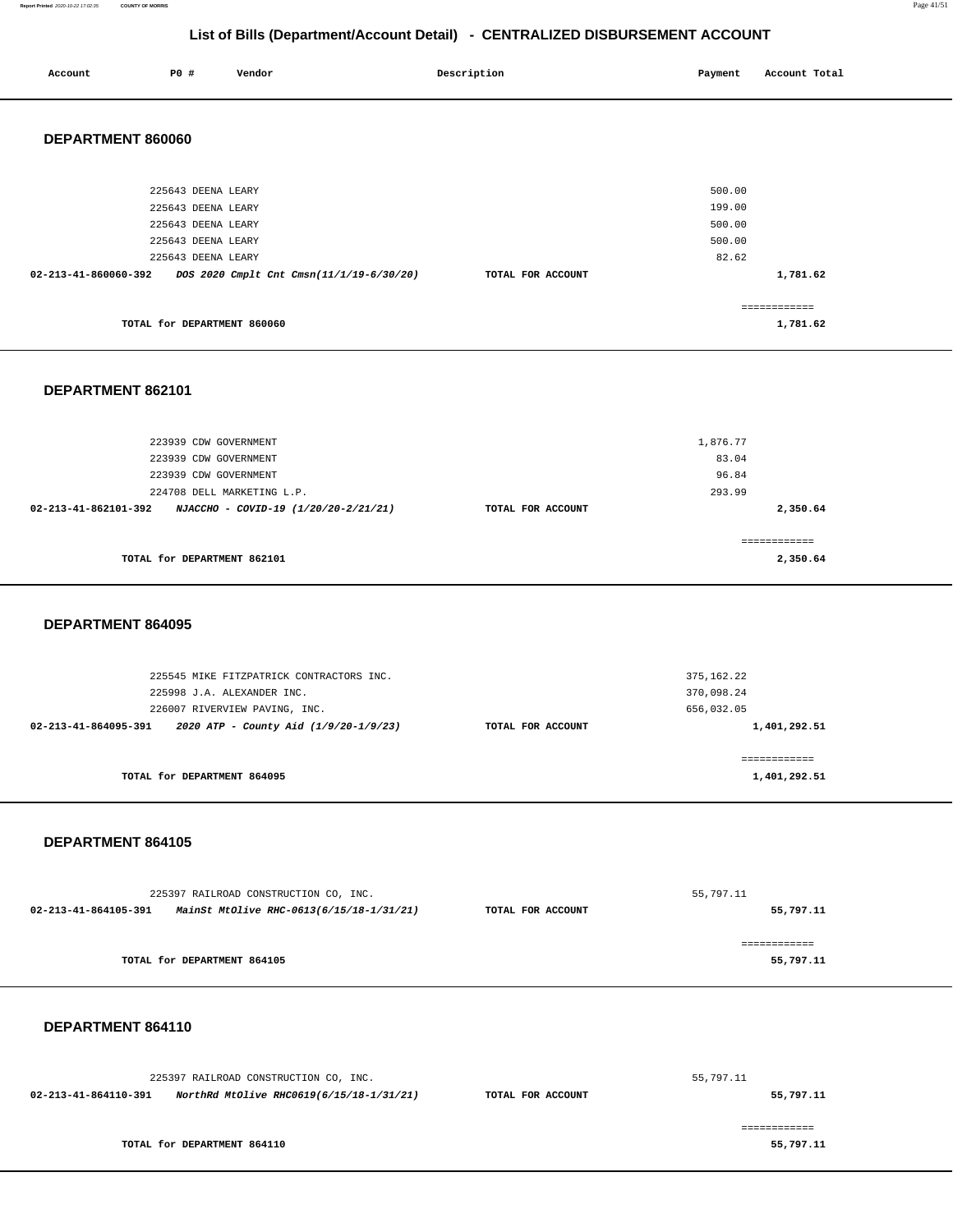**Report Printed** 2020-10-22 17:02:35 **COUNTY OF MORRIS** Page 42/51

## **List of Bills (Department/Account Detail) - CENTRALIZED DISBURSEMENT ACCOUNT**

| Account              | P0 #                        | Vendor                                                                                                     | Description       | Payment                 | Account Total              |
|----------------------|-----------------------------|------------------------------------------------------------------------------------------------------------|-------------------|-------------------------|----------------------------|
| DEPARTMENT 864203    |                             |                                                                                                            |                   |                         |                            |
| 02-213-41-864203-392 |                             | 225556 T.Y. LIN INTERNATIONAL<br>225533 T.Y. LIN INTERNATIONAL<br>Waterloo Road Bridge (6/29/18-6/29/22)   | TOTAL FOR ACCOUNT | 56,606.43<br>61, 449.37 | 118,055.80                 |
|                      | TOTAL for DEPARTMENT 864203 |                                                                                                            |                   |                         | ============<br>118,055.80 |
| DEPARTMENT 864225    |                             |                                                                                                            |                   |                         |                            |
| 02-213-41-864225-392 |                             | 225658 SPARWICK CONTRACTING, INC.<br>LBFN1400-948 Russia Rd (4/6/20-4/6/22)                                | TOTAL FOR ACCOUNT | 281, 391.32             | 281,391.32                 |
|                      | TOTAL for DEPARTMENT 864225 |                                                                                                            |                   |                         | ============<br>281,391.32 |
| DEPARTMENT 864950    |                             |                                                                                                            |                   |                         |                            |
| 02-213-41-864950-392 |                             | 225445 T.Y. LIN INTERNATIONAL<br>225531 T.Y. LIN INTERNATIONAL<br>Landing Rd Bridge Repl(6/20/17-12/31/20) | TOTAL FOR ACCOUNT | 43, 453.93<br>31,820.56 | 75,274.49                  |
|                      | TOTAL for DEPARTMENT 864950 |                                                                                                            |                   |                         | ============<br>75,274.49  |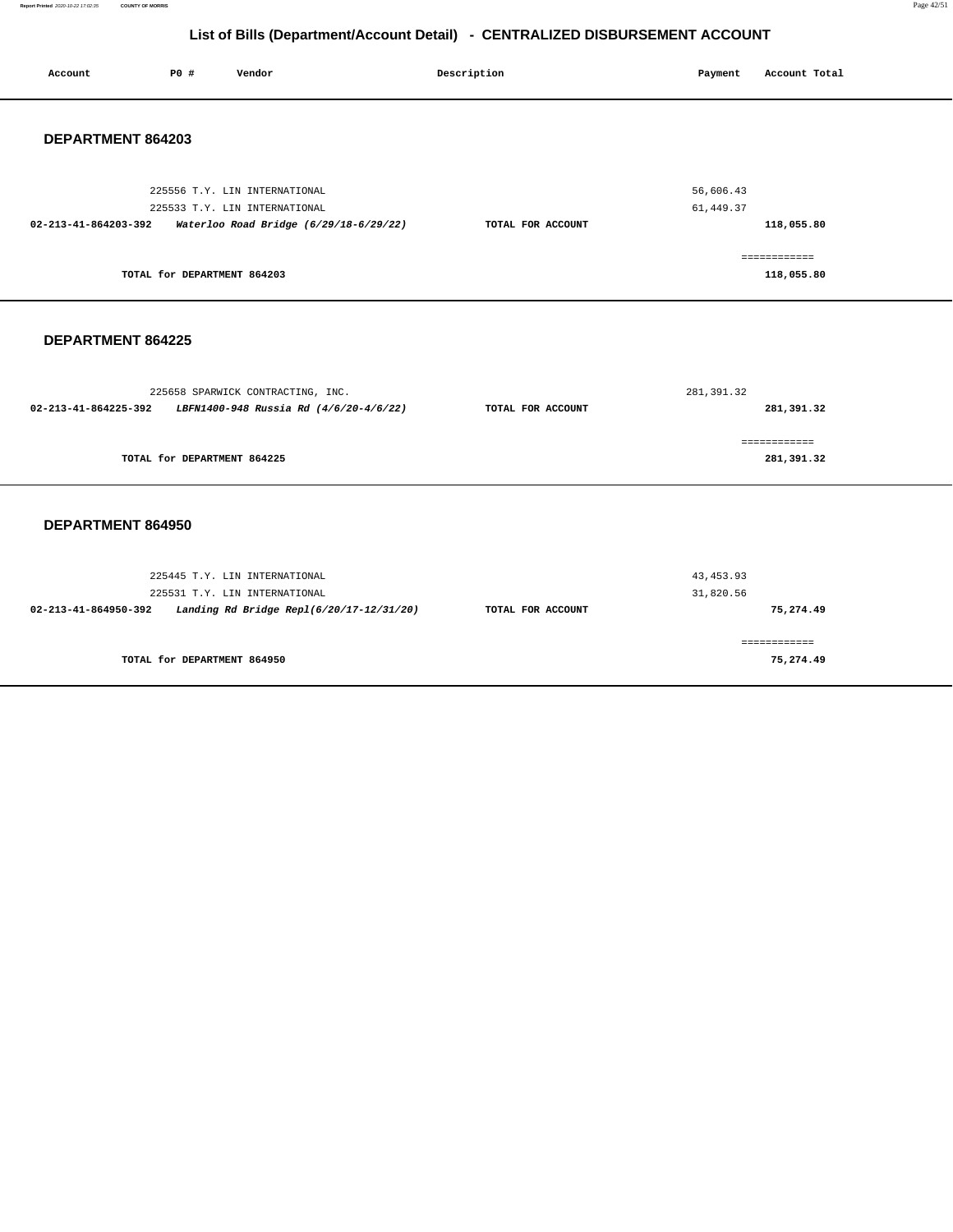**Report Printed** 2020-10-22 17:02:35 **COUNTY OF MORRIS** Page 43/51

## **List of Bills (Department/Account Detail) - CENTRALIZED DISBURSEMENT ACCOUNT**

| P0 #<br>Vendor<br>Account                                                                              | Description           | Payment<br>Account Total   |  |  |  |  |  |
|--------------------------------------------------------------------------------------------------------|-----------------------|----------------------------|--|--|--|--|--|
|                                                                                                        | <b>County Capital</b> |                            |  |  |  |  |  |
| <b>InstallCty Roadway Drain Imprv</b>                                                                  |                       |                            |  |  |  |  |  |
| 224313 RSA HOME IMPROVEMENTS<br>04-216-55-953141-951<br>Building & Improvements                        | TOTAL FOR ACCOUNT     | 17,500.00<br>17,500.00     |  |  |  |  |  |
| TOTAL for InstallCty Roadway Drain Imprv                                                               |                       | ============<br>17,500.00  |  |  |  |  |  |
| DEPARTMENT 953202                                                                                      |                       |                            |  |  |  |  |  |
| 217551 VAN CLEEF ENGINEERING ASSOC<br>04-216-55-953202-909<br>Road Resurfacing/Construction/Imprvments | TOTAL FOR ACCOUNT     | 30.81<br>30.81             |  |  |  |  |  |
| TOTAL for DEPARTMENT 953202                                                                            |                       | ============<br>30.81      |  |  |  |  |  |
| DEPARTMENT 953274                                                                                      |                       |                            |  |  |  |  |  |
| 225872 MBT CONTRACTING LLC<br>04-216-55-953274-951<br>Window Rplcmnt Var Bldgs-Bldgs & Grounds         | TOTAL FOR ACCOUNT     | 106,663.20<br>106,663.20   |  |  |  |  |  |
| TOTAL for DEPARTMENT 953274                                                                            |                       | ============<br>106,663.20 |  |  |  |  |  |
| DEPARTMENT 953316                                                                                      |                       |                            |  |  |  |  |  |
| 225697 R & J CONTROL, INC.<br>04-216-55-953316-951<br>Generator/OTA&Trailers/Sheriff-BldgGrnds         | TOTAL FOR ACCOUNT     | 4,221.67<br>4,221.67       |  |  |  |  |  |
| TOTAL for DEPARTMENT 953316                                                                            |                       | ============<br>4,221.67   |  |  |  |  |  |
| DEPARTMENT 953348                                                                                      |                       |                            |  |  |  |  |  |
| 225871 PRAVCO, INC.                                                                                    | TOTAL FOR ACCOUNT     | 305,289.60<br>305,289.60   |  |  |  |  |  |
| TOTAL for DEPARTMENT 953348                                                                            |                       | ============<br>305,289.60 |  |  |  |  |  |
| DEPARTMENT 953357                                                                                      |                       |                            |  |  |  |  |  |
| 225538 GREENMAN PEDERSEN INC                                                                           |                       | 9,601.93                   |  |  |  |  |  |

**04-216-55-953357-909 Replace & Upgrade Various Bridges TOTAL FOR ACCOUNT** 

Report Printed 2020-10-22 17:02:35

**9,601.93**

============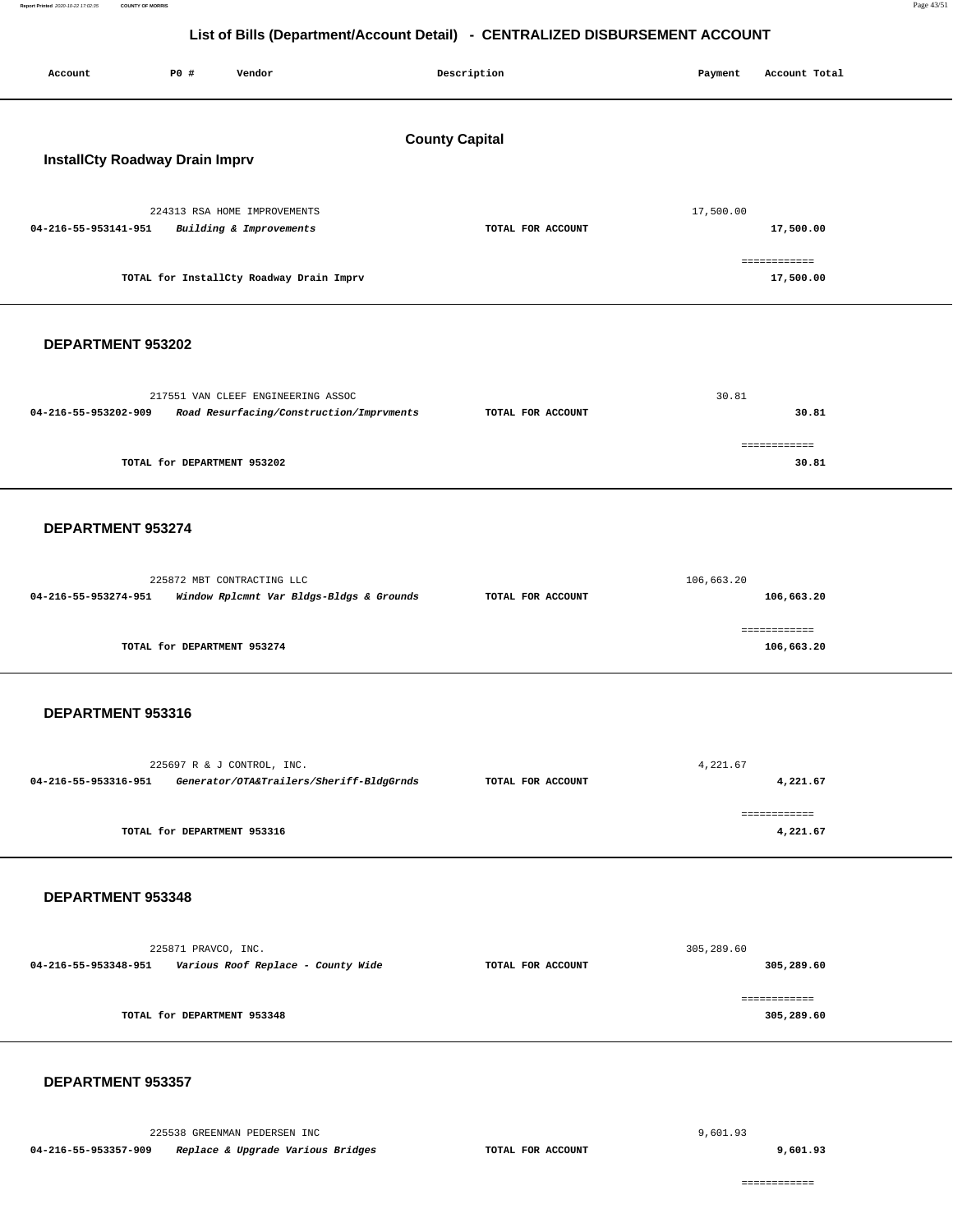| Account                     | P0 # | Vendor | Description | Payment | Account Total |
|-----------------------------|------|--------|-------------|---------|---------------|
| DEPARTMENT 953357           |      |        |             |         |               |
| TOTAL for DEPARTMENT 953357 |      |        |             |         | 9,601.93      |
|                             |      |        |             |         |               |

**DEPARTMENT 953384** 

|                      | 225558 T & M ASSOCIATES     |                   | 1,752.50     |
|----------------------|-----------------------------|-------------------|--------------|
| 04-216-55-953384-909 | Greystone/CAC Improvements  | TOTAL FOR ACCOUNT | 1,752.50     |
|                      |                             |                   | ============ |
|                      | TOTAL for DEPARTMENT 953384 |                   | 1,752.50     |
|                      |                             |                   |              |

#### **DEPARTMENT 953385**

|                      | 225071 AUTOMATED BUILDING CONTROLS     | 650.00            |              |  |
|----------------------|----------------------------------------|-------------------|--------------|--|
| 04-216-55-953385-940 | Replace Repair Upgrade HVAC Var. Build | TOTAL FOR ACCOUNT | 650.00       |  |
|                      |                                        |                   | ============ |  |
|                      | TOTAL for DEPARTMENT 953385            |                   | 650.00       |  |
|                      |                                        |                   |              |  |

### **DEPARTMENT 953387**

| 225393 CHERRY WEBER & ASSOC. PC                    |                   | 1,121.50 |
|----------------------------------------------------|-------------------|----------|
| Various Bridge Replacement<br>04-216-55-953387-909 | TOTAL FOR ACCOUNT | 1,121.50 |
|                                                    |                   |          |
|                                                    |                   |          |
| TOTAL for DEPARTMENT 953387                        |                   | 1,121.50 |
|                                                    |                   |          |

#### **DEPARTMENT 953416**

| 225261 WEATHERTITE SOLUTIONS |                                  |                   | 2,800.00 |
|------------------------------|----------------------------------|-------------------|----------|
| 04-216-55-953416-951         | B&G - Exterior Building Projects | TOTAL FOR ACCOUNT | 2,800.00 |
|                              |                                  |                   |          |
|                              |                                  |                   |          |
| TOTAL for DEPARTMENT 953416  |                                  |                   | 2,800,00 |
|                              |                                  |                   |          |

| 225701 BRINKERHOFF ENVIRONMENTAL SERVICES,                                                                     |                   | 5,057.50              |
|----------------------------------------------------------------------------------------------------------------|-------------------|-----------------------|
| 225702 BRINKERHOFF ENVIRONMENTAL SERVICES,<br>PublicWorks-EnviroClean-Greyst/HanovrGar<br>04-216-55-953417-909 | TOTAL FOR ACCOUNT | 5,162.50<br>10,220.00 |
|                                                                                                                |                   |                       |
| TOTAL for DEPARTMENT 953417                                                                                    |                   | 10,220.00             |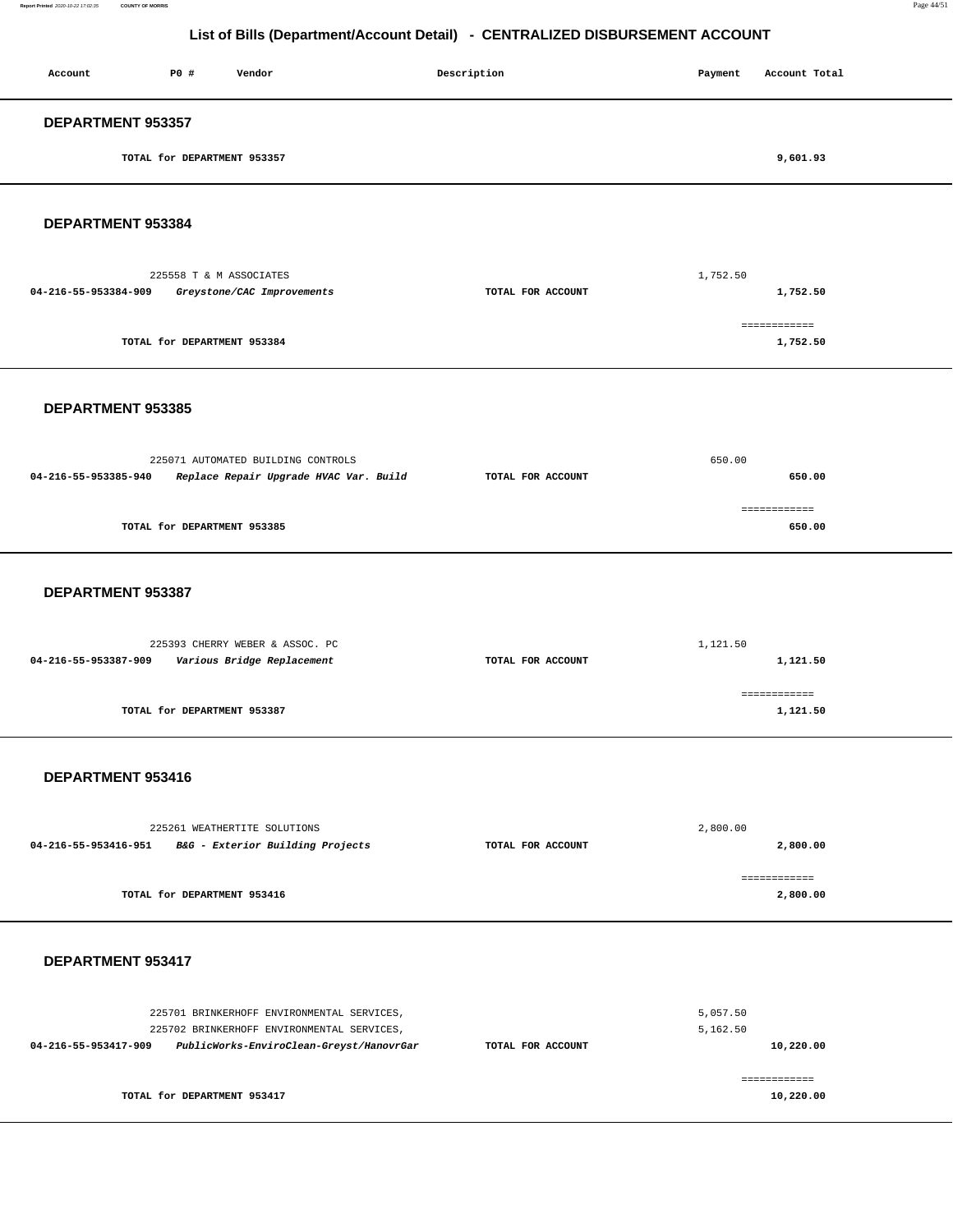**Report Printed** 2020-10-22 17:02:35 **COUNTY OF MORRIS** Page 45/51

## **List of Bills (Department/Account Detail) - CENTRALIZED DISBURSEMENT ACCOUNT**

| Account              | P0 #                        | Vendor                                                                     | Description       | Payment  | Account Total            |
|----------------------|-----------------------------|----------------------------------------------------------------------------|-------------------|----------|--------------------------|
| DEPARTMENT 953419    |                             |                                                                            |                   |          |                          |
| 04-216-55-953419-951 |                             | 223821 ASPLUNDH TREE EXPERT LLC<br>PublicWorks-Railroad&Road Constr/Resurf | TOTAL FOR ACCOUNT | 8,896.16 | 8,896.16                 |
|                      | TOTAL for DEPARTMENT 953419 |                                                                            |                   |          | ============<br>8,896.16 |

## **DEPARTMENT 953420**

| 224945 FOX ARCHITECTURAL DESIGN, PC                       |                   | 1,535.00 |              |
|-----------------------------------------------------------|-------------------|----------|--------------|
| 04-216-55-953420-909 B&G - Interior Building Improvements | TOTAL FOR ACCOUNT |          | 1,535.00     |
|                                                           |                   |          |              |
| 225748 GRAINGER                                           |                   | 579.38   |              |
| 225389 MAGIC TOUCH CONSTRUCTION CO., INC.                 |                   | 5,171.40 |              |
| 225388 TRANE                                              |                   | 2,032.94 |              |
| 225388 TRANE                                              |                   | 596.00   |              |
| 225051 CROSSTOWN PLUMBING SUPPLY INC.                     |                   | 3,299.46 |              |
| 225051 CROSSTOWN PLUMBING SUPPLY INC.                     |                   | 248.65   |              |
| 225051 CROSSTOWN PLUMBING SUPPLY INC.                     |                   | 207.36   |              |
| 225051 CROSSTOWN PLUMBING SUPPLY INC.                     |                   | 1,062.60 |              |
| 225209 CONTINENTAL HARDWARE, INC.                         |                   | 1.64     |              |
| 225070 GENERAL PLUMBING SUPPLY INC.                       |                   | 46.80    |              |
| 225215 MAGIC TOUCH CONSTRUCTION CO., INC.                 |                   | 2,460.01 |              |
| 225215 MAGIC TOUCH CONSTRUCTION CO., INC.                 |                   | 1,725.05 |              |
| 225215 MAGIC TOUCH CONSTRUCTION CO., INC.                 |                   | 2,206.61 |              |
| 225215 MAGIC TOUCH CONSTRUCTION CO., INC.                 |                   | 1,727.01 |              |
| 225744 COMMERCIAL FURNITURE RESOURCE INC.                 |                   | 890.00   |              |
| 04-216-55-953420-951 B&G - Interior Building Improvements | TOTAL FOR ACCOUNT |          | 22,254.91    |
|                                                           |                   |          | ============ |
| TOTAL for DEPARTMENT 953420                               |                   |          | 23,789.91    |

### **DEPARTMENT 953431**

|                      | 225482 AUTOMATED BUILDING CONTROLS |  | 100.00 |
|----------------------|------------------------------------|--|--------|
| 04-216-55-953431-951 | 100.00                             |  |        |
|                      |                                    |  |        |
|                      | TOTAL for DEPARTMENT 953431        |  | 100.00 |

|                      | 224363 KEY-TECH                          |                   | 1,791.00 |
|----------------------|------------------------------------------|-------------------|----------|
| 04-216-55-953454-909 | RoadResurf/IntersectConstr&RR-PublicWrks | TOTAL FOR ACCOUNT | 1,791.00 |
|                      |                                          |                   |          |
|                      | TOTAL for DEPARTMENT 953454              |                   | 1,791.00 |
|                      |                                          |                   |          |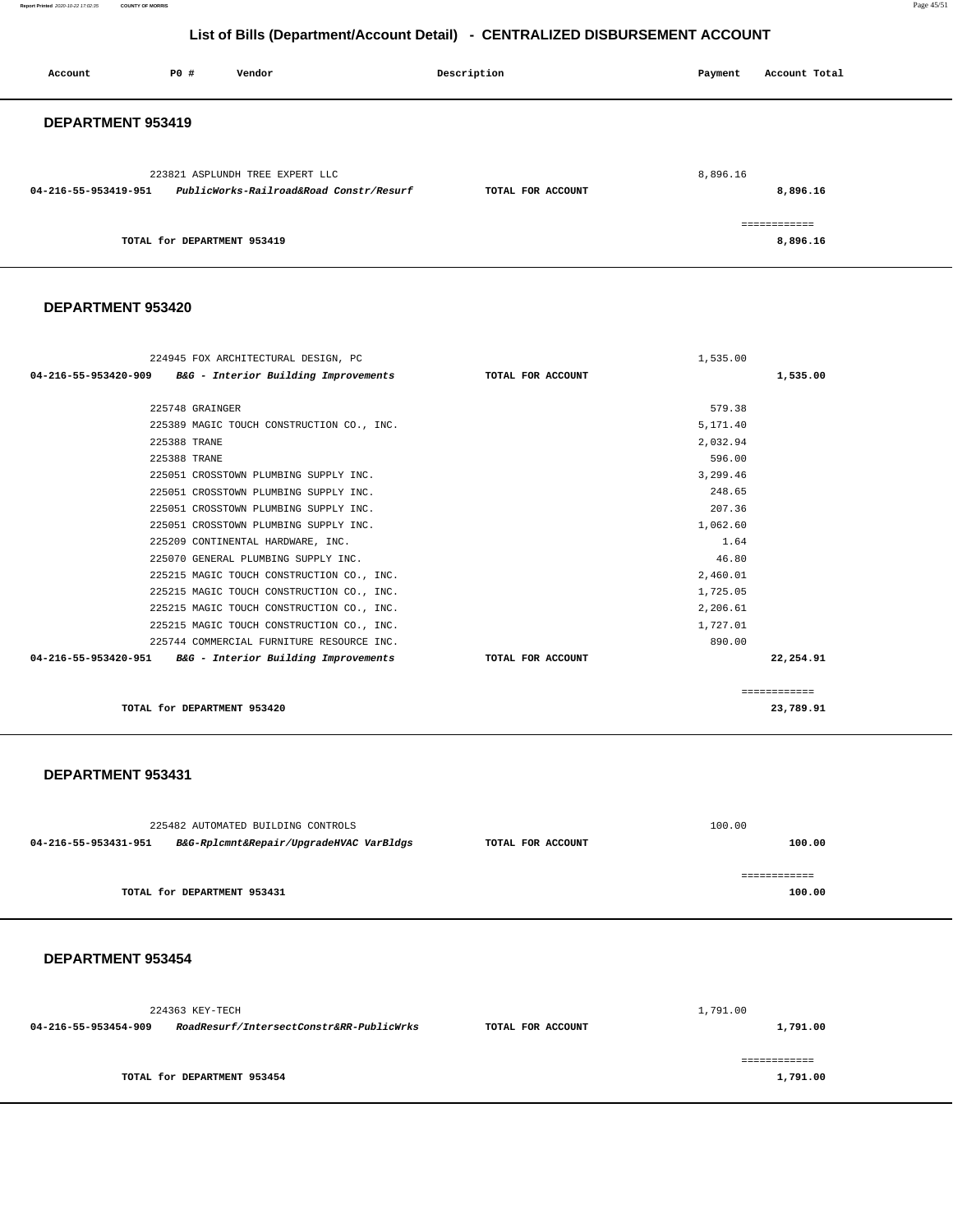**Report Printed** 2020-10-22 17:02:35 **COUNTY OF MORRIS** Page 46/51

## **List of Bills (Department/Account Detail) - CENTRALIZED DISBURSEMENT ACCOUNT**

| Account              | P0 #                                                                                                           | Vendor                                                                                                                               |  | Description       | Payment                                                                                   | Account Total                          |  |
|----------------------|----------------------------------------------------------------------------------------------------------------|--------------------------------------------------------------------------------------------------------------------------------------|--|-------------------|-------------------------------------------------------------------------------------------|----------------------------------------|--|
|                      | DEPARTMENT 953455                                                                                              |                                                                                                                                      |  |                   |                                                                                           |                                        |  |
| 04-216-55-953455-909 | 215778 KEY-TECH<br>TOTAL for DEPARTMENT 953455                                                                 | 225536 GREENMAN PEDERSEN INC<br>209298 VAN CLEEF ENGINEERING ASSOC<br>Bridge Design & Replacement-Public Works                       |  | TOTAL FOR ACCOUNT | 11,220.00<br>2,106.00<br>5,728.10                                                         | 19,054.10<br>============<br>19,054.10 |  |
| DEPARTMENT 953464    |                                                                                                                |                                                                                                                                      |  |                   |                                                                                           |                                        |  |
| 04-216-55-953464-951 |                                                                                                                | 225290 MAGIC TOUCH CONSTRUCTION CO., INC.<br>Interior Bldg Upgrades - Bldgs & Grounds                                                |  | TOTAL FOR ACCOUNT | 1,341.05                                                                                  | 1,341.05                               |  |
|                      | TOTAL for DEPARTMENT 953464                                                                                    |                                                                                                                                      |  |                   |                                                                                           | ============<br>1,341.05               |  |
| DEPARTMENT 953466    |                                                                                                                |                                                                                                                                      |  |                   |                                                                                           |                                        |  |
| 04-216-55-953466-940 |                                                                                                                | 225209 CONTINENTAL HARDWARE, INC.<br>ExterBldgUpgrVehcl/EquipRplcmnt-BldGrd                                                          |  | TOTAL FOR ACCOUNT | 1,692.12                                                                                  | 1,692.12                               |  |
|                      | TOTAL for DEPARTMENT 953466                                                                                    |                                                                                                                                      |  |                   |                                                                                           | ============<br>1,692.12               |  |
| DEPARTMENT 953487    |                                                                                                                |                                                                                                                                      |  |                   |                                                                                           |                                        |  |
| 04-216-55-953487-909 |                                                                                                                | 219210 M-TEC CONSTRUCTION SERVICE LLC<br>219955 M-TEC CONSTRUCTION SERVICE LLC<br>RR, RoadConst/Resurf &Design-PublicWrks            |  | TOTAL FOR ACCOUNT | 8,937.50<br>2,015.00                                                                      | 10,952.50                              |  |
|                      | TOTAL for DEPARTMENT 953487                                                                                    |                                                                                                                                      |  |                   |                                                                                           | ============<br>10,952.50              |  |
| DEPARTMENT 953498    |                                                                                                                |                                                                                                                                      |  |                   |                                                                                           |                                        |  |
| 04-216-55-953498-909 | 223114 KEY-TECH<br>224536 KEY-TECH<br>224152 KEY-TECH<br>224536 KEY-TECH<br>224536 KEY-TECH<br>219225 KEY-TECH | 225392 CHERRY WEBER & ASSOC. PC<br>Bridge & Drainage Design & Contr-PWorks<br>225400 CMS CONSTRUCTION INC.                           |  | TOTAL FOR ACCOUNT | 11,318.40<br>1,366.00<br>690.00<br>3,978.00<br>216.00<br>510.00<br>2,016.00<br>96, 305.23 | 20,094.40                              |  |
|                      |                                                                                                                | 223814 ROAD SAFETY SYSTEMS LLC<br>223814 ROAD SAFETY SYSTEMS LLC<br>223814 ROAD SAFETY SYSTEMS LLC<br>223814 ROAD SAFETY SYSTEMS LLC |  |                   | 2,730.00<br>1,100.00<br>190.00<br>210.00                                                  |                                        |  |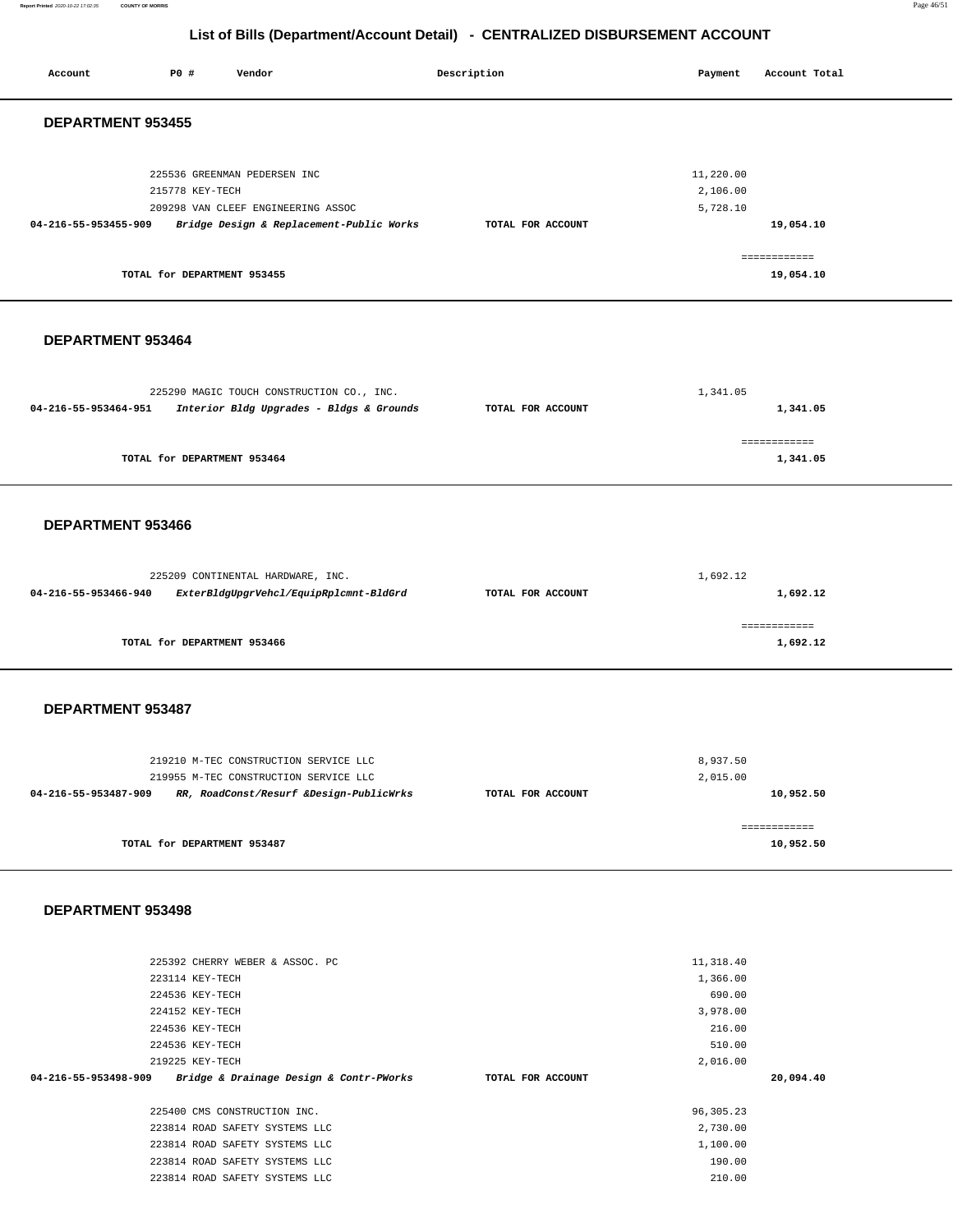**Report Printed** 2020-10-22 17:02:35 **COUNTY OF MORRIS** Page 47/51

## **List of Bills (Department/Account Detail) - CENTRALIZED DISBURSEMENT ACCOUNT**

| Account                  | P0 #                        | Vendor                                  | Description       | Payment | Account Total |
|--------------------------|-----------------------------|-----------------------------------------|-------------------|---------|---------------|
| <b>DEPARTMENT 953498</b> |                             |                                         |                   |         |               |
|                          |                             | 224513 SEA SAFETY INTERNATIONAL, INC.   |                   | 514.90  |               |
|                          |                             | 224513 SEA SAFETY INTERNATIONAL, INC.   |                   | 514.90  |               |
|                          |                             | 224513 SEA SAFETY INTERNATIONAL, INC.   |                   | 24.00   |               |
| 04-216-55-953498-940     |                             | Bridge & Drainage Design & Contr-PWorks | TOTAL FOR ACCOUNT |         | 101,589.03    |
|                          |                             |                                         |                   |         | ============  |
|                          | TOTAL for DEPARTMENT 953498 |                                         |                   |         | 121,683.43    |
|                          |                             |                                         |                   |         |               |
| DEPARTMENT 953524        |                             |                                         |                   |         |               |

| 219816 KEY-TECH                                               |                   | 1,137.00 |
|---------------------------------------------------------------|-------------------|----------|
| 214509 FRENCH & PARRELLO ASSOCIATES                           |                   | 2,249.88 |
| 225645 GREENMAN PEDERSEN INC                                  |                   | 639.40   |
| 219970 KEY-TECH                                               |                   | 236.25   |
| 219971 KEY-TECH                                               |                   | 1,338.78 |
| 217551 VAN CLEEF ENGINEERING ASSOC                            |                   | 517.60   |
| Road Resurfacing/Paving - Engineering<br>04-216-55-953524-909 | TOTAL FOR ACCOUNT | 6,118.91 |
|                                                               |                   |          |
| TOTAL for DEPARTMENT 953524                                   |                   | 6,118.91 |

### **DEPARTMENT 953529**

|                      | 225295 HERBST-MUSCIANO, LLC              |                   | 12,830.00 |  |  |
|----------------------|------------------------------------------|-------------------|-----------|--|--|
| 04-216-55-953529-909 | ExteriorProjects&BucketTruck-Bldgs&Grnds | TOTAL FOR ACCOUNT | 12,830.00 |  |  |
|                      |                                          |                   |           |  |  |
|                      |                                          |                   |           |  |  |
|                      | TOTAL for DEPARTMENT 953529              |                   | 12,830.00 |  |  |
|                      |                                          |                   |           |  |  |

| TOTAL for DEPARTMENT 953530                                        |                   |           | -------------<br>155,362.99 |
|--------------------------------------------------------------------|-------------------|-----------|-----------------------------|
| 04-216-55-953530-940<br>Rehab/Improv of Roads & RR - Engineering   | TOTAL FOR ACCOUNT |           | 135,641.55                  |
| 226007 RIVERVIEW PAVING, INC.                                      |                   | 73,266.32 |                             |
| 225998 J.A. ALEXANDER INC.                                         |                   | 19,286.98 |                             |
| 225545 MIKE FITZPATRICK CONTRACTORS INC.                           |                   | 30,688.90 |                             |
| 225397 RAILROAD CONSTRUCTION CO, INC.                              |                   | 12,399.35 |                             |
| 04-216-55-953530-909<br>$Rehab/Improv$ of Roads & RR - Engineering | TOTAL FOR ACCOUNT |           | 19,721.44                   |
| 217551 VAN CLEEF ENGINEERING ASSOC                                 |                   | 1,898.69  |                             |
| 225546 GREENMAN PEDERSEN INC                                       |                   | 10,102.75 |                             |
| 224604 VAN CLEEF ENGINEERING ASSOC                                 |                   | 350.00    |                             |
| 225532 FRENCH & PARRELLO ASSOCIATES                                |                   | 7,370.00  |                             |
|                                                                    |                   |           |                             |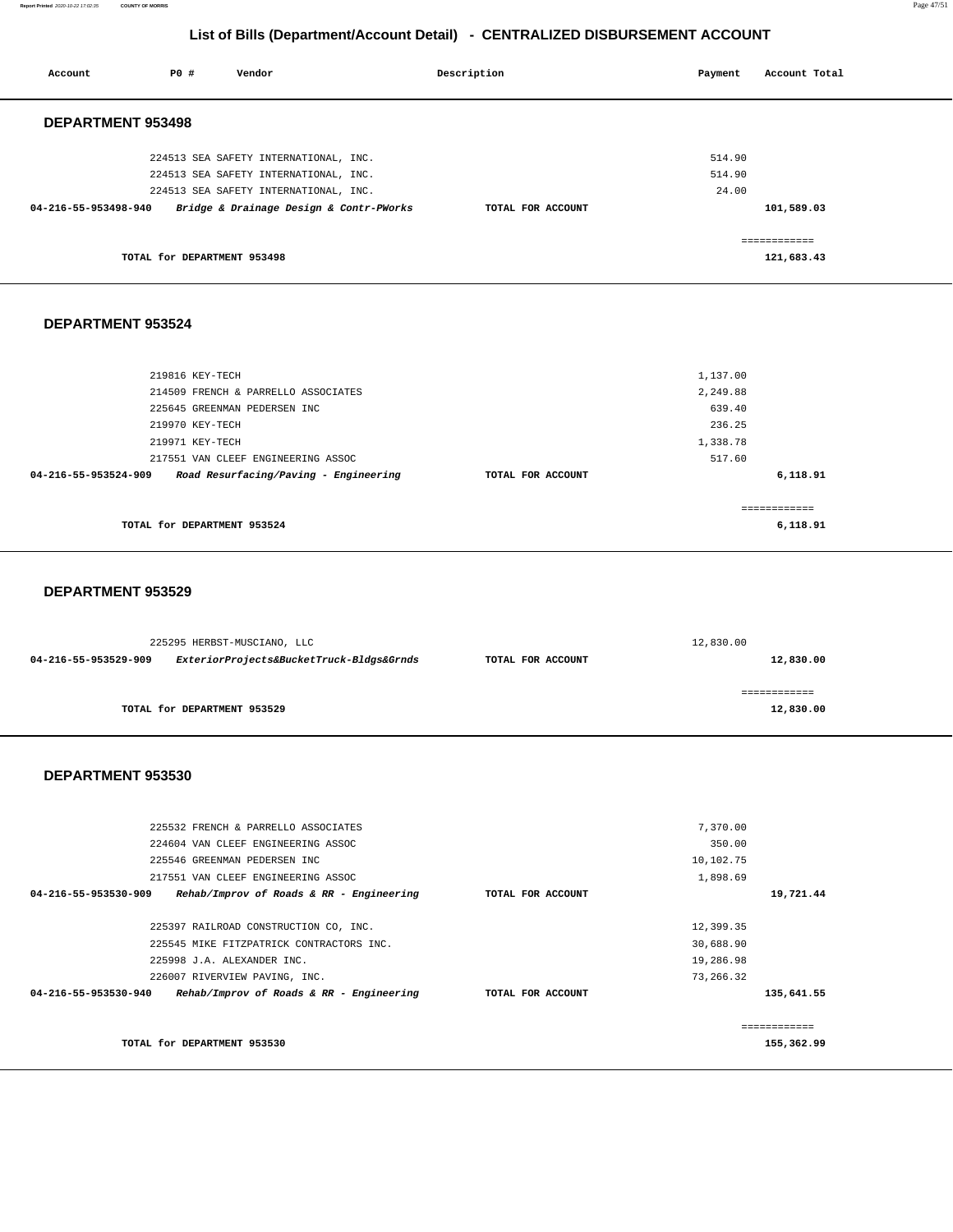| Account | P0 # | Vendor | Description | Payment | Account Total |
|---------|------|--------|-------------|---------|---------------|
|         |      |        |             |         |               |

#### **DEPARTMENT 953555**

| TOTAL for DEPARTMENT 953555                                      | 195,803.77                      |
|------------------------------------------------------------------|---------------------------------|
|                                                                  | ============                    |
| 04-216-55-953555-909<br>IntersectionUpgradesVarLocat-Engineering | TOTAL FOR ACCOUNT<br>195,803.77 |
| 219971 KEY-TECH                                                  | 2,814.78                        |
| 219971 KEY-TECH                                                  | 1,111.22                        |
| 222272 KEY-TECH                                                  | 822.00                          |
| 222272 KEY-TECH                                                  | 78.00                           |
| 222272 KEY-TECH                                                  | 2,634.00                        |
| 219218 VAN CLEEF ENGINEERING ASSOC                               | 7,675.73                        |
| 220119 VAN CLEEF ENGINEERING ASSOC                               | 7,036.92                        |
| 220119 VAN CLEEF ENGINEERING ASSOC                               | 6,762.87                        |
| 222256 M-TEC CONSTRUCTION SERVICE LLC                            | 18,330.00                       |
| 222270 KEY-TECH                                                  | 168.00                          |
| 222270 KEY-TECH                                                  | 3,456.00                        |
| 219834 KEY-TECH                                                  | 2,360.00                        |
| 219834 KEY-TECH                                                  | 2,414.25                        |
| 219955 M-TEC CONSTRUCTION SERVICE LLC                            | 19,500.00                       |
| 219210 M-TEC CONSTRUCTION SERVICE LLC                            | 19,500.00                       |
| 219798 KEY-TECH                                                  | 2,450.00                        |
| 219972 KEY-TECH                                                  | 187.00                          |
| 219972 KEY-TECH                                                  | 2,096.00                        |
| 220119 VAN CLEEF ENGINEERING ASSOC                               | 724.56                          |
| 219970 KEY-TECH                                                  | 1,712.25                        |
| 219970 KEY-TECH                                                  | 1,563.75                        |
| 219965 KEY-TECH                                                  | 1,705.89                        |
| 219218 VAN CLEEF ENGINEERING ASSOC                               | 15,073.34                       |
| 225662 GREENMAN PEDERSEN INC                                     | 4,510.00                        |
| 219963 GREENMAN PEDERSEN INC                                     | 972.00                          |
| 219154 GREENMAN PEDERSEN INC                                     | 14,377.50                       |
| 222257 VAN CLEEF ENGINEERING ASSOC                               | 20,643.96                       |
| 225535 GREENMAN PEDERSEN INC                                     | 22,820.00                       |
| 219154 GREENMAN PEDERSEN INC                                     | 3, 341.25                       |
| 219972 KEY-TECH                                                  | 2,480.00                        |
| 219817 KEY-TECH                                                  | 1,456.50                        |
| 219133 STONEFIELD ENGINEERING                                    | 1,100.00                        |
| 219816 KEY-TECH                                                  | 3,926.00                        |
|                                                                  |                                 |

### **DEPARTMENT 953556**

|                      | 222866 NV5                               |                   | 15,420.70    |
|----------------------|------------------------------------------|-------------------|--------------|
| 04-216-55-953556-909 | Railroad Rehab & Improvement-Engineering | TOTAL FOR ACCOUNT | 15,420.70    |
|                      |                                          |                   |              |
|                      |                                          |                   | ============ |
|                      | TOTAL for DEPARTMENT 953556              |                   | 15,420.70    |
|                      |                                          |                   |              |

| 219663 DITSCHMAN/FLEMINGTON FORD | 75,548.00  |
|----------------------------------|------------|
| 219663 DITSCHMAN/FLEMINGTON FORD | 430.00     |
| 219663 DITSCHMAN/FLEMINGTON FORD | 10,990.00  |
| 219663 DITSCHMAN/FLEMINGTON FORD | 830.00     |
| 219663 DITSCHMAN/FLEMINGTON FORD | $-612.50$  |
| 219663 DITSCHMAN/FLEMINGTON FORD | 430.00     |
| 224192 JESCO INC.                | 142,033.99 |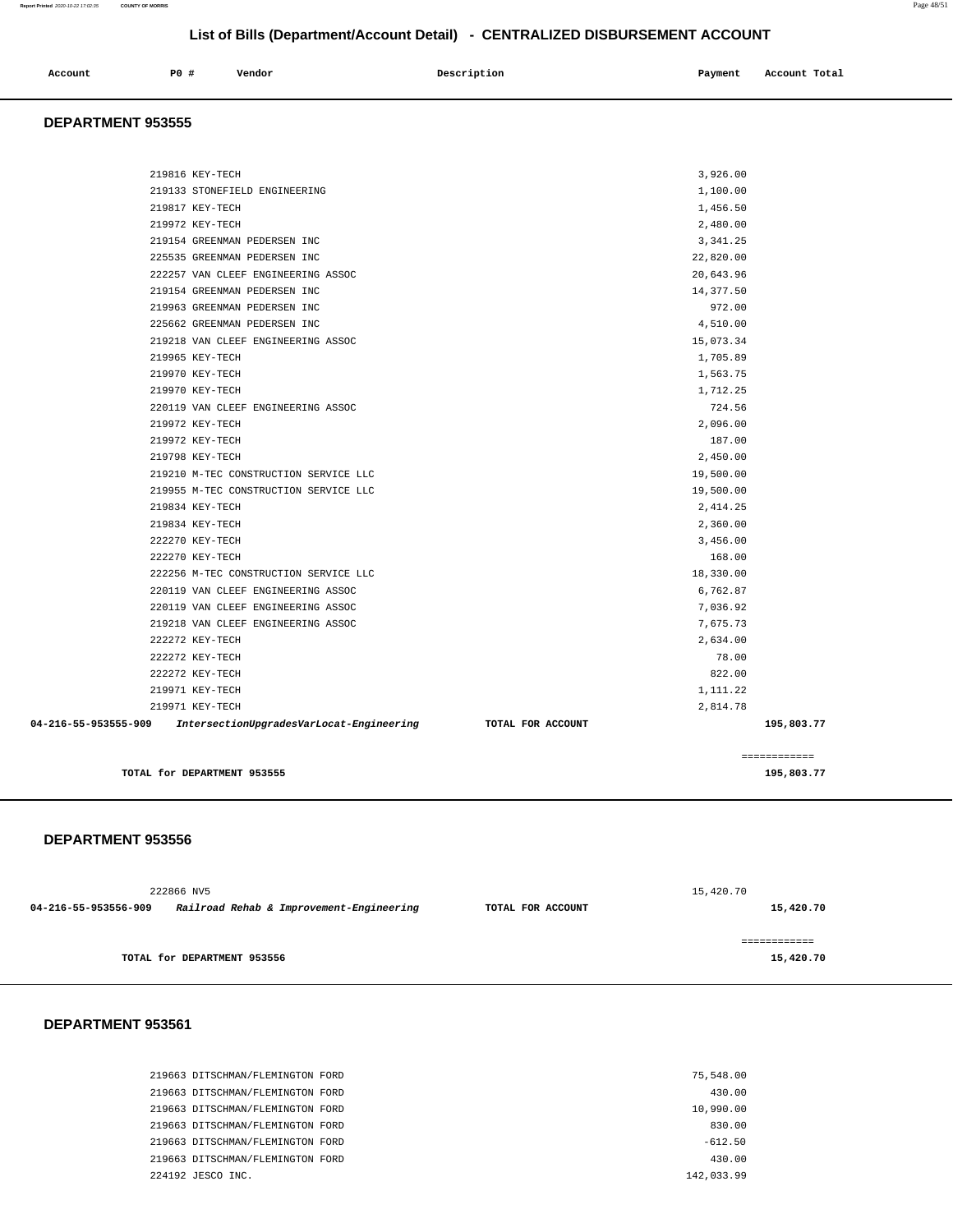**Report Printed** 2020-10-22 17:02:35 **COUNTY OF MORRIS** Page 49/51

## **List of Bills (Department/Account Detail) - CENTRALIZED DISBURSEMENT ACCOUNT**

| Account                             | P0 #                                         | Vendor                                                                       | Description |                   |  | Payment                | Account Total              |  |
|-------------------------------------|----------------------------------------------|------------------------------------------------------------------------------|-------------|-------------------|--|------------------------|----------------------------|--|
| DEPARTMENT 953561                   |                                              |                                                                              |             |                   |  |                        |                            |  |
| 04-216-55-953561-940                |                                              | 2DumpTrucks/MasonDumpTruck-MotorSrvcCtr                                      |             | TOTAL FOR ACCOUNT |  |                        | 229,649.49                 |  |
|                                     | TOTAL for DEPARTMENT 953561                  |                                                                              |             |                   |  |                        | ============<br>229,649.49 |  |
| DEPARTMENT 953576                   |                                              |                                                                              |             |                   |  |                        |                            |  |
| 04-216-55-953576-956                |                                              | 224088 THOMAS SCIENTIFIC HOLDINGS LLC<br>(1) Long Reach Excavator - Mosquito |             | TOTAL FOR ACCOUNT |  | 9,208.74               | 9,208.74                   |  |
|                                     | TOTAL for DEPARTMENT 953576                  |                                                                              |             |                   |  |                        | ============<br>9,208.74   |  |
| <b>Roads &amp; Bridges</b>          |                                              |                                                                              |             |                   |  |                        |                            |  |
| 04-216-55-953663-909                |                                              | 217551 VAN CLEEF ENGINEERING ASSOC<br>Miscellaneous - Other                  |             | TOTAL FOR ACCOUNT |  | 1,877.98               | 1,877.98                   |  |
|                                     | TOTAL for Roads & Bridges                    |                                                                              |             |                   |  |                        | ============<br>1,877.98   |  |
| <b>Various Public Works Project</b> |                                              |                                                                              |             |                   |  |                        |                            |  |
| 04-216-55-953793-909                |                                              | 217551 VAN CLEEF ENGINEERING ASSOC<br>Miscellaneous - Other                  |             | TOTAL FOR ACCOUNT |  | 85.38                  | 85.38                      |  |
|                                     |                                              | TOTAL for Various Public Works Project                                       |             |                   |  |                        | ============<br>85.38      |  |
| DEPARTMENT 954537                   |                                              |                                                                              |             |                   |  |                        |                            |  |
| 04-216-55-954537-909                |                                              | 222576 HERBST-MUSCIANO, LLC<br>FacilCntrlSys/Guns/WashEquip/Van-Sheriff      |             | TOTAL FOR ACCOUNT |  | 3,770.00               | 3,770.00                   |  |
|                                     | TOTAL for DEPARTMENT 954537                  |                                                                              |             |                   |  |                        | ============<br>3,770.00   |  |
| DEPARTMENT 954557                   |                                              |                                                                              |             |                   |  |                        |                            |  |
|                                     | 220322 BEYER FORD<br>221429 TELEVERE STSTEMS |                                                                              |             |                   |  | 39,003.78<br>25,700.00 |                            |  |
| 04-216-55-954557-940                |                                              | Equipment & Vehicles - Sheriff                                               |             | TOTAL FOR ACCOUNT |  |                        | 64,703.78                  |  |

|                             | ----------- |
|-----------------------------|-------------|
| TOTAL for DEPARTMENT 954557 | 64,703.78   |
|                             |             |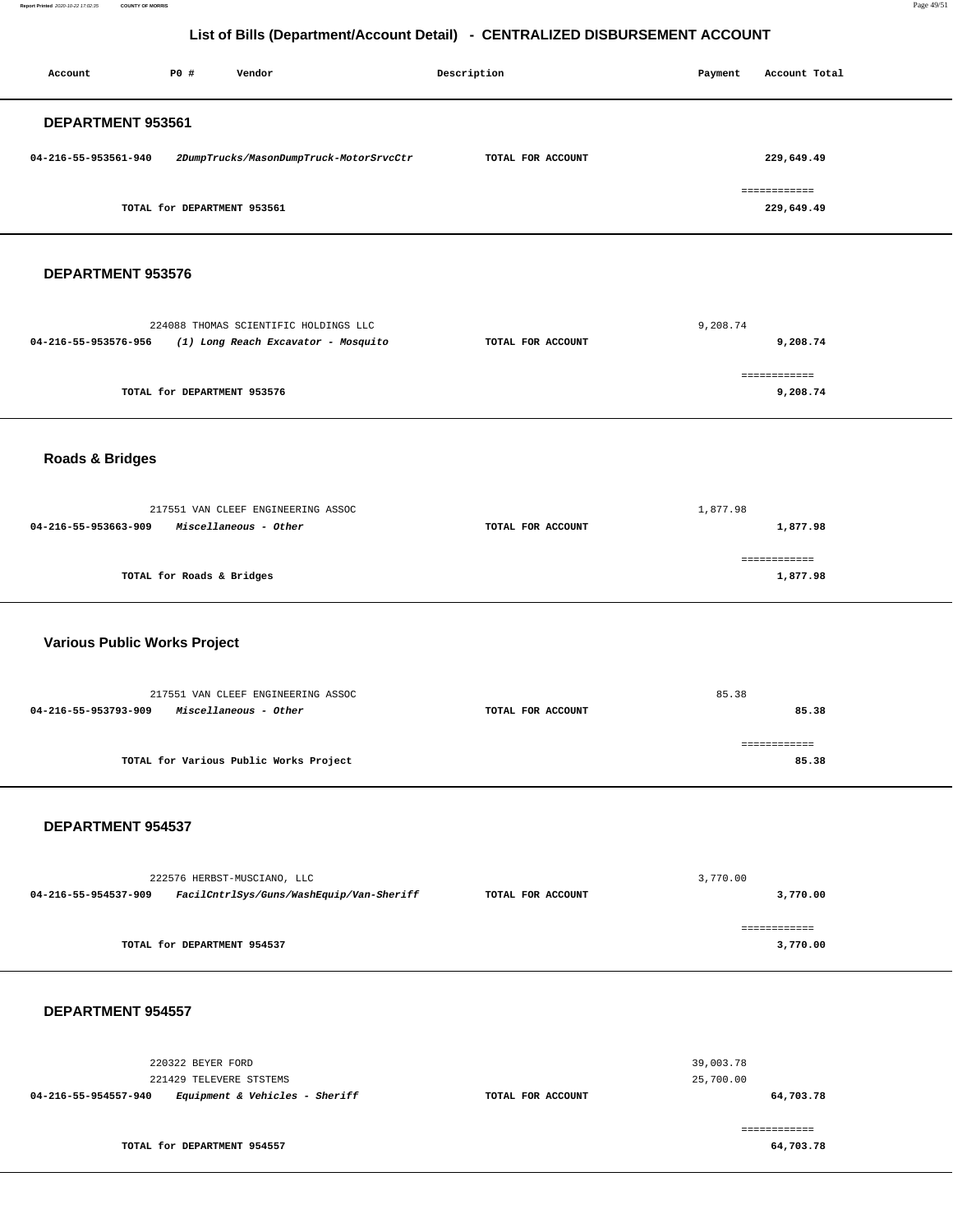**Report Printed** 2020-10-22 17:02:35 **COUNTY OF MORRIS** Page 50/51

**31,501.60** 

## **List of Bills (Department/Account Detail) - CENTRALIZED DISBURSEMENT ACCOUNT**

| Account              | P0 #                                           | Vendor                                                                                             | Description       | Payment                      | Account Total             |
|----------------------|------------------------------------------------|----------------------------------------------------------------------------------------------------|-------------------|------------------------------|---------------------------|
| DEPARTMENT 954563    |                                                |                                                                                                    |                   |                              |                           |
| 04-216-55-954563-909 |                                                | 222570 HERBST-MUSCIANO, LLC<br>Sallyport Bi-Fold Door-CorrectionalFacil                            | TOTAL FOR ACCOUNT | 5,980.00                     | 5,980.00                  |
|                      | TOTAL for DEPARTMENT 954563                    |                                                                                                    |                   |                              | ============<br>5,980.00  |
| DEPARTMENT 962533    |                                                |                                                                                                    |                   |                              |                           |
| 04-216-55-962533-955 | 223823 CDW GOVERNMENT<br>223823 CDW GOVERNMENT | Replace & Upgrade Computers/Equip - OIT                                                            | TOTAL FOR ACCOUNT | 616.33<br>488.96             | 1,105.29                  |
|                      | TOTAL for DEPARTMENT 962533                    |                                                                                                    |                   |                              | ============<br>1,105.29  |
| DEPARTMENT 963572    |                                                |                                                                                                    |                   |                              |                           |
|                      |                                                | 217453 TELE-MEASUREMENTS, INC.<br>223665 TELE-MEASUREMENTS, INC.<br>223809 TELE-MEASUREMENTS, INC. |                   | 31,092.60<br>350.00<br>59.00 |                           |
| 04-216-55-963572-940 |                                                | Replace & Upgrade Equipment - PSTA                                                                 | TOTAL FOR ACCOUNT |                              | 31,501.60<br>============ |

**TOTAL for DEPARTMENT 963572**